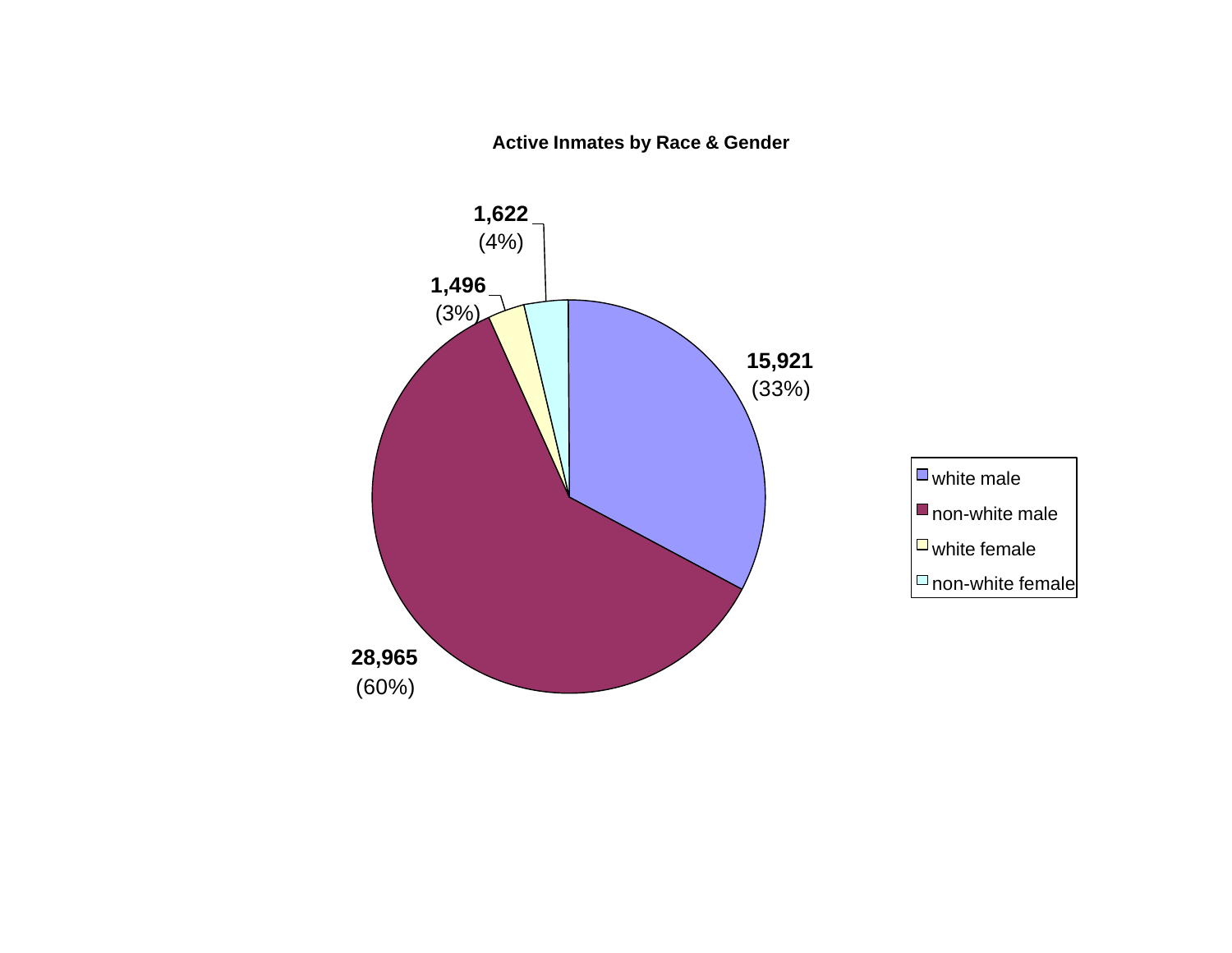#### **Active Inmates by Security Level**

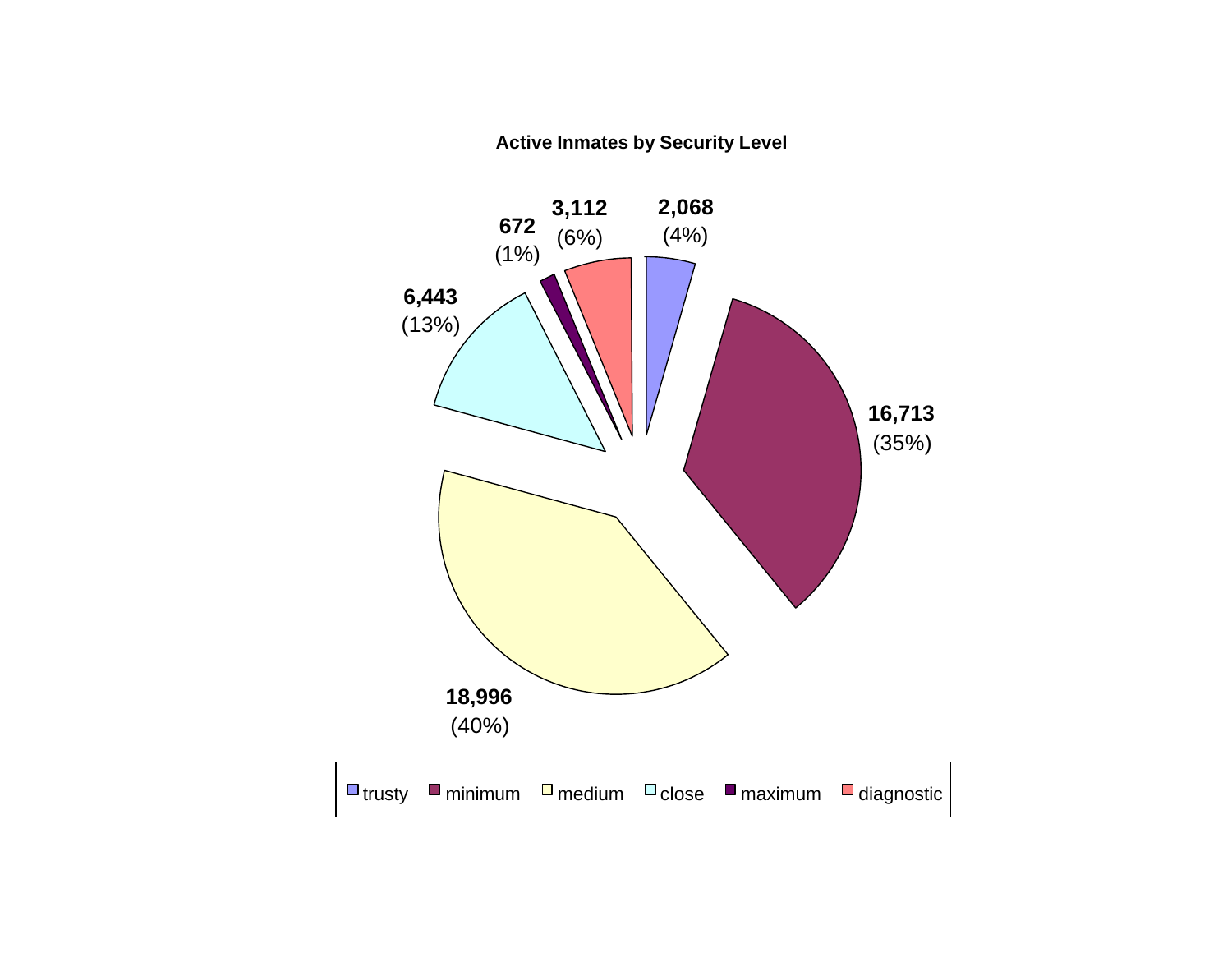#### **Active Inmates by Sentence Length**

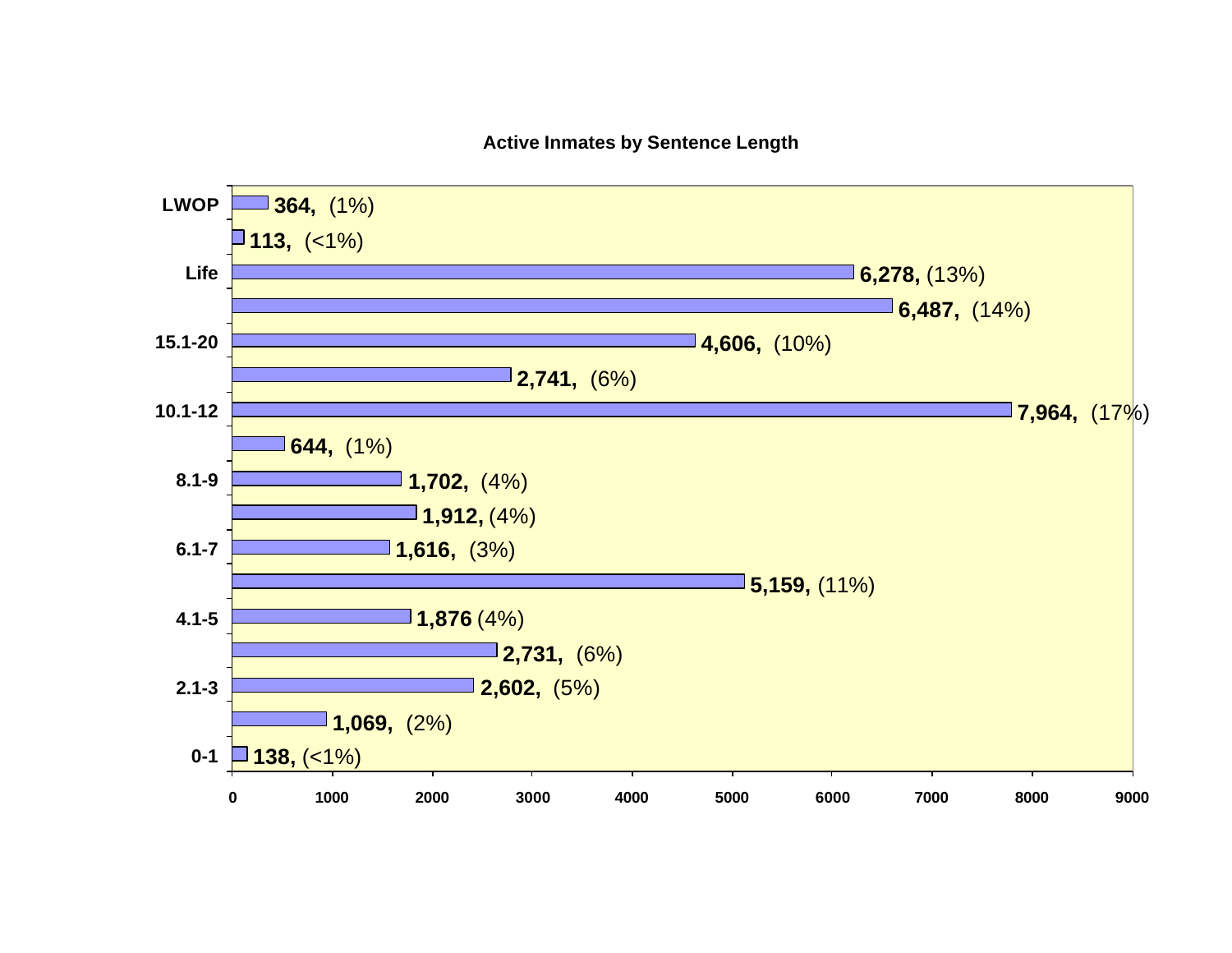**Active Inmates with Probation to follow Prison**

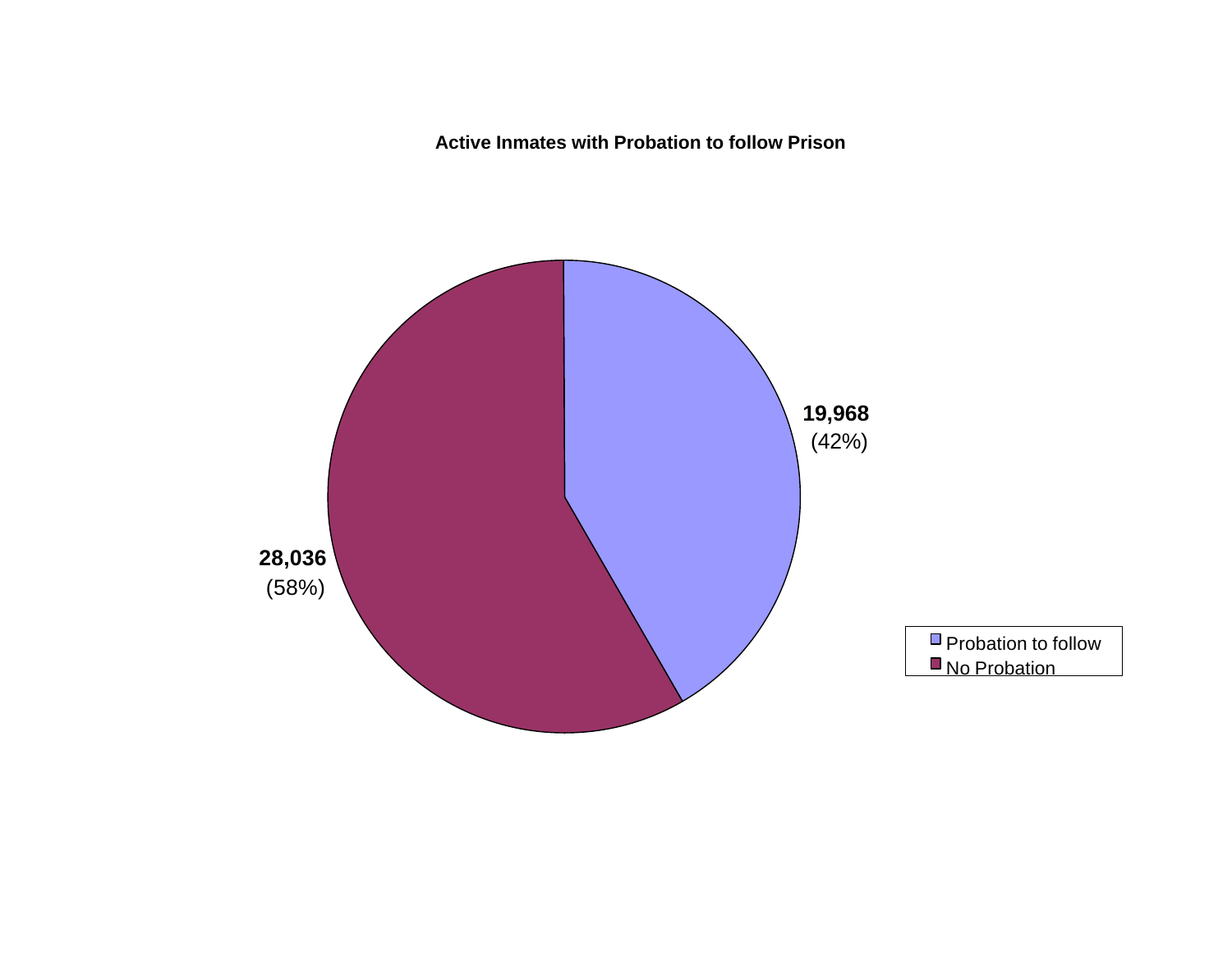#### **Active Inmates By Institution Type**

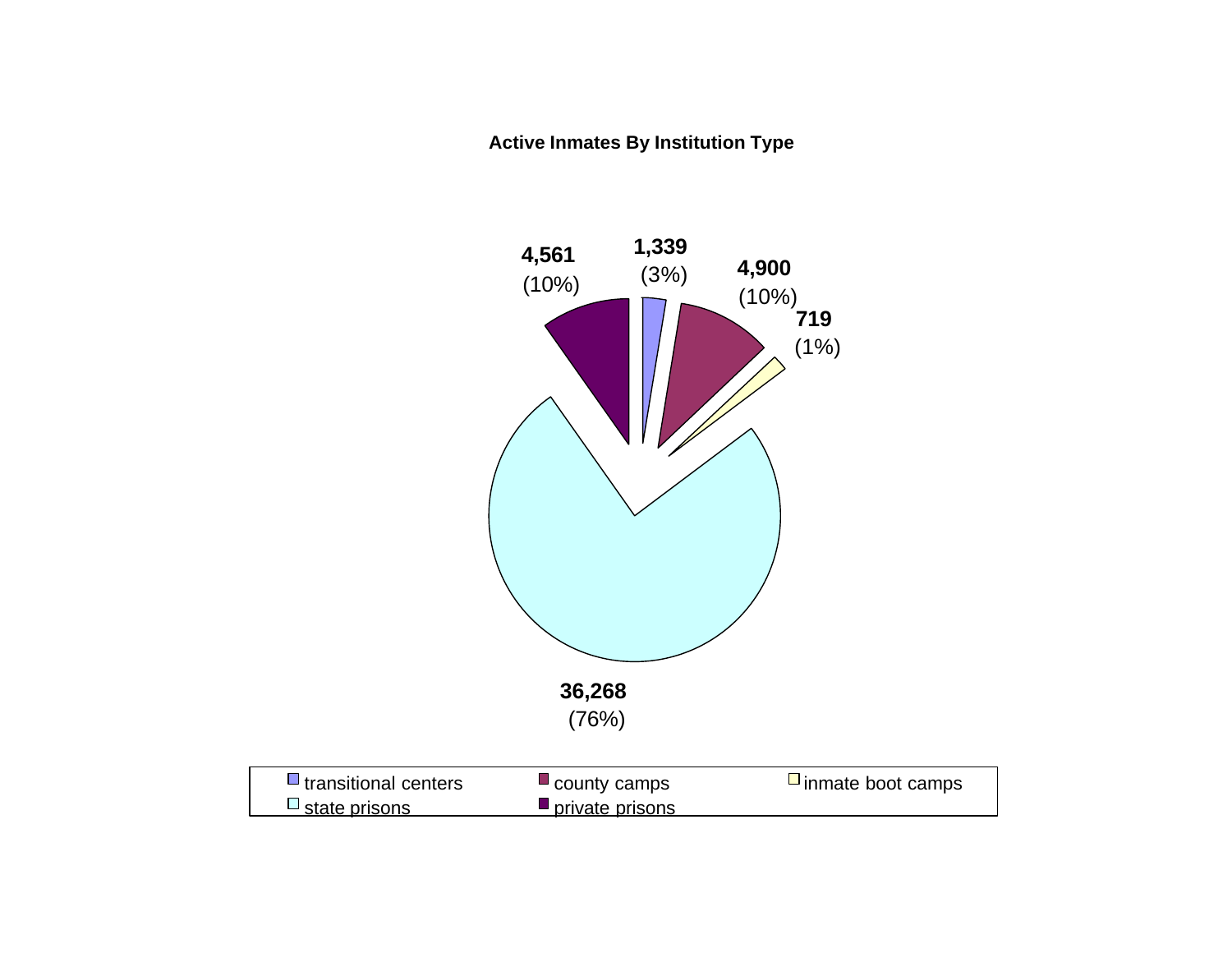#### **Active Inmates by Crime Type**

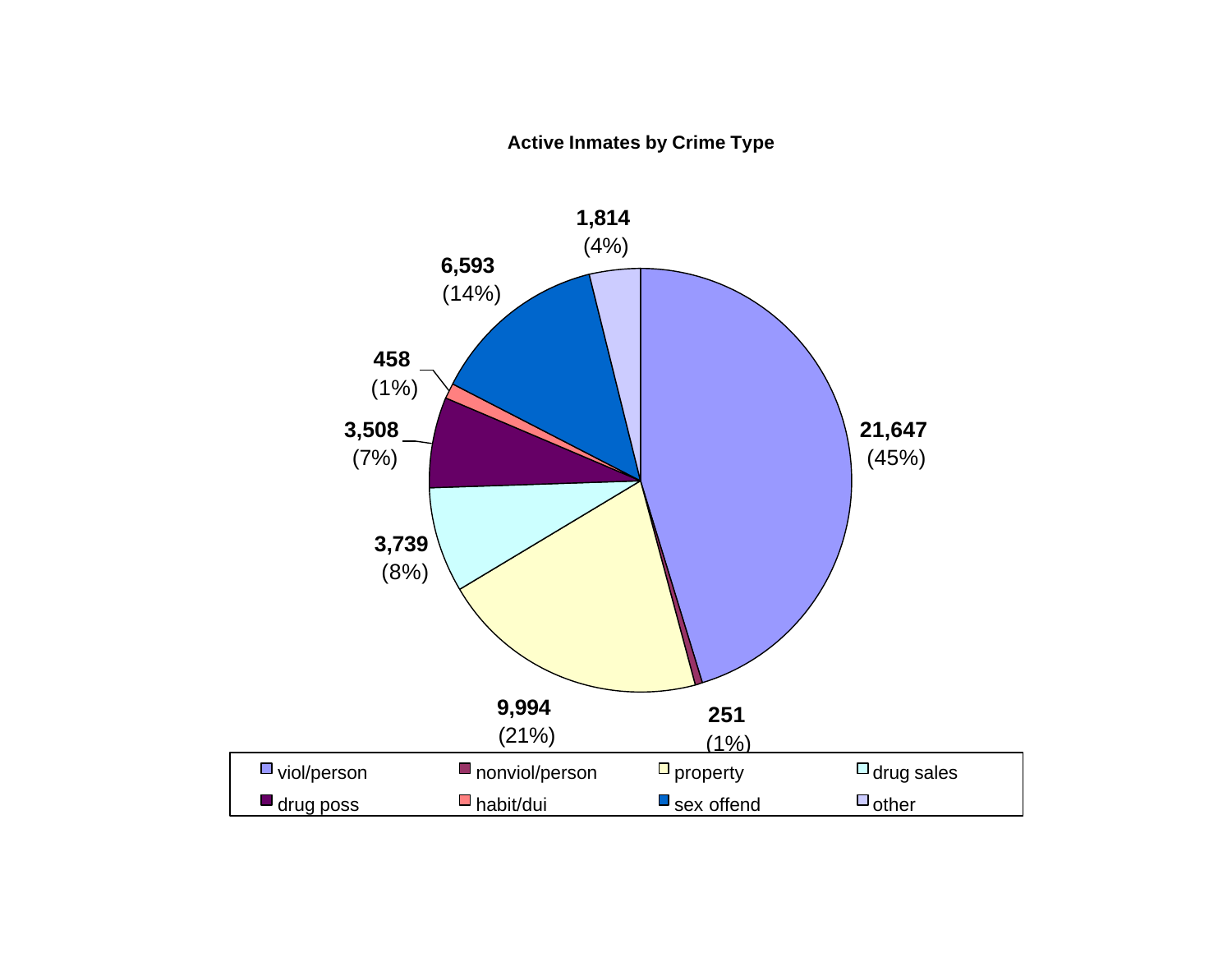Georgia Department of Corrections Page 1 Run 04/19/04 13:26 pm Decision Support

#### Inmate statistical profile

TABLE OF CONTENTS FOR ACTIVE PRISONERS EXCLUDING JAIL

Title PAGE ----- ---- RACE AND SEX............................ 2 Culture Fair IQ Scores.................. 3 Self-Rpt Socioeconomic Class............ 4 Self-Rpt Environment To Age 16.......... 5 Self-Rpt Education Level................ 6 Functional Reading Level (WRAT Scores).. 7 Functional Math Level (WRAT Scores)..... 8 Functional Spelling Level (WRAT Scores). 9 Self-Rpt Guardian Status To Age 16......10 Self-Rpt Employment Status Before Prison11 Self-Rpt Marital Status At Admission....12 Self-Rpt Number Of Children At Admission13 Self-Rpt Religious Affiliation..........14 Self-Rpt Family Behavior Patterns \*.....15 Inmate Diagnostic Behavior Problem \*....16 Physical Profile (General Condition)....17 Security Status............................18 Number Of Sentences.....................19 Number Of Disciplinaries................20 Number Of Escapes.........................21 Number Of Prior Georgia Incarcerations \*22 Number Of Transfers.....................23 County Of Conviction....................24 Circ Of Conviction........................29 Home County.................................31 Prison Sentence In Years................36 Probation To Follow Prison..............37 Admission Type..............................38 Release Type................................39 Inst By Group.............................40 Institution.............................41 Misdemeanors And Felonies...............44 Crimes By Group...........................45 Most Serious Offense....................46 Most Serious Crime Type.................52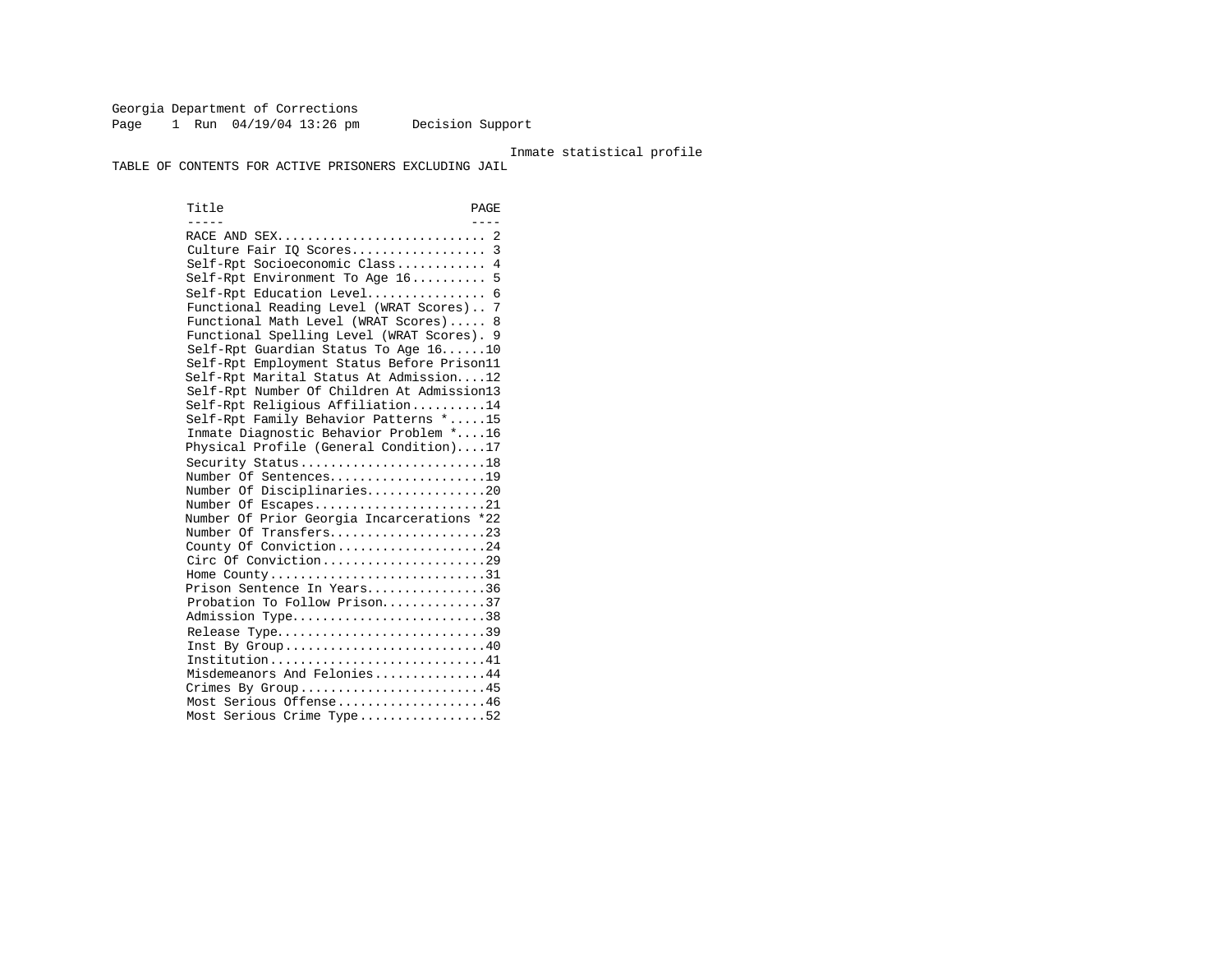Page 2 Run 04/19/04 13:26 pm Decision Support

#### Inmate statistical profile

Sample: ACTIVE PRISONERS EXCLUDING JAIL **Requestor: DECISION SUPPORT** Active inmates 04/19/2004

RACE AND SEX by current age & sex

|                                                                  |                                              |                                                                                                | M E N                                                  |                                 |                                                                                   |                                                             |                                              | <b>WOMEN</b>                     |                           |                                           |                                            |
|------------------------------------------------------------------|----------------------------------------------|------------------------------------------------------------------------------------------------|--------------------------------------------------------|---------------------------------|-----------------------------------------------------------------------------------|-------------------------------------------------------------|----------------------------------------------|----------------------------------|---------------------------|-------------------------------------------|--------------------------------------------|
| RACE AND SEX                                                     | Age<br>  00-21                               | Age<br>$ 22-39 $                                                                               | Age<br>$ 40-54 $                                       | Age<br>$8 55-99$                | Men<br>% Total                                                                    | Age<br>$8   00 - 21$                                        | Age<br>$ 22-39 $                             | Age<br>$ 40-54 $                 | Age<br>$ 55-99 $          | Women<br>% Total                          | Grand<br>%   Total                         |
| WHITE MALE<br>NON WHITE MALE<br>WHITE FEMALE<br>NON WHITE FEMALE | 833<br>271<br>2244<br>0<br>$\mathbf{0}$<br>0 | 8743<br>33<br>73 18076<br>67<br>$\mathbf 0$<br>$\overline{0}$<br>$\mathbf 0$<br>0 <sup>1</sup> | 5110<br>40<br>60<br>7714<br>0<br>0<br>$\mathbf 0$<br>0 | 1235<br>931<br>0<br>0<br>0<br>0 | 57 15921<br>35<br>43 28965<br>65<br>$\mathbf{0}$<br>$\Omega$<br>0<br>$\mathbf{0}$ | $\Omega$<br>$\mathbf 0$<br>$\Omega$<br>49<br>81<br>51<br>86 | 0<br>0<br>$\Omega$<br>901<br>48<br>973<br>52 | 0<br>0<br>465<br>47<br>525<br>53 | 0<br>49<br>56<br>38<br>44 | $\Omega$<br>0<br>1496<br>48<br>1622<br>52 | 15921<br>33<br>28965<br>60<br>1496<br>1622 |
| Total reported                                                   |                                              | 3077 100 26819 100 12824 100                                                                   |                                                        |                                 | 2166 100 44886 100                                                                | 167 100                                                     | 1874 100                                     | 990 100                          | 87 100                    | 3118 100                                  | 48004 100                                  |
| Percent reported                                                 | 100.0                                        | 100.0                                                                                          | 100.0                                                  | 100.0                           | 100.0                                                                             | 100.0                                                       | 100.0                                        | 100.0                            | 100.0                     | 100.0                                     | 100.0                                      |
| NOT REPORTED                                                     | $\mathbf{0}$                                 | $\mathbf 0$                                                                                    | $\mathbf 0$                                            | $\mathbf 0$                     | $\mathbf 0$                                                                       | $\mathbf 0$                                                 | 0                                            | $\mathbf 0$                      | $\mathbf 0$               | $\mathbf{0}$                              | $\Omega$                                   |
| Total                                                            | 3077                                         | 26819                                                                                          | 12824                                                  | 2166                            | 44886                                                                             | 167                                                         | 1874                                         | 990                              | 87                        | 3118                                      | 48004                                      |
| AVERAGE AGE                                                      | 19.92                                        | 30.02                                                                                          | 45.30                                                  | 60.37                           | 35.15                                                                             | 20.05                                                       | 31.16                                        | 44.70                            | 59.74                     | 35.66                                     | 35.19                                      |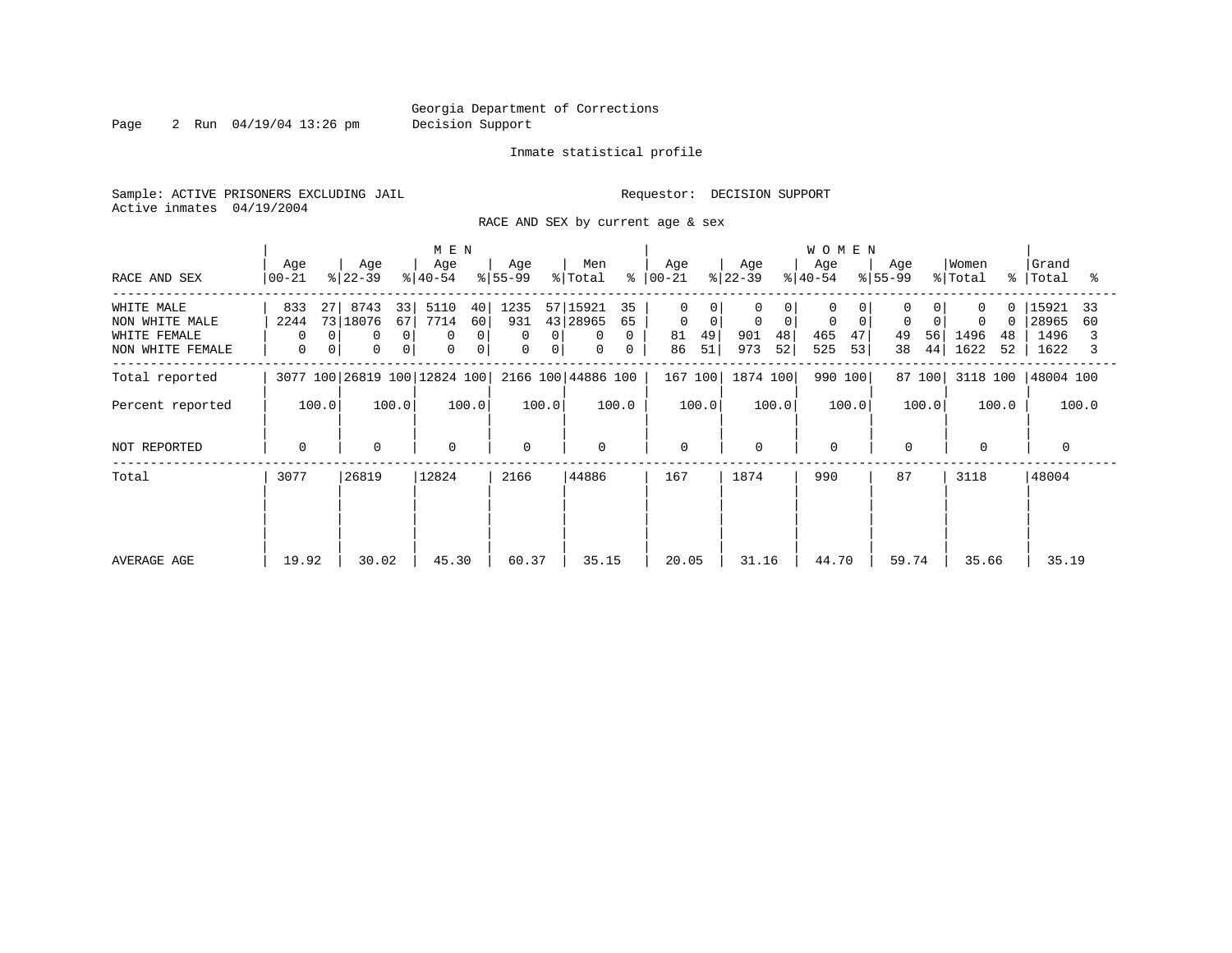Page 3 Run 04/19/04 13:26 pm Decision Support

#### Inmate statistical profile

Sample: ACTIVE PRISONERS EXCLUDING JAIL **Requestor: DECISION SUPPORT** Active inmates 04/19/2004

Culture Fair IQ Scores by current age & sex

|                           |                  |                        | M E N                        |                         |                             |                 |                        | <b>WOMEN</b>           |                      |                         |                          |
|---------------------------|------------------|------------------------|------------------------------|-------------------------|-----------------------------|-----------------|------------------------|------------------------|----------------------|-------------------------|--------------------------|
| IQ Score                  | Age<br>  00-21   | Age<br>$ 22-39 $       | Age<br>$ 40-54 $             | Age<br>$ 55-99 $        | Men<br>န္<br>% Total        | Age<br>$ 00-21$ | Age<br>$ 22-39 $       | Age<br>$ 40-54 $       | Age<br>$ 55-99 $     | Women<br>% Total<br>°≈  | Grand<br>Total<br>°≈     |
| LESS THAN 70<br>70 AND UP | 78<br>3 <br>2649 | 789<br>3 I<br>97 23937 | 842<br>7<br>97   10897<br>93 | 121<br>$6 \mid$<br>1790 | 1830<br>4<br>94 39273<br>96 | 2<br>147<br>99  | 132<br>8<br>1555<br>92 | 219<br>24<br>695<br>76 | 27<br>36<br>64<br>49 | 380<br>13<br>2446<br>87 | 2210<br>5<br>41719<br>95 |
| Total reported            |                  |                        | 2727 100 24726 100 11739 100 |                         | 1911 100 41103 100          | 149 100         | 1687 100               | 914 100                | 76 100               | 2826 100                | 43929 100                |
| Percent reported          | 88.6             | 92.2                   | 91.5                         | 88.2                    | 91.6                        | 89.2            | 90.0                   | 92.3                   | 87.4                 | 90.6                    | 91.5                     |
| NOT REPORTED              | 350              | 2093                   | 1085                         | 255                     | 3783                        | 18              | 187                    | 76                     | 11                   | 292                     | 4075                     |
| Total                     | 3077             | 26819                  | 12824                        | 2166                    | 44886                       | 167             | 1874                   | 990                    | 87                   | 3118                    | 48004                    |
|                           |                  |                        |                              |                         |                             |                 |                        |                        |                      |                         |                          |
|                           |                  |                        |                              |                         |                             |                 |                        |                        |                      |                         |                          |
| AVERAGE IQ                | 98.60            | 100.01                 | 96.43                        | 94.95                   | 98.66                       | 101.68          | 96.12                  | 85.67                  | 80.34                | 92.61                   | 98.27                    |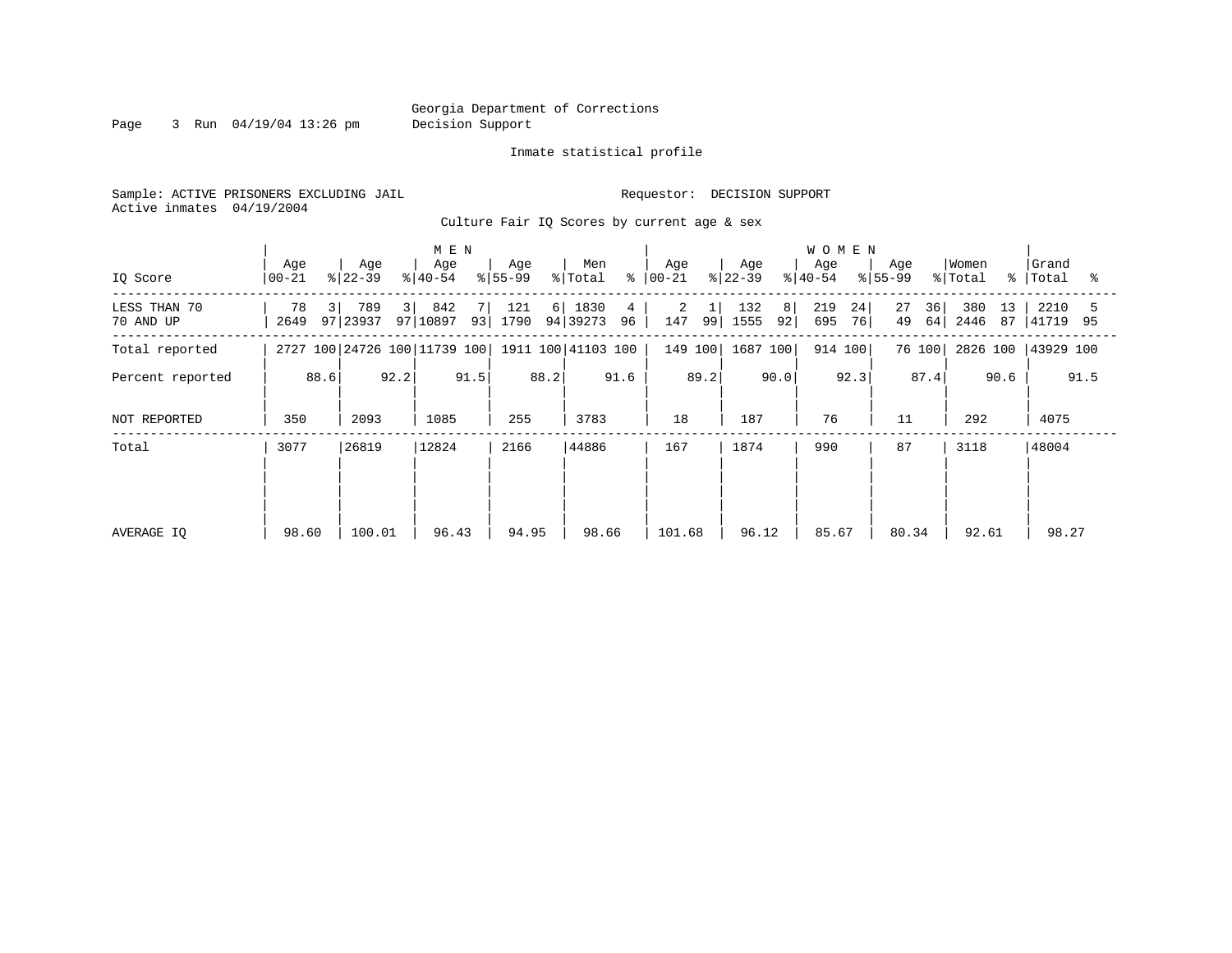Page 4 Run 04/19/04 13:26 pm Decision Support

#### Inmate statistical profile

Sample: ACTIVE PRISONERS EXCLUDING JAIL **Requestor: DECISION SUPPORT** Active inmates 04/19/2004

Self-Rpt Socioeconomic Class by current age & sex

|                     |           |                 |           |                | M E N                   |      |             |               |                    |      |          |       |          |                 | <b>WOMEN</b> |      |                |      |          |                |           |      |
|---------------------|-----------|-----------------|-----------|----------------|-------------------------|------|-------------|---------------|--------------------|------|----------|-------|----------|-----------------|--------------|------|----------------|------|----------|----------------|-----------|------|
|                     | Age       |                 | Age       |                | Age                     |      | Age         |               | Men                | ⊱    | Aqe      |       | Age      |                 | Age          |      | Age            |      | Women    | °≈             | Grand     |      |
| Socioeconomic Class | $00 - 21$ |                 | $ 22-39 $ |                | $ 40-54$                |      | $8155 - 99$ |               | % Total            |      | $ 00-21$ |       | $ 22-39$ |                 | $8 40-54$    |      | $8155 - 99$    |      | % Total  |                | Total     | ႜ    |
| WELFARE             | 318       | 11              | 2023      | 8 <sup>1</sup> | 868                     |      | 116         | 6             | 3325               | 8    | 16       | 10    | 240      | 13 <sub>1</sub> | 97           | 10   |                |      | 354      | 12             | 3679      |      |
| OCC EMPLOY          | 214       |                 | 1782      |                | 551                     | 4    | 54          | $\mathcal{L}$ | 2601               | 6    | 2        |       |          |                 |              |      | $\overline{2}$ | 2    | 14       |                | 2615      | h    |
| MINIMUM STD         | 1343      | 46              | 1260      | 44             | 5344                    | 43   | 985         | 48            | 18932              | 44   | 41       | 25    | 566      | 31              | 342          | 35   | 42             | 51   | 991      | 32             | 19923     | 43   |
| MIDDLE              | 960       | 33 <sup>1</sup> | 10433     | 40             | 5412                    | 44   | 897         | 43 1          | .7702              | 41   | 105      | 63    | 1007     | 54              | 525          | 54   | 33             | 40   | 1670     | 54             | 19372     | 42   |
| OTHER               | 74        | 31              | 281       |                | 111                     |      | 18          |               | 484                |      | 3        | 2     | 32       | 2               | 10           |      | 4              | 5    | 49       | $\overline{2}$ | 533       |      |
| Total reported      | 2909      |                 |           |                | 100 25779 100 12286 100 |      |             |               | 2070 100 43044 100 |      | 167 100  |       | 1850 100 |                 | 979 100      |      | 82 100         |      | 3078 100 |                | 46122 100 |      |
| Percent reported    |           | 94.5            |           | 96.1           |                         | 95.8 |             | 95.6          |                    | 95.9 |          | 100.0 |          | 98.7            |              | 98.9 |                | 94.3 |          | 98.7           |           | 96.1 |
| NOT RPTD            | 168       |                 | 1040      |                | 538                     |      | 96          |               | 1842               |      | 0        |       | 24       |                 | 11           |      | 5              |      | 40       |                | 1882      |      |
|                     |           |                 |           |                |                         |      |             |               |                    |      |          |       |          |                 |              |      |                |      |          |                |           |      |
| Total               | 3077      |                 | 26819     |                | 12824                   |      | 2166        |               | 44886              |      | 167      |       | 1874     |                 | 990          |      | 87             |      | 3118     |                | 48004     |      |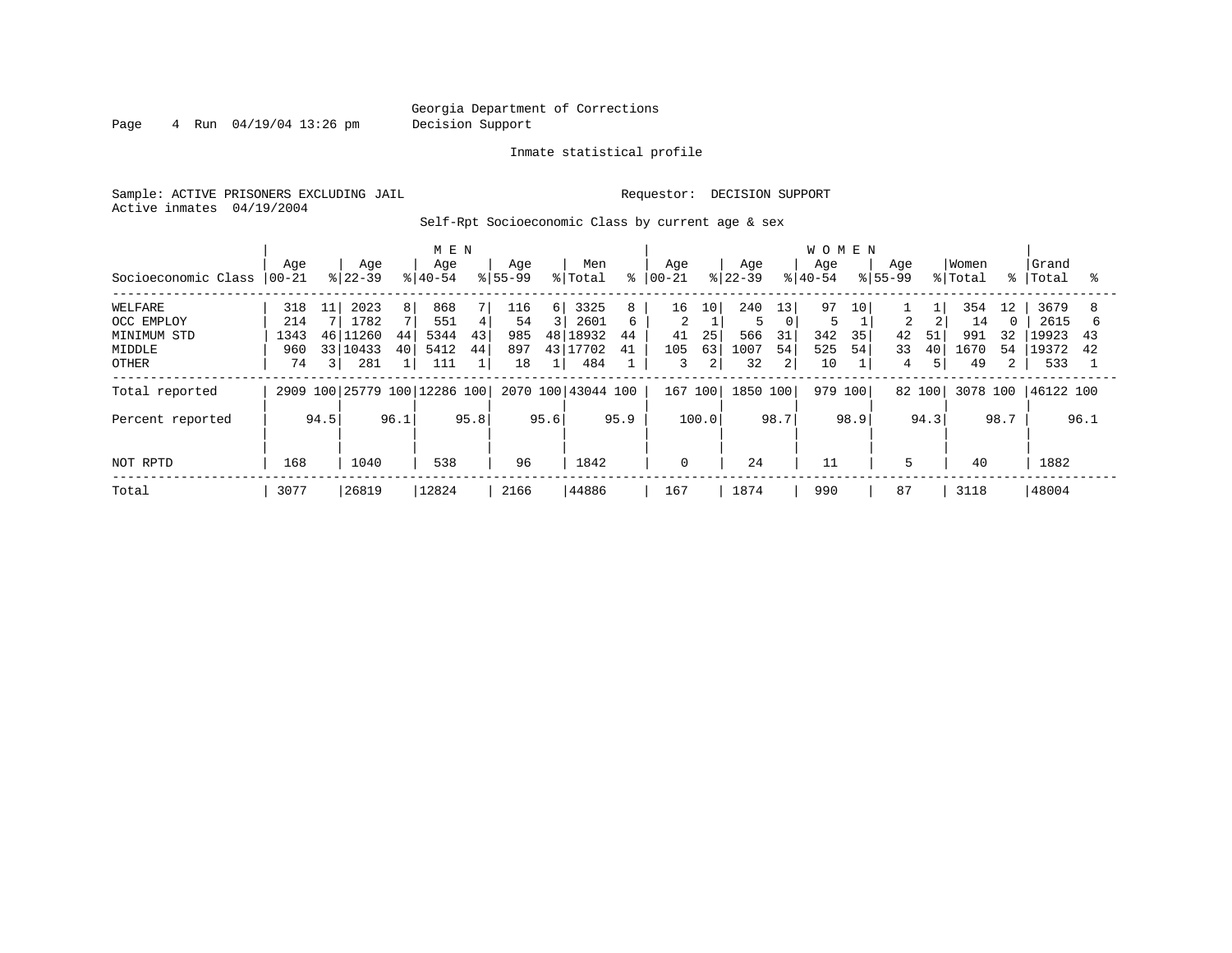Page 5 Run 04/19/04 13:26 pm Decision Support

#### Inmate statistical profile

Sample: ACTIVE PRISONERS EXCLUDING JAIL **Requestor: DECISION SUPPORT** Active inmates 04/19/2004

Self-Rpt Environment To Age 16 by current age & sex

|                                                                             |                                                        |                                                                                              | M E N                                                                |                                                              |                                                                         |                                                   |                                                                                               | <b>WOMEN</b>                                                     |                                                   |                                                                    |                                                                       |
|-----------------------------------------------------------------------------|--------------------------------------------------------|----------------------------------------------------------------------------------------------|----------------------------------------------------------------------|--------------------------------------------------------------|-------------------------------------------------------------------------|---------------------------------------------------|-----------------------------------------------------------------------------------------------|------------------------------------------------------------------|---------------------------------------------------|--------------------------------------------------------------------|-----------------------------------------------------------------------|
| Environment                                                                 | Age<br>$00 - 21$                                       | Age<br>$ 22-39 $                                                                             | Age<br>$8 40-54$                                                     | Age<br>$8155 - 99$                                           | Men<br>ి<br>% Total                                                     | Aqe<br>$ 00 - 21$                                 | Age<br>$ 22-39 $                                                                              | Age<br>$8 40-54$                                                 | Aqe<br>$8155 - 99$                                | Women<br>% Total<br>%                                              | Grand<br>Total<br>°                                                   |
| RURAL/FARM<br>RURAL/NFARM<br>S.M.S.A<br>URBAN<br>SMALL TOWN<br><b>OTHER</b> | 23<br>77<br>928<br>31<br>26<br>775<br>39<br>1141<br>11 | 537<br>2<br>5.<br>1228<br>8680<br>33<br>5576<br>21<br>38<br>9870<br>$\mathbf{0}$<br>128<br>0 | 635<br>5<br>748<br>6<br>32<br>3928<br>2377<br>19<br>37<br>4613<br>70 | 309<br>15<br>167<br>8<br>580<br>28<br>273<br>13<br>748<br>11 | 1504<br>5<br>2220<br>14116<br>33<br>21<br>9001<br>36 16372<br>38<br>220 | 2<br>17<br>29<br>14<br>24<br>42<br>70<br>24<br>40 | 35<br>$\overline{2}$<br>297<br>16<br>210<br>11<br>765<br>41<br>535<br>29<br>9<br>$\mathbf{0}$ | 24<br>2<br>139<br>14<br>130<br>13<br>378<br>38<br>306<br>31<br>6 | 14<br>17<br>6<br>13<br>16<br>28<br>23<br>25<br>30 | 75<br>2<br>471<br>15<br>377<br>12<br>1236<br>40<br>906<br>29<br>17 | 1579<br>2691<br>b<br>L4493<br>31<br>10237<br>22<br>17278<br>37<br>237 |
| Total reported                                                              |                                                        |                                                                                              | 2955 100 26019 100 12371 100                                         |                                                              | 2088 100 43433 100                                                      | 166 100                                           | 1851 100                                                                                      | 983<br>100                                                       | 82 100                                            | 3082 100                                                           | 46515 100                                                             |
| Percent reported<br>NOT RPTD                                                | 96.0<br>122                                            | 97.0<br>800                                                                                  | 96.5<br>453                                                          | 96.4<br>78                                                   | 96.8<br>1453                                                            | 99.4<br>1                                         | 98.8<br>23                                                                                    | 99.3<br>7                                                        | 94.3<br>5                                         | 98.8<br>36                                                         | 96.9<br>1489                                                          |
| Total                                                                       | 3077                                                   | 26819                                                                                        | 12824                                                                | 2166                                                         | 44886                                                                   | 167                                               | 1874                                                                                          | 990                                                              | 87                                                | 3118                                                               | 48004                                                                 |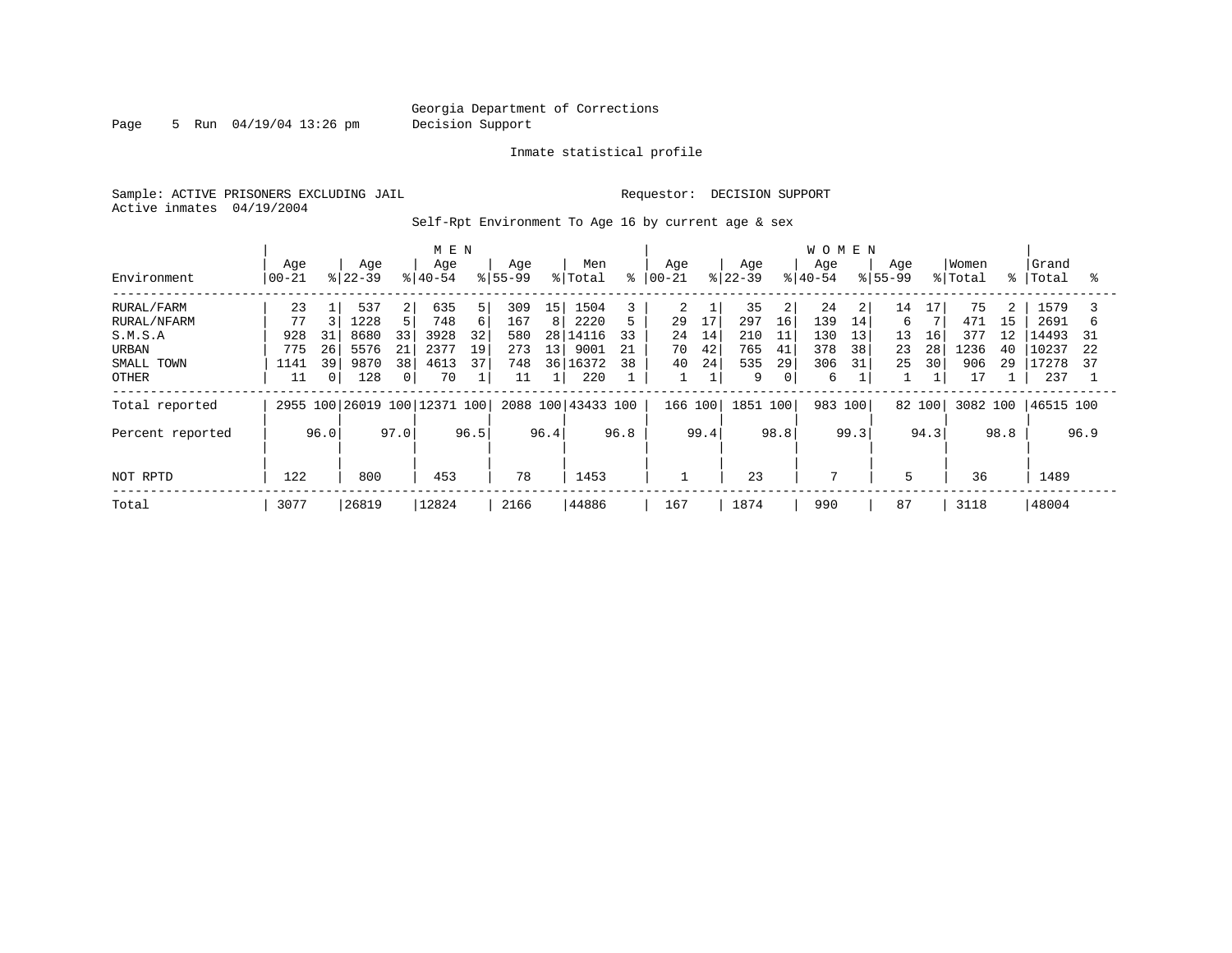Page 6 Run 04/19/04 13:26 pm Decision Support

#### Inmate statistical profile

Sample: ACTIVE PRISONERS EXCLUDING JAIL **Requestor: DECISION SUPPORT** Active inmates 04/19/2004

Self-Rpt Education Level by current age & sex

|                     |                                              |    |                  |      | M E N            |      |                  |                 |                    |      |                |      |                  |      | <b>WOMEN</b>     |      |                  |        |                  |               |                |     |
|---------------------|----------------------------------------------|----|------------------|------|------------------|------|------------------|-----------------|--------------------|------|----------------|------|------------------|------|------------------|------|------------------|--------|------------------|---------------|----------------|-----|
| Education Level     | Age<br>  00-21                               |    | Age<br>$ 22-39 $ |      | Age<br>$ 40-54 $ |      | Age<br>$ 55-99 $ |                 | Men<br>% Total     | ៖    | Aqe<br>  00-21 |      | Age<br>$ 22-39 $ |      | Aqe<br>$ 40-54 $ |      | Age<br>$ 55-99 $ |        | Women<br>% Total | $\frac{1}{6}$ | Grand<br>Total | ႜ   |
| LESS THAN GRADE 7   | 43                                           |    | 557              | 2    | 431              | 3    | 335              | 16 <sup>1</sup> | 1366               |      | 3              |      | 33               | 2    | 21               | 2    | 11               | 13     | 68               | 2             | 1434           |     |
| GRADE 7             | 70                                           | 2  | 604              | 2    | 365              | 3    | 141              |                 | 1180               |      |                |      | 44               | 2    | 24               |      | 3                |        | 72               | 2             | 1252           |     |
| GRADE 8             | 440                                          | 15 | 2397             | 9    | 1089             | 9    | 227              | 11              | 4153               | 10   | 18             | 11   | 171              |      | 72               |      | 6                |        | 267              |               | 4420           | 10  |
| GRADE 9             | 712                                          | 24 | 4358             | 17   | 1606             | 13   | 211              | 10              | 6887               | 16   | 33             | 20   | 261              | 14   | 112              | 12   | 4                |        | 410              | 14            | 7297           | 16  |
| GRADE 10            | 840                                          | 28 | 5875             | 23   | 1975             | 16   | 230              | 11              | 8920               | 21   | 37             | 23   | 296              | 16   | 137              | 14   | 13               | 15     | 483              | 16            | 9403           | 20  |
| GRADE 11            | 639                                          | 22 | 5306             | 20   | 1727             | 14   | 177              | 8               | 7849               | 18   | 39             | 24   | 285              | 16   | 107              | 11   | 4                | 5      | 435              | 14            | 8284           | 18  |
| GRADE 12            | 172                                          | 6  | 4658             | 18   | 3196             | 26   | 427              | 20              | 8453               | 19   | 15             | 9    | 274              | 15   | 218              | 23   | 18               | 21     | 525              | 17            | 8978           | -19 |
| MORE THAN GRADE 12  | 38                                           |    | 2267             | 9    | 2002             | 16   | 350              | 17              | 4657               | 11   | 16             | 10   | 443              | 25   | 269              | 28   | 25               | 30     | 753              | 25            | 5410           | -12 |
| Total reported      |                                              |    |                  |      |                  |      |                  |                 | 2098 100 43465 100 |      | 162 100        |      | 1807 100         |      | 960 100          |      |                  | 84 100 | 3013 100         |               | 46478 100      |     |
| Percent reported    | 2954 100 26022 100 12391 100<br>97.0<br>96.0 |    |                  | 96.6 |                  | 96.9 |                  | 96.8            |                    | 97.0 |                | 96.4 |                  | 97.0 |                  | 96.6 |                  | 96.6   |                  | 96.8          |                |     |
| NOT REPORTED        | 123                                          |    | 797              |      | 433              |      | 68               |                 | 1421               |      | 5              |      | 67               |      | 30               |      | 3                |        | 105              |               | 1526           |     |
| Total               | 3077                                         |    | 26819            |      | 12824            |      | 2166             |                 | 44886              |      | 167            |      | 1874             |      | 990              |      | 87               |        | 3118             |               | 48004          |     |
|                     |                                              |    |                  |      |                  |      |                  |                 |                    |      |                |      |                  |      |                  |      |                  |        |                  |               |                |     |
|                     |                                              |    |                  |      |                  |      |                  |                 |                    |      |                |      |                  |      |                  |      |                  |        |                  |               |                |     |
| AVG EDUCATION LEVEL | 9.75                                         |    | 10.79            |      | 11.54            |      | 10.45            |                 | 10.92              |      | 11.17          |      | 13.22            |      | 13.55            |      | 12.35            |        | 13.19            |               | 11.06          |     |

\* NOTE: THE FIELD LABLED "LESS THAN GRADE 7" WAS CORRECTED IN MARCH 1989: MISSING DATA FOR INMATES STILL IN DIAGNOSTICS NOW HAS BEEN REMOVED FROM THIS FIELD AND IDENTIFIED AS "NOT REPORTED" INFORMATION.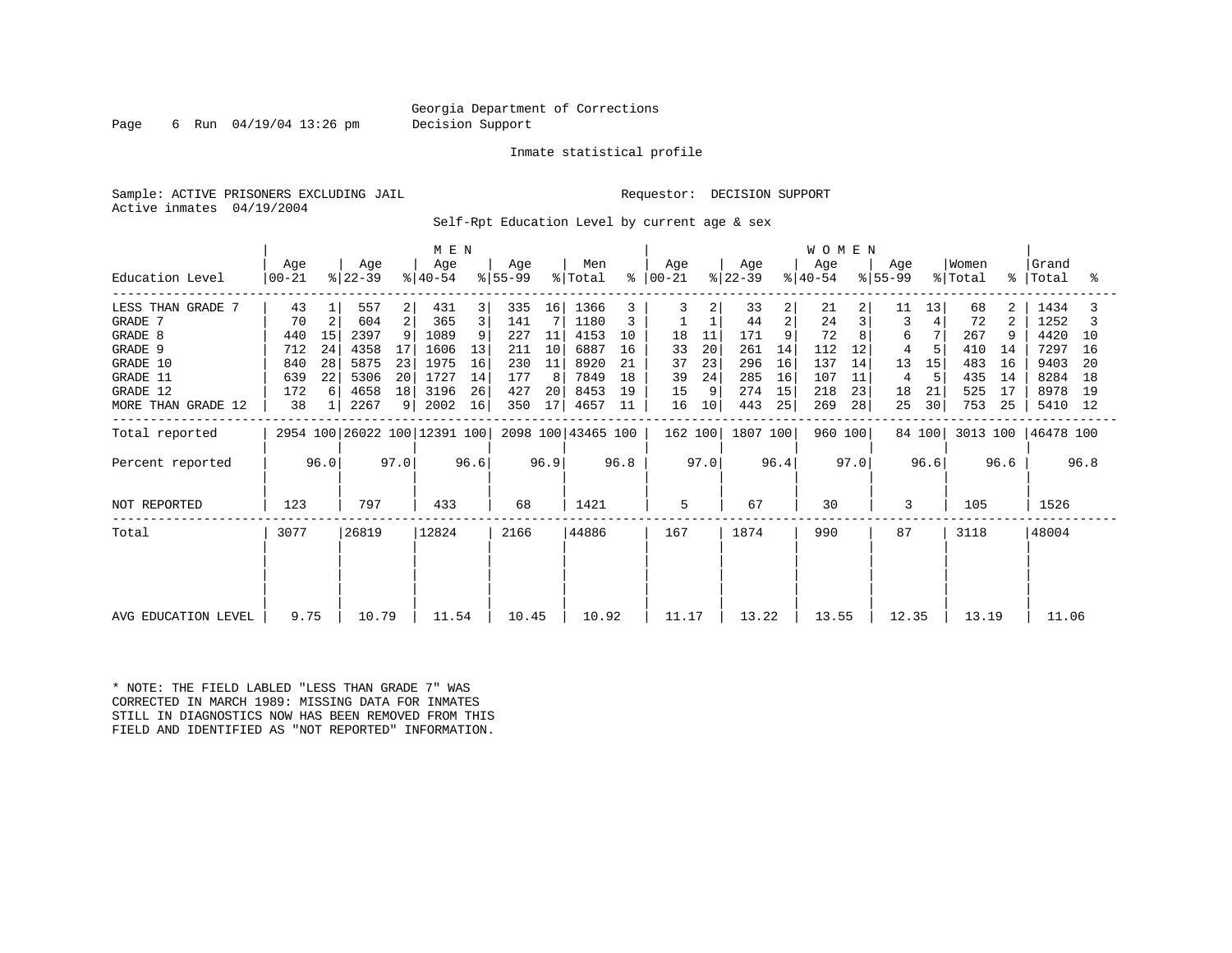Page 7 Run 04/19/04 13:26 pm Decision Support

Inmate statistical profile

Sample: ACTIVE PRISONERS EXCLUDING JAIL **Requestor: DECISION SUPPORT** Active inmates 04/19/2004

Functional Reading Level (WRAT Scores) by current age & sex

|                                                                                                              |                                                |                     | M E N                                                |                          |                                                  |                               |                                            |                              |                                                          |                     | WOMEN                                |                |                                             |                          |                                           |                |                     |                |                                               |                |                                                       |                |
|--------------------------------------------------------------------------------------------------------------|------------------------------------------------|---------------------|------------------------------------------------------|--------------------------|--------------------------------------------------|-------------------------------|--------------------------------------------|------------------------------|----------------------------------------------------------|---------------------|--------------------------------------|----------------|---------------------------------------------|--------------------------|-------------------------------------------|----------------|---------------------|----------------|-----------------------------------------------|----------------|-------------------------------------------------------|----------------|
| WRAT Reading Score                                                                                           | Age<br>$ 00-21 $                               |                     | Age<br>$ 22-39 $                                     |                          | Age<br>$ 40-54 $                                 |                               | Age<br>$ 55-99 $                           |                              | Men<br>% Total                                           | $\approx$           | Age<br>$ 00-21$                      |                | Age<br>$ 22-39 $                            |                          | Age<br>$ 40-54 $                          |                | Age<br>$ 55-99 $    |                | Women<br>% Total                              | % ิ            | Grand<br>Total                                        | ႜ              |
| LESS THAN GRADE 6<br>6TH THRU 8TH GRADE<br>GRADE 9<br>GRADE 10<br>GRADE 11<br>GRADE 12<br>MORE THAN GRADE 12 | 1080<br>622<br>239<br>108<br>121<br>374<br>190 | 40<br>23<br>9<br>14 | 8635<br>5539<br>2300<br>1181<br>1141<br>3967<br>2067 | 35<br>22<br>9<br>16<br>8 | 4947<br>2527<br>890<br>445<br>444<br>1915<br>599 | 42<br>21<br>8<br>4<br>16<br>5 | 865<br>361<br>149<br>82<br>62<br>359<br>66 | 19<br>8<br>4<br>3<br>18<br>3 | 44 15527<br>9049<br>3578<br>1816<br>1768<br>6615<br>2922 | 38<br>22<br>9<br>16 | 37<br>30<br>11<br>8<br>5<br>10<br>48 | 25<br>20<br>32 | 406<br>310<br>152<br>80<br>71<br>142<br>527 | 24<br>18<br>9<br>8<br>31 | 275<br>184<br>59<br>29<br>34<br>78<br>253 | 30<br>20<br>28 | 30<br>10<br>5<br>21 | 38<br>13<br>27 | 748<br>534<br>226<br>121<br>115<br>234<br>849 | 26<br>19<br>30 | 16275<br>9583<br>3804<br>1937<br>1883<br>6849<br>3771 | 37<br>22<br>16 |
| Total reported                                                                                               |                                                |                     |                                                      |                          |                                                  |                               |                                            |                              | 1944 100 41275 100                                       |                     | 149 100                              |                | 1688 100                                    |                          | 912 100                                   |                |                     | 78 100         | 2827 100                                      |                | 44102 100                                             |                |
| Percent reported                                                                                             | 2734 100 24830 100 11767 100<br>92.6<br>88.9   |                     |                                                      | 91.8                     |                                                  | 89.8                          |                                            | 92.0                         |                                                          | 89.2                |                                      | 90.1           |                                             | 92.1                     |                                           | 89.7           |                     | 90.7           |                                               | 91.9           |                                                       |                |
| NOT REPORTED                                                                                                 | 343                                            |                     | 1989                                                 |                          | 1057                                             |                               | 222                                        |                              | 3611                                                     |                     | 18                                   |                | 186                                         |                          | 78                                        |                | 9                   |                | 291                                           |                | 3902                                                  |                |
| Total                                                                                                        | 3077                                           |                     | 26819                                                |                          | 12824                                            |                               | 2166                                       |                              | 44886                                                    |                     | 167                                  |                | 1874                                        |                          | 990                                       |                | 87                  |                | 3118                                          |                | 48004                                                 |                |
| AVG READING SCORE                                                                                            | 8.01<br>7.62                                   |                     |                                                      |                          | 7.33                                             |                               | 7.12                                       |                              | 7.75                                                     |                     | 9.21                                 |                | 9.28                                        |                          | 8.70                                      |                | 8.11                |                | 9.06                                          |                | 7.83                                                  |                |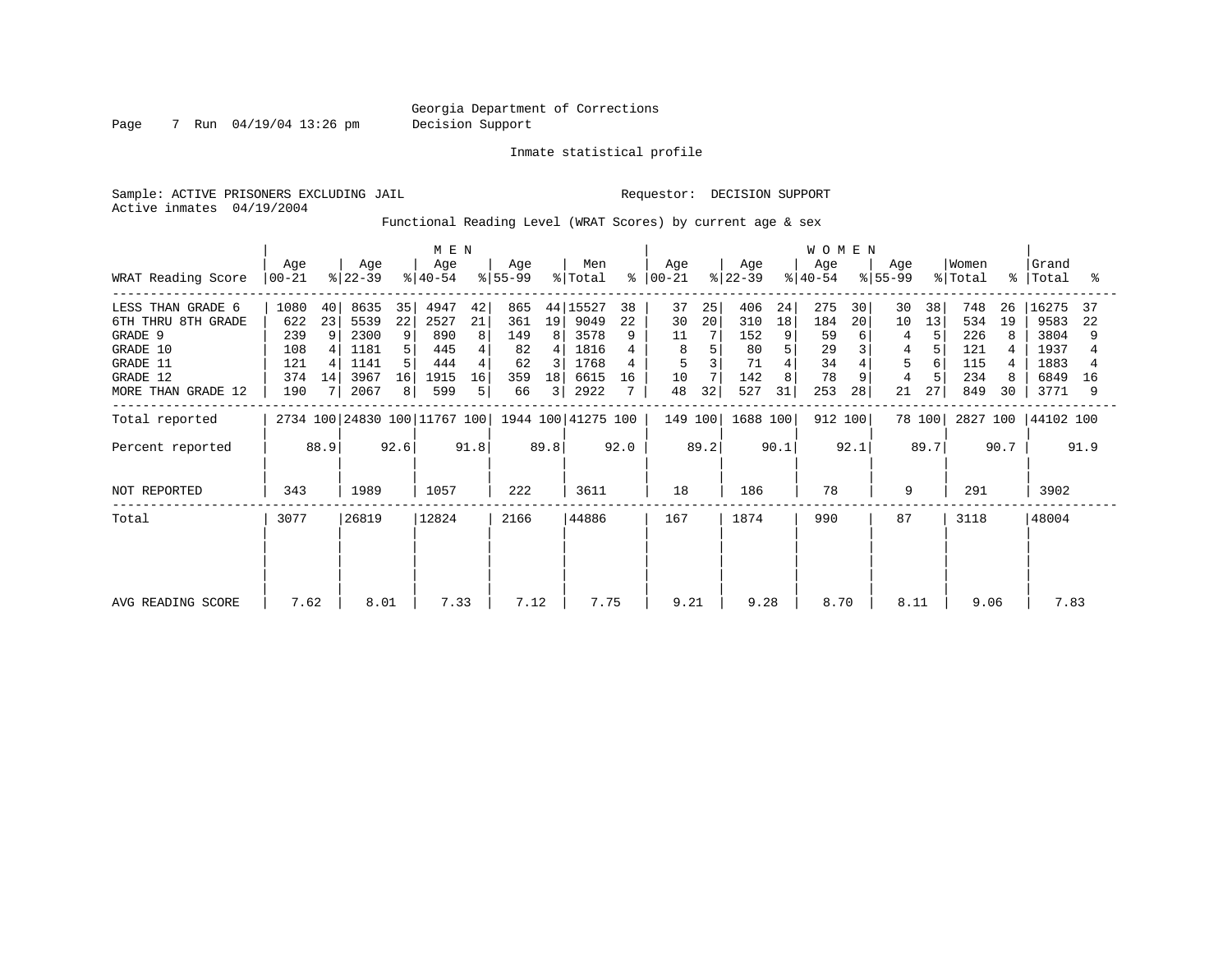Page 8 Run 04/19/04 13:26 pm Decision Support

#### Inmate statistical profile

Sample: ACTIVE PRISONERS EXCLUDING JAIL **Requestor: DECISION SUPPORT** Active inmates 04/19/2004

Functional Math Level (WRAT Scores) by current age & sex

| WRAT Math Score                                                                                              | M E N<br>Men<br>Age<br>Age<br>Age<br>Age<br>$ 55-99 $<br>% Total<br>$ 22-39 $<br>$00 - 21$<br>$ 40-54 $ |      |                                                       |                          |                                                |               |                                            |      |                                                                | နွ       | Age<br>$ 00-21$                     |                           | Age<br>$ 22-39 $                           |                          | <b>WOMEN</b><br>Age<br>$ 40-54 $         |                                 | Aqe<br>$ 55-99 $                   |                     | Women<br>% Total                             |                     | Grand<br>%   Total                                   | ႜ        |
|--------------------------------------------------------------------------------------------------------------|---------------------------------------------------------------------------------------------------------|------|-------------------------------------------------------|--------------------------|------------------------------------------------|---------------|--------------------------------------------|------|----------------------------------------------------------------|----------|-------------------------------------|---------------------------|--------------------------------------------|--------------------------|------------------------------------------|---------------------------------|------------------------------------|---------------------|----------------------------------------------|---------------------|------------------------------------------------------|----------|
| LESS THAN GRADE 6<br>6TH THRU 8TH GRADE<br>GRADE 9<br>GRADE 10<br>GRADE 11<br>GRADE 12<br>MORE THAN GRADE 12 | 994<br>1313<br>195<br>111<br>65<br>34<br>22                                                             | 36   | 7352<br>48 12143<br>2446<br>1365<br>822<br>483<br>221 | 30<br>49<br>10<br>3<br>2 | 4583<br>4864<br>896<br>647<br>395<br>312<br>81 | 39<br>41<br>8 | 880<br>597<br>136<br>127<br>99<br>90<br>16 | 5    | 45   13809<br>31   18917<br>3673<br>2250<br>1381<br>919<br>340 | 33<br>46 | 33<br>67<br>16<br>20<br>4<br>5<br>4 | 22<br>45<br>11<br>13<br>3 | 361<br>815<br>228<br>141<br>74<br>19<br>50 | 21<br>48<br>14<br>8<br>3 | 333<br>368<br>85<br>50<br>36<br>17<br>24 | 36<br>40<br>9<br>$\overline{3}$ | 32<br>21<br>6<br>10<br>6<br>0<br>3 | 41<br>27<br>13<br>8 | 759<br>1271<br>335<br>221<br>120<br>41<br>81 | 27<br>45<br>12<br>3 | 14568<br>20188<br>4008<br>2471<br>1501<br>960<br>421 | 33<br>46 |
| Total reported<br>Percent reported                                                                           |                                                                                                         | 88.9 |                                                       | 92.6                     | 2734 100 24832 100 11778 100                   | 91.8          |                                            | 89.8 | 1945 100 41289 100                                             | 92.0     | 149 100                             | 89.2                      | 1688 100                                   | 90.1                     | 913 100                                  | 92.2                            |                                    | 78 100<br>89.7      | 2828 100                                     | 90.7                | 44117 100                                            | 91.9     |
| NOT REPORTED                                                                                                 | 343                                                                                                     |      | 1987                                                  |                          | 1046                                           |               | 221                                        |      | 3597                                                           |          | 18                                  |                           | 186                                        |                          | 77                                       |                                 | 9                                  |                     | 290                                          |                     | 3887                                                 |          |
| Total                                                                                                        | 3077                                                                                                    |      | 26819                                                 |                          | 12824                                          |               | 2166                                       |      | 44886                                                          |          | 167                                 |                           | 1874                                       |                          | 990                                      |                                 | 87                                 |                     | 3118                                         |                     | 48004                                                |          |
| AVG MATH SCORE                                                                                               | 6.76                                                                                                    |      | 7.14                                                  |                          | 6.76                                           |               | 6.56                                       |      | 6.98                                                           |          | 7.76                                |                           | 7.65                                       |                          | 7.02                                     |                                 | 6.71                               |                     | 7.42                                         |                     | 7.01                                                 |          |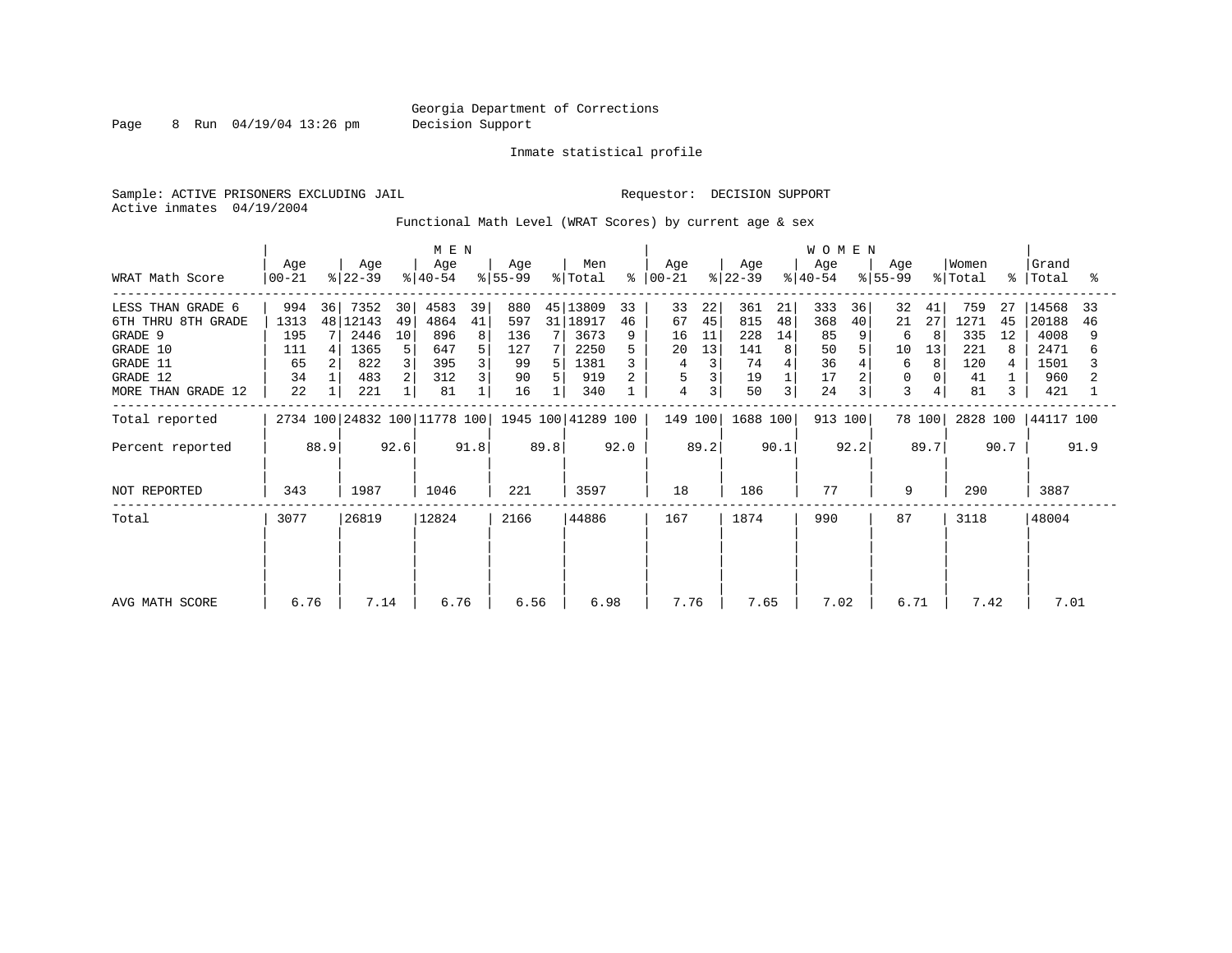Page 9 Run 04/19/04 13:26 pm Decision Support

Inmate statistical profile

Active inmates 04/19/2004

Sample: ACTIVE PRISONERS EXCLUDING JAIL **Requestor: DECISION SUPPORT** 

Functional Spelling Level (WRAT Scores) by current age & sex

|                     |                                              |    |                  |    | M E N            |    |                  |   |                    |    |                  |    |                  |    | <b>WOMEN</b>     |    |                  |        |                  |    |                    |    |
|---------------------|----------------------------------------------|----|------------------|----|------------------|----|------------------|---|--------------------|----|------------------|----|------------------|----|------------------|----|------------------|--------|------------------|----|--------------------|----|
| WRAT Spelling Score | Age<br>$ 00-21 $                             |    | Age<br>$ 22-39 $ |    | Age<br>$ 40-54 $ |    | Age<br>$ 55-99 $ |   | Men<br>% Total     | °  | Age<br>$ 00-21 $ |    | Age<br>$ 22-39 $ |    | Age<br>$ 40-54 $ |    | Age<br>$ 55-99 $ |        | Women<br>% Total |    | Grand<br>%   Total | °  |
| LESS THAN GRADE 6   | 1193                                         | 44 | 9889             | 40 | 6276             | 53 | 1113             |   | 57 18471           | 45 | 24               | 16 | 328              | 19 | 270              | 30 | 30               | 38     | 652              | 23 | 19123              | 43 |
| 6TH THRU 8TH GRADE  | 824                                          | 30 | 7599             | 31 | 2839             | 24 | 424              |   | 22 11686           | 28 | 48               | 32 | 535              | 32 | 284              | 31 | 14               | 18     | 881              | 31 | 12567              | 28 |
| GRADE 9             | 224                                          | 8  | 1970             | 8  | 640              | 5  | 80               | 4 | 2914               |    | 16               | 11 | 177              | 10 | 77               |    | 7                | 9      | 277              | 10 | 3191               |    |
| GRADE 10            | 200                                          |    | 1896             | 8  | 586              | 5  | 81               | 4 | 2763               |    | 17               | 11 | 190              | 11 | 54               | 6  |                  |        | 268              |    | 3031               |    |
| GRADE 11            | 92                                           |    | 942              |    | 312              |    | 49               | 3 | 1395               |    | 12               |    | 104              | 6  | 41               |    | 4                |        | 161              | 6  | 1556               |    |
| GRADE 12            | 134                                          |    | 1744             |    | 826              |    | 169              | 9 | 2873               |    | 8                |    | 94               |    | 39               |    |                  |        | 144              |    | 3017               |    |
| MORE THAN GRADE 12  | 67                                           |    | 788              | 3  | 291              | 2  | 29               |   | 1175               | 3  | 24               | 16 | 260              | 15 | 148              | 16 | 13               | 17     | 445              | 16 | 1620               |    |
| Total reported      |                                              |    |                  |    |                  |    |                  |   | 1945 100 41277 100 |    | 149 100          |    | 1688 100         |    | 913 100          |    |                  | 78 100 | 2828 100         |    | 44105 100          |    |
| Percent reported    | 2734 100 24828 100 11770 100<br>92.6<br>88.9 |    |                  |    | 91.8             |    | 89.8             |   | 92.0               |    | 89.2             |    | 90.1             |    | 92.2             |    | 89.7             |        | 90.7             |    | 91.9               |    |
| NOT REPORTED        | 343                                          |    | 1991             |    | 1054             |    | 221              |   | 3609               |    | 18               |    | 186              |    | 77               |    | 9                |        | 290              |    | 3899               |    |
| Total               | 3077                                         |    | 26819            |    | 12824            |    | 2166             |   | 44886              |    | 167              |    | 1874             |    | 990              |    | 87               |        | 3118             |    | 48004              |    |
|                     |                                              |    |                  |    |                  |    |                  |   |                    |    |                  |    |                  |    |                  |    |                  |        |                  |    |                    |    |
|                     |                                              |    |                  |    |                  |    |                  |   |                    |    |                  |    |                  |    |                  |    |                  |        |                  |    |                    |    |
| AVG SPELLING SCORE  | 6.79                                         |    | 7.08             |    | 6.17             |    | 5.84             |   | 6.74               |    | 9.60             |    | 8.75             |    | 8.09             |    | 7.47             |        | 8.54             |    | 6.86               |    |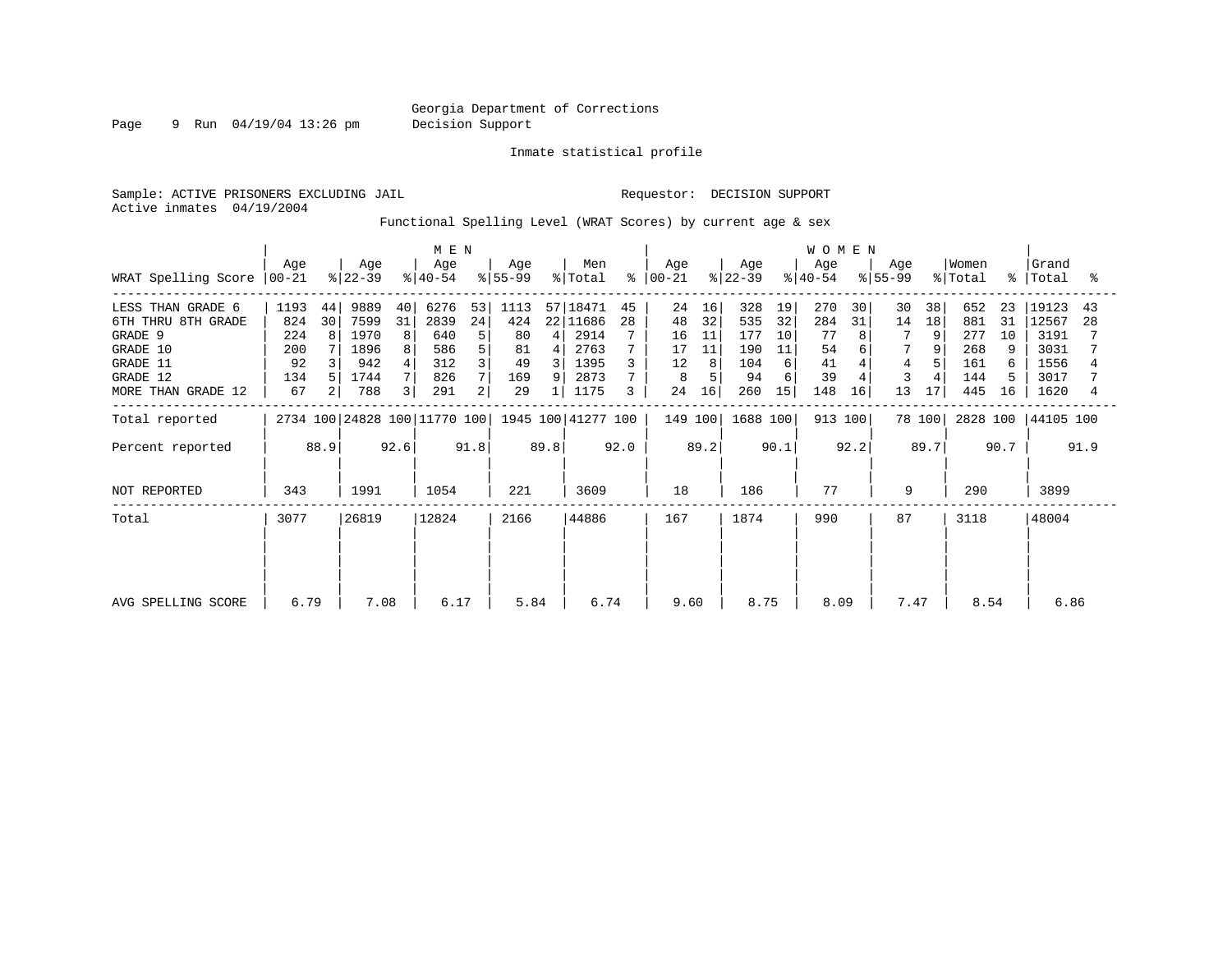Page 10 Run 04/19/04 13:26 pm Decision Support

#### Inmate statistical profile

Sample: ACTIVE PRISONERS EXCLUDING JAIL **Requestor: DECISION SUPPORT** Active inmates 04/19/2004

Self-Rpt Guardian Status To Age 16 by current age & sex

|                    |                  |      | M E N            |                |                              |      |                 |      |                    |      | <b>WOMEN</b>    |                |                  |                |                  |      |                  |        |                  |      |                |      |
|--------------------|------------------|------|------------------|----------------|------------------------------|------|-----------------|------|--------------------|------|-----------------|----------------|------------------|----------------|------------------|------|------------------|--------|------------------|------|----------------|------|
| Guardian Status    | Age<br>$00 - 21$ |      | Age<br>$ 22-39 $ |                | Age<br>$ 40-54 $             |      | Age<br>$ 55-99$ |      | Men<br>% Total     | ి    | Age<br>$ 00-21$ |                | Age<br>$ 22-39 $ |                | Age<br>$8 40-54$ |      | Age<br>$8 55-99$ |        | Women<br>% Total | °    | Grand<br>Total | °≈   |
|                    |                  |      |                  |                |                              |      |                 |      |                    |      |                 |                |                  |                |                  |      |                  |        |                  |      |                |      |
| ORPHANAGE          | 3080             | 104  |                  |                | 26839 103 12851 104          |      |                 |      | 2175 104 44945 103 |      |                 | 167 100        | 1875 101         |                | 991              | 101  |                  | 87 104 | 3120 101         |      | 48065 103      |      |
| FATHER ONLY        | 125              |      | 780              |                | 330                          | 3    | 44              | 2    | 1279               |      |                 |                | 54               | 3              | 28               |      |                  |        | 92               |      | 1371           |      |
| FTR MTR HD         | 195              |      | 1653             | 6              | 800                          | 6    | 117             | 6    | 2765               | 6    | 19              | 11             | 119              | 6              | 69               |      | 0                |        | 207              |      | 2972           |      |
| MOTHER ONLY        | 1543             | 52   | 11804            | 45             | 4169                         | 34   | 477             | 231  | 17993              | 41   | 52              | 31             | 649              | 35             | 277              | 28   | 26               | 31     | 1004             | 33   | 18997          | 41   |
| MTR FTR HD         | 611              | 21   | 7603             | 29             | 5383                         | 43   | 1188            | 571  | 14785              | 34   | 50              | 30             | 688              | 37             | 486              | 50   | 45               | 54     | 1269             | 41   | 16054          | 34   |
| OTH FEMALE         | 80               |      | 562              | 2              | 271                          | 2    | 49              | 2    | 962                |      | 6               |                | 47               | 3              | 26               |      |                  |        | 81               |      | 1043           |      |
| OTH MALE           | 19               |      | 112              |                | 56                           | 0    | 9               | 0    | 196                | 0    | 0               |                |                  | $\Omega$       |                  |      |                  |        | 6                |      | 202            |      |
| STEP-PARNTS        | 24               |      | 403              | 2              | 159                          |      | 27              |      | 613                |      | 0               |                | 2                | $\Omega$       |                  |      | 0                |        |                  |      | 618            |      |
| <b>FOSTER HOME</b> | 41               |      | 291              |                | 129                          |      | 25              |      | 486                |      |                 |                | 39               | $\overline{2}$ | 13               |      |                  |        | 58               |      | 544            |      |
| GRAND PRNTS        | 252              |      | 2215             | 8              | 789                          | 6    | 115             | 5    | 3371               | 8    | 22              | 13             | 241              | 13             | 71               |      |                  | 8      | 341              | 11   | 3712           |      |
| <b>OTHER</b>       | 63               |      | 628              | $\overline{2}$ | 281                          | 2    | 40              |      | 1012               | 2    | 4               | $\overline{2}$ | 10               |                | 5                |      |                  |        | 20               |      | 1032           |      |
| Total reported     |                  |      |                  |                | 6033 100 52890 100 25218 100 |      |                 |      | 4266 100 88407 100 |      |                 | 334 100        | 3727 100         |                | 1971 100         |      | 171 100          |        | 6203 100         |      | 94610 100      |      |
| Percent reported   |                  | 96.1 |                  | 97.2           |                              | 96.7 |                 | 97.0 |                    | 97.0 |                 | 100.0          |                  | 98.9           |                  | 99.1 |                  | 96.6   |                  | 98.9 |                | 97.1 |
| NOT RPTD           | 121              |      | 748              |                | 429                          |      | 66              |      | 1364               |      | 0               |                | 21               |                | 9                |      | 3                |        | 33               |      | 1397           |      |
| Total              | 3077             |      | 26819            |                | 12824                        |      | 2166            |      | 44886              |      | 167             |                | 1874             |                | 990              |      | 87               |        | 3118             |      | 48004          |      |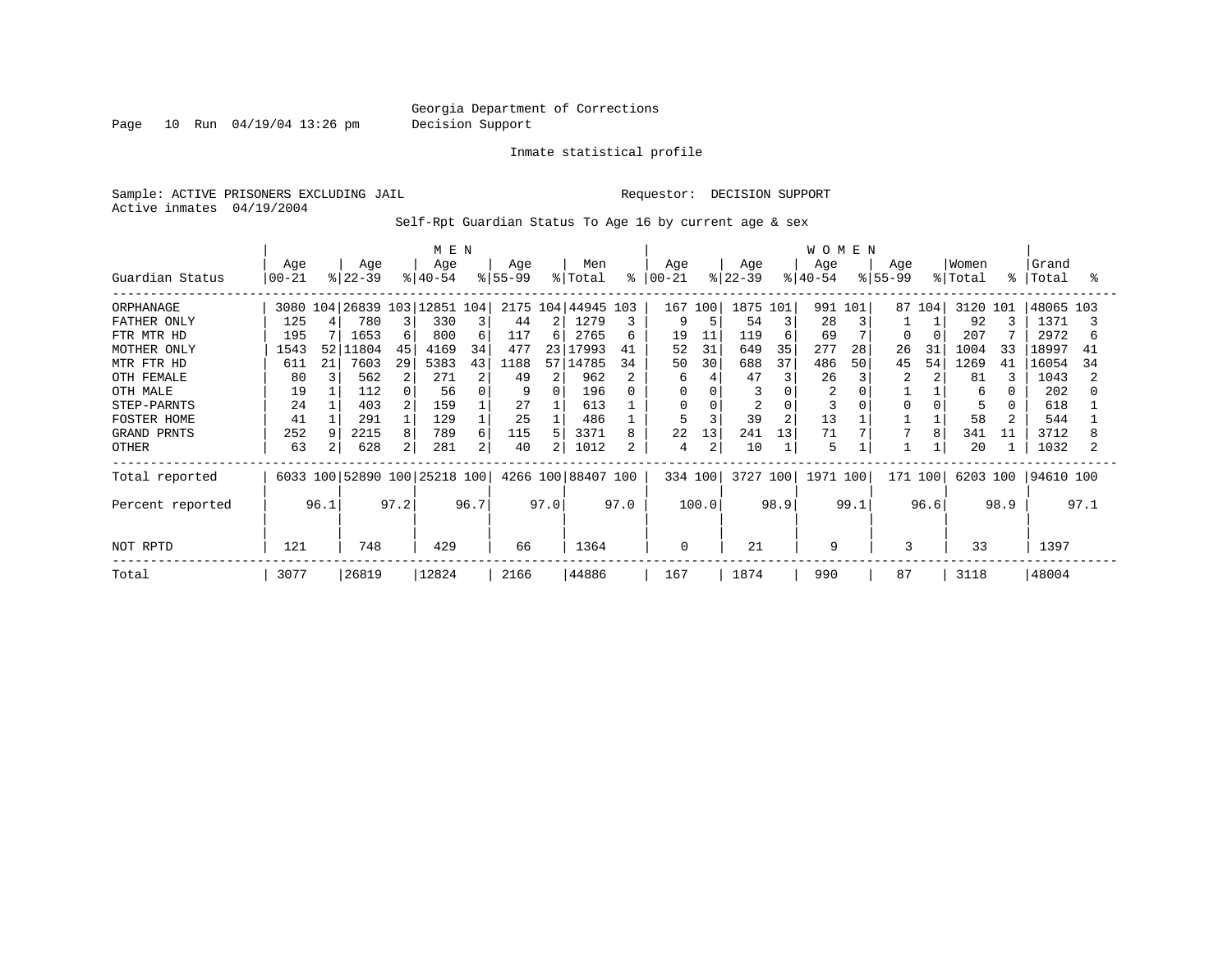Page 11 Run 04/19/04 13:26 pm Decision Support

Inmate statistical profile

Sample: ACTIVE PRISONERS EXCLUDING JAIL **Requestor: DECISION SUPPORT** Active inmates 04/19/2004

Self-Rpt Employment Status Before Prison by current age & sex

|                             |                  |          |                  |          |                         |         | <b>WOMEN</b>       |         |                    |          |                |         |                  |          |                  |      |                    |         |                  |             |                |         |
|-----------------------------|------------------|----------|------------------|----------|-------------------------|---------|--------------------|---------|--------------------|----------|----------------|---------|------------------|----------|------------------|------|--------------------|---------|------------------|-------------|----------------|---------|
| Employment                  | Age<br>$00 - 21$ |          | Age<br>$ 22-39 $ |          | Age<br>$ 40-54 $        |         | Age<br>$8155 - 99$ |         | Men<br>% Total     | နွ       | Age<br>  00-21 |         | Age<br>$ 22-39 $ |          | Age<br>$8 40-54$ |      | Age<br>$8155 - 99$ |         | Women<br>% Total | $\approx$ 1 | Grand<br>Total | °       |
| FULL TIME                   | 730              | 26       | 12607            | 51       | 6733                    | 57      | 892                | 46      | 20962              | 51       | 33             | 29      | 634              | 47       | 291              | 41   | 21                 | 30      | 979              | 44          | 21941          | -51     |
| PART TIME<br>UNEMPL < 6M    | 469<br>234       | 17       | 2438<br>2939     | 10<br>12 | 726<br>1235             | 6<br>10 | 104<br>213         | 5<br>11 | 3737<br>4621       | 9<br>11  | 11             | 3<br>10 | 62<br>144        | 5<br>11  | 31<br>81         | 11   | 10                 | 14      | 97<br>246        | 4<br>11     | 3834<br>4867   | 9<br>11 |
| UNEMPL > 6M<br>NEVER WORKD  | 371<br>919       | 13<br>32 | 3789<br>2122     | 15<br>9  | 2141<br>234             | 18<br>2 | 389<br>17          | 20      | 6690<br>3292       | 16<br>8  | 3<br>35        | 3<br>31 | 224<br>134       | 17<br>10 | 146<br>24        | 20   | 20<br>2            | 29<br>3 | 393<br>195       | 18<br>9     | 7083<br>3487   | 16<br>8 |
| <b>STUDENT</b><br>INCAPABLE | 88<br>19         |          | 262<br>442       | 2        | 15<br>706               | 0<br>б. | 3<br>315           | 16      | 368<br>1482        |          | 24<br>5        | 21      | 17<br>122        | 9        | 3<br>142         | 20   | 15                 | 22      | 44<br>284        | 2<br>13     | 412<br>1766    |         |
| OTHER                       | $\Omega$         |          | 0                |          | $\mathbf 0$             | 0       | $\overline{0}$     |         | 0                  | $\Omega$ | 0              | 0       | 0                | $\Omega$ | $\Omega$         |      | $\Omega$           | 0       | 0                |             | 0              |         |
| Total reported              | 2830             |          |                  |          | 100 24599 100 11790 100 |         |                    |         | 1933 100 41152 100 |          | 114 100        |         | 1337 100         |          | 718              | 100  |                    | 69 100  | 2238 100         |             | 43390 100      |         |
| Percent reported            |                  | 92.0     |                  | 91.7     |                         | 91.9    |                    | 89.2    |                    | 91.7     |                | 68.3    |                  | 71.3     |                  | 72.5 |                    | 79.3    |                  | 71.8        |                | 90.4    |
| NOT RPTD                    | 247              |          | 2220             |          | 1034                    |         | 233                |         | 3734               |          | 53             |         | 537              |          | 272              |      | 18                 |         | 880              |             | 4614           |         |
| Total                       | 3077             |          | 26819            |          | 12824                   |         | 2166               |         | 44886              |          | 167            |         | 1874             |          | 990              |      | 87                 |         | 3118             |             | 48004          |         |

\* NOTE: THE FIELD LABELD "OTHER" WAS CORRECTED IN APRIL 1989; INMATES CODED "PRE-OTIS NOT REPORTED" NOW HAVE BEEN REMOVED FROM THIS FIELD AND IDENTIFIED AS "NOT REPORTED".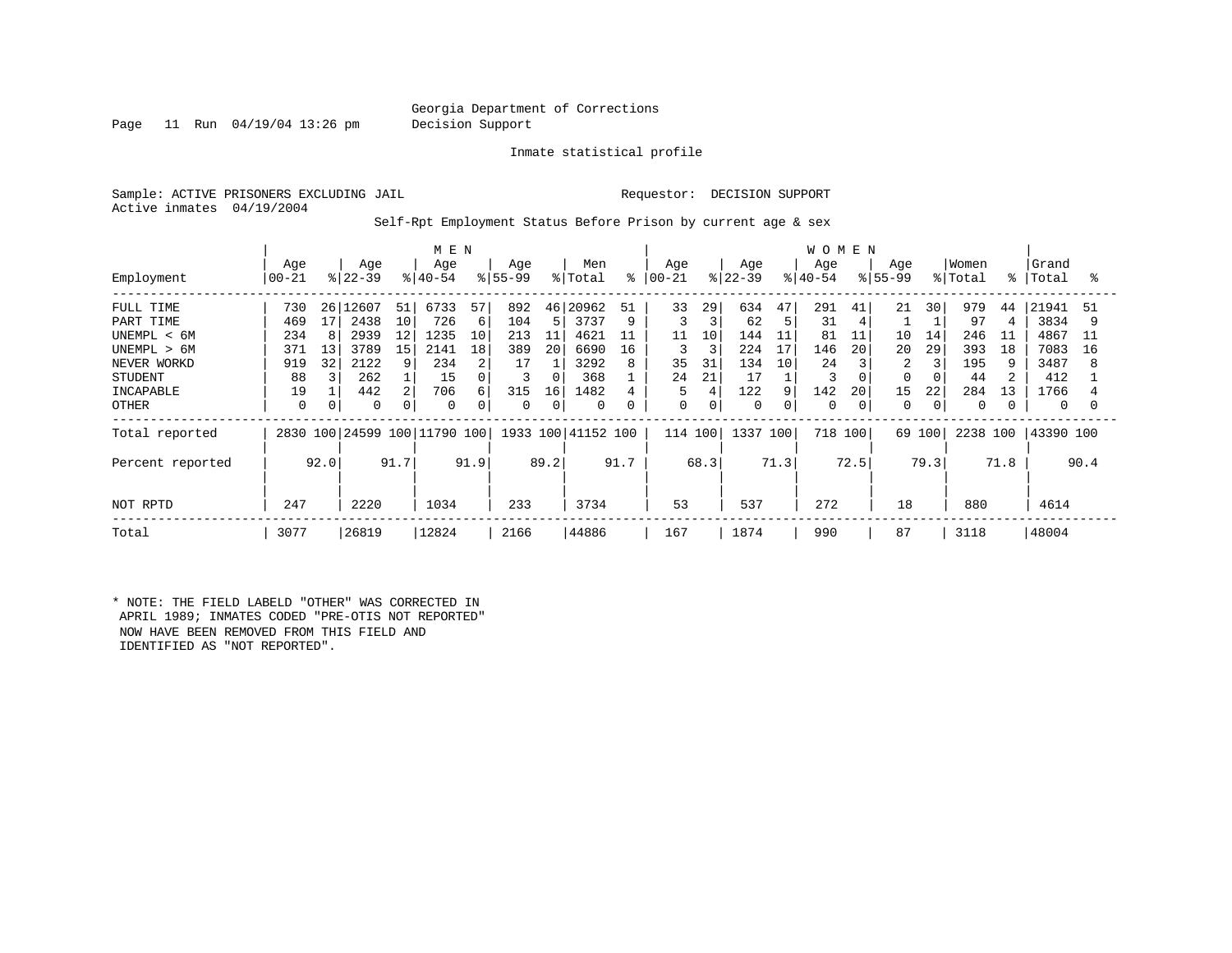Page 12 Run 04/19/04 13:26 pm Decision Support

Inmate statistical profile

Sample: ACTIVE PRISONERS EXCLUDING JAIL **Requestor: DECISION SUPPORT** Active inmates 04/19/2004

Self-Rpt Marital Status At Admission by current age & sex

|                  |           | M E N    |             |      |                         |             |             | <b>WOMEN</b> |                    |          |             |             |           |      |           |      |                |      |          |             |           |      |
|------------------|-----------|----------|-------------|------|-------------------------|-------------|-------------|--------------|--------------------|----------|-------------|-------------|-----------|------|-----------|------|----------------|------|----------|-------------|-----------|------|
|                  | Age       |          | Age         |      | Age                     |             | Age         |              | Men                |          | Age         |             | Age       |      | Age       |      | Age            |      | Women    |             | Grand     |      |
| Marital Status   | $00 - 21$ |          | $ 22 - 39 $ |      | $8 40-54$               |             | $8155 - 99$ |              | % Total            | နွ       | $ 00-21$    |             | $ 22-39 $ |      | $8 40-54$ |      | $8155 - 99$    |      | % Total  | $\approx$ 1 | Total     | °    |
| SINGLE           | 2868      | 97       | 18174       | 70   | 4906                    | 40          | 368         | 17           | 26316              | 60       | 154         | 92          | 1069      | 58   | 365       | 37   | 16             | 19   | 1604     | 52          | 27920     | -60  |
| MARRIED          | 28        |          | 2719        | 10   | 2159                    | 17          | 561         | 27           | 5467               | 13       | 6           | 4           | 277       | 15   | 176       | 18   | 17             | 20   | 476      | 15          | 5943      | 13   |
| SEPARATED        | 8         |          | 1011        |      | 1038                    | 8           | 217         | 10           | 2274               | 5        | 6           | 4           | 200       |      | 138       | 14   |                | 8    | 351      | 11          | 2625      | 6    |
| <b>DIVORCED</b>  | 4         |          | 1698        |      | 2751                    | 22          | 620         | 29           | 5073               | 12       | 0           | 0           | 206       | 11   | 198       | 20   | 22             | 26   | 426      | 14          | 5499      | 12   |
| WIDOWED          |           |          | 84          |      | 243                     | 2           | 151         |              | 478                |          | 0           | 0           | 34        | 2    | 58        | 6    | 20             | 24   | 112      |             | 590       |      |
| COMMON LAW       | 49        |          | 2405        |      | 1316                    | 11          | 184         | 9            | 3954               |          |             |             | 67        |      | 49        |      | $\overline{c}$ | 2    | 119      | 4           | 4073      |      |
| OTHER            | 0         | $\Omega$ | 13          |      | 4                       | $\mathbf 0$ | 4           | 0            | 21                 | $\Omega$ | $\mathbf 0$ | $\mathbf 0$ |           | 0    |           | 0    | $\mathbf 0$    | 0    | 2        |             | 23        |      |
| Total reported   | 2957      |          |             |      | 100 26104 100 12417 100 |             |             |              | 2105 100 43583 100 |          | 167         | 100         | 1854 100  |      | 985       | 100  | 84 100         |      | 3090 100 |             | 46673 100 |      |
| Percent reported |           | 96.1     |             | 97.3 |                         | 96.8        |             | 97.2         |                    | 97.1     |             | 100.0       |           | 98.9 |           | 99.5 |                | 96.6 |          | 99.1        |           | 97.2 |
|                  |           |          |             |      |                         |             |             |              |                    |          |             |             |           |      |           |      |                |      |          |             |           |      |
| NOT RPTD         | 120       |          | 715         |      | 407                     |             | 61          |              | 1303               |          | 0           |             | 20        |      | 5         |      | 3              |      | 28       |             | 1331      |      |
| Total            | 3077      |          | 26819       |      | 12824                   |             | 2166        |              | 44886              |          | 167         |             | 1874      |      | 990       |      | 87             |      | 3118     |             | 48004     |      |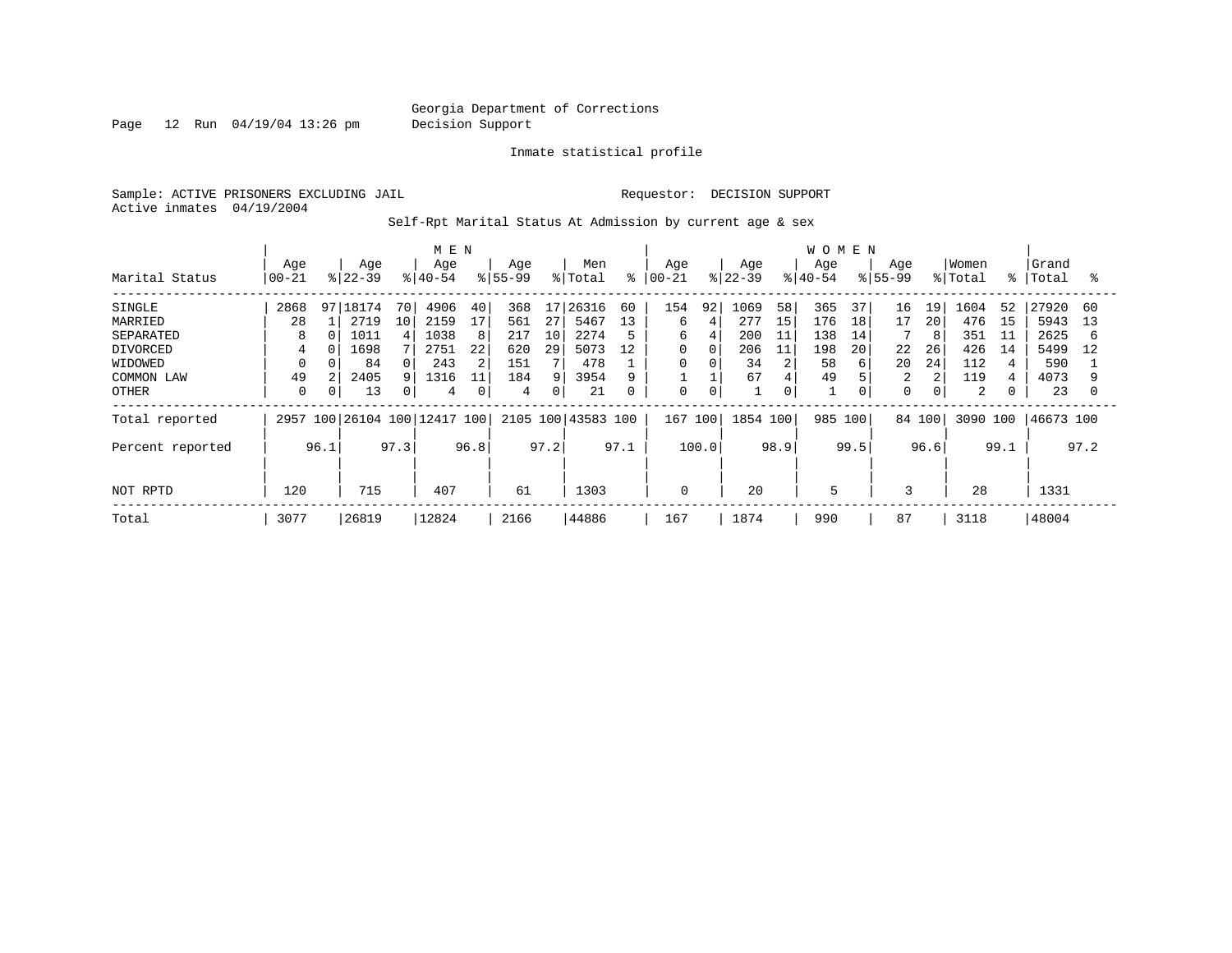Page 13 Run 04/19/04 13:26 pm Decision Support

Inmate statistical profile

Sample: ACTIVE PRISONERS EXCLUDING JAIL **Requestor: DECISION SUPPORT** Active inmates 04/19/2004

Self-Rpt Number Of Children At Admission by current age & sex

|                      |                  |          |                  |                | M E N            |      |                  |      |                    |      |                 |                |                  |             | WOMEN            |      |                  |        |                  |           |                |      |
|----------------------|------------------|----------|------------------|----------------|------------------|------|------------------|------|--------------------|------|-----------------|----------------|------------------|-------------|------------------|------|------------------|--------|------------------|-----------|----------------|------|
| Number Of Children   | Age<br>$00 - 21$ |          | Age<br>$ 22-39 $ |                | Age<br>$ 40-54 $ |      | Age<br>$ 55-99 $ |      | Men<br>% Total     | ႜ    | Aqe<br>$ 00-21$ |                | Age<br>$ 22-39 $ |             | Age<br>$ 40-54 $ |      | Aqe<br>$ 55-99 $ |        | Women<br>% Total | $\approx$ | Grand<br>Total | ႜ    |
| NO CHILDREN          | 0                | $\Omega$ | 486              | 3              | 482              | 5    | 89               | 5    | 1057               | 4    | 0               | $\Omega$       | 3                | $\mathbf 0$ | 6                |      |                  |        | 10               | $\Omega$  | 1067           |      |
| ONE CHILD            | 519              | 77       | 6395             | 42             | 2726             | 30   | 331              | 19   | 9971               | 37   | 44              | 69             | 369              | 25          | 175              | 20   | 11               | 16     | 599              | 24        | 10570          | 36   |
| TWO CHILDREN         | 122              | 18       | 4295             | 28             | 2552             | 28   | 418              | 24   | 7387               | 28   | 13              | 20             | 450              | 31          | 267              | 31   | 19               | 27     | 749              | 30        | 8136           | 28   |
| THREE CHILDREN       | 25               |          | 2265             | 15             | 1668             | 18   | 379              | 21   | 4337               | 16   | 4               | 6              | 361              | 25          | 222              | 26   | 17               | 24     | 604              | 24        | 4941           | 17   |
| <b>FOUR CHILDREN</b> | 9                |          | 1021             |                | 845              | 9    | 230              | 13   | 2105               |      |                 |                | 162              | 11          | 105              | 12   | 11               | 16     | 280              | 11        | 2385           | 8    |
| <b>FIVE CHILDREN</b> |                  | $\Omega$ | 486              | 3              | 456              | 5    | 143              | 8    | 1086               |      | 0               |                | 76               |             | 42               |      | 2                | 3      | 120              | 5.        | 1206           |      |
| MORE THAN 5 CHILDREN |                  | 0        | 343              | 2 <sub>1</sub> | 370              | 4    | 173              | 10   | 887                | 3    | $\mathbf{1}$    | $\overline{a}$ | 52               |             | 43               |      | 9                | 13     | 105              | 4         | 992            |      |
| Total reported       | 677              |          | 100 15291 100    |                | 9099 100         |      |                  |      | 1763 100 26830 100 |      |                 | 64 100         | 1473 100         |             | 860 100          |      |                  | 70 100 | 2467 100         |           | 29297 100      |      |
| Percent reported     |                  | 22.0     |                  | 57.0           |                  | 71.0 |                  | 81.4 |                    | 59.8 |                 | 38.3           |                  | 78.6        |                  | 86.9 |                  | 80.5   |                  | 79.1      |                | 61.0 |
| NOT REPORTED         | 2400             |          | 11528            |                | 3725             |      | 403              |      | 18056              |      | 103             |                | 401              |             | 130              |      | 17               |        | 651              |           | 18707          |      |
| Total                | 3077             |          | 26819            |                | 12824            |      | 2166             |      | 44886              |      | 167             |                | 1874             |             | 990              |      | 87               |        | 3118             |           | 48004          |      |
|                      |                  |          |                  |                |                  |      |                  |      |                    |      |                 |                |                  |             |                  |      |                  |        |                  |           |                |      |
| AVG NUM CHILDREN     | 1.31             |          | 2.02             |                | 2.33             |      | 2.99             |      | 2.17               |      | 1.50            |                | 2.53             |             | 2.67             |      | 3.09             |        | 2.56             |           | 2.20           |      |

\* NOTE: THE FIELD LABLED "NO CHILDREN" WAS CORRECTED IN MARCH 1989: MISSING DATA FOR INMATES STILL IN DIAGNOSTICS NOW HAS BEEN REMOVED FROM THIS FIELD AND IDENTIFIED AS "NOT REPORTED" INFORMATION.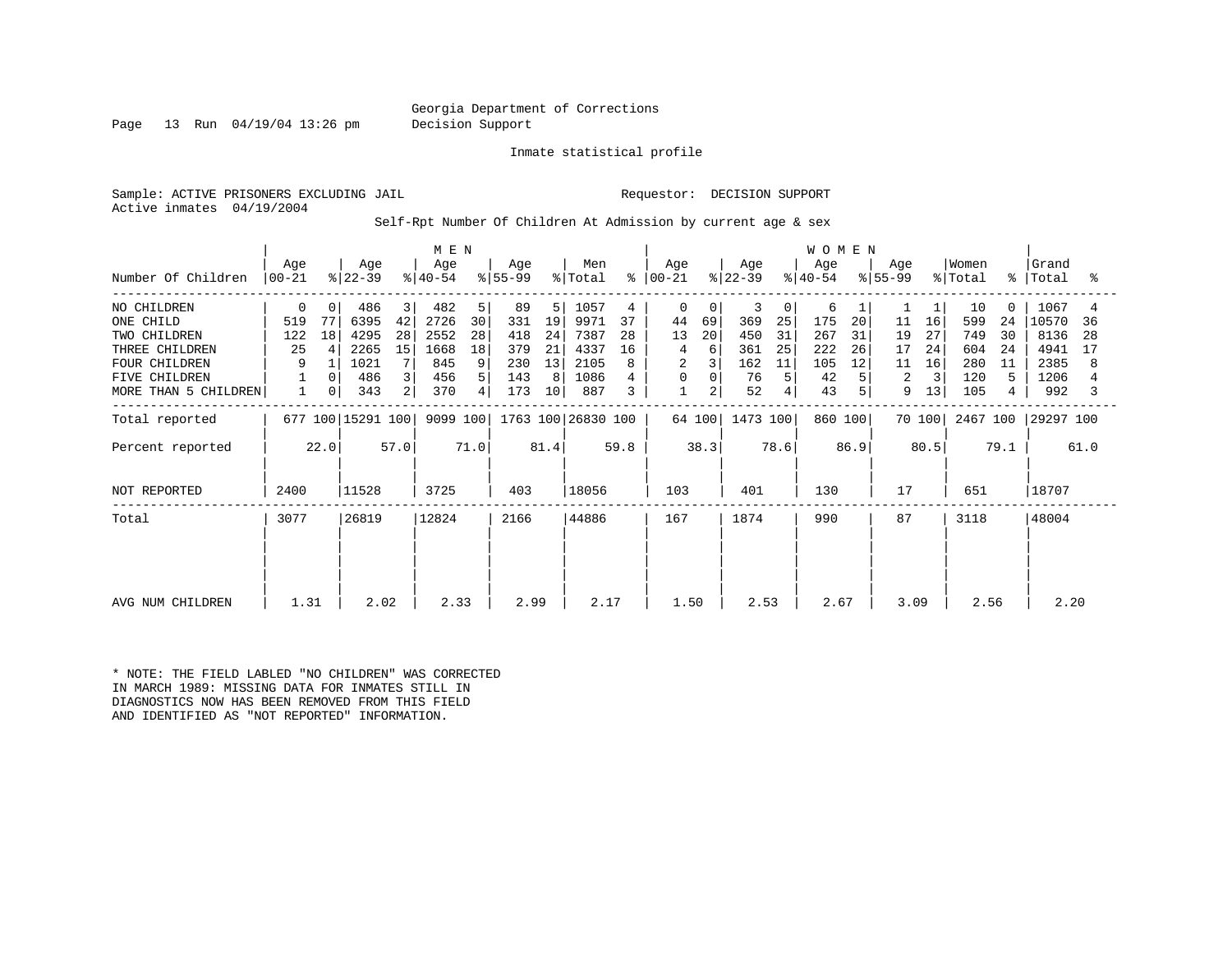Page 14 Run 04/19/04 13:26 pm Decision Support

#### Inmate statistical profile

Sample: ACTIVE PRISONERS EXCLUDING JAIL **Requestor: DECISION SUPPORT** Active inmates 04/19/2004

#### Self-Rpt Religious Affiliation by current age & sex

|                  |           |              |                |          | M E N                        |                |           |                |                    |      |               |                |           |                | <b>WOMEN</b> |                |                |                |          |                |           |      |
|------------------|-----------|--------------|----------------|----------|------------------------------|----------------|-----------|----------------|--------------------|------|---------------|----------------|-----------|----------------|--------------|----------------|----------------|----------------|----------|----------------|-----------|------|
|                  | Age       |              | Age            |          | Age                          |                | Age       |                | Men                |      | Age           |                | Age       |                | Age          |                | Age            |                | Women    |                | Grand     |      |
| Religion         | $00 - 21$ |              | $8 22-39$      |          | $ 40-54$                     |                | $8 55-99$ |                | % Total            |      | $8   00 - 21$ |                | $8 22-39$ |                | $ 40-54$     |                | $8155 - 99$    |                | % Total  | ႜ              | Total     | °    |
| <b>ISLAM</b>     | 78        | 3            | 929            | 4        | 369                          | 3 <sup>1</sup> | 37        | 2              | 1413               | 3    | 2             |                | 15        | ı              | 2            | 0              | 0              | $\Omega$       | 19       |                | 1432      |      |
| CATHOLIC         | 123       | 4            | 1135           | 4        | 421                          | 3              | 84        | 4              | 1763               | 4    | 12            | 7              | 81        | 4              | 44           | 4              | 4              | 5              | 141      | .5             | 1904      | 4    |
| <b>BAPTIST</b>   | 1063      |              | 36 11265       | 44       | 6852                         | 56             | 1179      | 58             | 20359              | 48   | 86            | 51             | 1077      | 58             | 612          | 63             | 55             | 68             | 1830     | 60             | 22189     | 48   |
| METHODIST        | 29        | 1            | 411            | 2        | 413                          | 3              | 114       | 6              | 967                | 2    | 3             | 2              | 64        | 3              | 56           | 6              | 4              | 5              | 127      | $\overline{4}$ | 1094      | 2    |
| EPISCOPLN        |           | <sup>0</sup> | 40             | 0        | 20                           | 0              | 8         | 0              | 69                 | 0    |               | $\mathbf{1}$   |           | 0              |              |                |                |                | 12       | $\mathbf 0$    | 81        |      |
| PRESBYTRN        | 5         | 0            | 46             | $\Omega$ | 42                           | $\Omega$       | 16        |                | 109                | 0    | 0             | $\mathbf 0$    |           | $\Omega$       |              | $\Omega$       |                |                | 2        | 0              | 111       |      |
| CHC OF GOD       | 27        | 1            | 221            |          | 160                          |                | 40        | $\overline{a}$ | 448                |      | 2             | $\mathbf{1}$   | 35        | $\overline{c}$ | 17           | 2              | $\overline{c}$ | $\overline{a}$ | 56       | 2              | 504       |      |
| HOLINESS         | 47        | 2            | 798            | 3        | 557                          | 5              | 100       | 5              | 1502               | 4    | 7             | $\overline{4}$ | 157       | 8              | 88           | 9              | 6              | 7              | 258      | 8              | 1760      |      |
| <b>JEWISH</b>    |           | <sup>0</sup> | 20             | $\Omega$ | 14                           | 0              | 3         | O              | 39                 | O    | $\Omega$      | $\mathbf 0$    | 2         | 0              |              | $\Omega$       | U              | $\Omega$       | 3        | 0              | 42        |      |
| ANGLICAN         |           | O            |                |          |                              |                | 0         | 0              | 6                  | O    | <sup>0</sup>  | $\mathbf 0$    | 2         | 0              |              | $\Omega$       |                | $\Omega$       | 2        | $\Omega$       | 8         |      |
| GRK ORTHDX       |           | 0            | $\Omega$       | $\Omega$ |                              |                | 0         | 0              | 4                  | 0    | <sup>0</sup>  | 0              |           | 0              | O            | 0              | O              | $\Omega$       | 0        | $\Omega$       | 4         |      |
| <b>HINDU</b>     |           | 0            | $\overline{4}$ |          |                              |                |           | 0              | 6                  | 0    | 0             | $\Omega$       |           | $\Omega$       |              | 0              |                | $\Omega$       | 0        | 0              | 6         |      |
| <b>BUDDHIST</b>  |           | 0            | 26             | $\Omega$ | 8                            |                |           | 0              | 39                 | 0    |               | $\Omega$       |           | $\Omega$       |              | $\Omega$       |                | $\Omega$       | 0        | $\Omega$       | 39        |      |
| TAOIST           |           | $\Omega$     | $\Omega$       |          |                              |                | 0         | 0              |                    | O    | <sup>0</sup>  | $\Omega$       |           | $\cap$         |              | $\Omega$       | O              | $\Omega$       | 0        | $\Omega$       | 1         |      |
| SHINTOIST        |           | $\Omega$     |                |          |                              | $\cap$         | 0         | O              | 13                 | O    | O             | $\Omega$       |           | $\Omega$       |              | $\Omega$       | U              | $\Omega$       | 0        | $\Omega$       | 13        |      |
| SEVEN D AD       | 9         | $\Omega$     | 58             |          | 42                           | $\Omega$       | q         | $\Omega$       | 118                | O    |               | $\mathbf{1}$   | 6         | $\Omega$       |              | $\Omega$       | O              | $\Omega$       | 10       | 0              | 128       |      |
| JEHOVAH WT       | 23        | 1            | 208            |          | 103                          |                | 10        | O              | 344                |      | 2             | $\mathbf{1}$   | 11        |                |              |                |                | $\Omega$       | 20       |                | 364       |      |
| LATR DAY S       |           | O            | 23             |          | 13                           | 0              | 5         | 0              | 45                 | 0    | $\Omega$      | 0              |           | $\Omega$       |              | $\Omega$       | 0              | O              | 4        | $\Omega$       | 49        |      |
| QUAKER           | n         | $\Omega$     | ∩              | $\Omega$ | $\Omega$                     | $\Omega$       | 0         | $\Omega$       | <sup>0</sup>       | 0    | n             | $\Omega$       | n         | $\Omega$       |              | $\Omega$       | O              | $\Omega$       | $\Omega$ | $\Omega$       | $\Omega$  |      |
| OTHER PROD       | 528       | 18           | 3381           | 13       | 851                          | 7              | 126       | 6              | 4886               | 11   | 45            | 27             | 298       | 16             | 112          | 11             | 5              | 6              | 460      | 15             | 5346      | 12   |
| <b>NONE</b>      | 601       | 21           | 4429           | 17       | 1337                         | 11             | 178       | 9              | 6545               | 15   | 6             | $\overline{4}$ | 59        | 3              | 11           | $\mathbf{1}$   | 0              | 0              | 76       | $\overline{c}$ | 6621      | 14   |
| <b>OTHER</b>     | 378       | 13           | 2665           | 10       | 923                          | 8              | 139       |                | 4105               | 10   | 0             | 0              | 32        | 2              | 19           | $\overline{2}$ | 3              | 4              | 54       | 2              | 4159      | 9    |
| Total reported   |           |              |                |          | 2925 100 25669 100 12137 100 |                |           |                | 2050 100 42781 100 |      | 167 100       |                | 1848 100  |                | 978 100      |                |                | 81 100         | 3074 100 |                | 45855 100 |      |
| Percent reported |           | 95.1         |                | 95.7     |                              | 94.6           |           | 94.6           |                    | 95.3 |               | 100.0          |           | 98.6           |              | 98.8           |                | 93.1           |          | 98.6           |           | 95.5 |
| NOT RPTD         | 152       |              | 1150           |          | 687                          |                | 116       |                | 2105               |      | 0             |                | 26        |                | 12           |                | 6              |                | 44       |                | 2149      |      |
| Total            | 3077      |              | 26819          |          | 12824                        |                | 2166      |                | 44886              |      | 167           |                | 1874      |                | 990          |                | 87             |                | 3118     |                | 48004     |      |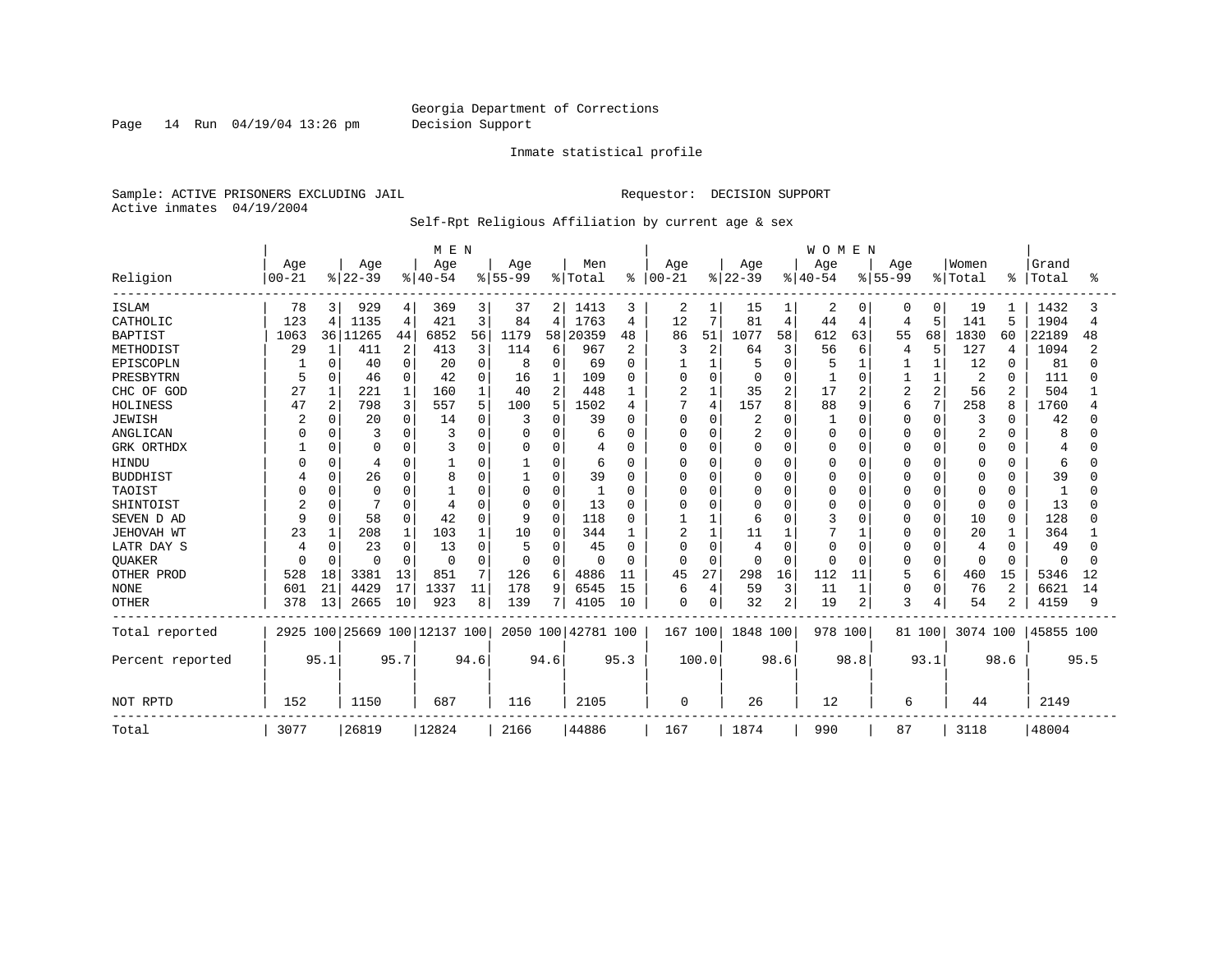Page 15 Run 04/19/04 13:26 pm Decision Support

Inmate statistical profile

Sample: ACTIVE PRISONERS EXCLUDING JAIL REGUESTOR: DECISION SUPPORT Active inmates 04/19/2004

Self-Rpt Family Behavior Patterns \* by current age & sex

|                                                                                                                       | M E N                                                  |                           |                                                                 |                           |                                                               |                                       |                                                        |                                  |                                                                       |                                     |                                              |                                     |                                                           |                                          | <b>WOMEN</b>                                            |                                      |                                                         |                                      |                                                              |                      |                                                                     |                      |
|-----------------------------------------------------------------------------------------------------------------------|--------------------------------------------------------|---------------------------|-----------------------------------------------------------------|---------------------------|---------------------------------------------------------------|---------------------------------------|--------------------------------------------------------|----------------------------------|-----------------------------------------------------------------------|-------------------------------------|----------------------------------------------|-------------------------------------|-----------------------------------------------------------|------------------------------------------|---------------------------------------------------------|--------------------------------------|---------------------------------------------------------|--------------------------------------|--------------------------------------------------------------|----------------------|---------------------------------------------------------------------|----------------------|
| Family Behavior                                                                                                       | Age<br>$00 - 21$                                       |                           | Age<br>$ 22 - 39 $                                              |                           | Age<br>$ 40-54 $                                              |                                       | Age<br>$8155 - 99$                                     |                                  | Men<br>% Total                                                        | ៖                                   | Age<br>  00-21                               |                                     | Age<br>$ 22-39 $                                          |                                          | Age<br>$ 40-54 $                                        |                                      | Age<br>$8155 - 99$                                      |                                      | Women<br>% Total                                             | °≈                   | Grand<br>Total                                                      | ႜ                    |
| CRIMINLTY<br>ALCOHOLISM<br>DRUG ABUSE<br>DOMINERING<br>MIGRANT<br>INFL BTGS<br>PERMISSIVE<br>FATH ABSNT<br>MOTH ABSNT | 976<br>470<br>420<br>2<br>19<br>64<br>6<br>1982<br>521 | 22<br>10<br>9<br>44<br>12 | 7670<br>4377<br>2806<br>63<br>176<br>903<br>47<br>14729<br>3800 | 22<br>13<br>8<br>42<br>11 | 3514<br>2486<br>988<br>59<br>128<br>604<br>36<br>5038<br>1421 | 24<br>17<br>4<br>$\Omega$<br>35<br>10 | 460<br>340<br>98<br>6<br>15<br>126<br>10<br>604<br>197 | 18<br>5<br>32<br>10 <sup>1</sup> | 24 12620<br>7673<br>4312<br>130<br>338<br>1697<br>99<br>22353<br>5939 | 23<br>14<br>8<br>0<br>0<br>40<br>11 | 57<br>41<br>30<br>16<br>24<br>18<br>75<br>38 | 17<br>13<br>9<br>5<br>5<br>23<br>12 | 706<br>490<br>407<br>261<br>9<br>302<br>207<br>819<br>267 | 19<br>13<br>11<br>7<br>8<br>5<br>22<br>7 | 358<br>266<br>169<br>172<br>4<br>159<br>77<br>311<br>88 | 20<br>15<br>10<br>10<br>9<br>18<br>5 | 22<br>19<br>13<br>14<br>$\Omega$<br>11<br>3<br>27<br>10 | 17<br>15<br>10<br>11<br>9<br>21<br>8 | 1143<br>816<br>619<br>463<br>14<br>496<br>305<br>1232<br>403 | 19<br>14<br>10<br>21 | 13763<br>8489<br>4931<br>593<br>352<br>2193<br>404<br>23585<br>6342 | 22<br>14<br>38<br>10 |
| NONE<br>Total reported<br>Percent reported<br><b>OTHER</b>                                                            | 17<br>4477<br>673                                      | $\overline{0}$<br>78.1    | 355<br>7075                                                     | 73.6                      | 168<br>100 34926 100 14442 100<br>4478                        | 65.1                                  | 38<br>958                                              | 2<br>55.8                        | 578<br>1894 100 55739 100<br>13184                                    | 70.6                                | 28<br>328 100<br>32                          | 9<br>80.8                           | 319<br>3787 100<br>364                                    | 8<br>80.6                                | 152<br>1756 100<br>235                                  | 9<br>76.3                            | 126<br>29                                               | 6<br>100<br>66.7                     | 506<br>5997<br>660                                           | 100<br>78.8          | 1084<br>61736 100<br>13844                                          | 71.2                 |
| Total                                                                                                                 | 3077                                                   |                           | 26819                                                           |                           | 12824                                                         |                                       | 2166                                                   |                                  | 44886                                                                 |                                     | 167                                          |                                     | 1874                                                      |                                          | 990                                                     |                                      | 87                                                      |                                      | 3118                                                         |                      | 48004                                                               |                      |

\* NOTE: SINCE THERE CAN BE UP TO FIVE BEHAVIOR CODES PER INMATE, THE NUMBER OF CASES REPORTED IN THE DETAIL LINES AND THE TOTAL REPORTED LINE MAY EXCEED THE TOTAL NUMBER OF CASES. IN SHORT, THIS TABLE COUNTS THE NUMBER OF BEHAVIOR PROBLEMS, NOT INMATES.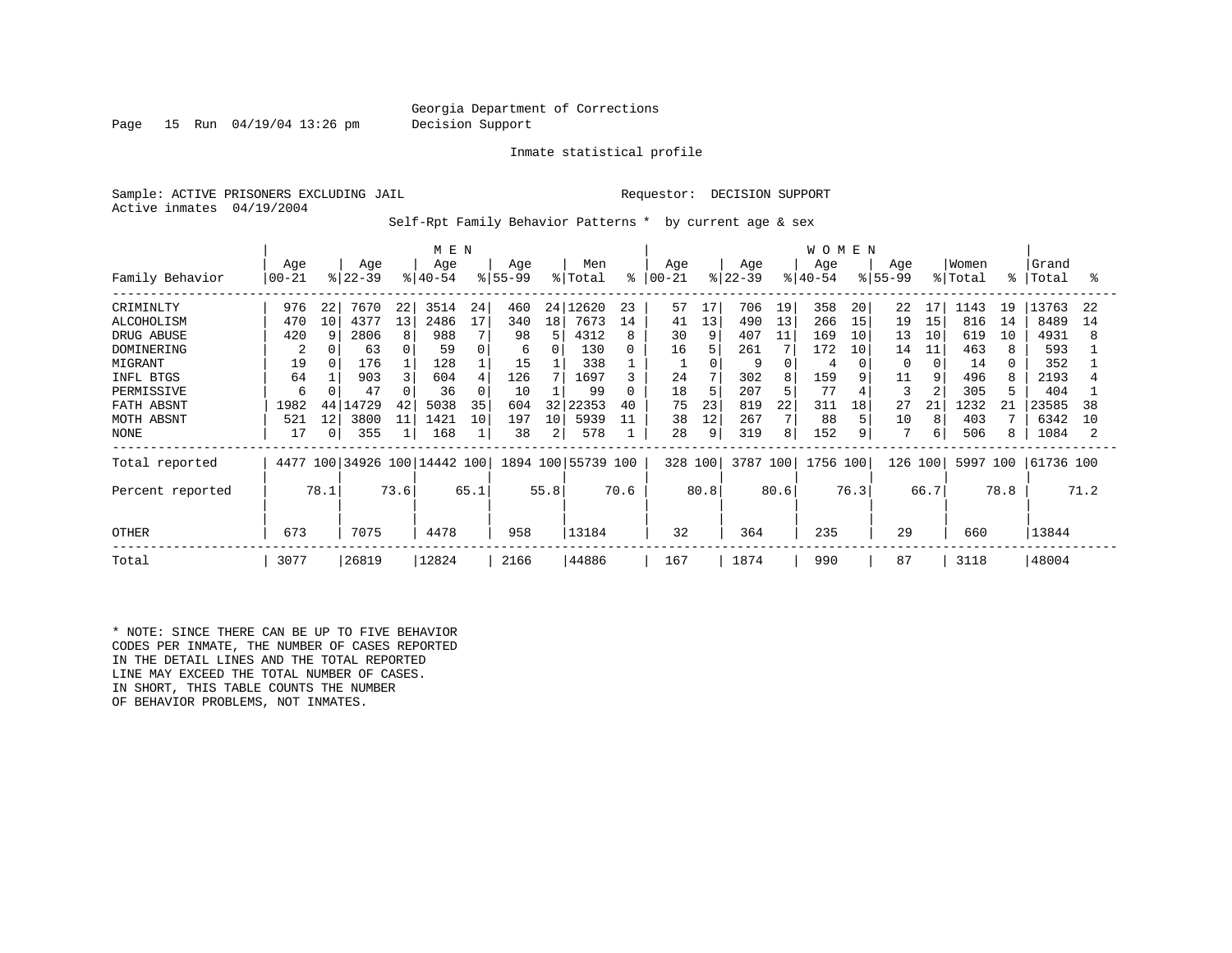Page 16 Run 04/19/04 13:26 pm Decision Support

Inmate statistical profile

Sample: ACTIVE PRISONERS EXCLUDING JAIL **Requestor: DECISION SUPPORT** Active inmates 04/19/2004

Inmate Diagnostic Behavior Problem \* by current age & sex

|                    | M E N     |          |           |                |                         |          |           |                 |                    |                |          |                |           |                | <b>WOMEN</b> |          |                |                |         |      |           |      |
|--------------------|-----------|----------|-----------|----------------|-------------------------|----------|-----------|-----------------|--------------------|----------------|----------|----------------|-----------|----------------|--------------|----------|----------------|----------------|---------|------|-----------|------|
|                    | Age       |          | Age       |                | Age                     |          | Age       |                 | Men                |                | Age      |                | Age       |                | Age          |          | Age            |                | Women   |      | Grand     |      |
| Diagnostic Problem | $00 - 21$ |          | $ 22-39 $ |                | $ 40-54$                |          | $8 55-99$ |                 | % Total            | ိ              | $ 00-21$ |                | $ 22-39 $ |                | $ 40-54$     |          | $8155 - 99$    |                | % Total | ႜ    | Total     | °    |
| <b>ALCOHOLIC</b>   | 93        | 2        | 1121      | $\overline{2}$ | 997                     | 4        | 210       | 6               | 2421               | 3              | 6        | 2              | 153       | 5              | 125          |          |                | 5              | 291     | 6    | 2712      |      |
| <b>ALCOH ABSE</b>  | 712       | 12       | 6597      | 13             | 3913                    | 16       | 574       | 16 <sup>1</sup> | 11796              | 14             | 5        | $\overline{2}$ | 145       | 5              | 123          | 7        | 11             | 8              | 284     | 5    | 12080     | 13   |
| DRUG EXP           | 786       | 13       | 8232      | 16             | 3436                    | 14       | 323       | 9               | 12777              | 15             | 25       | 9              | 284       | 9              | 168          | 10       | 11             | 8              | 488     | 9    | 13265     | 15   |
| DRUG ABSE          | 1255      | 21       | 9780      | 19             | 4837                    | 19       | 323       | 9 <sup>1</sup>  | 16195              | 19             | 69       | 25             | 894       | 29             | 486          | 29       | 17             | 13             | 1466    | 28   | 17661     | 19   |
| NARC ADDCT         | 51        |          | 695       |                | 528                     | 2        | 40        |                 | 1314               | $\overline{2}$ |          |                | 62        | 2              | 48           | 3        |                |                | 116     |      | 1430      |      |
| EPILEPTIC          | 17        | $\Omega$ | 272       |                | 203                     |          | 29        |                 | 521                |                | 6        |                | 82        | 3              | 48           | 3        |                | 3              | 140     |      | 661       |      |
| MANIPULTVE         | 1026      | 17       | 7035      | 14             | 2569                    | 10       | 257       |                 | 10887              | 13             |          | $\Omega$       | 33        |                | 19           |          | 5              |                | 58      |      | 10945     | 12   |
| ASSAULTIVE         | 1351      |          | 23 11413  | 22             | 5110                    | 20       | 926       |                 | 26 18800           | 22             | 79       | 28             | 617       | 20             | 318          | 19       | 29             | 22             | 1043    | 20   | 19843     | 22   |
| ESCPE TEND         | 73        |          | 993       | 2              | 749                     | 3        | 152       | 4               | 1967               | $\overline{2}$ | 6        | $\overline{2}$ | 73        | $\overline{2}$ | 45           | 3        |                |                | 125     | 2    | 2092      |      |
| SUICIDAL           | 95        |          | 1042      | 2              | 549                     | 2        | 82        | 2               | 1768               | 2              | 17       | 6              | 200       | 6              | 76           |          |                | 5              | 300     | 6    | 2068      |      |
| WITHDRAWN          | 18        |          | 181       | 0              | 119                     | $\Omega$ | 30        |                 | 348                | U              | 11       |                | 96        | 3              | 43           | 3        | 3              | 2              | 153     | 3    | 501       |      |
| PR RLTY CT         | 66        |          | 511       |                | 291                     |          | 49        |                 | 917                |                | 5        | 2              | 68        | $\overline{a}$ | 25           |          | 3              | 2              | 101     | 2    | 1018      |      |
| HOMOSEXUAL         | 6         | $\Omega$ | 150       | $\cap$         | 96                      | $\Omega$ | 23        |                 | 275                | $\Omega$       | 20       | 7              | 123       | 4              | 49           | 3        | $\overline{2}$ | $\overline{a}$ | 194     | 4    | 469       |      |
| <b>NONE</b>        | 90        |          | 1046      | 2              | 660                     | 3        | 227       | 6               | 2023               | $\overline{2}$ | $\Omega$ | $\Omega$       | 13        | $\Omega$       | 22           |          | 9              | 7              | 44      |      | 2067      |      |
| <b>OTHER</b>       | 35        |          | 534       |                | 375                     |          | 98        | ζ               | 1042               |                | $\Omega$ | $\Omega$       | 9         | $\Omega$       | 8            | $\Omega$ | 5              | 4              | 22      |      | 1064      |      |
| NOT RPTD           | 191       |          | 1546      | 3              | 578                     | 2        | 186       | 5               | 2501               | 3              | 24       | 9              | 262       | 8              | 98           | 6        | 18             | 14             | 402     | 8    | 2903      |      |
| Total reported     | 5868      |          |           |                | 100 51219 100 25026 100 |          |           |                 | 3533 100 85646 100 |                | 279 100  |                | 3114 100  |                | 1703 100     |          | 133 100        |                | 5229    | 100  | 90875 100 |      |
| Percent reported   |           | 99.9     |           | 99.7           |                         | 99.9     |           | 99.8            |                    | 99.8           |          | 100.0          |           | 100.0          |              | 99.8     |                | 100.0          |         | 99.9 |           | 99.8 |
| UNKNOWN            | 3         |          | 71        |                | 16                      |          | 4         |                 | 94                 |                | 0        |                | U         |                | 2            |          | O              |                | 2       |      | 96        |      |
| Total              | 3077      |          | 26819     |                | 12824                   |          | 2166      |                 | 44886              |                | 167      |                | 1874      |                | 990          |          | 87             |                | 3118    |      | 48004     |      |

\* NOTE: SINCE THERE CAN BE UP TO FIVE BEHAVIOR CODES PER INMATE, THE NUMBER OF CASES REPORTED IN THE DETAIL LINES AND THE TOTAL REPORTED LINE MAY EXCEED THE TOTAL NUMBER OF CASES. IN SHORT, THIS TABLE COUNTS THE NUMBER OF BEHAVIOR PROBLEMS, NOT INMATES.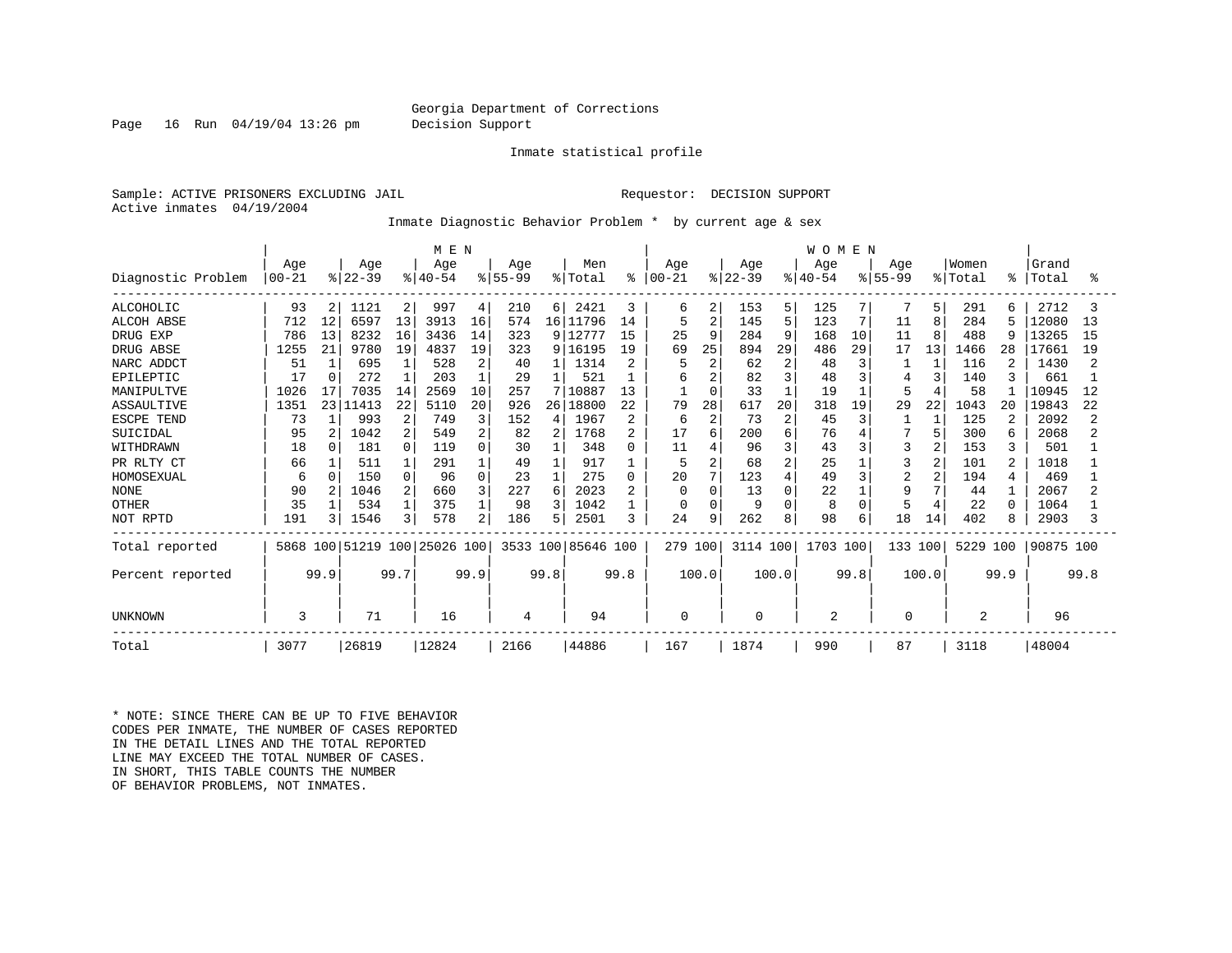Page 17 Run 04/19/04 13:26 pm Decision Support

Inmate statistical profile

Sample: ACTIVE PRISONERS EXCLUDING JAIL **Requestor: DECISION SUPPORT** Active inmates 04/19/2004

Physical Profile (General Condition) by current age & sex

|                                                                                  |                   |                                               | M E N                                                         |                                      |                                                   |                                                      |                                                        | <b>WOMEN</b>                           |                                                          |                                           |                                                 |
|----------------------------------------------------------------------------------|-------------------|-----------------------------------------------|---------------------------------------------------------------|--------------------------------------|---------------------------------------------------|------------------------------------------------------|--------------------------------------------------------|----------------------------------------|----------------------------------------------------------|-------------------------------------------|-------------------------------------------------|
| Physical Profile                                                                 | Age<br>$00 - 21$  | Age<br>$ 22-39 $                              | Age<br>$8 40-54$                                              | Age<br>$8155 - 99$                   | Men<br>% Total<br>°                               | Age<br>$ 00-21 $                                     | Age<br>$ 22-39 $                                       | Age<br>$8 40-54$                       | Age<br>$ 55 - 99 $                                       | Women<br>% Total                          | Grand<br>%   Total                              |
| NO LIMITATION<br>DEFECT NO MAJOR LIMT<br>DEFECT MAJOR LIMIT<br>VERY MAJOR DEFECT | 2794<br>149<br>33 | 21201<br>94<br>3235<br>1716<br>33<br>$\Omega$ | 57<br>7095<br>81<br>27<br>3347<br>12<br>16<br>1952<br>88<br>0 | 465<br>727<br>34<br>788<br>37<br>142 | 22 31555<br>72<br>7458<br>17<br>4489<br>10<br>264 | 125<br>81<br>29<br>19<br>0<br>01<br>$\mathbf 0$<br>0 | 1217<br>70<br>460<br>26<br>66<br>4<br>5<br>$\mathbf 0$ | 47<br>446<br>421<br>44<br>85<br>9<br>5 | 13'<br>11<br>44<br>52<br>25<br>29<br>5<br>6 <sup>1</sup> | 1799<br>61<br>954<br>32<br>176<br>6<br>15 | 33354<br>-71<br>8412<br>18<br>4665<br>10<br>279 |
| Total reported                                                                   | 2977              |                                               | 100 26185 100 12482 100                                       |                                      | 2122 100 43766 100                                | 154 100                                              | 1748 100                                               | 957<br>100                             | 85 100                                                   | 2944 100                                  | 46710 100                                       |
| Percent reported                                                                 | 96.8              |                                               | 97.6<br>97.3                                                  | 98.0                                 | 97.5                                              | 92.2                                                 | 93.3                                                   | 96.7                                   | 97.7                                                     | 94.4                                      | 97.3                                            |
| NOT REPORTED                                                                     | 100               | 634                                           | 342                                                           | 44                                   | 1120                                              | 13                                                   | 126                                                    | 33                                     | 2                                                        | 174                                       | 1294                                            |
| Total                                                                            | 3077              | 26819                                         | 12824                                                         | 2166                                 | 44886                                             | 167                                                  | 1874                                                   | 990                                    | 87                                                       | 3118                                      | 48004                                           |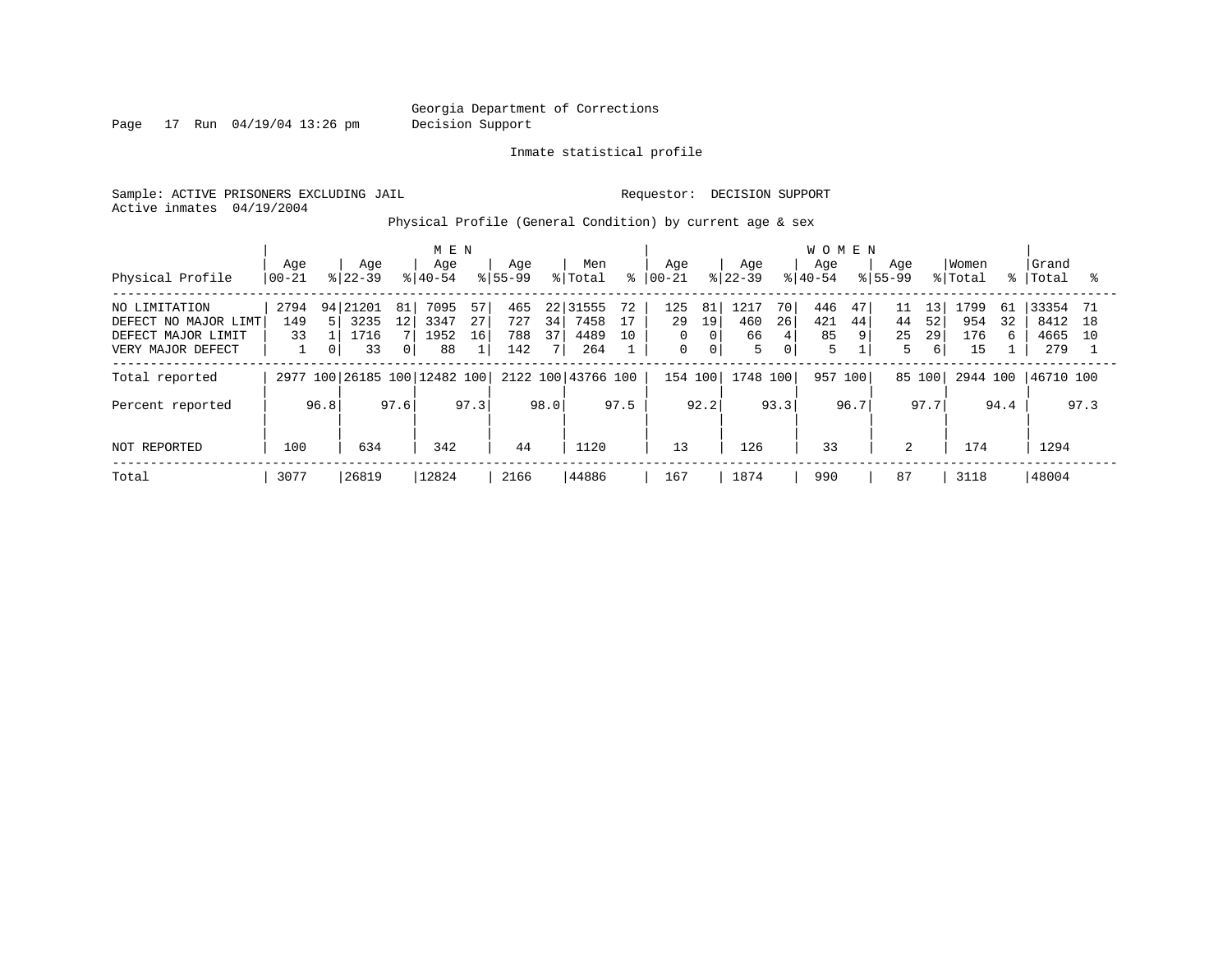Page 18 Run 04/19/04 13:26 pm Decision Support

#### Inmate statistical profile

Sample: ACTIVE PRISONERS EXCLUDING JAIL **Requestor: DECISION SUPPORT** Active inmates 04/19/2004

Security Status by current age & sex

|                  |                  |       |                  |       | M E N                        |       |                 |       |                    |       |                 |       |                  |             | <b>WOMEN</b>     |       |                 |          |                  |       |                |       |
|------------------|------------------|-------|------------------|-------|------------------------------|-------|-----------------|-------|--------------------|-------|-----------------|-------|------------------|-------------|------------------|-------|-----------------|----------|------------------|-------|----------------|-------|
| Security         | Age<br>$ 00-21 $ |       | Age<br>$ 22-39 $ |       | Age<br>$ 40-54 $             |       | Age<br>$ 55-99$ |       | Men<br>% Total     | ి     | Age<br>$ 00-21$ |       | Age<br>$ 22-39 $ |             | Age<br>$8 40-54$ |       | Age<br>$ 55-99$ |          | Women<br>% Total | °     | Grand<br>Total | °≈    |
| DIAG INCOM       | 0                | 0     | $\Omega$         | 0     | 0                            | 0     | 0               | 0     | 0                  |       | 0               | 0     | 0                | 0           | 0                |       | $\Omega$        | $\Omega$ | 0                |       | $\Omega$       | 0     |
| WRK RELEAS       | 0                |       | $\Omega$         | 0     | $\mathbf 0$                  | 0     | $\mathbf 0$     | 0     | $\mathbf 0$        | 0     | 0               | 0     | 0                | $\mathbf 0$ | 0                |       | 0               |          | 0                |       | 0              |       |
| TRUSTY           | 28               |       | 1114             |       | 735                          | 6     | 77              | 4     | 1954               | 4     | $\overline{2}$  |       | 50               |             | 59               | 6     | 3               |          | 114              |       | 2068           |       |
| MINIMUM          | 774              | 25    | 8608             | 32    | 4724                         | 37    | 767             | 35    | 14873              | 33    | 66              | 40    | 1079             | 58          | 636              | 64    | 59              | 68       | 1840             | 59    | 16713          | 35    |
| MEDIUM           | 1365             | 44    | 10712            | 40    | 5092                         | 40    | 1023            | 47    | 18192              | 41    | 73              | 44    | 501              | 27          | 210              | 21    | 20              | 23       | 804              | 26    | 18996          | 40    |
| CLOSE            | 561              | 18    | 4174             | 16    | 1305                         | 10    | 199             | 9     | 6239               | 14    | 21              | 13    | 140              | 7           | 40               |       | 3               |          | 204              |       | 6443           | 13    |
| MAXIMUM          | 25               |       | 464              | 2     | 158                          |       | 19              |       | 666                |       | 0               |       | 4                | $\Omega$    | 2                |       |                 |          | 6                |       | 672            |       |
| DIAGNOSTIC       | 324              | 11    | 1747             |       | 810                          | 6     | 81              | 4     | 2962               | 7     | 5               | 3     | 100              | 5           | 43               |       | $\overline{2}$  | 2        | 150              |       | 3112           | 6     |
| Total reported   |                  |       |                  |       | 3077 100 26819 100 12824 100 |       |                 |       | 2166 100 44886 100 |       | 167 100         |       | 1874 100         |             | 990 100          |       |                 | 87 100   | 3118             | 100   | 48004 100      |       |
| Percent reported |                  | 100.0 |                  | 100.0 |                              | 100.0 |                 | 100.0 |                    | 100.0 |                 | 100.0 |                  | 100.0       |                  | 100.0 |                 | 100.0    |                  | 100.0 |                | 100.0 |
| NOT RPTD         | $\Omega$         |       | $\mathbf 0$      |       | $\mathbf 0$                  |       | 0               |       | $\mathbf 0$        |       | $\mathbf 0$     |       | 0                |             |                  |       | $\mathbf 0$     |          | 0                |       |                |       |
| Total            | 3077             |       | 26819            |       | 12824                        |       | 2166            |       | 44886              |       | 167             |       | 1874             |             | 990              |       | 87              |          | 3118             |       | 48004          |       |

\* NOTE: BEGINNING IN JULY 1987, THE FACILITIES DIVISION NO LONGER CODED INMATES AS BEING WORK RELEASE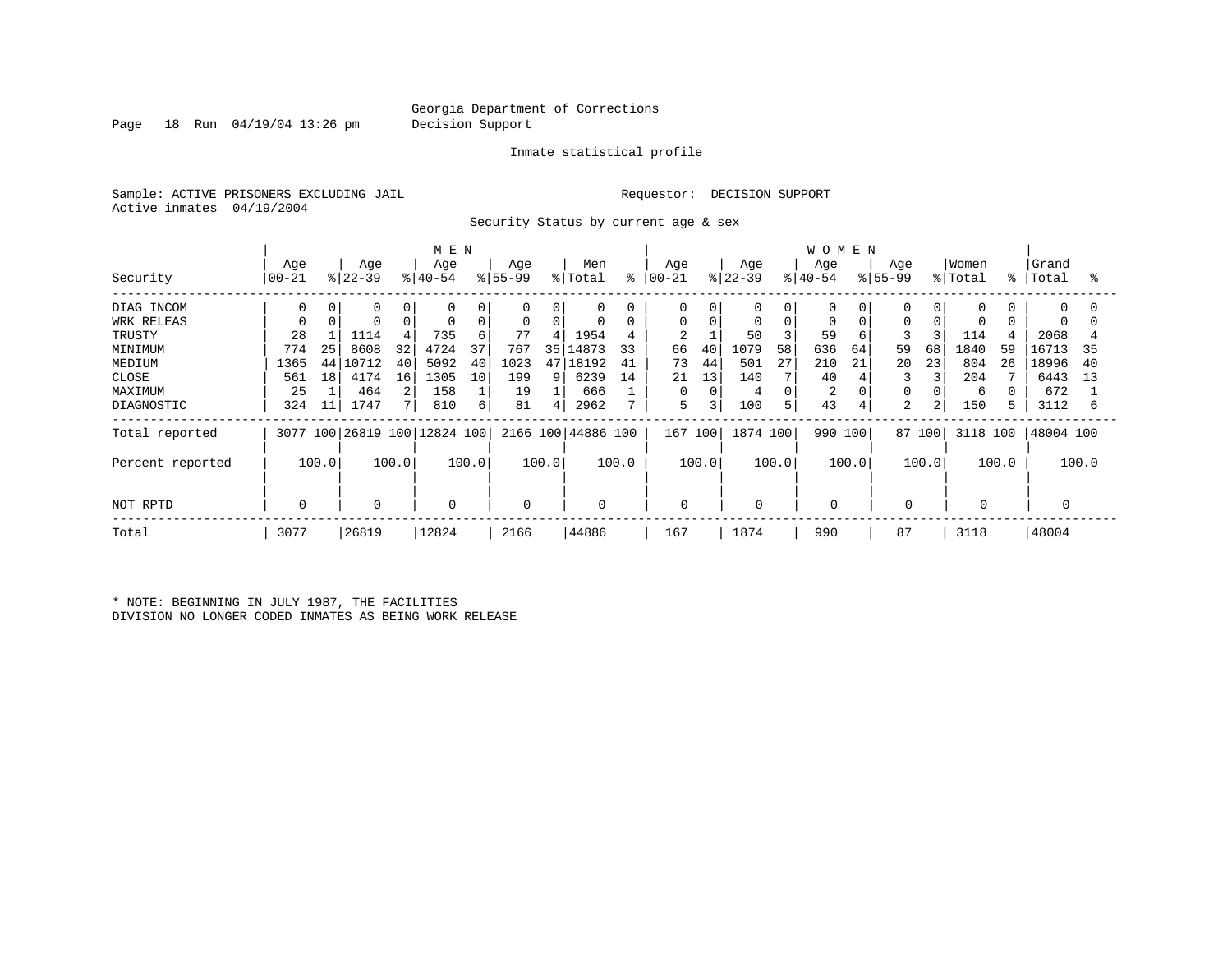Page 19 Run 04/19/04 13:26 pm Decision Support

#### Inmate statistical profile

Sample: ACTIVE PRISONERS EXCLUDING JAIL **Requestor: DECISION SUPPORT** Active inmates 04/19/2004

Number Of Sentences by current age & sex

|                     |                  |       |                  | M E N |                              |       |                  |                 |                    |       |                  |       |                  | <b>WOMEN</b>   |                  |       |                    |        |                  |       |                    |       |
|---------------------|------------------|-------|------------------|-------|------------------------------|-------|------------------|-----------------|--------------------|-------|------------------|-------|------------------|----------------|------------------|-------|--------------------|--------|------------------|-------|--------------------|-------|
| Number Of Sentences | Age<br>$ 00-21 $ |       | Age<br>$ 22-39 $ |       | Age<br>୫∣40-54               |       | Age<br>$8 55-99$ |                 | Men<br>% Total     | ႜ     | Age<br>$ 00-21 $ |       | Age<br>$ 22-39 $ |                | Age<br>$ 40-54 $ |       | Age<br>$8155 - 99$ |        | Women<br>% Total |       | Grand<br>%   Total | ႜ     |
| $_{\rm ONE}$        | 1337             | 43    | 8597             | 32    | 4176                         | 33    | 863              |                 | 40 14973           | 33    | 80               | 48    | 757              | 40             | 420              | 42    | 41                 | 47     | 1298             | 42    | 16271              | -34   |
| TWO                 | 797              | 26    | 6414             | 24    | 3101                         | 24    | 522              |                 | 24 10834           | 24    | 42               | 25    | 501              | 27             | 254              | 26    | 19                 | 22     | 816              | 26    | 11650              | -24   |
| THREE               | 427              | 14    | 4281             | 16    | 1996                         | 16    | 291              | 13              | 6995               | 16    | 24               | 14    | 249              | 13             | 129              | 13    | 16                 | 18     | 418              | 13    | 7413               | 15    |
| <b>FOUR</b>         | 229              |       | 2662             | 10    | 1231                         | 10    | 178              | 8               | 4300               | 10    | 8                |       | 157              | 8 <sup>1</sup> | 85               | 9     | 5                  | 6      | 255              | 8     | 4555               |       |
| <b>FIVE</b>         | 123              | 4 I   | 1744             |       | 766                          | 6     | 104              | 5               | 2737               |       | 4                |       | 85               |                | 44               |       | 2                  |        | 135              |       | 2872               |       |
| MORE THAN FIVE      | 164              | 5     | 3121             | 12    | 1554                         | 12    | 208              | 10 <sup>1</sup> | 5047               | 11    | 9                | 5     | 125              |                | 58               | 6     | 4                  | 5      | 196              | 6     | 5243               | -11   |
| Total reported      |                  |       |                  |       | 3077 100 26819 100 12824 100 |       |                  |                 | 2166 100 44886 100 |       | 167 100          |       | 1874 100         |                | 990 100          |       |                    | 87 100 | 3118 100         |       | 48004 100          |       |
| Percent reported    |                  | 100.0 |                  | 100.0 |                              | 100.0 |                  | 100.0           |                    | 100.0 |                  | 100.0 |                  | 100.0          |                  | 100.0 |                    | 100.0  |                  | 100.0 |                    | 100.0 |
| NOT REPORTED        | 0                |       | $\Omega$         |       | 0                            |       | $\Omega$         |                 | $\mathbf 0$        |       | $\mathbf 0$      |       | $\Omega$         |                | $\Omega$         |       | 0                  |        |                  |       | 0                  |       |
| Total               | 3077             |       | 26819            |       | 12824                        |       | 2166             |                 | 44886              |       | 167              |       | 1874             |                | 990              |       | 87                 |        | 3118             |       | 48004              |       |
|                     |                  |       |                  |       |                              |       |                  |                 |                    |       |                  |       |                  |                |                  |       |                    |        |                  |       |                    |       |
|                     |                  |       |                  |       |                              |       |                  |                 |                    |       |                  |       |                  |                |                  |       |                    |        |                  |       |                    |       |
| AVG NUM SENTENCES   | 2.27             |       | 2.94             |       | 2.97                         |       | 2.66             |                 | 2.89               |       | 2.14             |       | 2.43             |                | 2.38             |       | 2.08               |        | 2.39             |       | 2.86               |       |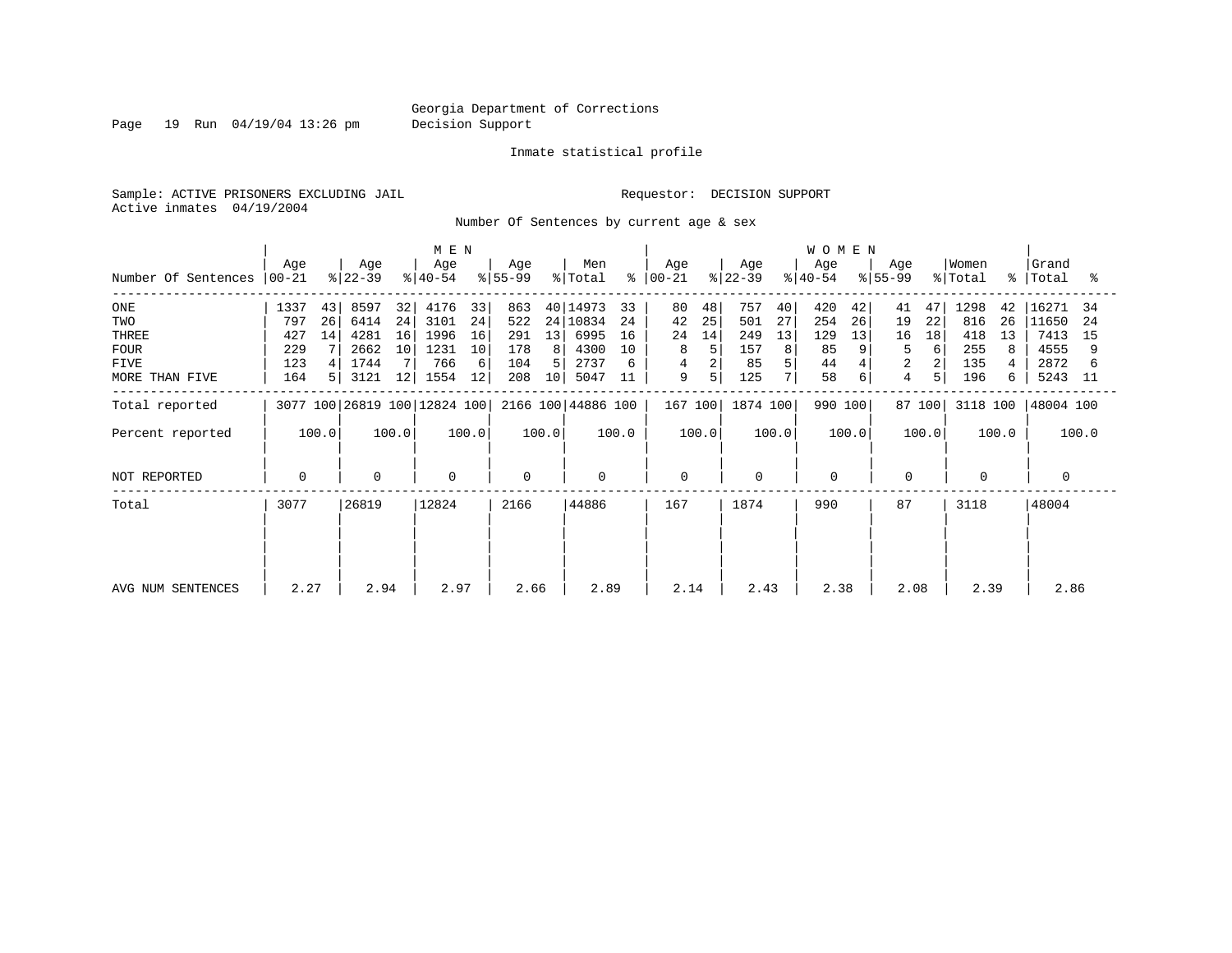Page 20 Run 04/19/04 13:26 pm Decision Support

Inmate statistical profile

Sample: ACTIVE PRISONERS EXCLUDING JAIL **Requestor: DECISION SUPPORT** Active inmates 04/19/2004

Number Of Disciplinaries by current age & sex

|                  | M E N            |       |                  |       |                              |       |                  |                 |                    |       |                   |       |                  | WOMEN          |                  |       |                  |        |                  |       |                    |       |
|------------------|------------------|-------|------------------|-------|------------------------------|-------|------------------|-----------------|--------------------|-------|-------------------|-------|------------------|----------------|------------------|-------|------------------|--------|------------------|-------|--------------------|-------|
| Disciplinaries   | Age<br>$00 - 21$ |       | Age<br>$ 22-39 $ |       | Age<br>$ 40-54 $             |       | Age<br>$ 55-99 $ |                 | Men<br>% Total     | ွေ    | Age<br>$ 00 - 21$ |       | Age<br>$ 22-39 $ |                | Age<br>$ 40-54 $ |       | Age<br>$ 55-99 $ |        | Women<br>% Total |       | Grand<br>%   Total | ႜ     |
| ZERO             | 1099             | 36    | 8594             | 32    | 5338                         | 42    | 967              | 45              | 15998              | 36    | 73                | 44    | 918              | 49             | 583              | 59    | 56               | 64     | 1630             | 52    | 17628              | 37    |
| ONE              | 389              | 13    | 3588             | 13    | 1856                         | 14    | 390              | 18              | 6223               | 14    | 28                | 17    | 248              | 13             | 139              | 14    | 13               | 15     | 428              | 14    | 6651               | 14    |
| TWO              | 256              | 8     | 2136             | 8     | 1093                         | 9     | 199              | 9               | 3684               | 8     | 16                | 10    | 168              | 9 <sup>1</sup> | 63               | 6     |                  | 6      | 252              | 8     | 3936               |       |
| THREE            | 209              |       | 1611             | 6     | 741                          | 6     | 123              | 6               | 2684               |       | 9                 | 5     | 105              |                | 42               |       | 3                |        | 159              |       | 2843               |       |
| <b>FOUR</b>      | 143              |       | 1212             |       | 529                          |       | 89               | 4               | 1973               |       | 5                 |       | 75               |                | 35               |       |                  |        | 116              |       | 2089               |       |
| <b>FIVE</b>      | 120              |       | 994              |       | 410                          |       | 53               |                 | 1577               |       |                   |       | 54               |                | 17               |       |                  |        | 76               |       | 1653               |       |
| MORE THAN FIVE   | 861              | 28    | 8681             | 32    | 2857                         | 22    | 345              | 16 <sub>1</sub> | 12744              | 28    | 32                | 19    | 306              | 16             | 111              | 11    | 8                | 9      | 457              | 15    | 13201              | 28    |
| Total reported   |                  |       |                  |       | 3077 100 26816 100 12824 100 |       |                  |                 | 2166 100 44883 100 |       | 167 100           |       | 1874 100         |                | 990 100          |       |                  | 87 100 | 3118 100         |       | 48001 100          |       |
| Percent reported |                  | 100.0 |                  | 100.0 |                              | 100.0 |                  | 100.0           |                    | 100.0 |                   | 100.0 |                  | 100.0          |                  | 100.0 |                  | 100.0  |                  | 100.0 |                    | 100.0 |
| NOT REPORTED     | $\mathbf 0$      |       | 3                |       | 0                            |       | $\Omega$         |                 | 3                  |       | 0                 |       | $\mathbf 0$      |                | $\mathbf 0$      |       | $\mathbf 0$      |        | $\Omega$         |       | 3                  |       |
| Total            | 3077             |       | 26819            |       | 12824                        |       | 2166             |                 | 44886              |       | 167               |       | 1874             |                | 990              |       | 87               |        | 3118             |       | 48004              |       |
|                  |                  |       |                  |       |                              |       |                  |                 |                    |       |                   |       |                  |                |                  |       |                  |        |                  |       |                    |       |
|                  |                  |       |                  |       |                              |       |                  |                 |                    |       |                   |       |                  |                |                  |       |                  |        |                  |       |                    |       |
| AVG NUM DISCIP   | 4.95             |       | 7.00             |       | 5.03                         |       | 3.54             |                 | 6.13               |       | 2.84              |       | 3.37             |                | 2.53             |       | 2.05             |        | 3.04             |       | 5.93               |       |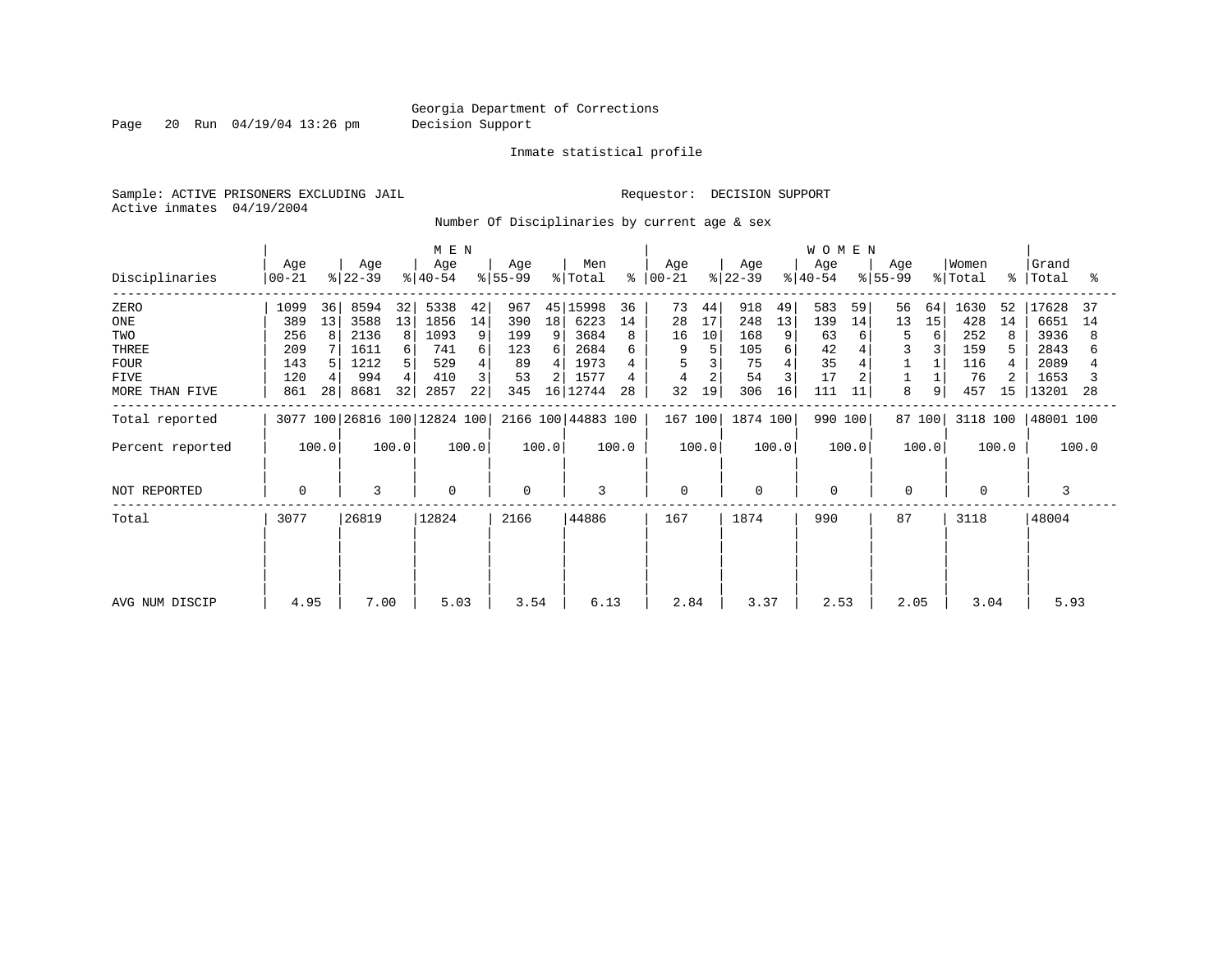Page 21 Run 04/19/04 13:26 pm Decision Support

#### Inmate statistical profile

Sample: ACTIVE PRISONERS EXCLUDING JAIL **Requestor: DECISION SUPPORT** Active inmates 04/19/2004

Number Of Escapes by current age & sex

|                  |                  |                  | M E N                        |                         |                      |                  |                  | <b>WOMEN</b>     |                  |                              |                         |
|------------------|------------------|------------------|------------------------------|-------------------------|----------------------|------------------|------------------|------------------|------------------|------------------------------|-------------------------|
| Escapes          | Age<br>$00 - 21$ | Age<br>$ 22-39 $ | Age<br>$ 40-54 $             | Age<br>$ 55-99 $        | Men<br>% Total<br>ွေ | Age<br>$ 00-21 $ | Age<br>$ 22-39 $ | Age<br>$ 40-54 $ | Age<br>$ 55-99 $ | Women<br>$\frac{1}{2}$ Total | Grand<br>%   Total<br>ႜ |
| ZERO             | 3073 100 26677   |                  | 99 12691<br>99               | 2129                    | 98 44570<br>99       | 167 100          | 1872 100         | 988<br>100       | 87 100           | 3114 100                     | 47684<br>99             |
| ONE              | 0                | 141              | 116<br>1                     | 28                      | 288                  | 0<br>0           | 2<br>0           | 2<br>0           | 0<br>0           | 0<br>$\overline{4}$          | 292                     |
| TWO              |                  |                  | 0<br>14                      | $\Omega$<br>6           | 22<br>$\Omega$       | 0<br>$\Omega$    | 0                | 0                | 0                | 0                            | 22                      |
| THREE            | $\Omega$         |                  |                              | $\overline{c}$<br>0     |                      | 0                |                  |                  | $\mathbf 0$      | 0                            | 5                       |
| <b>FOUR</b>      | $\Omega$         |                  |                              | 0                       | $\Omega$             | $\Omega$         |                  |                  | $\Omega$         | $\Omega$                     |                         |
| FIVE             | $\mathbf 0$      | $\mathbf 0$      | 0<br>$\Omega$                | $\Omega$<br>$\mathbf 0$ | 0<br>$\Omega$        | 0<br>0           | 0                | $\mathbf 0$      | $\mathbf 0$      | 0                            | 0                       |
| MORE THAN FIVE   | $\mathbf 0$<br>0 | $\Omega$         | 0<br>$\Omega$                | $\Omega$<br>0           | $\Omega$<br>$\Omega$ | $\mathbf 0$<br>0 | 0<br>0           | $\Omega$         | 0<br>0           | $\Omega$                     | $\Omega$                |
| Total reported   |                  |                  | 3077 100 26819 100 12824 100 |                         | 2166 100 44886 100   | 167 100          | 1874 100         | 990 100          | 87 100           | 3118 100                     | 48004 100               |
| Percent reported | 100.0            | 100.0            | 100.0                        | 100.0                   | 100.0                | 100.0            | 100.0            | 100.0            | 100.0            | 100.0                        | 100.0                   |
| NOT REPORTED     | 0                | $\mathbf 0$      | $\mathbf 0$                  | $\Omega$                | $\Omega$             | 0                | $\Omega$         | $\overline{0}$   | $\mathbf 0$      | $\Omega$                     | $\Omega$                |
| Total            | 3077             | 26819            | 12824                        | 2166                    | 44886                | 167              | 1874             | 990              | 87               | 3118                         | 48004                   |
|                  |                  |                  |                              |                         |                      |                  |                  |                  |                  |                              |                         |
|                  |                  |                  |                              |                         |                      |                  |                  |                  |                  |                              |                         |
| AVG NUM ESCAPES  | .00              | .01              | .01                          | .02                     | .01                  | .00              | .00              | .00              | .00              | .00                          | .01                     |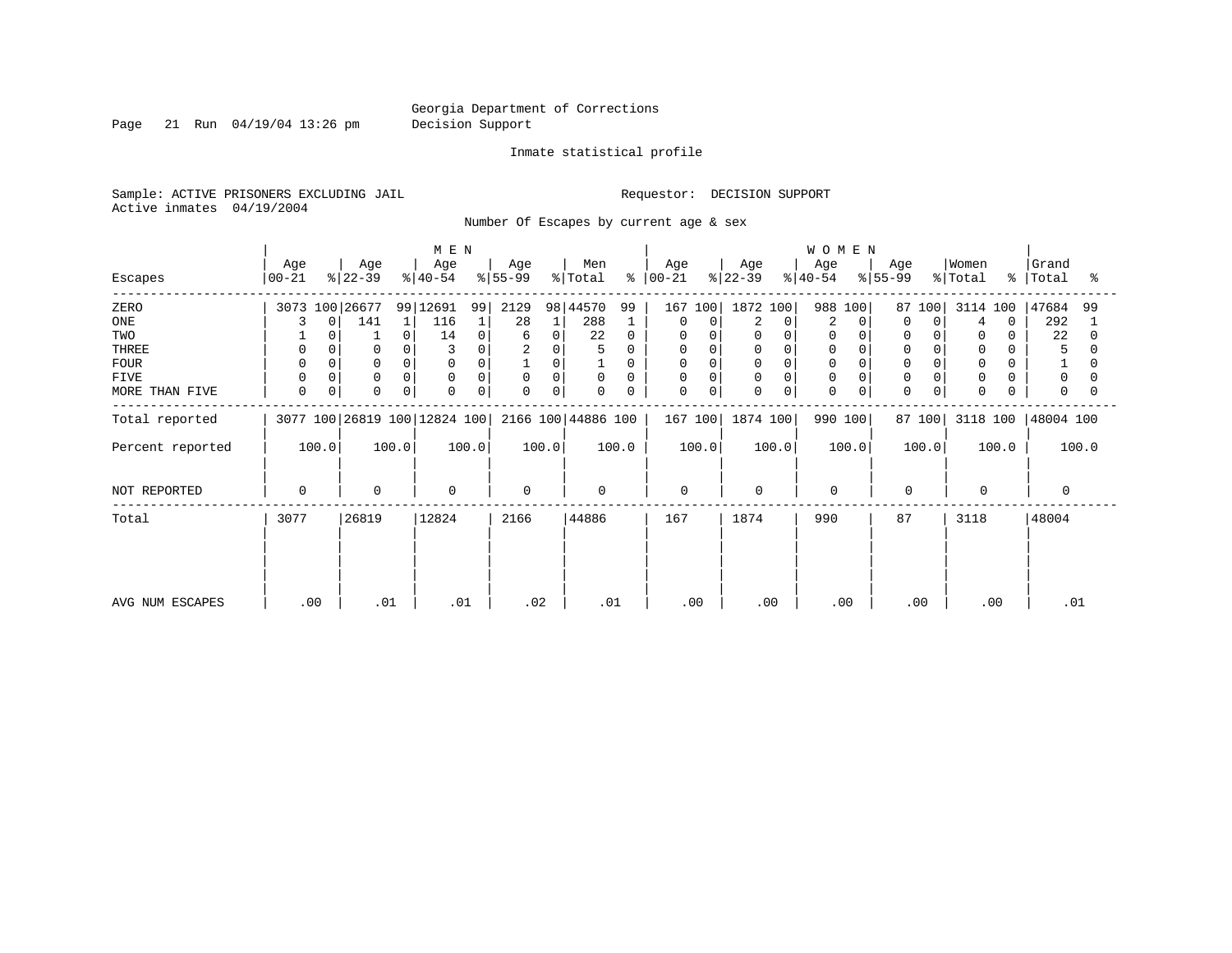Page 22 Run 04/19/04 13:26 pm Decision Support

Inmate statistical profile

Active inmates 04/19/2004

Sample: ACTIVE PRISONERS EXCLUDING JAIL RESOLUTION SUPPORT Requestor: DECISION SUPPORT

Number Of Prior Georgia Incarcerations \* by current age & sex

| Prior Incarcerations 00-21                                                  | Age                                         | $ 22-39 $                                       | Age                                           | M E N<br>Age<br>$ 40-54 $                         |                                | Age<br>$ 55-99 $                            |                         | Men<br>% Total                                           | ៖                        | Age<br>$ 00-21 $                  |         | Age<br>$ 22-39 $                           |               | W O M E N<br>Age<br>$ 40-54 $             |                     | Age<br>$ 55-99 $          |                                 | Women<br>% Total                            | $\approx$ 1        | Grand<br>Total                                        | ႜ                        |
|-----------------------------------------------------------------------------|---------------------------------------------|-------------------------------------------------|-----------------------------------------------|---------------------------------------------------|--------------------------------|---------------------------------------------|-------------------------|----------------------------------------------------------|--------------------------|-----------------------------------|---------|--------------------------------------------|---------------|-------------------------------------------|---------------------|---------------------------|---------------------------------|---------------------------------------------|--------------------|-------------------------------------------------------|--------------------------|
| ZERO<br>ONE<br>TWO<br>THREE<br><b>FOUR</b><br><b>FIVE</b><br>MORE THAN FIVE | 2896<br>178<br>3<br>0<br>0<br>$\Omega$<br>0 | 94 16226<br>5157<br>6<br>2651<br>1474<br>0<br>0 | 61<br>19<br>10<br>5<br>3<br>759<br>328<br>224 | 5203<br>2306<br>1617<br>1281<br>918<br>637<br>862 | 41<br>18<br>13<br>10<br>5<br>7 | 1194<br>402<br>232<br>148<br>84<br>44<br>62 | 19<br>11<br>4<br>2<br>3 | 55 25519<br>8043<br>4503<br>2903<br>1761<br>1009<br>1148 | 57<br>18<br>10<br>6<br>3 | 159<br>0<br>0<br>0<br>$\mathbf 0$ | 95<br>0 | 1329<br>277<br>144<br>65<br>32<br>14<br>13 | 71<br>15<br>8 | 545<br>165<br>104<br>56<br>51<br>25<br>44 | 55<br>17<br>11<br>6 | 67<br>10<br>$\Omega$<br>4 | 77<br>11<br>5<br>5 <sub>1</sub> | 2100<br>459<br>253<br>122<br>83<br>40<br>61 | 67<br>15<br>8<br>2 | 27619<br>8502<br>4756<br>3025<br>1844<br>1049<br>1209 | 58<br>18<br>10<br>6<br>3 |
| Total reported<br>Percent reported                                          | 100.0                                       |                                                 | 100.0                                         | 3077 100 26819 100 12824 100                      | 100.0                          |                                             | 100.0                   | 2166 100 44886 100                                       | 100.0                    | 167 100                           | 100.0   | 1874 100                                   | 100.0         | 990 100                                   | 100.0               |                           | 87 100<br>100.0                 | 3118 100                                    | 100.0              | 48004 100                                             | 100.0                    |
| NOT REPORTED                                                                | 0                                           |                                                 | $\Omega$                                      | $\mathbf 0$                                       |                                | $\Omega$                                    |                         | $\mathbf 0$                                              |                          | $\Omega$                          |         | $\mathbf 0$                                |               | $\Omega$                                  |                     | $\mathbf 0$               |                                 | $\Omega$                                    |                    | $\Omega$                                              |                          |
| Total                                                                       | 3077                                        | 26819                                           |                                               | 12824                                             |                                | 2166                                        |                         | 44886                                                    |                          | 167                               |         | 1874                                       |               | 990                                       |                     | 87                        |                                 | 3118                                        |                    | 48004                                                 |                          |
| AVG # INCARCERATIONS                                                        | .06                                         |                                                 | .78                                           | 1.73                                              |                                | 1.07                                        |                         | 1.02                                                     |                          | .05                               |         | .56                                        |               | 1.20                                      |                     | .64                       |                                 | .74                                         |                    | 1.00                                                  |                          |

\* This data counts a parole revocation on an existing sentenCE AS A prior incarceration. Also, this data counts, for any cohort of inmates, the total number of Georgia incarcerations the inmate has had during his entire criminal career. For example, if an inmate was admitted to prison first in FY72, and then re-admitted in FY79 and FY85, he had two prior incarcerations before the FY85 admission. This inmate's records show two prior incarcerations in all three of his records since he has had two prior incarcerations in his criminal career. If the cohort of FY72 admissions is selected for analysis, two prior incarcerations will be listed for this inmate even though in FY72, he had no prior incarcerations.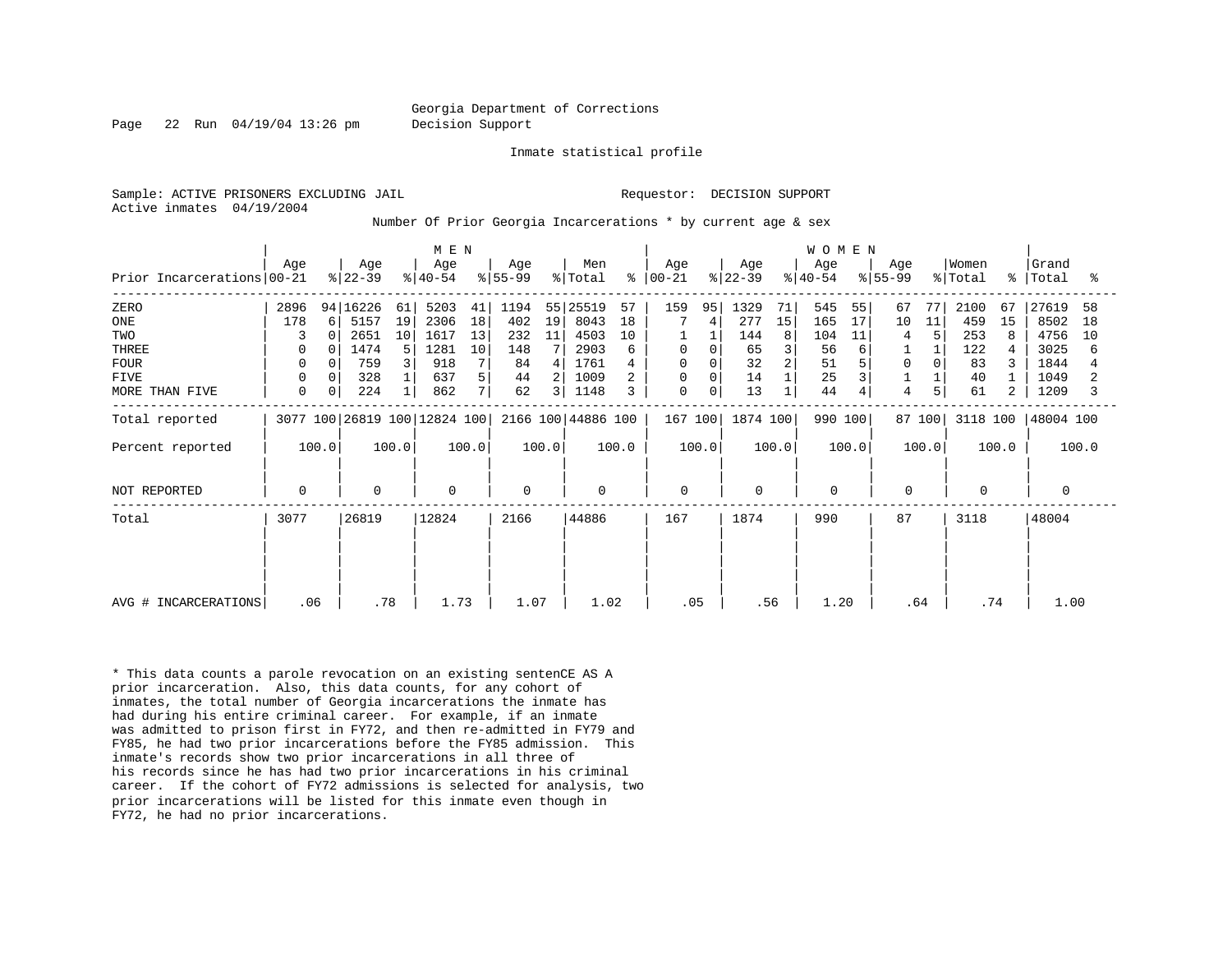Page 23 Run 04/19/04 13:26 pm Decision Support

#### Inmate statistical profile

Sample: ACTIVE PRISONERS EXCLUDING JAIL **Requestor: DECISION SUPPORT** Active inmates 04/19/2004

Number Of Transfers by current age & sex

|                   | MEN              |       |                  |       |                              |       |                  |       |                    |       |                      |       |                  | <b>WOMEN</b> |                  |                |                  |        |                  |       |                    |       |
|-------------------|------------------|-------|------------------|-------|------------------------------|-------|------------------|-------|--------------------|-------|----------------------|-------|------------------|--------------|------------------|----------------|------------------|--------|------------------|-------|--------------------|-------|
| Transfers         | Age<br>$ 00-21 $ |       | Age<br>$ 22-39 $ |       | Age<br>$ 40-54 $             |       | Age<br>$ 55-99 $ |       | Men<br>% Total     |       | Age<br>$8   00 - 21$ |       | Age<br>$ 22-39 $ |              | Age<br>$8 40-54$ |                | Age<br>$ 55-99 $ |        | Women<br>% Total |       | Grand<br>%   Total | °≈    |
| ZERO              | 702              | 23    | 2408             | 9     | 1079                         | 8     | 113              | 5     | 4302               | 10    | 28                   | 17    | 332              | 18           | 194              | 20             | 9                | 10     | 563              | 18    | 4865               | 10    |
| ONE               | 1524             |       | 50 10338         | 39    | 4724                         | 37    | 797              |       | 37 17383           | 39    | 122                  | 73    | 1061             | 57           | 510              | 52             | 44               | 51     | 1737             | 56    | 19120              | 40    |
| TWO               | 565              | 18    | 5864             | 22    | 2379                         | 19    | 406              | 19    | 9214               | 21    | 15                   |       | 299              | 16           | 153              | 15             | 16               | 18     | 483              | 15    | 9697               | -20   |
| THREE             | 182              | 6     | 3339             | 12    | 1440                         | 11    | 245              | 11    | 5206               | 12    |                      |       | 98               | 5            | 66               |                | 8                |        | 173              | 6     | 5379               | 11    |
| <b>FOUR</b>       | 57               |       | 1839             |       | 938                          |       | 184              | 81    | 3018               |       |                      |       | 43               |              | 27               |                |                  |        | 74               |       | 3092               | 6     |
| FIVE              | 24               |       | 1117             |       | 640                          | 5     | 102              | 5.    | 1883               |       | 0                    | 0     | 21               |              | 17               | $\overline{a}$ | 5                |        | 43               |       | 1926               |       |
| MORE THAN FIVE    | 23               |       | 1914             |       | 1624                         | 13    | 319              | 15    | 3880               | 9     | $\mathbf 0$          | 0     | 20               |              | 23               | $\overline{a}$ | $\overline{2}$   |        | 45               |       | 3925               | 8     |
| Total reported    |                  |       |                  |       | 3077 100 26819 100 12824 100 |       |                  |       | 2166 100 44886 100 |       | 167 100              |       | 1874 100         |              | 990 100          |                |                  | 87 100 | 3118 100         |       | 48004 100          |       |
| Percent reported  |                  | 100.0 |                  | 100.0 |                              | 100.0 |                  | 100.0 |                    | 100.0 |                      | 100.0 |                  | 100.0        |                  | 100.0          |                  | 100.0  |                  | 100.0 |                    | 100.0 |
| NOT REPORTED      | 0                |       | 0                |       | $\mathbf 0$                  |       | $\mathbf 0$      |       | 0                  |       | $\mathbf 0$          |       | 0                |              | $\mathbf 0$      |                | 0                |        | 0                |       | 0                  |       |
| Total             | 3077             |       | 26819            |       | 12824                        |       | 2166             |       | 44886              |       | 167                  |       | 1874             |              | 990              |                | 87               |        | 3118             |       | 48004              |       |
|                   |                  |       |                  |       |                              |       |                  |       |                    |       |                      |       |                  |              |                  |                |                  |        |                  |       |                    |       |
| AVG NUM TRANSFERS | 1.21             |       | 2.26             |       | 2.73                         |       | 2.96             |       | 2.36               |       | .95                  |       | 1.27             |              | 1.39             |                | 1.74             |        | 1.30             |       | 2.29               |       |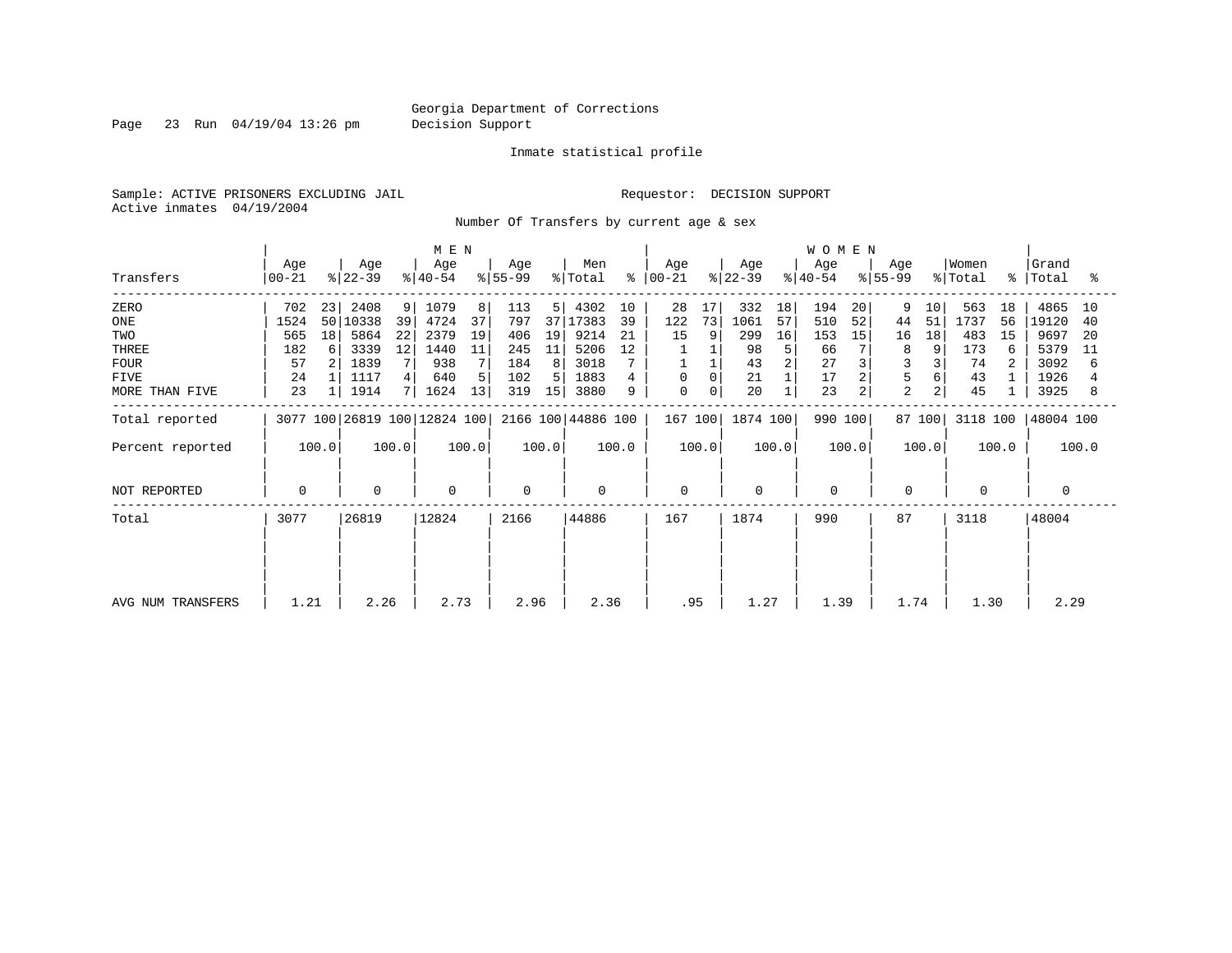Page 24 Run 04/19/04 13:26 pm Decision Support

#### Inmate statistical profile

Sample: ACTIVE PRISONERS EXCLUDING JAIL **Requestor: DECISION SUPPORT** Active inmates 04/19/2004

County Of Conviction by current age & sex

|                            |                |                |           |                | M E N     |              |                |                |         |                |                |                |                |              | <b>WOMEN</b>   |              |                |                |                |                |       |              |
|----------------------------|----------------|----------------|-----------|----------------|-----------|--------------|----------------|----------------|---------|----------------|----------------|----------------|----------------|--------------|----------------|--------------|----------------|----------------|----------------|----------------|-------|--------------|
|                            | Age            |                | Age       |                | Age       |              | Age            |                | Men     |                | Age            |                | Age            |              | Age            |              | Aqe            |                | Women          |                | Grand |              |
| County Of Conviction 00-21 |                |                | $8 22-39$ |                | $8 40-54$ |              | $8 55-99$      |                | % Total | ႜ              | $00 - 21$      |                | $ 22-39$       |              | $8 40-54$      |              | $8 55-99$      |                | % Total        | နွ             | Total | ႜ            |
| Appling                    | 3              | 0              | 48        | 0 <sup>1</sup> | 23        | 0            | 9              | 0              | 83      | 0              | 0              | 0              | 7              | 0            | 1              | 0            | 0              | 0              | 8              | 0              | 91    | <sup>0</sup> |
| Atkinson                   | 3              | 0              | 21        | 0              | 14        | $\mathbf 0$  | $\overline{4}$ | 0              | 42      | $\Omega$       | 0              | $\mathbf 0$    | $\mathbf{1}$   | $\mathbf 0$  | $1\,$          | 0            | $\Omega$       | $\Omega$       | $\overline{2}$ | $\Omega$       | 44    |              |
| Bacon                      | 5              | 0              | 38        | 0              | 22        | $\mathbf 0$  | $\mathbf 0$    | $\Omega$       | 65      | $\Omega$       | 0              | $\mathbf 0$    | 0              | $\Omega$     | $1\,$          | $\Omega$     | $\Omega$       | $\Omega$       | $\mathbf{1}$   | $\Omega$       | 66    | $\Omega$     |
| Baker                      | $\overline{2}$ | 0              | 11        | 0              | 6         | $\mathbf 0$  |                | $\Omega$       | 20      | $\Omega$       | $\Omega$       | $\mathbf 0$    | 2              | $\Omega$     | $\mathbf 0$    | $\Omega$     | $\Omega$       | $\cap$         | $\overline{2}$ | $\Omega$       | 22    |              |
| Baldwin                    | 36             | $\mathbf{1}$   | 224       | $\mathbf{1}$   | 98        | $\mathbf{1}$ | 9              | $\Omega$       | 367     | $\mathbf{1}$   | $\overline{c}$ | $\mathbf{1}$   | 20             | $\mathbf{1}$ | $\overline{2}$ | $\cap$       | $\Omega$       | $\Omega$       | 24             | $\mathbf{1}$   | 391   |              |
| Banks                      | 7              | 0              | 42        | 0              | 21        | $\mathbf 0$  | 8              | $\Omega$       | 78      | $\Omega$       | 0              | $\Omega$       | 3              | $\Omega$     | $\overline{2}$ | $\Omega$     | $\Omega$       | $\Omega$       | 5              | $\Omega$       | 83    | n            |
| Barrow                     | 14             | 0              | 105       | 0              | 65        | $\mathbf{1}$ | 17             | $\mathbf 1$    | 201     | $\Omega$       | 0              | $\mathbf 0$    | 8              | $\Omega$     | 6              | $\mathbf{1}$ | $\overline{2}$ | $\overline{2}$ | 16             | $\mathbf{1}$   | 217   |              |
| Bartow                     | 22             | 1              | 242       | $\mathbf{1}$   | 134       | $1\,$        | 35             | $\overline{c}$ | 433     | 1              | 2              | $\mathbf{1}$   | 34             | 2            | 13             | $\mathbf{1}$ | $\Omega$       | $\Omega$       | 49             | $\overline{2}$ | 482   |              |
| Ben Hill                   | 17             | $\mathbf 1$    | 109       | 0              | 59        | $\mathbf 0$  | 11             | $\mathbf{1}$   | 196     | $\Omega$       | 3              | $\overline{2}$ | 11             | $\mathbf{1}$ | 4              | $\Omega$     | $\Omega$       | $\Omega$       | 18             | 1              | 214   | U            |
| Berrien                    | 5              | 0              | 54        | 0              | 24        | $\mathbf{0}$ | $\overline{4}$ | 0              | 87      | 0              | 1              | $\mathbf{1}$   | 6              | $\mathbf 0$  | $\mathbf{1}$   | $\Omega$     | $\Omega$       | $\Omega$       | 8              | 0              | 95    |              |
| Bibb                       | 58             | $\overline{2}$ | 526       | 2              | 310       | 2            | 54             | $\overline{2}$ | 948     | $\overline{2}$ | 3              | 2              | 26             | $\mathbf{1}$ | 16             | 2            | 3              | 3              | 48             | $\overline{a}$ | 996   |              |
| Bleckley                   | 6              | 0              | 89        | $\Omega$       | 28        | $\Omega$     | 3              | $\Omega$       | 126     | $\Omega$       | $\Omega$       | $\Omega$       | 4              | $\Omega$     | $\overline{2}$ | $\Omega$     | 1              | $\mathbf{1}$   | 7              | $\Omega$       | 133   |              |
| Brantley                   | 4              | 0              | 19        | $\overline{0}$ | 11        | $\Omega$     | 7              | 0              | 41      | $\Omega$       | 1              | $\mathbf{1}$   | $\Omega$       | $\Omega$     | $\mathbf{1}$   | $\Omega$     | $\overline{1}$ | $\mathbf{1}$   | 3              | $\Omega$       | 44    |              |
| Brooks                     | 3              | 0              | 55        | 0              | 18        | $\mathbf 0$  | 6              | $\Omega$       | 82      | $\Omega$       | 0              | $\mathbf 0$    | $\mathbf{1}$   | $\Omega$     | $\mathbf{1}$   | $\Omega$     | $\Omega$       | $\Omega$       | $\overline{2}$ | $\Omega$       | 84    |              |
| Bryan                      | 4              | 0              | 37        | 0              | 29        | $\mathbf 0$  | 6              | $\Omega$       | 76      | $\Omega$       | 0              | $\mathbf 0$    | 2              | $\Omega$     | $\mathbf{1}$   | 0            | 1              | $\mathbf{1}$   | 4              | $\Omega$       | 80    |              |
| Bulloch                    | 39             | 1              | 245       | $\mathbf 1$    | 85        | $1\,$        | 15             | $\mathbf{1}$   | 384     |                | 1              | $\mathbf{1}$   | 21             | $\mathbf{1}$ | 11             |              | $\overline{2}$ | $\overline{2}$ | 35             | $\mathbf{1}$   | 419   |              |
| Burke                      | 18             | $\mathbf 1$    | 121       | 0              | 55        | $\Omega$     | 7              | $\Omega$       | 201     | $\Omega$       | $\Omega$       | $\Omega$       | 4              | $\Omega$     | 3              | $\Omega$     | $\overline{a}$ | $\overline{2}$ | 9              | $\Omega$       | 210   |              |
| <b>Butts</b>               | 11             | $\mathbf 0$    | 74        | $\mathbf{0}$   | 38        | $\mathbf 0$  | 7              | $\Omega$       | 130     | $\Omega$       | 1              | $\mathbf{1}$   | 4              | $\Omega$     | 3              | $\Omega$     | $\Omega$       | $\Omega$       | 8              | $\Omega$       | 138   |              |
| Calhoun                    | 3              | 0              | 25        | 0              | 10        | $\mathbf 0$  | $\mathbf{1}$   | 0              | 39      | $\Omega$       | 0              | $\mathbf 0$    | 2              | $\Omega$     | $\mathbf{1}$   | $\Omega$     | $\Omega$       | $\mathbf 0$    | 3              | $\mathbf 0$    | 42    |              |
| Camden                     | 5              | 0              | 70        | 0              | 35        | $\mathbf 0$  | $\overline{2}$ | $\mathbf 0$    | 112     | $\Omega$       | $\Omega$       | $\mathbf 0$    | 5              | $\Omega$     | $\mathbf{1}$   | $\Omega$     | 1              | $\mathbf{1}$   | 7              | $\Omega$       | 119   | $\cap$       |
| Candler                    | 8              | 0              | 47        | 0              | 17        | $\mathbf 0$  | $\mathbf 0$    | 0              | 72      | 0              | 0              | $\mathbf 0$    | $\overline{2}$ | $\Omega$     | $\mathbf{1}$   | $\Omega$     | $\Omega$       | $\mathbf 0$    | 3              | $\Omega$       | 75    |              |
| Carroll                    | 27             | $\mathbf 1$    | 281       | 1              | 138       | $\mathbf{1}$ | 37             | $\overline{2}$ | 483     | 1              | $\mathbf{1}$   | $\mathbf{1}$   | 29             | 2            | 11             | $\mathbf{1}$ | $\mathbf{1}$   | $\mathbf{1}$   | 42             | $\mathbf 1$    | 525   |              |
| Catoosa                    | 13             | $\Omega$       | 135       | $\mathbf{1}$   | 66        | $\mathbf{1}$ | 18             | $\mathbf{1}$   | 232     | $\mathbf{1}$   | $\mathbf{1}$   | $\mathbf{1}$   | 20             | $\mathbf{1}$ | 8              | $\mathbf{1}$ | $\Omega$       | $\Omega$       | 29             | $\mathbf{1}$   | 261   |              |
| Charlton                   | 3              | 0              | 35        | 0              | 21        | $\mathbf 0$  | $\mathbf{1}$   | $\Omega$       | 60      | $\Omega$       | $\mathbf 0$    | $\Omega$       | 3              | $\Omega$     | $\mathbf{1}$   | $\Omega$     | $\Omega$       | 0              | 4              | $\Omega$       | 64    |              |
| Chatham                    | 225            | 7              | 1378      | 5              | 576       | 4            | 76             | $\overline{4}$ | 2255    | 5              | 11             | 7              | 94             | 5            | 50             | 5            | 1              | $\mathbf{1}$   | 156            | 5              | 2411  |              |
| Chattahoochee              | 2              | 0              | 19        | 0              | 5         | $\mathbf 0$  | $\mathbf 0$    | $\mathbf 0$    | 26      | $\Omega$       | $\mathbf 0$    | $\mathbf 0$    | 0              | $\Omega$     | $\mathbf 0$    | $\Omega$     | $\mathbf 0$    | $\mathbf 0$    | $\mathbf 0$    | $\Omega$       | 26    |              |
| Chattooga                  | 5              | $\mathbf 0$    | 118       | 0              | 69        | $\mathbf{1}$ | 10             | 0              | 202     | 0              | $\mathbf{1}$   | $\mathbf{1}$   | 9              | $\Omega$     | 8              | 1            | 1              | $\mathbf{1}$   | 19             | 1              | 221   | U            |
| Cherokee                   | 19             | 1              | 277       | $\mathbf 1$    | 183       | $\mathbf 1$  | 34             | $\overline{2}$ | 513     | 1              | 6              | $\overline{4}$ | 38             | 2            | 11             | $\mathbf{1}$ | $\mathbf{1}$   | $\mathbf{1}$   | 56             | 2              | 569   |              |
| Clarke                     | 22             | $\mathbf 1$    | 306       | $\mathbf{1}$   | 138       | $\mathbf{1}$ | 16             | $\mathbf{1}$   | 482     | 1              | $\mathbf{1}$   | $\mathbf{1}$   | 20             | $\mathbf{1}$ | 10             | $\mathbf{1}$ | $\mathbf{1}$   | $\mathbf{1}$   | 32             | $\mathbf 1$    | 514   |              |
| Clay                       | 2              | 0              | 15        | 0              | 4         | $\mathbf 0$  | $\mathbf{1}$   | $\mathbf 0$    | 22      | $\mathbf{0}$   | 0              | $\mathbf 0$    | 2              | $\mathbf 0$  | $\mathbf 0$    | $\Omega$     | $\mathbf 0$    | 0              | $\overline{2}$ | $\Omega$       | 24    |              |
| Clayton                    | 155            | 5              | 1031      | 4              | 411       | 3            | 55             | 3              | 1652    | 4              | 11             | 7              | 95             | 5            | 33             | 3            | 1              | $\mathbf{1}$   | 140            | 4              | 1792  |              |
| Clinch                     | $\Omega$       | 0              | 35        | $\Omega$       | 13        | $\Omega$     | $\mathbf{1}$   | $\Omega$       | 49      | $\Omega$       | $\mathbf 0$    | $\Omega$       | $\overline{a}$ | $\Omega$     | $\Omega$       | $\Omega$     | $\Omega$       | $\Omega$       | 2              | $\Omega$       | 51    | $\cap$       |
| Cobb                       | 179            | 6              | 1303      | 5              | 701       | 5            | 88             | $\overline{4}$ | 2271    | 5              | 6              | $\overline{4}$ | 119            | 6            | 69             | 7            | 4              | 5              | 198            | 6              | 2469  |              |
| Coffee                     | 13             | $\Omega$       | 160       | $\mathbf{1}$   | 73        | $\mathbf{1}$ | 6              | $\Omega$       | 252     | $\mathbf{1}$   | $\Omega$       | $\Omega$       | 15             | $\mathbf{1}$ | 6              | $\mathbf{1}$ | $\mathbf{1}$   | $\mathbf{1}$   | 22             | $\mathbf 1$    | 274   |              |
| Colquit                    | 25             | $\mathbf 1$    | 158       | $\mathbf{1}$   | 80        | $\mathbf{1}$ | 22             | $\mathbf{1}$   | 285     | 1              | 0              | $\mathbf 0$    | 9              | $\Omega$     | 3              | $\Omega$     | $\mathbf{1}$   | $\mathbf{1}$   | 13             | $\Omega$       | 298   |              |
| Columbia                   | 20             | 1              | 156       | 1              | 70        | $\mathbf{1}$ | 11             | $\mathbf{1}$   | 257     | 1              | 3              | 2              | 13             | $\mathbf 1$  | 12             | 1            | $\Omega$       | 0              | 28             | 1              | 285   |              |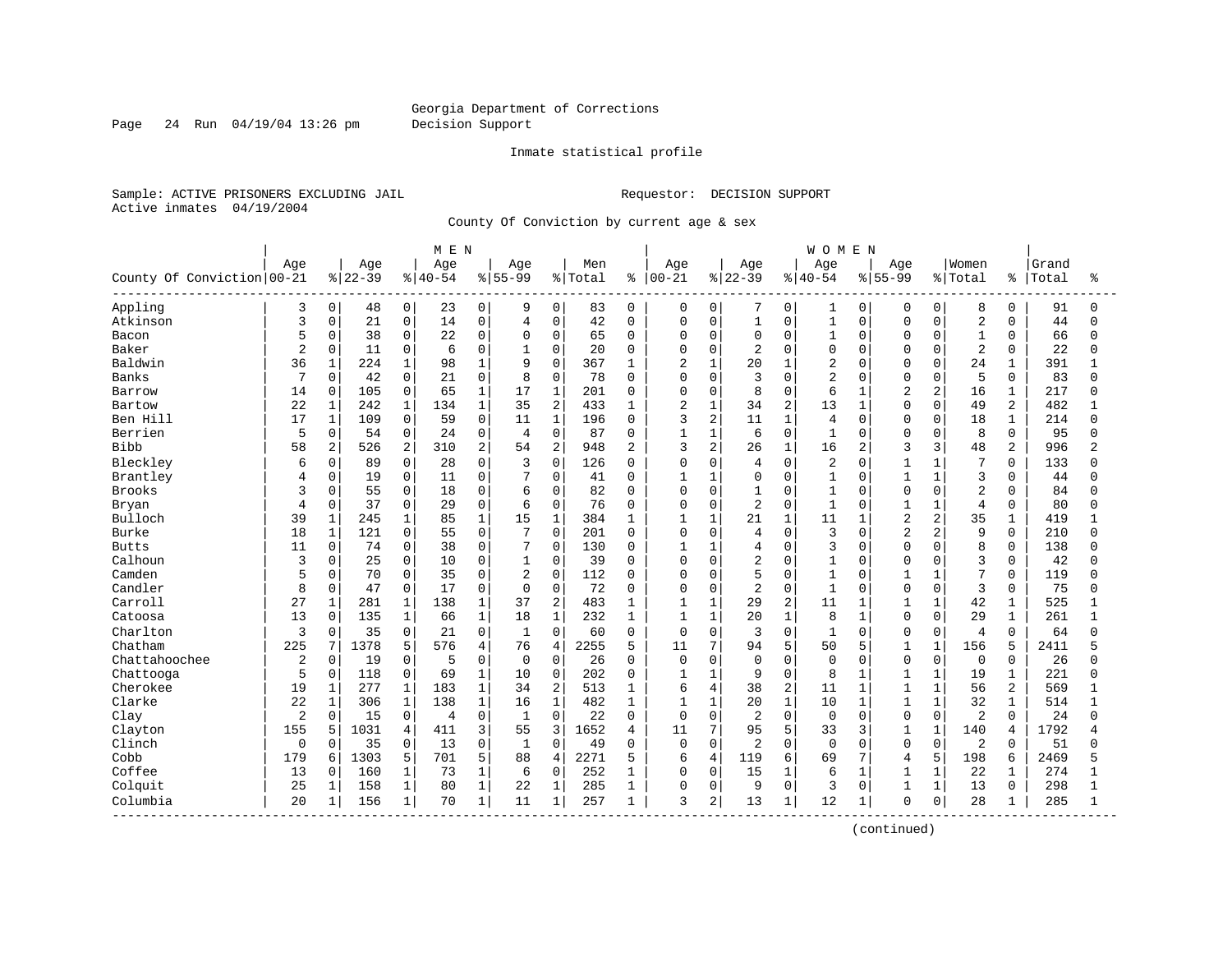#### Georgia Department of Corrections<br>Decision Support

Page 25 Run 04/19/04 13:26 pm

Inmate statistical profile

Sample: ACTIVE PRISONERS EXCLUDING JAIL Requestor: DECISION SUPPORT Active inmates 04/19/2004

County Of Conviction by current age & sex (continued)

|                            |              |                |          |                | M E N    |                |                |                |         |                |                |                |                |              | <b>WOMEN</b>   |              |                |                |                |                |       |                |
|----------------------------|--------------|----------------|----------|----------------|----------|----------------|----------------|----------------|---------|----------------|----------------|----------------|----------------|--------------|----------------|--------------|----------------|----------------|----------------|----------------|-------|----------------|
|                            | Age          |                | Age      |                | Age      |                | Age            |                | Men     |                | Age            |                | Age            |              | Age            |              | Age            |                | Women          |                | Grand |                |
| County Of Conviction 00-21 |              |                | $ 22-39$ |                | $ 40-54$ |                | $8 55-99$      |                | % Total | ៖              | $ 00 - 21$     |                | $ 22-39$       |              | $8140 - 54$    |              | $8155 - 99$    |                | % Total        | ⊱              | Total | ిక             |
| Cook                       | 9            | 0              | 81       | $\overline{0}$ | 47       | 0              | 6              | 0              | 143     | 0              | 1              | 1              | 4              | 0            | 4              | $\Omega$     | 0              | 0              | 9              | 0              | 152   | 0              |
| Coweta                     | 25           | $\mathbf{1}$   | 275      | $\mathbf{1}$   | 109      | $\mathbf 1$    | 21             | $\mathbf 1$    | 430     | 1              | 1              | $\mathbf{1}$   | 14             | $\mathbf{1}$ | 6              | 1            | $\mathbf 0$    | $\Omega$       | 21             | 1              | 451   | 1              |
| Crawford                   | 0            | $\mathbf 0$    | 14       | 0              | 6        | $\mathbf 0$    | $\mathbf{1}$   | $\mathbf 0$    | 21      | $\mathbf 0$    | 1              | $\mathbf{1}$   | 1              | $\Omega$     | $\Omega$       | $\Omega$     | $\mathbf 0$    | $\Omega$       | $\overline{2}$ | $\Omega$       | 23    | $\Omega$       |
| Crisp                      | 32           | $\mathbf{1}$   | 165      | $\mathbf{1}$   | 71       | $\mathbf{1}$   | 7              | $\Omega$       | 275     | 1              | $\mathbf{1}$   | $\mathbf{1}$   | 12             | $\mathbf{1}$ | $\overline{4}$ | $\Omega$     | 1              | $\mathbf{1}$   | 18             | $\mathbf 1$    | 293   | 1              |
| Dade                       | 4            | 0              | 73       | 0              | 47       | $\Omega$       | 8              | $\Omega$       | 132     | 0              | $\mathbf 0$    | 0              | 4              | $\Omega$     | 1              | $\Omega$     | $\Omega$       | $\Omega$       | 5              | $\Omega$       | 137   | U              |
| Dawson                     | 6            | 0              | 40       | 0              | 31       | 0              | 5              | $\mathbf 0$    | 82      | 0              | $\mathbf 0$    | 0              | $\overline{2}$ | $\Omega$     |                | $\Omega$     | $\mathbf 0$    | $\Omega$       | 3              | 0              | 85    | U              |
| Decatur                    | 18           | $1\,$          | 206      | $\mathbf{1}$   | 67       | $\mathbf{1}$   | 9              | $\Omega$       | 300     | $\mathbf 1$    | 2              | $\mathbf{1}$   | 16             | $\mathbf{1}$ | 7              |              | $\Omega$       | $\Omega$       | 25             |                | 325   |                |
| DeKalb                     | 239          | 8              | 1790     | 7              | 770      | 6              | 109            | 5              | 2908    | 6              | 15             | 9              | 92             | 5            | 33             | 3            | 7              | 8              | 147            | 5              | 3055  | б              |
| Dodge                      | 4            | 0              | 125      | 0              | 58       | $\mathbf 0$    | 3              | $\mathbf 0$    | 190     | 0              | $\mathbf 0$    | $\Omega$       | 14             | $\mathbf 1$  | 6              |              | $\mathbf 0$    | $\Omega$       | 20             | 1              | 210   | U              |
| Dooly                      | 5            | 0              | 80       | 0              | 35       | $\mathbf 0$    | 3              | $\mathbf 0$    | 123     | 0              | $\mathbf 0$    | $\Omega$       | 2              | $\mathbf 0$  | $\mathbf{1}$   | $\Omega$     | $\mathbf 0$    | $\Omega$       | 3              | 0              | 126   | O              |
| Dougherty                  | 33           | $\mathbf 1$    | 572      | 2              | 247      | $\overline{2}$ | 42             | $\overline{2}$ | 894     | 2              | 1              | 1              | 20             | $\mathbf{1}$ | 27             | 3            | 3              | 3              | 51             | 2              | 945   | $\overline{a}$ |
| Douglas                    | 51           | $\overline{2}$ | 507      | $\overline{a}$ | 220      | $\overline{2}$ | 37             | $\overline{2}$ | 815     | $\overline{2}$ | 4              | $\overline{a}$ | 38             | 2            | 31             | 3            | $\mathbf 1$    | $\mathbf{1}$   | 74             | $\overline{2}$ | 889   | $\overline{a}$ |
| Early                      | 4            | 0              | 43       | 0              | 14       | 0              | 3              | $\Omega$       | 64      | $\Omega$       | $\mathbf 0$    | 0              | $\overline{2}$ | $\Omega$     | $\mathbf{1}$   | $\Omega$     | $\Omega$       | $\Omega$       | 3              | $\Omega$       | 67    | U              |
| Echols                     | <sup>0</sup> | 0              | 6        | 0              | 2        | $\Omega$       | $\overline{2}$ | $\Omega$       | 10      | $\Omega$       | 0              | $\Omega$       | $\Omega$       | $\Omega$     | $\Omega$       | $\Omega$     | $\Omega$       | $\Omega$       | 0              | $\Omega$       | 10    | O              |
| Effingham                  | 13           | 0              | 92       | 0              | 38       | $\Omega$       | 6              | $\Omega$       | 149     | $\Omega$       | 1              | 1              | 3              | $\Omega$     | 5              |              | $\mathbf{1}$   |                | 10             | $\Omega$       | 159   | O              |
| Elbert                     | 6            | 0              | 93       | 0              | 57       | $\mathbf 0$    | 9              | $\mathbf 0$    | 165     | 0              | $\Omega$       | 0              | 5              | $\Omega$     | $\overline{4}$ | $\Omega$     | $\Omega$       | $\Omega$       | 9              | 0              | 174   | U              |
| Emanuel                    | 21           | $\mathbf 1$    | 108      | 0              | 29       | $\Omega$       | 9              | $\Omega$       | 167     | $\Omega$       | $\Omega$       | $\Omega$       | 7              | $\Omega$     | $\mathbf{1}$   | $\Omega$     | $\Omega$       | $\Omega$       | 8              | $\Omega$       | 175   | U              |
| Evans                      | 5            | 0              | 50       | 0              | 13       | $\Omega$       | 2              | $\mathbf 0$    | 70      | $\Omega$       | 0              | $\Omega$       | $\overline{2}$ | $\Omega$     | $\mathbf{1}$   | $\Omega$     | $\mathbf 0$    | $\Omega$       | 3              | $\mathbf 0$    | 73    | U              |
| Fannin                     | 3            | 0              | 70       | 0              | 40       | 0              | 11             | $\mathbf 1$    | 124     | 0              | 0              | 0              | 5              | $\mathbf 0$  | $\overline{2}$ | $\Omega$     | $\mathbf 0$    | $\Omega$       | 7              | $\Omega$       | 131   | U              |
| Fayette                    | 20           | $\mathbf 1$    | 143      | $\mathbf{1}$   | 78       | $\mathbf 1$    | 20             | $\mathbf{1}$   | 261     | $\mathbf 1$    | $\overline{2}$ | $\mathbf{1}$   | 8              | $\Omega$     | 11             | 1            | $\mathbf{1}$   | $\mathbf{1}$   | 22             | $\mathbf{1}$   | 283   | 1              |
| Floyd                      | 31           | $\mathbf 1$    | 478      | 2              | 228      | $\overline{2}$ | 41             | $\overline{2}$ | 778     | 2              | 3              | $\overline{2}$ | 65             | 3            | 40             | 4            | $\overline{c}$ | $\overline{2}$ | 110            | 4              | 888   | $\overline{a}$ |
| Forsyth                    | 4            | 0              | 105      | 0              | 68       | $1\,$          | 20             | $\mathbf{1}$   | 197     | 0              | $\mathbf 0$    | 0              | 14             | 1            | 5              |              | $\mathbf{1}$   |                | 20             | 1              | 217   | $\cap$         |
| Franklin                   | 8            | 0              | 65       | 0              | 39       | $\mathbf 0$    | 9              | $\mathbf 0$    | 121     | 0              | $\mathbf 0$    | 0              | 3              | $\Omega$     | 5              |              | $\mathbf{1}$   | 1              | 9              | 0              | 130   | U              |
| Fulton                     | 245          | 8              | 2448     | 9              | 1255     | 10             | 219            | 10             | 4167    | 9              | 10             | 6              | 81             | 4            | 60             | 6            | 9              | 10             | 160            | 5              | 4327  | q              |
| Gilmer                     | 3            | 0              | 75       | $\Omega$       | 44       | $\mathbf 0$    | 18             | $\mathbf{1}$   | 140     | $\Omega$       | $\Omega$       | $\Omega$       | 9              | $\Omega$     | 3              | <sup>0</sup> | $\Omega$       | $\Omega$       | 12             | $\Omega$       | 152   | O              |
| Glascock                   | 0            | $\Omega$       | 3        | $\Omega$       | 2        | $\Omega$       | 1              | $\Omega$       | 6       | $\Omega$       | 0              | $\Omega$       | $\mathbf{1}$   | $\Omega$     | $\Omega$       | $\Omega$     | $\mathbf 0$    | $\Omega$       | 1              | $\Omega$       | 7     | O              |
| Glynn                      | 22           | $\mathbf 1$    | 284      | $\mathbf{1}$   | 158      | $\mathbf{1}$   | 25             | $\mathbf{1}$   | 489     | $\mathbf{1}$   | 0              | 0              | 13             | $\mathbf{1}$ | $\overline{4}$ | $\Omega$     | 1              | $\mathbf{1}$   | 18             | $\mathbf{1}$   | 507   |                |
| Gordon                     | 11           | $\mathbf 0$    | 152      | $\mathbf{1}$   | 79       | $\mathbf{1}$   | 19             | $\mathbf{1}$   | 261     | $\mathbf{1}$   | $\overline{2}$ | $\mathbf{1}$   | 14             | $\mathbf{1}$ | 12             | 1            | $\mathbf 0$    | $\Omega$       | 28             | $\mathbf{1}$   | 289   | $\mathbf{1}$   |
| Grady                      | 17           | $\mathbf 1$    | 163      | $\mathbf{1}$   | 59       | $\mathbf 0$    | 9              | $\Omega$       | 248     | $\mathbf{1}$   | $\mathbf{1}$   | $\mathbf{1}$   | 14             | $\mathbf{1}$ | $\overline{2}$ | $\Omega$     | $\mathbf{1}$   | $\mathbf{1}$   | 18             | $\mathbf{1}$   | 266   | $\mathbf{1}$   |
| Greene                     | 7            | 0              | 91       | 0              | 23       | $\mathbf 0$    | $\overline{4}$ | $\Omega$       | 125     | $\mathbf 0$    | $\mathbf 0$    | 0              | $\mathbf{1}$   | $\Omega$     | 3              | $\Omega$     | $\mathbf{1}$   |                | 5              | $\Omega$       | 130   | $\Omega$       |
| Gwinnett                   | 108          | 4              | 786      | 3              | 321      | 3              | 65             | 3              | 1280    | 3              | 7              | 4              | 59             | 3            | 35             | 4            | 6              | 7              | 107            | 3              | 1387  | 3              |
| Habersham                  | 7            | 0              | 66       | 0              | 35       | $\mathbf 0$    | $\overline{4}$ | $\mathbf 0$    | 112     | 0              | $\Omega$       | $\Omega$       | 4              | $\Omega$     | 3              | $\Omega$     | $\Omega$       | $\Omega$       | 7              | $\Omega$       | 119   | O              |
| Hall                       | 51           | 2              | 345      | $\mathbf{1}$   | 245      | $\overline{2}$ | 48             | $\overline{2}$ | 689     | 2              | 4              | 2              | 27             | $\mathbf{1}$ | 23             | 2            | 3              | 3              | 57             | 2              | 746   | $\overline{2}$ |
| Hancock                    | 4            | 0              | 16       | 0              | 13       | $\mathbf 0$    | 1              | $\mathbf 0$    | 34      | $\Omega$       | 0              | 0              | 1              | $\Omega$     | $\mathbf{1}$   | $\Omega$     | $\mathbf 0$    | $\Omega$       | 2              | 0              | 36    | U              |
| Haralson                   | 3            | 0              | 53       | $\overline{0}$ | 30       | $\mathbf 0$    | 4              | $\mathbf 0$    | 90      | 0              | $\mathbf 0$    | 0              | 1              | $\mathbf 0$  | $\overline{2}$ | 0            | $\mathbf 0$    | $\mathbf{0}$   | 3              | 0              | 93    | O              |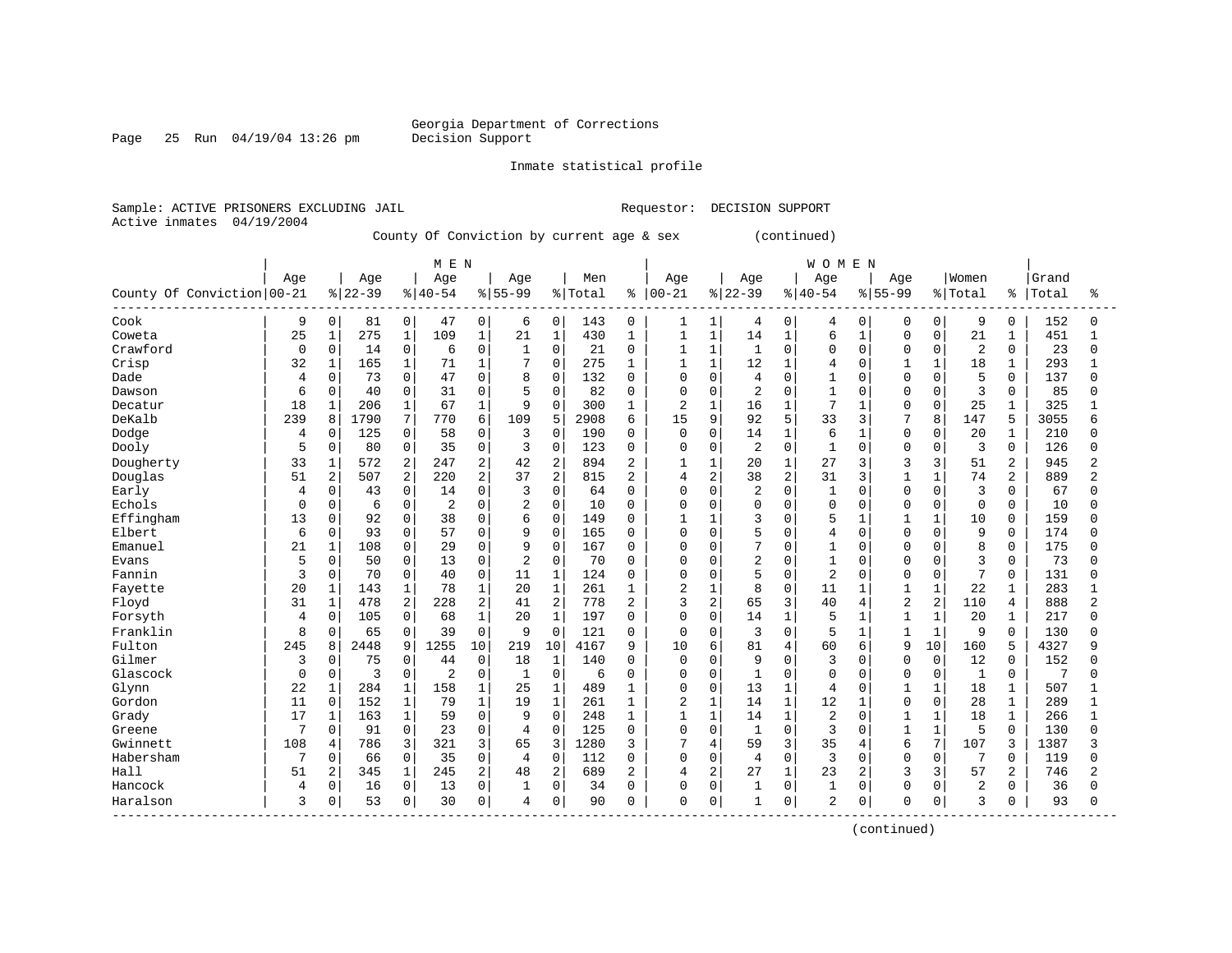#### Georgia Department of Corrections<br>Decision Support

Page 26 Run 04/19/04 13:26 pm

Inmate statistical profile

Sample: ACTIVE PRISONERS EXCLUDING JAIL Requestor: DECISION SUPPORT Active inmates 04/19/2004

County Of Conviction by current age & sex (continued)

|                            |                |              |          |              | M E N    |              |                |                     |         |             |                |                |                |              | <b>WOMEN</b>   |                |              |              |                |              |       |              |
|----------------------------|----------------|--------------|----------|--------------|----------|--------------|----------------|---------------------|---------|-------------|----------------|----------------|----------------|--------------|----------------|----------------|--------------|--------------|----------------|--------------|-------|--------------|
|                            | Age            |              | Age      |              | Age      |              | Age            |                     | Men     |             | Age            |                | Age            |              | Age            |                | Age          |              | Women          |              | Grand |              |
| County Of Conviction 00-21 |                |              | $ 22-39$ |              | $ 40-54$ |              | $8155 - 99$    |                     | % Total |             | $8   00 - 21$  |                | $ 22-39$       |              | $8140 - 54$    |                | $8155 - 99$  |              | % Total        | ႜ            | Total | ႜ            |
| Harris                     |                | 0            | 56       | 0            | 27       | 0            | 2              | 0                   | 92      | 0           | 0              | 0              | 5              | 0            | 1              | $\mathbf 0$    | 0            | 0            | 6              | 0            | 98    | 0            |
| Hart                       | 7              | 0            | 66       | $\mathbf 0$  | 26       | $\mathbf 0$  | 5              | $\mathbf 0$         | 104     | $\mathbf 0$ | $\Omega$       | $\Omega$       | 9              | $\mathbf 0$  | $\mathbf{1}$   | 0              | $\Omega$     | 0            | 10             | 0            | 114   | $\Omega$     |
| Heard                      | 4              | 0            | 23       | $\mathbf 0$  | 10       | $\mathbf 0$  | 8              | $\mathsf{O}\xspace$ | 45      | $\Omega$    | 1              | $\mathbf 1$    | $\mathbf{1}$   | $\Omega$     | $\mathbf{1}$   | $\Omega$       | $\Omega$     | $\mathbf 0$  | 3              | 0            | 48    | <sup>0</sup> |
| Henry                      | 23             | $\mathbf 1$  | 239      | $\mathbf{1}$ | 107      | $\mathbf{1}$ | 16             | $\mathbf{1}$        | 385     | 1           | 4              | $\sqrt{2}$     | 20             |              | $\overline{7}$ | $\mathbf{1}$   | $\Omega$     | $\mathbf 0$  | 31             | $\mathbf{1}$ | 416   | 1            |
| Houston                    | 46             | $\mathbf{1}$ | 291      | $\mathbf 1$  | 156      | $\mathbf{1}$ | 12             | $\mathbf{1}$        | 505     | 1           | 3              | $\overline{2}$ | 18             | $\mathbf{1}$ | 11             | 1              | $\mathbf{1}$ | 1            | 33             | 1            | 538   | 1            |
| Irwin                      | 4              | 0            | 52       | $\mathbf 0$  | 24       | $\mathbf 0$  | 5              | $\mathbf 0$         | 85      | $\Omega$    |                | $\mathbf{1}$   | $\Omega$       | $\Omega$     | $\mathbf 0$    | $\Omega$       | $\Omega$     | $\mathbf 0$  | $\mathbf{1}$   | 0            | 86    | $\Omega$     |
| Jackson                    | 9              | 0            | 108      | 0            | 72       | $\mathbf{1}$ | 16             | $\mathbf{1}$        | 205     | O           | $\mathbf{1}$   | $\mathbf{1}$   | 10             |              | $\overline{4}$ | $\Omega$       | 2            | 2            | 17             | 1            | 222   | $\Omega$     |
| Jasper                     | 3              | $\Omega$     | 38       | $\Omega$     | 11       | $\Omega$     | $\overline{a}$ | $\Omega$            | 54      | $\Omega$    | $\Omega$       | $\Omega$       | $\Omega$       | $\Omega$     | 3              | $\cap$         | $\cap$       | $\Omega$     | 3              | 0            | 57    | U            |
| Jeff Davis                 | $\overline{2}$ | 0            | 32       | $\mathbf 0$  | 19       | $\mathbf 0$  | 5              | $\mathbf 0$         | 58      | O           | $\Omega$       | 0              | $\Omega$       | $\Omega$     | 3              | $\Omega$       | $\Omega$     | $\Omega$     | 3              | 0            | 61    | <sup>0</sup> |
| Jefferson                  | 9              | 0            | 66       | 0            | 23       | $\mathbf 0$  | 6              | $\overline{0}$      | 104     | 0           | $\Omega$       | 0              | $\overline{2}$ | $\Omega$     | $\mathbf{1}$   | $\Omega$       | n            | $\Omega$     | 3              | 0            | 107   | $\Omega$     |
| Jenkins                    | 6              | 0            | 60       | $\mathbf 0$  | 19       | $\Omega$     | 5              | $\mathbf 0$         | 90      | O           | $\Omega$       | $\Omega$       | 3              | $\Omega$     | $\overline{c}$ | $\Omega$       | 0            | $\Omega$     | 5              | 0            | 95    | <sup>0</sup> |
| Johnson                    | $\mathbf{1}$   | 0            | 27       | $\mathbf 0$  | 11       | $\mathbf 0$  | 3              | $\mathbf 0$         | 42      | $\Omega$    | $\Omega$       | $\mathbf 0$    | $\mathbf{1}$   | $\Omega$     | $\overline{0}$ | $\Omega$       | $\Omega$     | $\mathbf 0$  | $\mathbf{1}$   | 0            | 43    | $\Omega$     |
| Jones                      | 5              | 0            | 73       | $\mathbf 0$  | 23       | $\Omega$     | 5              | $\mathbf 0$         | 106     | $\mathbf 0$ | $\overline{2}$ | $\mathbf{1}$   | 7              | $\cap$       | $\mathbf{1}$   | $\Omega$       | $\Omega$     | $\Omega$     | 10             | $\Omega$     | 116   | $\Omega$     |
| Lamar                      |                | 0            | 42       | $\mathbf 0$  | 32       | $\Omega$     | б              | $\mathbf 0$         | 82      | O           | $\Omega$       | 0              | $\overline{2}$ | $\Omega$     | 4              | $\Omega$       | $\Omega$     | $\Omega$     | 6              | 0            | 88    | U            |
| Lanier                     | 5              | 0            | 24       | $\mathbf 0$  | 9        | $\Omega$     | 4              | $\Omega$            | 42      | $\Omega$    | $\mathbf{1}$   | $\mathbf{1}$   | $\Omega$       | $\Omega$     | 3              | O              | $\Omega$     | $\Omega$     | 4              | 0            | 46    | <sup>0</sup> |
| Laurens                    | 8              | 0            | 163      | 1            | 66       | $\mathbf{1}$ | 7              | $\mathbf 0$         | 244     |             | $\Omega$       | $\mathbf 0$    | 14             |              | 6              |                | $\Omega$     | $\Omega$     | 20             | $\mathbf{1}$ | 264   |              |
| Lee                        | 3              | 0            | 34       | $\mathbf 0$  | 17       | $\Omega$     | 3              | $\mathbf 0$         | 57      | $\Omega$    | $\Omega$       | $\Omega$       | $\overline{2}$ | $\Omega$     | $\mathbf{1}$   | $\Omega$       | $\Omega$     | $\Omega$     | 3              | $\Omega$     | 60    | U            |
| Liberty                    | 13             | 0            | 171      | $\mathbf 1$  | 53       | $\Omega$     | 12             | $\mathbf{1}$        | 249     |             |                | $\mathbf{1}$   | 6              | $\Omega$     | 6              |                | $\Omega$     | $\Omega$     | 13             | 0            | 262   |              |
| Lincoln                    | 3              | 0            | 19       | $\mathbf 0$  | 12       | $\mathbf{0}$ | $\mathbf{1}$   | $\mathbf 0$         | 35      | $\Omega$    | $\Omega$       | 0              | $\Omega$       | $\Omega$     | $\mathbf{1}$   | $\Omega$       | $\Omega$     | 0            | $\mathbf 1$    | 0            | 36    | <sup>0</sup> |
| Long                       | 9              | 0            | 44       | $\mathbf 0$  | 16       | $\Omega$     | 3              | $\mathbf 0$         | 72      | 0           | $\mathbf{1}$   | $\mathbf 1$    | 3              | $\Omega$     | $\Omega$       | $\Omega$       | $\Omega$     | $\Omega$     | $\overline{4}$ | 0            | 76    | $\Omega$     |
| Lowndes                    | 31             | 1            | 311      | $\mathbf{1}$ | 157      | $\mathbf{1}$ | 20             | $\mathbf{1}$        | 519     | -1          | $\Omega$       | $\mathbf 0$    | 17             | $\mathbf{1}$ | 19             | 2              | -1           | $\mathbf{1}$ | 37             | 1            | 556   | 1            |
| Lumpkin                    | 3              | 0            | 39       | $\mathsf 0$  | 23       | $\mathbf 0$  | 10             | $\mathsf{O}\xspace$ | 75      | 0           | $\Omega$       | $\mathbf 0$    | 3              | $\mathbf 0$  | $\mathbf{1}$   | $\Omega$       | $\Omega$     | $\mathbf 0$  | $\overline{4}$ | 0            | 79    | $\Omega$     |
| Macon                      |                | 0            | 42       | $\mathbf 0$  | 22       | 0            | 4              | $\mathbf 0$         | 70      | 0           | $\Omega$       | 0              | $\Omega$       | $\Omega$     | 1              | $\Omega$       | n            | $\Omega$     | 1              | 0            | 71    | U            |
| Madison                    | 9              | 0            | 69       | $\mathsf 0$  | 25       | $\Omega$     | 11             | $\mathbf{1}$        | 114     | U           | $\Omega$       | $\Omega$       |                | $\cap$       | $\overline{c}$ | $\Omega$       | $\cap$       | $\Omega$     | 9              | O            | 123   | U            |
| Marion                     | $\mathbf{1}$   | $\Omega$     | 20       | $\mathbf 0$  | 11       | $\Omega$     | 4              | $\mathbf 0$         | 36      | O           | $\Omega$       | $\Omega$       | $\mathbf{1}$   | $\Omega$     | $\mathbf{1}$   | $\Omega$       |              | $\mathbf{1}$ | 3              | 0            | 39    | U            |
| McDuffie                   | 12             | 0            | 123      | $\mathbf 0$  | 48       | $\Omega$     | 14             | $\mathbf{1}$        | 197     | O           |                | $\mathbf{1}$   | 5              | $\Omega$     | $\mathbf{1}$   | $\Omega$       | $\Omega$     | $\Omega$     | 7              | $\Omega$     | 204   | <sup>0</sup> |
| McIntosh                   | 3              | 0            | 34       | $\mathbf 0$  | 31       | $\Omega$     | 3              | $\mathbf 0$         | 71      | 0           | $\Omega$       | $\mathbf 0$    | $\mathbf{1}$   | $\Omega$     | $\mathbf 0$    | $\Omega$       | $\Omega$     | $\Omega$     | $\mathbf{1}$   | 0            | 72    | $\Omega$     |
| Meriwether                 | 12             | 0            | 122      | $\mathbf 0$  | 60       | $\Omega$     | 14             | $\mathbf{1}$        | 208     | 0           | $\overline{2}$ | $\mathbf 1$    | 11             |              | 5              |                | $\mathbf{1}$ | $\mathbf 1$  | 19             | $\mathbf{1}$ | 227   | $\Omega$     |
| Miller                     | 3              | 0            | 15       | $\mathbf 0$  | 10       | $\Omega$     | $\mathbf{1}$   | $\mathbf 0$         | 29      | $\Omega$    | $\Omega$       | $\mathbf 0$    | $\overline{2}$ | $\Omega$     | $\Omega$       | $\Omega$       | $\cap$       | $\Omega$     | 2              | $\Omega$     | 31    | $\Omega$     |
| Mitchell                   | 13             | 0            | 133      | $\mathbf 0$  | 57       | $\Omega$     | 7              | $\mathbf 0$         | 210     | 0           |                | $\mathbf{1}$   | 8              | $\Omega$     | 7              |                | $\Omega$     | $\Omega$     | 16             | 1            | 226   | $\Omega$     |
| Monroe                     | 9              | 0            | 67       | $\mathbf 0$  | 45       | $\Omega$     |                | $\Omega$            | 128     | 0           | $\Omega$       | $\Omega$       |                | $\Omega$     | 3              | $\Omega$       | $\Omega$     | $\Omega$     | 8              | $\Omega$     | 136   | $\cap$       |
| Montgomery                 | 4              | 0            | 31       | $\mathbf 0$  | 12       | $\Omega$     | $\overline{4}$ | $\mathbf 0$         | 51      | O           | $\Omega$       | $\Omega$       | $\Omega$       | $\Omega$     | $\overline{c}$ | $\Omega$       | $\Omega$     | $\Omega$     | 2              | 0            | 53    | U            |
| Morgan                     |                | 0            | 65       | $\mathbf 0$  | 24       | $\mathbf 0$  | 5              | $\mathbf 0$         | 101     | O           | $\Omega$       | $\mathbf 0$    | 7              | $\Omega$     | 3              | $\Omega$       | $\Omega$     | $\mathbf 0$  | 10             | 0            | 111   | $\cap$       |
| Murray                     | 8              | 0            | 104      | $\mathsf 0$  | 41       | $\mathbf 0$  | 16             | $\mathbf{1}$        | 169     | 0           |                | 1              | 13             |              | $\overline{c}$ | 0              | $\Omega$     | 0            | 16             | 1            | 185   | $\Omega$     |
| Muscogee<br>------------   | 120            | 4            | 846      | 3            | 463      | 4            | 59             | $\overline{3}$      | 1488    | 3           | 3              | 2              | 57             | 3            | 23             | $\overline{a}$ | $\mathbf{1}$ | 1            | 84             | 3            | 1572  | 3            |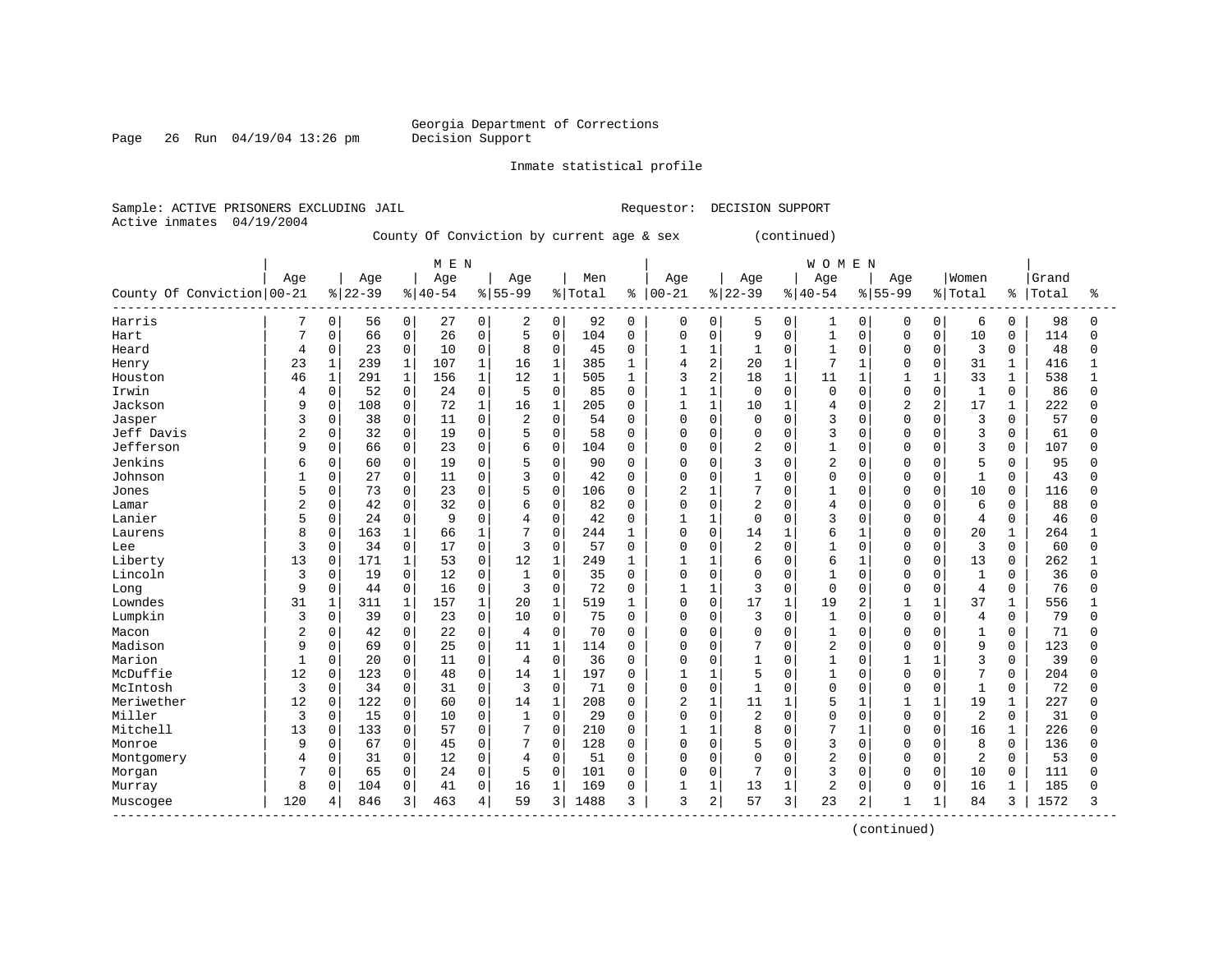Page 27 Run 04/19/04 13:26 pm Decision Support

Inmate statistical profile

Sample: ACTIVE PRISONERS EXCLUDING JAIL **Requestor: DECISION SUPPORT** Active inmates 04/19/2004

County Of Conviction by current age & sex (continued)

|                                                   |                |                |          |                | M E N          |                |                |              |         |                |                |              |                |              | <b>WOMEN</b>   |                |                |                |                 |          |       |              |
|---------------------------------------------------|----------------|----------------|----------|----------------|----------------|----------------|----------------|--------------|---------|----------------|----------------|--------------|----------------|--------------|----------------|----------------|----------------|----------------|-----------------|----------|-------|--------------|
|                                                   | Age            |                | Age      |                | Age            |                | Age            |              | Men     |                | Age            |              | Age            |              | Age            |                | Age            |                | Women           |          | Grand |              |
| County Of Conviction 00-21                        |                |                | $ 22-39$ |                | $8 40-54$      |                | $8155 - 99$    |              | % Total | ွေ             | $ 00-21$       |              | $8 22-39$      |              | $8 40-54$      |                | $8155 - 99$    |                | % Total         | ိ        | Total | ిక           |
| Newton                                            | 11             | 0              | 249      | $\mathbf{1}$   | 119            | 1              | 19             | 1            | 398     | 1              | 1              | $\mathbf{1}$ | 15             | $\mathbf{1}$ | 8              | 1              | 3              | 3              | 27              | 1        | 425   |              |
| Oconee                                            | $\overline{a}$ | $\mathbf 0$    | 45       | $\mathbf 0$    | 13             | $\Omega$       | 3              | $\mathbf 0$  | 63      | $\mathbf 0$    | $\Omega$       | $\Omega$     | $\overline{c}$ | $\Omega$     | $\mathbf{1}$   | $\Omega$       | $\Omega$       | $\Omega$       | $\overline{3}$  | $\Omega$ | 66    | $\Omega$     |
| Oglethorpe                                        | 3              | 0              | 41       | $\mathbf 0$    | 14             | $\Omega$       | $\overline{4}$ | $\mathbf 0$  | 62      | $\Omega$       | $\Omega$       | $\Omega$     | 5              | $\Omega$     | $\mathbf{1}$   | $\Omega$       | $\Omega$       | $\Omega$       | 6               | $\Omega$ | 68    | 0            |
| Paulding                                          | 14             | $\mathbf 0$    | 94       | $\mathbf 0$    | 67             | $\mathbf{1}$   | 7              | $\Omega$     | 182     | $\Omega$       | $\Omega$       | $\Omega$     | 8              | $\Omega$     | 6              | $\mathbf{1}$   | 1              |                | 15              | $\Omega$ | 197   | $\Omega$     |
| Peach                                             | 5              | 0              | 56       | $\mathbf 0$    | 33             | $\Omega$       | $\overline{2}$ | $\mathbf 0$  | 96      | $\mathbf 0$    | $\Omega$       | 0            | $\mathbf{1}$   | $\Omega$     | $\mathbf{1}$   | $\Omega$       | $\Omega$       | $\Omega$       | $\overline{2}$  | 0        | 98    | U            |
| Pickens                                           | $\overline{4}$ | 0              | 55       | $\mathbf 0$    | 31             | $\Omega$       | 6              | $\Omega$     | 96      | $\Omega$       | $\mathbf 0$    | $\Omega$     | $\mathbf{1}$   | $\Omega$     | $\mathbf{1}$   | $\Omega$       | $\Omega$       | $\Omega$       | 2               | $\Omega$ | 98    | $\Omega$     |
| Pierce                                            |                | 0              | 33       | $\mathbf 0$    | 16             | $\Omega$       | 4              | $\Omega$     | 55      | 0              | $\Omega$       | $\Omega$     |                | O            | $\Omega$       | $\Omega$       | $\cap$         | $\Omega$       | $\mathbf 1$     | $\Omega$ | 56    | 0            |
| Pike                                              | 4              | $\mathbf 0$    | 16       | $\mathbf 0$    | 15             | $\Omega$       | 6              | $\Omega$     | 41      | 0              | $\mathbf 0$    | $\Omega$     | $\Omega$       | $\Omega$     | 3              | $\Omega$       | $\Omega$       | $\Omega$       | $\overline{3}$  | $\Omega$ | 44    | <sup>0</sup> |
| Polk                                              | 8              | $\Omega$       | 99       | $\mathbf 0$    | 46             | $\Omega$       | 9              | $\Omega$     | 162     | $\Omega$       | $\Omega$       | $\Omega$     | 10             | $\mathbf{1}$ | $\mathbf{1}$   | $\cap$         | $\Omega$       | $\Omega$       | 11              | $\Omega$ | 173   | $\Omega$     |
| Pulaski                                           | 9              | $\Omega$       | 62       | $\mathbf 0$    | 26             | $\mathbf 0$    | 4              | $\Omega$     | 101     | $\Omega$       | $\Omega$       | $\Omega$     | 8              | $\Omega$     | 7              | 1              | $\Omega$       | $\Omega$       | 15              | $\Omega$ | 116   | $\Omega$     |
| Putnam                                            | 5              | $\mathbf 0$    | 76       | $\mathbf 0$    | 40             | $\Omega$       | 7              | $\Omega$     | 128     | $\Omega$       | $\Omega$       | $\Omega$     | 5              | $\Omega$     |                | $\Omega$       | $\Omega$       | $\Omega$       | 6               | $\Omega$ | 134   | $\Omega$     |
| Ouitman                                           | U              | 0              | 8        | $\mathbf 0$    | $\Omega$       | $\Omega$       | 0              | $\Omega$     | 8       | $\Omega$       | 0              | $\Omega$     | $\Omega$       | $\Omega$     | $\mathbf{1}$   | $\Omega$       | $\Omega$       | $\Omega$       | $\mathbf{1}$    | $\Omega$ | 9     | O            |
| Rabun                                             | 3              | 0              | 33       | $\mathbf 0$    | 15             | $\Omega$       | $\overline{2}$ | $\Omega$     | 53      | $\Omega$       | $\Omega$       | 0            | $\Omega$       | $\Omega$     | $\mathbf{1}$   | $\Omega$       | 1              |                | $\overline{2}$  | $\Omega$ | 55    | O            |
| Randolph                                          | 9              | $\mathbf 0$    | 36       | $\mathbf 0$    | 16             | $\mathbf 0$    | $\overline{4}$ | $\Omega$     | 65      | $\Omega$       | $\Omega$       | 0            | $\mathbf{1}$   | $\Omega$     | $\overline{2}$ | $\Omega$       | $\mathbf{1}$   | $\mathbf{1}$   | $\overline{4}$  | $\Omega$ | 69    | U            |
| Richmond                                          | 156            | 5              | 1160     | 4              | 497            | $\overline{4}$ | 74             | 3            | 1887    | 4              | 7              | 4            | 85             | 5            | 44             | $\overline{4}$ | $\overline{2}$ | $\overline{2}$ | 138             | 4        | 2025  | 4            |
| Rockdale                                          | 25             | 1              | 180      | 1              | 102            | $\mathbf{1}$   | 14             | $\mathbf{1}$ | 321     | 1              | 3              | 2            | 20             | $\mathbf{1}$ | 6              | 1              | $\Omega$       | $\Omega$       | 29              | 1        | 350   |              |
| Schley                                            | $\mathbf{1}$   | $\mathbf 0$    | 13       | $\mathbf 0$    | 4              | $\Omega$       | $\mathbf{1}$   | $\Omega$     | 19      | $\Omega$       | $\Omega$       | $\Omega$     | $\Omega$       | $\Omega$     | $\Omega$       | $\Omega$       | $\Omega$       | $\Omega$       | $\mathbf{0}$    | $\Omega$ | 19    | 0            |
| Screven                                           | 10             | 0              | 92       | $\mathbf 0$    | 36             | $\Omega$       | $\overline{4}$ | $\Omega$     | 142     | $\Omega$       | $\mathbf{1}$   | $\mathbf{1}$ | 7              | $\Omega$     | $\overline{c}$ | $\Omega$       | $\Omega$       | $\Omega$       | 10              | $\Omega$ | 152   | U            |
| Seminole                                          | $\overline{4}$ | $\mathbf 0$    | 52       | $\mathbf 0$    | 21             | $\Omega$       | 6              | $\Omega$     | 83      | $\mathbf 0$    | $\Omega$       | 0            | $\overline{4}$ | $\Omega$     | 3              | $\Omega$       | $\Omega$       | $\Omega$       | $7\phantom{.0}$ | $\Omega$ | 90    | $\Omega$     |
| Spalding                                          | 62             | $\overline{c}$ | 415      | $\overline{c}$ | 180            | $\mathbf{1}$   | 31             | $\mathbf{1}$ | 688     | $\overline{2}$ | 3              | 2            | 33             | 2            | 17             |                | $\mathbf{1}$   | $\mathbf{1}$   | 54              | 2        | 742   | 2            |
| Stephens                                          | 7              | $\mathbf 0$    | 83       | $\mathbf 0$    | 42             | $\mathbf 0$    | 10             | $\Omega$     | 142     | $\Omega$       | $\Omega$       | 0            | 3              | $\Omega$     | $\mathbf{1}$   | $\Omega$       | $\Omega$       | $\Omega$       | $\overline{4}$  | $\Omega$ | 146   | $\Omega$     |
| Stewart                                           | 3              | 0              | 19       | $\mathbf 0$    | 8              | $\mathbf 0$    | $\overline{2}$ | $\Omega$     | 32      | 0              | $\mathbf 0$    | 0            | $\overline{2}$ | $\Omega$     | $\overline{c}$ | $\Omega$       | $\Omega$       | $\Omega$       | $\overline{4}$  | $\Omega$ | 36    | <sup>0</sup> |
| Sumter                                            | 18             | 1              | 119      | 0              | 57             | $\mathbf{0}$   | 6              | $\mathbf 0$  | 200     | $\Omega$       | 3              | 2            | 7              | $\Omega$     | $\overline{2}$ | $\Omega$       | $\Omega$       | $\Omega$       | 12              | 0        | 212   | $\Omega$     |
| Talbot                                            | 4              | 0              | 24       | $\mathbf 0$    | 9              | $\Omega$       | $\mathbf{1}$   | $\Omega$     | 38      | $\Omega$       | $\Omega$       | $\Omega$     | $\Omega$       | $\Omega$     | 3              | $\Omega$       | $\Omega$       | $\Omega$       | 3               | $\Omega$ | 41    | <sup>0</sup> |
| Taliaferro                                        |                | $\Omega$       | 3        | $\Omega$       | $\overline{4}$ | $\Omega$       | $\overline{2}$ | $\Omega$     | 10      | $\Omega$       | $\Omega$       | $\Omega$     | $\Omega$       | $\Omega$     | $\mathbf{1}$   | $\cap$         | $\Omega$       | $\Omega$       | $\mathbf{1}$    | $\Omega$ | 11    | $\Omega$     |
| Tattnall                                          | 4              | 0              | 75       | $\mathbf 0$    | 29             | $\mathbf 0$    | 8              | $\Omega$     | 116     | $\Omega$       | $\Omega$       | $\Omega$     | $\overline{c}$ | $\Omega$     | 6              | 1              | $\Omega$       | $\Omega$       | 8               | $\Omega$ | 124   | U            |
| Taylor                                            | 9              | $\mathbf 0$    | 52       | $\mathbf 0$    | 20             | $\Omega$       | $\mathbf{1}$   | $\mathbf 0$  | 82      | $\mathbf 0$    | $\Omega$       | $\Omega$     | 3              | $\Omega$     | $\Omega$       | $\Omega$       | $\Omega$       | $\Omega$       | 3               | $\Omega$ | 85    | <sup>0</sup> |
| Telfair                                           | 8              | 0              | 83       | $\mathbf 0$    | 36             | $\Omega$       | 5              | $\mathbf 0$  | 132     | $\Omega$       | $\Omega$       | 0            | 7              | $\Omega$     | $\overline{4}$ | $\Omega$       | $\Omega$       | $\Omega$       | 11              | $\Omega$ | 143   | $\Omega$     |
| Terrell                                           | 5              | $\mathbf 0$    | 48       | $\mathbf 0$    | 21             | $\Omega$       | 3              | $\Omega$     | 77      | $\Omega$       | $\Omega$       | $\Omega$     | $\overline{2}$ | $\Omega$     | $\Omega$       | $\Omega$       | $\Omega$       | $\Omega$       | $\overline{2}$  | $\Omega$ | 79    | U            |
| Thomas                                            | 23             | $\mathbf 1$    | 173      | $\mathbf{1}$   | 96             | $\mathbf{1}$   | 12             | $\mathbf{1}$ | 304     | 1              | $\mathbf 0$    | 0            | 15             | $\mathbf{1}$ | 8              |                | $\Omega$       | $\Omega$       | 23              | 1        | 327   |              |
| Tift                                              | 15             | $\mathbf 0$    | 193      | 1              | 105            | $\mathbf{1}$   | 16             | $\mathbf{1}$ | 329     | 1              | $\overline{2}$ | $\mathbf{1}$ | 9              | $\Omega$     | 9              | $\mathbf{1}$   | $\mathbf 1$    |                | 21              | 1        | 350   |              |
| Toombs                                            | 35             | $\mathbf 1$    | 174      | $\mathbf{1}$   | 56             | $\Omega$       | 6              | $\Omega$     | 271     | 1              | $\mathbf{1}$   | $\mathbf{1}$ | 19             | $\mathbf{1}$ | 7              | 1              | $\Omega$       | $\Omega$       | 27              | 1        | 298   | 1            |
| Towns                                             | 1              | 0              | 12       | $\mathbf 0$    | 6              | $\mathbf 0$    | 4              | $\Omega$     | 23      | $\mathbf 0$    | $\mathbf 0$    | $\Omega$     | $\overline{2}$ | $\Omega$     | $\mathbf{1}$   | $\Omega$       | $\Omega$       | $\Omega$       | 3               | $\Omega$ | 26    | 0            |
| Treutlen                                          | 3              | $\mathbf 0$    | 19       | $\mathbf 0$    | 17             | $\mathbf 0$    | $\mathsf 0$    | $\mathbf 0$  | 39      | $\Omega$       | 0              | 0            | $\mathbf{1}$   | $\mathbf 0$  | $\mathbf{1}$   | 0              | $\Omega$       | $\Omega$       | $\overline{2}$  | $\Omega$ | 41    | <sup>0</sup> |
| Troup<br>. <u>_ _ _ _ _ _ _ _ _ _ _ _ _ _ _ _</u> | 49             | 2              | 395      | $\mathbf{1}$   | 171            | $\mathbf{1}$   | 26             | $\mathbf{1}$ | 641     |                | $\mathbf{1}$   | $\mathbf{1}$ | 19             | $\mathbf{1}$ | 9              | 1              | $\mathbf{1}$   | $\mathbf{1}$   | 30              |          | 671   | $\mathbf{1}$ |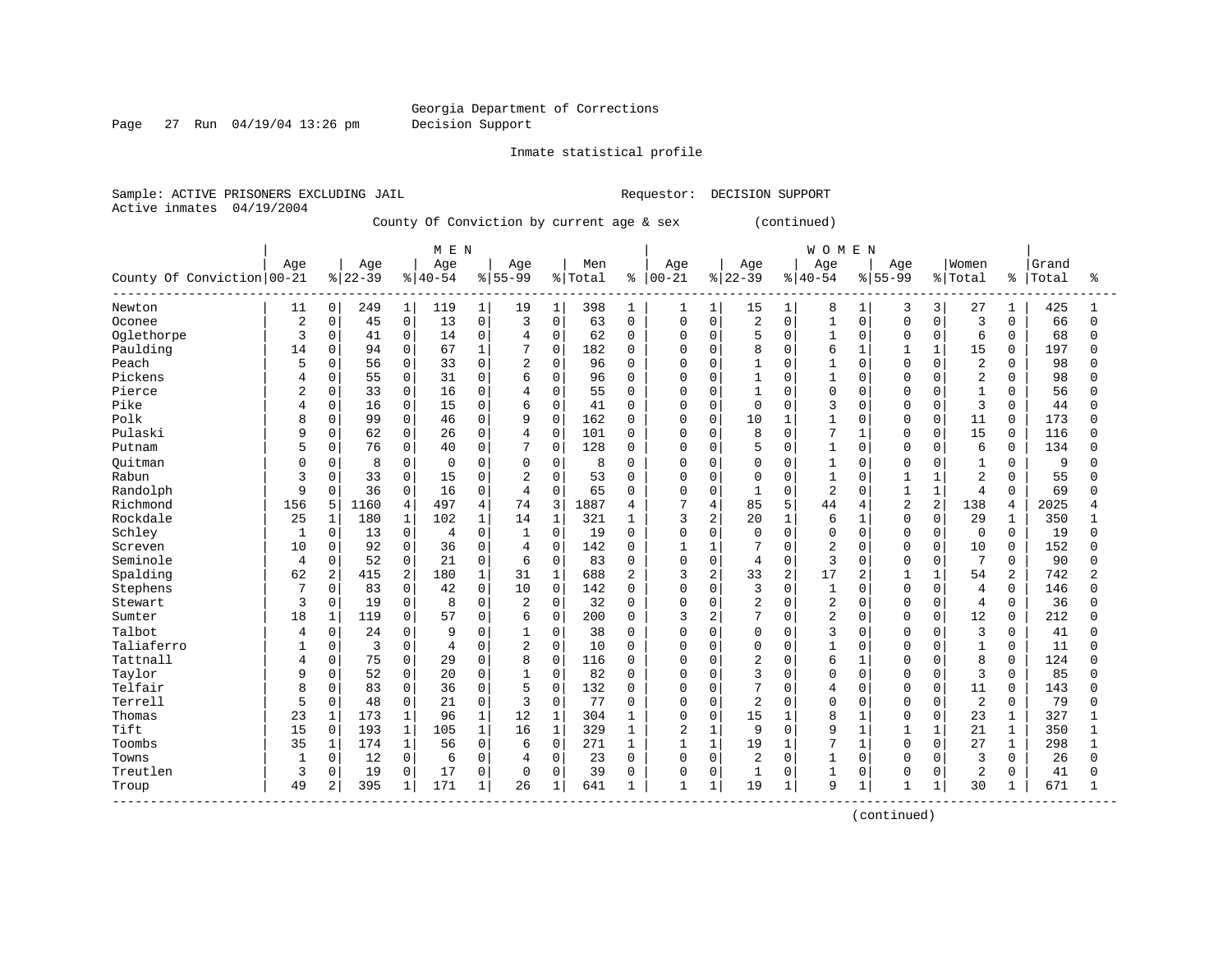Page 28 Run 04/19/04 13:26 pm Decision Support

Inmate statistical profile

Sample: ACTIVE PRISONERS EXCLUDING JAIL **Requestor: DECISION SUPPORT** Active inmates 04/19/2004 County Of Conviction by current age & sex (continued) | M E N | W O M E N |

|                            |                |          |           |             | M F. M                       |          |           |                |                    |              |                |        |                |          | W O M E N      |          |           |          |                |              |           |       |
|----------------------------|----------------|----------|-----------|-------------|------------------------------|----------|-----------|----------------|--------------------|--------------|----------------|--------|----------------|----------|----------------|----------|-----------|----------|----------------|--------------|-----------|-------|
|                            | Age            |          | Age       |             | Age                          |          | Age       |                | Men                |              | Age            |        | Age            |          | Age            |          | Age       |          | Women          |              | Grand     |       |
| County Of Conviction 00-21 |                |          | $ 22-39 $ |             | $8 40-54$                    |          | $8 55-99$ |                | % Total            | ి            | $ 00 - 21$     |        | $ 22-39$       |          | $ 40-54 $      |          | $8 55-99$ |          | % Total        | နွ           | Total     | °     |
| Turner                     | 4              | $\Omega$ | 40        | 0           | 22                           | $\Omega$ | 6         | 0              | 72                 | <sup>0</sup> | $\Omega$       |        |                | 0        | 2              | $\Omega$ |           | $\Omega$ | 3              | $\Omega$     | 75        |       |
| Twiggs                     |                | $\Omega$ | 23        | $\mathbf 0$ | 16                           | O        | 3         | $\Omega$       | 45                 |              | $\Omega$       |        |                | $\Omega$ |                | $\Omega$ |           |          |                | $\Omega$     | 46        |       |
| Union                      |                | ∩        | 28        | $\Omega$    | 14                           |          | 6         | $\Omega$       | 49                 |              |                |        |                |          |                |          |           |          | $\overline{2}$ | $\Omega$     | 51        |       |
| Upson                      | 17             |          | 107       | $\Omega$    | 52                           |          | 14        | $\mathbf{1}$   | 190                |              |                |        |                |          |                |          |           |          | 5              | $\Omega$     | 195       |       |
| Walker                     | 8              | $\Omega$ | 206       |             | 88                           |          | 26        | $\mathbf{1}$   | 328                |              |                |        | 21             |          | 8              |          |           |          | 31             |              | 359       |       |
| Walton                     | 14             | $\Omega$ | 173       |             | 102                          |          | 16        | 1              | 305                |              | $\cap$         | $\cap$ | 12             |          |                |          | 2         |          | 18             |              | 323       |       |
| Ware                       | 16             |          | 213       |             | 124                          |          | 17        |                | 370                |              | $\overline{c}$ |        | 20             |          |                |          |           |          | 30             |              | 400       |       |
| Warren                     | $\overline{2}$ | n        | 21        | $\Omega$    | 15                           |          | 3         |                | 41                 |              |                |        | $\overline{c}$ |          |                |          |           |          | 3              | <sup>0</sup> | 44        |       |
| Washington                 | 18             |          | 70        | $\Omega$    | 34                           |          | 2         | $\Omega$       | 124                |              |                |        | 6              |          |                |          |           |          | 11             | $\Omega$     | 135       |       |
| Wayne                      |                | ∩        | 83        | $\Omega$    | 38                           | ∩        | 4         | $\Omega$       | 132                |              |                |        |                |          |                |          |           |          | 14             | $\Omega$     | 146       |       |
| Webster                    | U              | $\Omega$ | 7         | $\Omega$    | 3                            |          |           | $\Omega$       | 11                 |              | $\Omega$       | $\cap$ |                |          | $\cap$         |          |           |          |                | $\Omega$     | 12        |       |
| Wheeler                    | 3              | n        | 19        | $\Omega$    | 15                           |          | 3         |                | 40                 |              |                |        |                |          |                |          |           |          | $\overline{2}$ |              | 42        |       |
| White                      | 6              | $\Omega$ | 45        | $\Omega$    | 18                           |          | 3         | $\Omega$       | 72                 |              | $\Omega$       |        | $\overline{2}$ | $\Omega$ |                |          |           | $\Omega$ | $\overline{4}$ | $\Omega$     | 76        |       |
| Whitfield                  | 30             |          | 377       |             | 224                          | 2        | 44        | $\overline{2}$ | 675                | 2            |                |        | 56             |          | 23             |          |           |          | 84             | 3            | 759       |       |
| Wilcox                     | 3              | $\Omega$ | 33        | $\Omega$    | 18                           | U        | 4         | $\cap$         | 58                 |              |                |        |                | $\cap$   | $\Omega$       | $\cap$   |           |          | $\overline{c}$ | $\cap$       | 60        |       |
| Wilkes                     | 5              | $\Omega$ | 40        | $\Omega$    | 24                           |          | 6         |                | 75                 |              |                |        | 3              |          | 2              |          |           |          | 5              | <sup>0</sup> | 80        |       |
| Wilkinson                  | 5              | ∩        | 35        | $\Omega$    | 12                           | O        | 4         | U              | 56                 |              | $\Omega$       | O      | 4              |          |                | O        |           |          | 5              | <sup>0</sup> | 61        |       |
| Worth                      | 5              | $\Omega$ | 91        | $\Omega$    | 47                           | 0        | 8         | $\Omega$       | 151                |              | $\Omega$       |        | $\overline{7}$ | 0        | $\overline{2}$ | $\Omega$ | n         | 0        | $\mathsf{Q}$   | $\Omega$     | 160       |       |
| Total reported             |                |          |           |             | 3077 100 26819 100 12824 100 |          |           |                | 2166 100 44886 100 |              | 167 100        |        | 1874 100       |          | 990 100        |          | 87 100    |          | 3118 100       |              | 48004 100 |       |
| Percent reported           | 100.0          |          |           | 100.0       |                              | 100.0    | 100.0     |                |                    | 100.0        |                | 100.0  | 100.0          |          | 100.0          |          |           | 100.0    |                | 100.0        |           | 100.0 |
| Not reported               | 0              |          | $\Omega$  |             | $\Omega$                     |          | $\Omega$  |                | $\Omega$           |              | $\Omega$       |        | $\mathbf 0$    |          | $\Omega$       |          | 0         |          | $\Omega$       |              | $\Omega$  |       |
| Total                      | 3077           |          | 26819     |             | 12824                        |          | 2166      |                | 44886              |              | 167            |        | 1874           |          | 990            |          | 87        |          | 3118           |              | 48004     |       |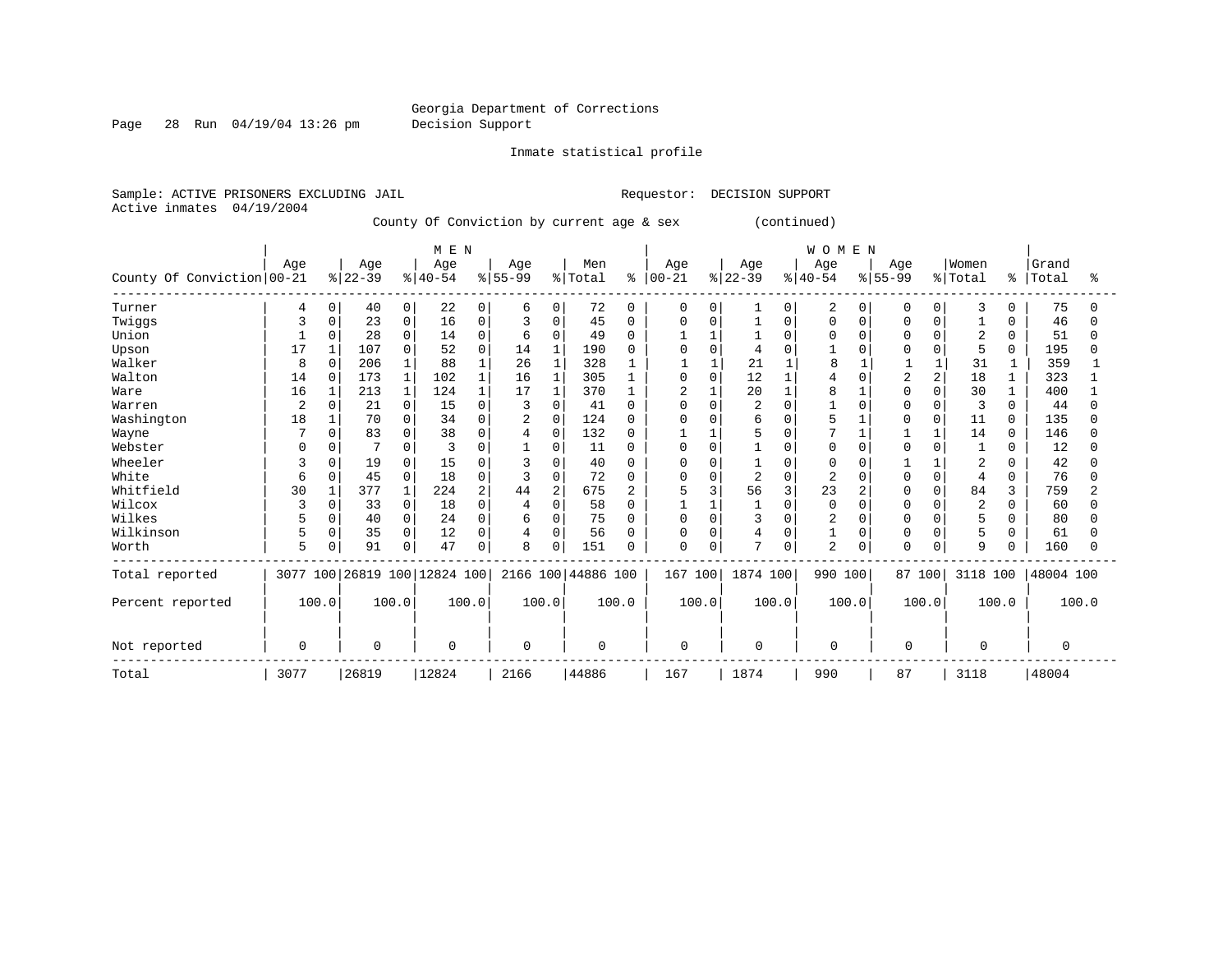Page 29 Run 04/19/04 13:26 pm Decision Support

#### Inmate statistical profile

Sample: ACTIVE PRISONERS EXCLUDING JAIL **Requestor: DECISION SUPPORT** Active inmates 04/19/2004

Circ Of Conviction by current age & sex

|                    |           |                |          |                | M E N     |                |           |                |         |                |                |                |          |                | WOMEN       |                |                |                |         |                |       |                |
|--------------------|-----------|----------------|----------|----------------|-----------|----------------|-----------|----------------|---------|----------------|----------------|----------------|----------|----------------|-------------|----------------|----------------|----------------|---------|----------------|-------|----------------|
|                    | Age       |                | Age      |                | Age       |                | Age       |                | Men     |                | Age            |                | Age      |                | Age         |                | Age            |                | Women   |                | Grand |                |
| Circ Of Conviction | $00 - 21$ |                | $ 22-39$ |                | $8 40-54$ |                | $8 55-99$ |                | % Total | ႜ              | $00 - 21$      |                | $ 22-39$ |                | $8140 - 54$ |                | $8 55-99$      |                | % Total | ႜ              | Total | ፠              |
| Alapaha            | 22        | $\mathbf{1}$   | 215      | 1              | 107       | $\mathbf{1}$   | 19        | $\mathbf{1}$   | 363     | 1              | 3              | 2              | 13       | 1              | 9           | 1              | 0              | 0              | 25      |                | 388   | 1              |
| Alcovy             | 25        | $\mathbf{1}$   | 422      | 2              | 221       | $\sqrt{2}$     | 35        | $\overline{2}$ | 703     | $\overline{2}$ | $\mathbf{1}$   | $\mathbf{1}$   | 27       | $\mathbf{1}$   | 12          | $\mathbf{1}$   | 5              | 6              | 45      | $\mathbf{1}$   | 748   | $\overline{2}$ |
| Atlanta            | 245       | 8              | 2448     | 9              | 1255      | 10             | 219       | 10             | 4167    | $\mathsf{Q}$   | 10             | 6              | 81       | 4              | 60          | 6              | 9              | 10             | 160     | 5              | 4327  | 9              |
| Atlantic           | 38        | 1              | 411      | 2              | 171       | $\mathbf{1}$   | 34        | $\overline{a}$ | 654     | 1              | $\overline{a}$ | $\mathbf{1}$   | 16       | $\mathbf 1$    | 14          | $\mathbf{1}$   | 1              | $\mathbf{1}$   | 33      |                | 687   |                |
| Augusta            | 194       | 6              | 1437     | 5              | 622       | 5              | 92        | $\overline{4}$ | 2345    | 5              | 10             | 6              | 102      | 5              | 59          | 6              | $\overline{4}$ | 5              | 175     | 6              | 2520  |                |
| Blue Ridge         | 19        | $\mathbf 1$    | 277      | $\mathbf 1$    | 183       | $\mathbf{1}$   | 34        | $\overline{2}$ | 513     | 1              | 6              | 4              | 38       | $\overline{a}$ | 11          | 1              | $\mathbf{1}$   | $\mathbf{1}$   | 56      | 2              | 569   |                |
| Brunswick          | 39        | $\mathbf{1}$   | 517      | 2              | 273       | 2              | 45        | $\overline{2}$ | 874     | $\overline{2}$ | $\mathbf{1}$   | $\mathbf{1}$   | 30       | $\overline{a}$ | 16          | 2              | 3              | 3              | 50      | $\overline{2}$ | 924   | 2              |
| Chattahoochee      | 143       | 5              | 1017     | 4              | 535       | $\overline{4}$ | 67        | 3              | 1762    | 4              | 3              | $\overline{a}$ | 66       | 4              | 28          | 3              | $\overline{2}$ | $\overline{a}$ | 99      | 3              | 1861  |                |
| Cherokee           | 33        | 1              | 394      | 1              | 213       | $\overline{2}$ | 54        | $\overline{2}$ | 694     | 2              | $\overline{4}$ | 2              | 48       | 3              | 25          | 3              | $\Omega$       | $\Omega$       | 77      | 2              | 771   | 2              |
| Clayton            | 155       | 5              | 1031     | 4              | 411       | 3              | 55        | 3              | 1652    | 4              | 11             | 7              | 95       | 5              | 33          | 3              | $\mathbf{1}$   | $\mathbf{1}$   | 140     | 4              | 1792  |                |
| Cobb               | 179       | 6              | 1303     | 5              | 701       | 5              | 88        | 4              | 2271    | 5              | 6              | 4              | 119      | 6              | 69          | 7              | $\overline{4}$ | 5              | 198     | 6              | 2469  |                |
| Conasauga          | 38        | $\mathbf 1$    | 481      | $\overline{a}$ | 265       | 2              | 60        | 3              | 844     | $\overline{c}$ | 6              | $\overline{4}$ | 69       | 4              | 25          | 3              | $\Omega$       | $\Omega$       | 100     | 3              | 944   | 2              |
| Cordele            | 57        | 2              | 387      | $\mathbf{1}$   | 183       | $1\,$          | 25        | $\mathbf{1}$   | 652     | 1              | 5              | 3              | 26       | $\mathbf{1}$   | 9           | $\mathbf{1}$   | $\mathbf{1}$   | $\mathbf{1}$   | 41      |                | 693   |                |
| Coweta             | 117       | 4              | 1096     | $\overline{4}$ | 488       | $\overline{4}$ | 106       | 5              | 1807    | $\overline{4}$ | б              | 4              | 74       | 4              | 32          | 3              | 3              | 3              | 115     | 4              | 1922  |                |
| Dougherty          | 33        | $\mathbf 1$    | 572      | $\overline{2}$ | 247       | $\overline{2}$ | 42        | $\overline{2}$ | 894     | $\overline{2}$ | 1              | $\mathbf{1}$   | 20       | $\mathbf 1$    | 27          | 3              | 3              | 3              | 51      | 2              | 945   | 2              |
| Dublin             | 15        | 0              | 232      | $\mathbf{1}$   | 110       | $\mathbf{1}$   | 13        | $\mathbf{1}$   | 370     | 1              | 0              | $\mathbf 0$    | 17       | $\mathbf{1}$   | 7           | 1              | $\Omega$       | $\Omega$       | 24      |                | 394   |                |
| Eastern            | 225       | 7              | 1378     | 5              | 576       | 4              | 76        | $\overline{4}$ | 2255    | 5              | 11             | 7              | 94       | 5              | 50          | 5              | 1              | $\mathbf{1}$   | 156     | 5              | 2411  |                |
| Flint              | 23        | 1              | 239      | $\mathbf{1}$   | 107       | $\mathbf{1}$   | 16        | $\mathbf{1}$   | 385     | 1              | $\overline{4}$ | 2              | 20       | $\mathbf{1}$   | 7           | 1              | $\Omega$       | $\Omega$       | 31      |                | 416   |                |
| Griffin            | 103       | 3              | 681      | 3              | 325       | 3              | 71        | 3              | 1180    | $\mathbf{3}$   | 5              | 3              | 45       | $\overline{a}$ | 32          | 3              | $\overline{c}$ | $\overline{2}$ | 84      | 3              | 1264  | 3              |
| Gwinnett           | 108       | 4              | 786      | 3              | 321       | 3              | 65        | 3              | 1280    | 3              | 7              | 4              | 59       | 3              | 35          | 4              | 6              | 7              | 107     | 3              | 1387  | ζ              |
| Houston            | 46        | 1              | 291      | $\mathbf 1$    | 156       | $\mathbf{1}$   | 12        | $\mathbf{1}$   | 505     | 1              | 3              | $\overline{2}$ | 18       | 1              | 11          |                |                | $\mathbf{1}$   | 33      |                | 538   |                |
| Lookout Mountain   | 30        | $\mathbf 1$    | 532      | $\overline{a}$ | 270       | $\overline{2}$ | 62        | 3              | 894     | $\overline{a}$ | 3              | $\overline{2}$ | 54       | 3              | 25          | 3              | $\overline{2}$ | $\overline{2}$ | 84      | 3              | 978   | $\overline{2}$ |
| Macon              | 63        | 2              | 596      | 2              | 349       | 3              | 57        | 3              | 1065    | $\overline{2}$ | 4              | $\overline{a}$ | 28       | $\mathbf{1}$   | 17          | 2              | 3              | 3              | 52      | 2              | 1117  | 2              |
| Middle             | 91        | 3              | 465      | $\overline{a}$ | 159       | $\mathbf{1}$   | 23        | $\mathbf{1}$   | 738     | $\overline{2}$ | $\mathbf{1}$   | $\mathbf{1}$   | 36       | $\overline{2}$ | 15          | 2              | $\Omega$       | $\Omega$       | 52      | 2              | 790   |                |
| Mountain           | 17        | $\mathbf{1}$   | 182      | $\mathbf{1}$   | 92        | $1\,$          | 16        | $\mathbf 1$    | 307     | $\mathbf{1}$   | 0              | $\mathbf 0$    | 7        | $\Omega$       | 5           | $\mathbf{1}$   | $\mathbf{1}$   | $\mathbf{1}$   | 13      | $\Omega$       | 320   |                |
| Northeastern       | 57        | $\overline{a}$ | 385      | $\mathbf{1}$   | 276       | $\overline{a}$ | 53        | $\overline{2}$ | 771     | $\overline{2}$ | 4              | $\overline{c}$ | 29       | $\overline{2}$ | 24          | $\overline{2}$ | $\mathbf{3}$   | 3              | 60      | $\overline{a}$ | 831   | $\overline{a}$ |
| Northern           | 33        | $\mathbf{1}$   | 334      | $\mathbf{1}$   | 161       | $\mathbf 1$    | 38        | $\overline{2}$ | 566     | 1              | 0              | $\mathbf 0$    | 29       | $\overline{2}$ | 13          | 1              |                | $\mathbf{1}$   | 43      |                | 609   |                |
| Ocmulgee           | 72        | $\overline{2}$ | 618      | $\overline{2}$ | 244       | $\overline{2}$ | 37        | $\overline{2}$ | 971     | $\overline{2}$ | 4              | $\overline{2}$ | 45       | $\overline{2}$ | 15          | 2              | $\mathbf{1}$   | $\mathbf{1}$   | 65      | 2              | 1036  | 2              |
| Oconee             | 34        | 1              | 409      | $\overline{2}$ | 175       | $\mathbf{1}$   | 22        | $\mathbf{1}$   | 640     | -1             | $\Omega$       | $\Omega$       | 34       | $\overline{a}$ | 21          | $\overline{2}$ | $\overline{2}$ | $\overline{2}$ | 57      | 2              | 697   |                |
| Ogeechee           | 68        | $\overline{a}$ | 489      | $\overline{c}$ | 178       | $1\,$          | 30        | $\mathbf 1$    | 765     | $\overline{2}$ | 3              | $\overline{2}$ | 34       | $\overline{c}$ | 20          | 2              | 3              | 3              | 60      | 2              | 825   | 2              |
| Pataula            | 27        | $\mathbf{1}$   | 217      | $\mathbf{1}$   | 86        | $1\,$          | 18        | $\mathbf{1}$   | 348     | 1              | 0              | $\mathbf 0$    | 13       | $\mathbf{1}$   | 7           | $\mathbf{1}$   | $\mathbf{1}$   | $\mathbf{1}$   | 21      | $\mathbf{1}$   | 369   |                |
| Piedmont           | 30        | $\mathbf 1$    | 255      | $\mathbf{1}$   | 158       | $\mathbf{1}$   | 41        | $\overline{2}$ | 484     | 1              | 1              | 1              | 21       | $\mathbf{1}$   | 12          | 1              | $\overline{4}$ | 5              | 38      | $\mathbf{1}$   | 522   |                |
| Rome               | 31        | 1              | 478      | $\overline{2}$ | 228       | $\overline{2}$ | 41        | $\overline{2}$ | 778     | $\overline{2}$ | 3              | $\overline{2}$ | 65       | 3              | 40          | 4              | $\overline{2}$ | $\overline{2}$ | 110     | 4              | 888   | $\overline{2}$ |
| South Georgia      | 53        | 2              | 538      | $\overline{2}$ | 199       | $\overline{2}$ | 27        | $\mathbf{1}$   | 817     | $\overline{c}$ | 4              | 2              | 42       | $\overline{a}$ | 17          | 2              | $\mathbf{1}$   | $\mathbf{1}$   | 64      | 2              | 881   | $\overline{2}$ |
| Southern           | 82        | 3              | 703      | 3              | 353       | 3              | 62        | 3              | 1200    | 3              | 0              | $\Omega$       | 42       | 2              | 31          | 3              | $\overline{2}$ | $\overline{a}$ | 75      | 2              | 1275  | 3              |
| Southwestern       | 27        | 1              | 234      | $\mathbf{1}$   | 111       | $\mathbf{1}$   | 17        | $\mathbf{1}$   | 389     | 1              | 3              | 2              | 12       | $\mathbf{1}$   | 6           | $\mathbf{1}$   | $\Omega$       | $\mathbf 0$    | 21      |                | 410   |                |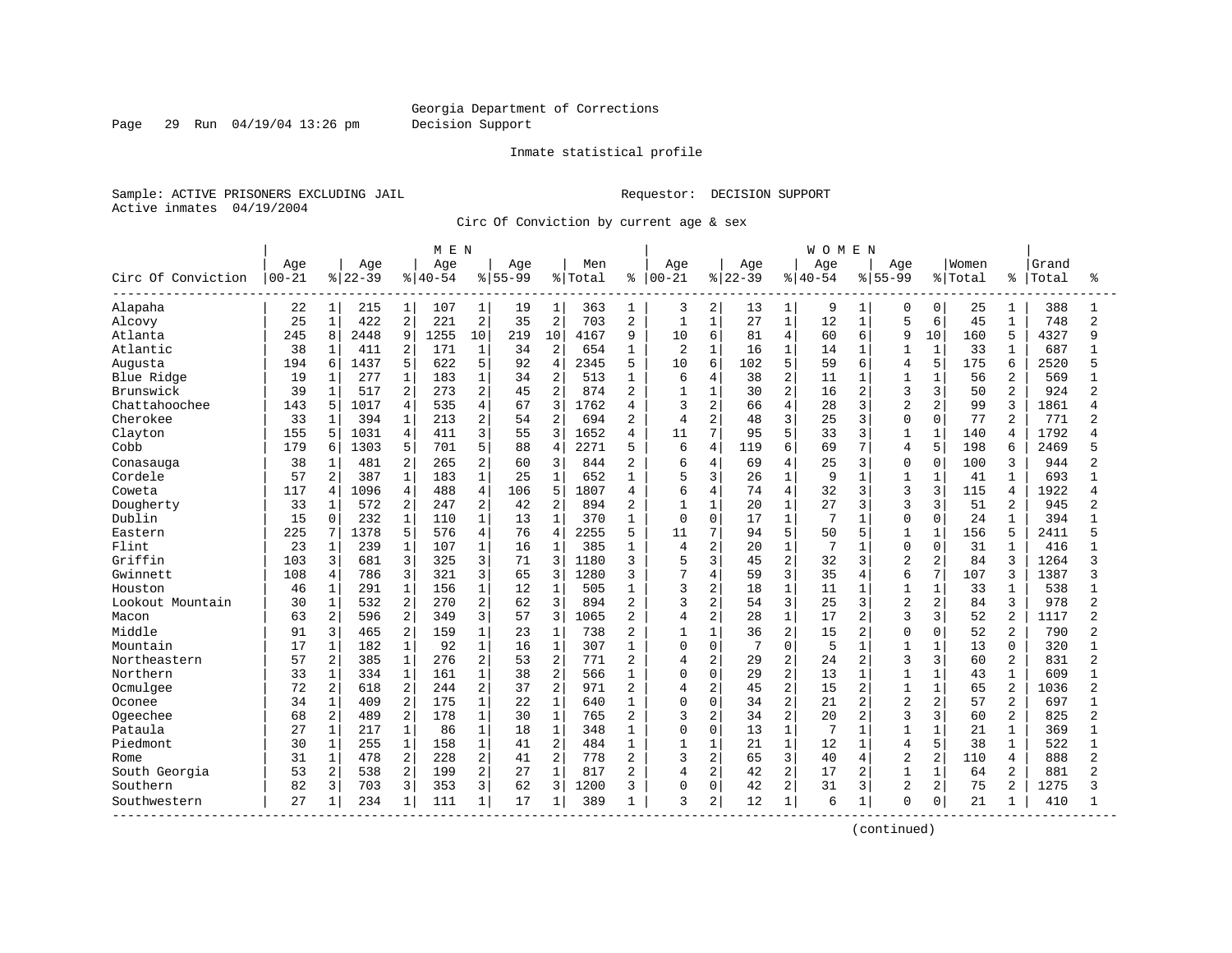Page 30 Run 04/19/04 13:26 pm Decision Support

Inmate statistical profile

Sample: ACTIVE PRISONERS EXCLUDING JAIL **Requestor: DECISION SUPPORT** Active inmates 04/19/2004

Circ Of Conviction by current age & sex (continued)

|                    |                  |          |                  |                | M E N                        |       |                  |                |                    |       |                  |       |                  |   | WOMEN            |                  |   |                  |                |                |       |
|--------------------|------------------|----------|------------------|----------------|------------------------------|-------|------------------|----------------|--------------------|-------|------------------|-------|------------------|---|------------------|------------------|---|------------------|----------------|----------------|-------|
| Circ Of Conviction | Age<br>$00 - 21$ |          | Age<br>$ 22-39 $ |                | Age<br>$ 40-54$              |       | Age<br>$ 55-99 $ |                | Men<br>% Total     | ి     | Age<br>$00 - 21$ |       | Age<br>$ 22-39 $ |   | Age<br>$ 40-54 $ | Age<br>$ 55-99 $ |   | Women<br>% Total | ి              | Grand<br>Total | る     |
| Stone Mountain     | 239              | 8        | 1790             | 7              | 770                          | 6     | 109              | 5              | 2908               | 6     | 15               | 9     | 92               | 5 | 33               |                  | 8 | 147              | 5              | 3055           | 6     |
| Tallapoosa         | 11               | $\Omega$ | 152              |                | 76                           |       | 13               |                | 252                |       | $\Omega$         |       | 11               |   | 3                | $\cap$           | 0 | 14               | 0              | 266            |       |
| Tifton             | 28               |          | 376              |                | 198                          |       | 35               | $\overline{a}$ | 637                |       |                  |       | 17               |   | 13               |                  |   | 34               |                | 671            |       |
| Toombs             | 23               |          | 209              |                | 105                          |       | 27               |                | 364                |       |                  |       | 11               |   | 6                |                  | 0 | 18               |                | 382            |       |
| Waycross           | 43               |          | 498              | 2              | 267                          |       | 35               |                | 843                |       |                  |       | 39               |   | 17               |                  | 2 | 61               | $\overline{a}$ | 904            |       |
| Western            | 24               |          | 351              |                | 151                          |       | 19               |                | 545                |       |                  |       | 22               |   | 11               |                  |   | 35               |                | 580            |       |
| Rockdale           | 25               |          | 180              |                | 102                          |       | 14               |                | 321                |       |                  |       | 20               |   | 6                |                  |   | 29               |                | 350            |       |
| Douglas            | 51               |          | 507              | $\overline{2}$ | 220                          |       | 37               | $\overline{a}$ | 815                |       |                  |       | 38               |   | 31               |                  |   | 74               |                | 889            |       |
| Appalachian        | 10               | $\Omega$ | 200              |                | 115                          |       | 35               | $\overline{a}$ | 360                |       | $\Omega$         |       | 15               |   | 6                |                  | 0 | 21               |                | 381            |       |
| Enotah             | 11               | $\Omega$ | 124              | 0              | 61                           |       | 23               |                | 219                |       |                  |       | 8                |   |                  |                  |   | 13               |                | 232            |       |
| Bell-Forsyth       | 4                |          | 105              | 0              | 68                           |       | 20               |                | 197                |       | $\Omega$         |       | 14               |   |                  |                  |   | 20               |                | 217            |       |
| Towaliga           | 22               |          | 183              | 1              | 115                          |       | 20               |                | 340                |       |                  |       | 11               |   | 10               | $\Omega$         | 0 | 22               |                | 362            |       |
| Paulding           | 14               | 0        | 94               | 0              | 67                           |       | 7                | $\mathbf 0$    | 182                |       | $\mathbf 0$      |       | 8                |   | 6                |                  |   | 15               |                | 197            |       |
| Total reported     |                  |          |                  |                | 3077 100 26819 100 12824 100 |       |                  |                | 2166 100 44886 100 |       | 167 100          |       | 1874 100         |   | 990 100          | 87 100           |   | 3118 100         |                | 48004 100      |       |
| Percent reported   |                  | 100.0    |                  | 100.0          |                              | 100.0 | 100.0            |                |                    | 100.0 |                  | 100.0 | 100.0            |   | 100.0            | 100.0            |   |                  | 100.0          |                | 100.0 |
| Not reported       | $\Omega$         |          | $\Omega$         |                | $\Omega$                     |       | $\Omega$         |                | 0                  |       | $\mathbf 0$      |       | $\mathbf 0$      |   | $\Omega$         | $\Omega$         |   |                  |                | 0              |       |
| Total              | 3077             |          | 26819            |                | 12824                        |       | 2166             |                | 44886              |       | 167              |       | 1874             |   | 990              | 87               |   | 3118             |                | 48004          |       |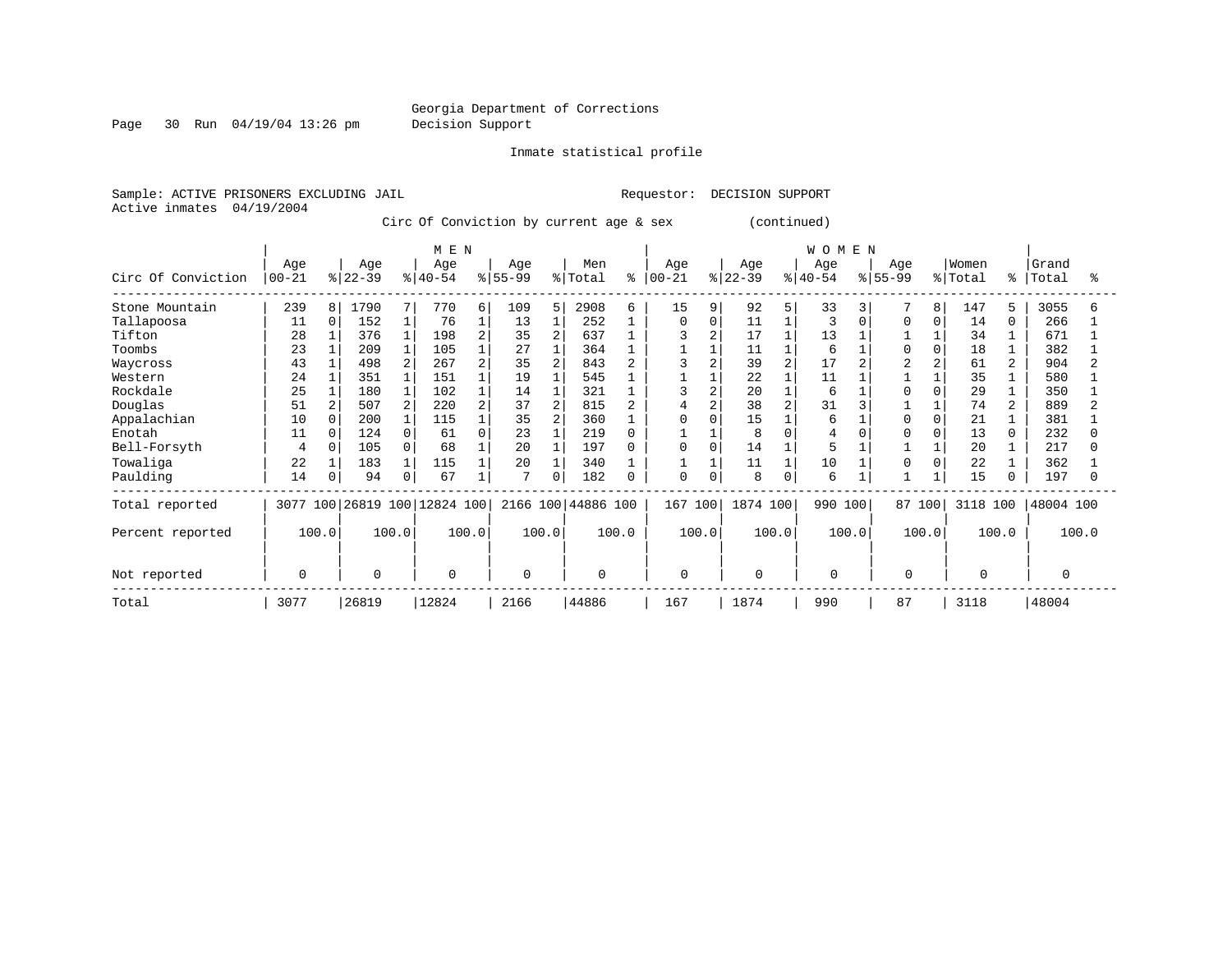Page 31 Run 04/19/04 13:26 pm Decision Support

#### Inmate statistical profile

Sample: ACTIVE PRISONERS EXCLUDING JAIL **Requestor: DECISION SUPPORT** Active inmates 04/19/2004

Home County by current age & sex

|               |                |                |          |                | M E N       |                     |                |                |         |              |              |              |                |                | <b>WOMEN</b>   |              |                |                |                |                |       |              |
|---------------|----------------|----------------|----------|----------------|-------------|---------------------|----------------|----------------|---------|--------------|--------------|--------------|----------------|----------------|----------------|--------------|----------------|----------------|----------------|----------------|-------|--------------|
|               | Age            |                | Age      |                | Age         |                     | Age            |                | Men     |              | Age          |              | Age            |                | Age            |              | Aqe            |                | Women          |                | Grand |              |
| Home County   | $00 - 21$      |                | $ 22-39$ |                | $8140 - 54$ |                     | $8155 - 99$    |                | % Total | ႜ            | $ 00 - 21$   |              | $ 22-39$       |                | $8 40-54$      |              | $8155 - 99$    |                | % Total        | ႜ              | Total | ႜ            |
| Appling       | 6              | 0              | 51       | 0              | 26          | 0                   |                | 0              | 90      | 0            | 0            | 0            | 5              | 0              | 1              | 0            | 0              | 0              | 6              | 0              | 96    | 0            |
| Atkinson      | $\mathbf{1}$   | 0              | 24       | 0              | 13          | $\mathbf 0$         | 5              | 0              | 43      | $\Omega$     | 0            | $\mathbf 0$  | $\mathbf{1}$   | $\mathbf 0$    | $\mathbf 0$    | 0            | $\Omega$       | $\Omega$       | $\mathbf{1}$   | $\Omega$       | 44    | $\Omega$     |
| Bacon         | 4              | 0              | 31       | 0              | 21          | $\mathbf 0$         | 1              | $\Omega$       | 57      | $\Omega$     | 0            | $\mathbf 0$  | 2              | $\Omega$       | $\overline{2}$ | $\Omega$     | $\Omega$       | $\Omega$       | 4              | $\Omega$       | 61    | $\Omega$     |
| Baker         | $\mathbf{1}$   | 0              | 10       | 0              | 3           | $\mathbf 0$         |                | $\Omega$       | 15      | $\Omega$     | 0            | $\mathbf 0$  | 2              | $\Omega$       | $\mathbf 0$    | $\Omega$     | $\Omega$       | $\Omega$       | $\overline{2}$ | $\Omega$       | 17    |              |
| Baldwin       | 33             | $\mathbf{1}$   | 180      | $\mathbf{1}$   | 87          | $\mathbf{1}$        | 6              | $\Omega$       | 306     | $\mathbf{1}$ | $\mathbf{1}$ | $\mathbf{1}$ | 16             | $\mathbf{1}$   | $\mathbf{1}$   | $\cap$       | 1              | $\mathbf{1}$   | 19             | $\mathbf 1$    | 325   |              |
| Banks         | 4              | 0              | 30       | 0              | 14          | $\mathbf 0$         | 5              | $\Omega$       | 53      | $\Omega$     | 0            | $\Omega$     | 3              | $\Omega$       | $\mathbf{1}$   | $\Omega$     | $\Omega$       | $\Omega$       | 4              | 0              | 57    | n            |
| Barrow        | 13             | $\mathbf 0$    | 107      | 0              | 74          | $\mathbf{1}$        | 17             | $\mathbf 1$    | 211     | 1            | 0            | $\mathbf 0$  | 8              | $\Omega$       | 6              | $\mathbf{1}$ | $\mathbf{1}$   | $\mathbf{1}$   | 15             | $\mathbf{1}$   | 226   |              |
| Bartow        | 21             | 1              | 232      | $\mathbf{1}$   | 117         | $1\,$               | 37             | $\overline{2}$ | 407     | 1            | $\mathbf{1}$ | $\mathbf{1}$ | 42             | 2              | 17             | 2            | $\Omega$       | $\Omega$       | 60             | $\overline{2}$ | 467   | $\mathbf{1}$ |
| Ben Hill      | 15             | 1              | 87       | 0              | 45          | 0                   | 8              | $\mathbf 0$    | 155     | 0            | 4            | 3            | 10             | 1              | 6              | $\mathbf{1}$ | $\Omega$       | $\Omega$       | 20             | 1              | 175   | U            |
| Berrien       | 4              | 0              | 38       | 0              | 21          | $\mathbf 0$         | 6              | 0              | 69      | 0            | $\mathbf{1}$ | $\mathbf{1}$ | 3              | $\mathbf 0$    | $\mathbf 0$    | 0            | $\Omega$       | $\mathbf 0$    | 4              | $\mathbf 0$    | 73    |              |
| Bibb          | 69             | $\overline{a}$ | 591      | 2              | 332         | 3                   | 52             | 3              | 1044    | 3            | 5            | 3            | 28             | 2              | 18             | 2            | $\mathbf{1}$   | $\mathbf{1}$   | 52             | 2              | 1096  |              |
| Bleckley      | 5              | 0              | 83       | $\Omega$       | 20          | $\Omega$            | $\overline{2}$ | $\Omega$       | 110     | $\Omega$     | 0            | $\Omega$     | 3              | $\Omega$       | $\overline{2}$ | $\Omega$     | 1              | $\mathbf{1}$   | 6              | $\Omega$       | 116   |              |
| Brantley      | 3              | 0              | 19       | $\overline{0}$ | 8           | $\Omega$            | 3              | $\mathbf 0$    | 33      | $\Omega$     | 1            | $\mathbf{1}$ | 0              | $\Omega$       | $\mathbf{1}$   | $\Omega$     | $\Omega$       | $\Omega$       | $\overline{2}$ | $\Omega$       | 35    |              |
| <b>Brooks</b> | 6              | 0              | 52       | 0              | 19          | $\mathbf 0$         | 5              | 0              | 82      | $\Omega$     | 0            | $\mathbf 0$  | 2              | $\Omega$       | $\mathbf{1}$   | $\Omega$     | $\Omega$       | $\Omega$       | 3              | $\Omega$       | 85    |              |
| Bryan         | $\mathbf{1}$   | 0              | 33       | 0              | 20          | $\mathbf 0$         | 5              | $\Omega$       | 59      | $\Omega$     | 0            | $\mathbf 0$  | 3              | $\Omega$       | 4              | $\Omega$     | $\Omega$       | $\Omega$       | 7              | $\Omega$       | 66    |              |
| Bulloch       | 27             | 1              | 179      | $\mathbf 1$    | 75          | $\mathbf 1$         | 11             | $\mathbf{1}$   | 292     |              | 1            | $\mathbf{1}$ | 14             |                | 8              | 1            | $\overline{2}$ | 2              | 25             | 1              | 317   |              |
| Burke         | 18             | $\mathbf 1$    | 109      | 0              | 49          | $\Omega$            | 9              | $\Omega$       | 185     | $\Omega$     | $\Omega$     | $\Omega$     | 6              | $\Omega$       | 3              | $\Omega$     | $\mathbf{1}$   | $\mathbf{1}$   | 10             | $\Omega$       | 195   | ∩            |
| <b>Butts</b>  | 9              | 0              | 67       | $\mathbf{0}$   | 33          | $\mathbf 0$         | 7              | $\mathbf 0$    | 116     | 0            | 1            | $\mathbf{1}$ | 3              | $\Omega$       | 3              | $\Omega$     | $\Omega$       | $\Omega$       | 7              | $\Omega$       | 123   |              |
| Calhoun       | 4              | 0              | 24       | 0              |             | $\mathbf 0$         | 1              | 0              | 36      | $\Omega$     | $\Omega$     | $\mathbf 0$  | $\mathbf{1}$   | $\Omega$       | $\mathbf{1}$   | $\Omega$     | $\Omega$       | $\mathbf 0$    | $\overline{2}$ | 0              | 38    |              |
| Camden        | 4              | 0              | 53       | $\mathbf{0}$   | 28          | $\mathbf 0$         | 3              | 0              | 88      | $\Omega$     | 0            | $\mathbf 0$  | 6              | $\Omega$       | $\overline{2}$ | $\Omega$     | $\Omega$       | $\Omega$       | 8              | $\Omega$       | 96    | $\cap$       |
| Candler       | 7              | 0              | 49       | 0              | 14          | $\mathbf 0$         | 0              | 0              | 70      | 0            | 0            | 0            | 3              | $\Omega$       | $\mathbf{1}$   | $\Omega$     | $\Omega$       | 0              | $\overline{4}$ | $\Omega$       | 74    |              |
| Carroll       | 21             | $\mathbf{1}$   | 257      | $\mathbf{1}$   | 126         | $\mathbf{1}$        | 37             | $\overline{2}$ | 441     | 1            | 2            | $\mathbf{1}$ | 22             | $\mathbf{1}$   | 12             | $\mathbf{1}$ | $\mathbf{1}$   | $\mathbf{1}$   | 37             | $\mathbf 1$    | 478   |              |
| Catoosa       | 9              | $\Omega$       | 83       | $\Omega$       | 44          | $\Omega$            | 12             | $\mathbf{1}$   | 148     | $\Omega$     | $\mathbf{1}$ | $\mathbf{1}$ | 10             | $\mathbf{1}$   | $\overline{2}$ | $\Omega$     | $\mathbf{1}$   | $\mathbf{1}$   | 14             | $\Omega$       | 162   |              |
| Charlton      | $\mathbf{1}$   | 0              | 30       | $\Omega$       | 11          | $\mathbf 0$         | $\mathbf{1}$   | $\Omega$       | 43      | $\Omega$     | 0            | $\mathbf 0$  | 2              | $\Omega$       | $\mathbf{1}$   | $\Omega$     | $\Omega$       | $\mathbf 0$    | 3              | $\Omega$       | 46    |              |
| Chatham       | 204            | 7              | 1275     | 5              | 504         | 4                   | 76             | $\overline{4}$ | 2059    | 5            | 9            | 6            | 84             | 5              | 45             | 5            | $\overline{c}$ | $\overline{a}$ | 140            | 5              | 2199  |              |
| Chattahoochee | $\overline{2}$ | 0              | 12       | 0              | 5           | $\mathbf 0$         | $\mathbf 0$    | $\mathbf 0$    | 19      | $\Omega$     | $\Omega$     | $\mathbf 0$  | 0              | $\Omega$       | $\mathbf 0$    | $\Omega$     | $\Omega$       | $\mathbf 0$    | $\mathbf 0$    | $\Omega$       | 19    |              |
| Chattooga     | 5              | $\mathbf 0$    | 108      | 0              | 59          | $\mathbf{1}$        | 11             | $\mathbf{1}$   | 183     | 0            | 1            | $\mathbf{1}$ | 10             | $\mathbf 1$    | 8              | 1            | 1              | 1              | 20             | 1              | 203   | U            |
| Cherokee      | 13             | $\mathbf 0$    | 199      | $\mathbf 1$    | 130         | $\mathbf 1$         | 25             | $\mathbf{1}$   | 367     | 1            | 2            | $\mathbf{1}$ | 27             | $\overline{c}$ | 11             | $\mathbf{1}$ | $\Omega$       | $\Omega$       | 40             | $\mathbf 1$    | 407   |              |
| Clarke        | 20             | $\mathbf 1$    | 312      | $\mathbf{1}$   | 141         | $\mathbf{1}$        | 14             | $\mathbf{1}$   | 487     | 1            | 0            | $\mathbf 0$  | 21             | $\mathbf{1}$   | 11             | $\mathbf{1}$ | $\overline{a}$ | 2              | 34             | $\mathbf 1$    | 521   |              |
| Clay          | 0              | $\mathbf 0$    | 16       | 0              | 2           | $\mathbf 0$         | $\mathbf{1}$   | $\mathbf 0$    | 19      | $\Omega$     | 0            | $\mathbf 0$  | $\mathbf{1}$   | $\mathbf 0$    | $\mathbf 0$    | $\Omega$     | $\Omega$       | 0              | $\mathbf{1}$   | $\mathbf 0$    | 20    |              |
| Clayton       | 119            | 4              | 701      | 3              | 275         | 2                   | 36             | $\overline{2}$ | 1131    | 3            | 8            | 5            | 55             | 3              | 25             | 3            | $\mathbf{1}$   | $\mathbf{1}$   | 89             | 3              | 1220  |              |
| Clinch        | $\mathbf{1}$   | $\Omega$       | 35       | $\Omega$       | 10          | $\Omega$            | $\Omega$       | $\Omega$       | 46      | $\Omega$     | $\Omega$     | $\Omega$     | $\overline{a}$ | $\Omega$       | $\mathbf{1}$   | $\Omega$     | $\Omega$       | $\Omega$       | 3              | $\Omega$       | 49    | $\cap$       |
| Cobb          | 135            | 5              | 933      | 4              | 508         | $\overline{4}$      | 62             | 3              | 1638    | 4            | 5            | 3            | 88             | 5              | 41             | 5            | $\overline{a}$ | 2              | 136            | 5              | 1774  |              |
| Coffee        | 12             | $\Omega$       | 145      | 1              | 62          | $\mathbf{1}$        | 6              | $\Omega$       | 225     | $\mathbf{1}$ | $\Omega$     | $\Omega$     | 16             | $\mathbf{1}$   | 7              | $\mathbf{1}$ | $\mathbf{1}$   | $\mathbf{1}$   | 24             | $\mathbf 1$    | 249   |              |
| Colquit       | 21             | $\mathbf 1$    | 157      | $\mathbf{1}$   | 73          | $\mathbf{1}$        | 13             | $\mathbf{1}$   | 264     | 1            | 0            | $\Omega$     | 7              | $\Omega$       | $\overline{2}$ | $\Omega$     | $\Omega$       | $\Omega$       | 9              | $\Omega$       | 273   |              |
| Columbia      | 17             | 1              | 108      | $\mathbf{0}$   | 44          | $\mathsf{O}\xspace$ |                | 0              | 176     | $\Omega$     | 1            | 1            | 7              | 0              | 13             | 1            | $\Omega$       | 0              | 21             | 1              | 197   | $\Omega$     |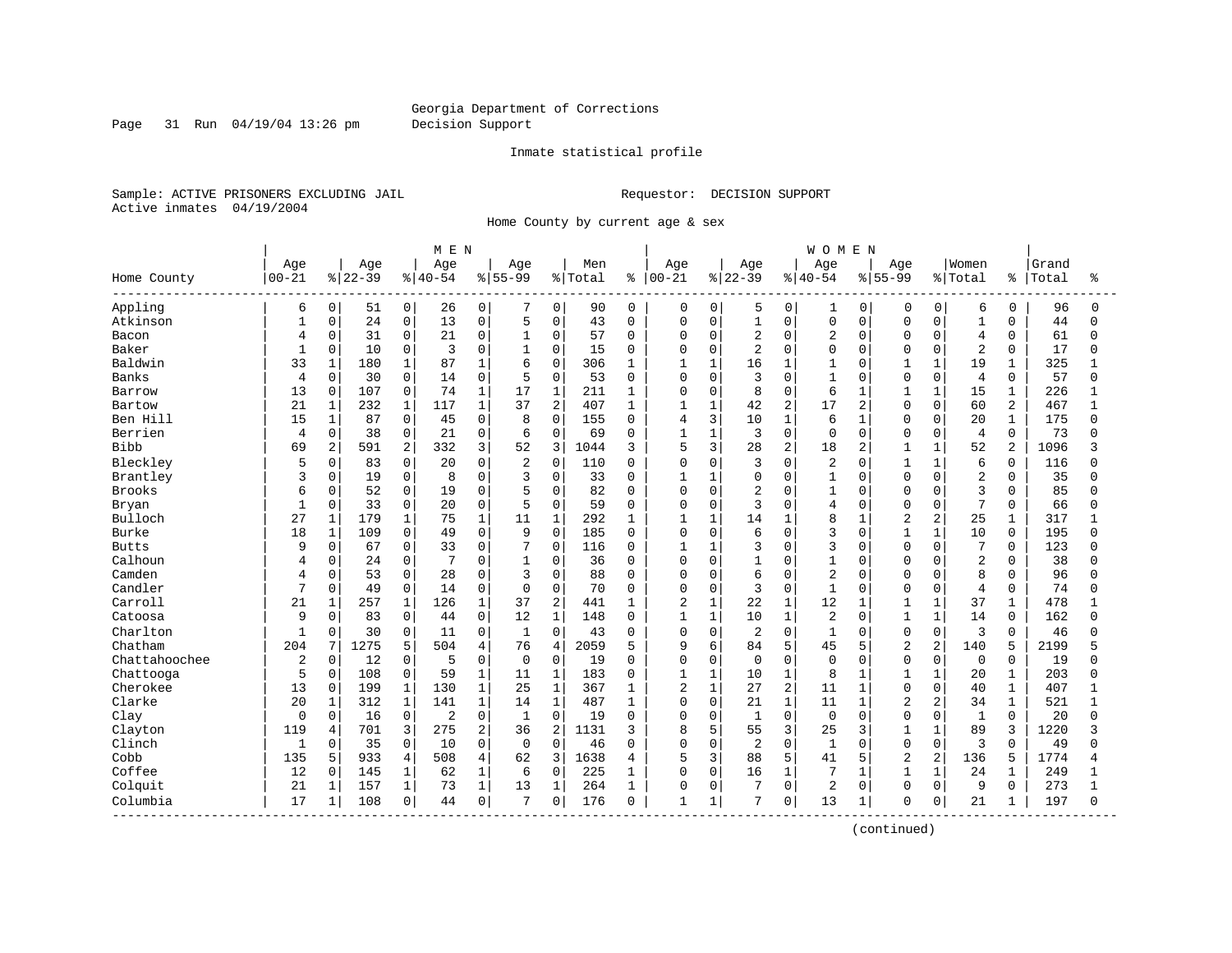Page 32 Run 04/19/04 13:26 pm Decision Support

Inmate statistical profile

Sample: ACTIVE PRISONERS EXCLUDING JAIL **Requestor: DECISION SUPPORT** Active inmates 04/19/2004

Home County by current age & sex (continued)

| Age<br>Age<br>$00 - 21$<br>$ 22-39$<br>Home County<br>Cook<br>0<br>57<br>4<br>Coweta<br>$\mathbf{1}$<br>243<br>26<br>Crawford<br>0<br>$\mathbf{1}$<br>11<br>134<br>Crisp<br>24<br>$\mathbf{1}$<br>Dade<br>3<br>0<br>36<br>0<br>42<br>Dawson<br>4<br>Decatur<br>16<br>$\mathbf{1}$<br>188<br>DeKalb<br>173<br>6<br>1500<br>Dodge<br>$\Omega$<br>104<br>3<br>0<br>Dooly<br>59<br>6<br>$\mathbf{1}$<br>Dougherty<br>41<br>564<br>Douglas<br>$\mathbf 1$<br>34<br>262<br>0<br>37<br>Early<br>3<br>Echols<br>$\Omega$<br>0 | Age<br>Men<br>Age<br>$8140 - 54$<br>$8 55-99$<br>% Total               | Age<br>Grand<br>Age<br>Age<br>Aqe<br>Women<br>$00 - 21$<br>$ 22-39$<br>$8 40-54$<br>$8 55-99$<br>% Total<br>Total<br>ႜ<br>ႜ                | ిక                 |
|-----------------------------------------------------------------------------------------------------------------------------------------------------------------------------------------------------------------------------------------------------------------------------------------------------------------------------------------------------------------------------------------------------------------------------------------------------------------------------------------------------------------------|------------------------------------------------------------------------|--------------------------------------------------------------------------------------------------------------------------------------------|--------------------|
|                                                                                                                                                                                                                                                                                                                                                                                                                                                                                                                       |                                                                        |                                                                                                                                            |                    |
|                                                                                                                                                                                                                                                                                                                                                                                                                                                                                                                       |                                                                        |                                                                                                                                            |                    |
|                                                                                                                                                                                                                                                                                                                                                                                                                                                                                                                       | 0<br>32<br>$\mathbf 0$<br>$\mathbf 0$<br>99<br>6                       | 9<br>108<br>0<br>0<br>2<br>0<br>0<br>1<br>1<br>6<br>0<br>0                                                                                 | 0                  |
|                                                                                                                                                                                                                                                                                                                                                                                                                                                                                                                       | $\mathbf{1}$<br>$\mathbf{1}$<br>14<br>$1\,$<br>375<br>92               | 2<br>$\mathbf{1}$<br>13<br>9<br>25<br>$\mathbf{1}$<br>400<br>$\mathbf{1}$<br>$\mathbf{1}$<br>1<br>$\mathbf{1}$<br>1                        | 1                  |
|                                                                                                                                                                                                                                                                                                                                                                                                                                                                                                                       | 0<br>$\mathbf 0$<br>$\mathbf 0$<br>$\mathbf 0$<br>22<br>10             | $\Omega$<br>$\mathbf 0$<br>$\mathbf 0$<br>$\mathbf 0$<br>$\Omega$<br>0<br>$\Omega$<br>$\Omega$<br>$\mathbf 0$<br>$\Omega$<br>$\Omega$      | 22<br>0            |
|                                                                                                                                                                                                                                                                                                                                                                                                                                                                                                                       | $\mathbf{1}$<br>$\Omega$<br>8<br>$\Omega$<br>215<br>49                 | 3<br>227<br>$\mathbf{1}$<br>$\mathbf{1}$<br>$\mathbf{1}$<br>8<br>$\Omega$<br>$\Omega$<br>$\Omega$<br>12<br>$\Omega$<br>$\Omega$            | $\mathbf{1}$       |
|                                                                                                                                                                                                                                                                                                                                                                                                                                                                                                                       | $\mathbf 0$<br>0<br>7<br>$\Omega$<br>69<br>23                          | $\mathbf 0$<br>$\overline{4}$<br>5<br>$\mathbf 0$<br>0<br>$\Omega$<br>$\cap$<br>$\Omega$<br>0<br>0                                         | 74<br><sup>0</sup> |
|                                                                                                                                                                                                                                                                                                                                                                                                                                                                                                                       | 0<br>0<br>$\overline{c}$<br>$\Omega$<br>77<br>29                       | $\overline{c}$<br>5<br>3<br>0<br>$\Omega$<br>$\Omega$<br>$\mathbf 0$<br>$\Omega$<br>$\Omega$<br>$\cap$<br>$\Omega$                         | 82<br><sup>0</sup> |
|                                                                                                                                                                                                                                                                                                                                                                                                                                                                                                                       | $\mathbf{1}$<br>$\Omega$<br>7<br>$\Omega$<br>46<br>257                 | $\mathbf{1}$<br>15<br>$\mathbf{1}$<br>6<br>22<br>279<br>$\mathbf{1}$<br>$\Omega$<br>$\Omega$<br>$\mathbf{1}$<br>-1                         |                    |
|                                                                                                                                                                                                                                                                                                                                                                                                                                                                                                                       | 6<br>5<br>91<br>575<br>5<br>2339                                       | 9<br>82<br>5<br>32<br>7<br>6<br>9<br>130<br>5<br>2469<br>6<br>4                                                                            | б                  |
|                                                                                                                                                                                                                                                                                                                                                                                                                                                                                                                       | $\mathbf 0$<br>$\Omega$<br>52<br>$\Omega$<br>160<br>1                  | 6<br>$\mathbf 0$<br>11<br>$\mathbf{1}$<br>$\Omega$<br>17<br>177<br>$\Omega$<br>1<br>$\Omega$<br>$\Omega$<br>1                              | 0                  |
|                                                                                                                                                                                                                                                                                                                                                                                                                                                                                                                       | $\mathbf 0$<br>0<br>$\mathbf 0$<br>$\mathbf 0$<br>85<br>20             | 3<br>$\mathbf 0$<br>0<br>$\mathbf 0$<br>$\Omega$<br>$\mathbf 0$<br>$\overline{4}$<br>0<br>$\mathbf 0$<br>$\Omega$                          | 89<br>0            |
|                                                                                                                                                                                                                                                                                                                                                                                                                                                                                                                       | $\overline{c}$<br>$\overline{2}$<br>36<br>$\overline{2}$<br>233<br>874 | $\mathbf{1}$<br>$\overline{2}$<br>$\mathbf{1}$<br>25<br>6<br>51<br>2<br>1<br>20<br>2<br>5<br>925                                           | 2                  |
|                                                                                                                                                                                                                                                                                                                                                                                                                                                                                                                       | $\mathbf{1}$<br>$1\,$<br>140<br>$\mathbf 1$<br>23<br>459               | 3<br>2<br>1<br>19<br>15<br>2<br>37<br>496<br>1<br>$\Omega$<br>$\Omega$<br>1                                                                | $\mathbf{1}$       |
|                                                                                                                                                                                                                                                                                                                                                                                                                                                                                                                       | $\mathbf 0$<br>0<br>$\overline{2}$<br>$\Omega$<br>57<br>15             | 2<br>$\mathbf 0$<br>$\mathbf 0$<br>$\mathbf{1}$<br>0<br>$\mathbf{1}$<br>$\Omega$<br>$\Omega$<br>$\mathbf 0$<br>$\Omega$<br>$\Omega$        | 59<br>$\Omega$     |
|                                                                                                                                                                                                                                                                                                                                                                                                                                                                                                                       | 0<br>$\mathbf 0$<br>3<br>$\mathbf 0$<br>5<br>1                         | 0<br>$\Omega$<br>$\Omega$<br>$\Omega$<br>$\Omega$<br>$\mathbf 0$<br>$\mathbf 0$<br>$\Omega$<br>$\Omega$<br>$\Omega$<br>0                   | 5<br>$\Omega$      |
| Effingham<br>11<br>0<br>68                                                                                                                                                                                                                                                                                                                                                                                                                                                                                            | 0<br>0<br>$\Omega$<br>33<br>$\overline{4}$<br>116                      | $\overline{2}$<br>6<br>13<br>129<br>$\mathbf{1}$<br>4<br>$\Omega$<br>$\mathbf{1}$<br>$\Omega$<br>0<br>$\mathbf{1}$                         | O                  |
| Elbert<br>87<br>0<br>4                                                                                                                                                                                                                                                                                                                                                                                                                                                                                                | $\mathbf 0$<br>$\Omega$<br>$\Omega$<br>9<br>50<br>150                  | 5<br>8<br>$\Omega$<br>3<br>158<br>$\Omega$<br>$\Omega$<br>$\Omega$<br>$\Omega$<br>$\Omega$<br>$\Omega$<br>$\Omega$                         | U                  |
| Emanuel<br>15<br>$\mathbf{1}$<br>98                                                                                                                                                                                                                                                                                                                                                                                                                                                                                   | $\mathbf 0$<br>8<br>25<br>$\Omega$<br>$\Omega$<br>146                  | 9<br>$\Omega$<br>$\mathbf{1}$<br>$\Omega$<br>10<br>156<br>$\Omega$<br>1<br>$\Omega$<br>$\Omega$<br>$\Omega$<br>$\Omega$                    | U                  |
| 0<br>46<br>8<br>Evans                                                                                                                                                                                                                                                                                                                                                                                                                                                                                                 | $\mathbf 0$<br>$\mathbf 0$<br>$\overline{2}$<br>$\mathbf 0$<br>8<br>64 | $\overline{2}$<br>$\overline{2}$<br>5<br>$\Omega$<br>$\mathbf 0$<br>$\mathbf{1}$<br>$\Omega$<br>$\Omega$<br>1<br>$\Omega$<br>O             | 69<br><sup>0</sup> |
| Fannin<br>3<br>0<br>59                                                                                                                                                                                                                                                                                                                                                                                                                                                                                                | 0<br>12<br>$\mathbf 0$<br>27<br>$\mathbf 1$<br>101                     | 3<br>3<br>6<br>$\Omega$<br>0<br>0<br>$\mathbf 0$<br>$\Omega$<br>0<br>107<br>$\Omega$<br>$\Omega$                                           | U                  |
| 10<br>64<br>Fayette<br>0                                                                                                                                                                                                                                                                                                                                                                                                                                                                                              | $\mathbf 0$<br>$1\,$<br>$\Omega$<br>15<br>129<br>40                    | $\overline{2}$<br>$\Omega$<br>4<br>$\Omega$<br>$\cap$<br>6<br>135<br>$\mathbf 0$<br>0<br>$\Omega$<br>$\Omega$<br>$\Omega$                  | <sup>0</sup>       |
| Floyd<br>30<br>427<br>1                                                                                                                                                                                                                                                                                                                                                                                                                                                                                               | 2<br>192<br>2<br>28<br>$\mathbf{1}$<br>677                             | 3<br>97<br>3<br>$\overline{a}$<br>59<br>33<br>$\overline{2}$<br>$\overline{2}$<br>3<br>774<br>2<br>4                                       | 2                  |
| Forsyth<br>2<br>0<br>82                                                                                                                                                                                                                                                                                                                                                                                                                                                                                               | 0<br>$\mathbf 0$<br>$\mathbf 0$<br>8<br>50<br>142                      | $\mathbf 0$<br>7<br>$\overline{4}$<br>12<br>154<br>$\Omega$<br>0<br>$\Omega$<br>$\mathbf{1}$<br>0<br>0                                     | 0                  |
| Franklin<br>$\overline{7}$<br>57<br>0                                                                                                                                                                                                                                                                                                                                                                                                                                                                                 | $\mathbf 0$<br>$\mathbf 0$<br>9<br>$\Omega$<br>33<br>106               | 8<br>$\Omega$<br>9<br>$\mathbf 0$<br>0<br>1<br>$\Omega$<br>$\mathbf 0$<br>$\Omega$<br>115<br>0<br>$\Omega$                                 | $\Omega$           |
| Fulton<br>3286<br>350<br>13                                                                                                                                                                                                                                                                                                                                                                                                                                                                                           | 1622<br>263<br>5521<br>14<br>14<br>14                                  | 12<br>148<br>9<br>96<br>12<br>15<br>268<br>5789<br>8<br>11<br>9<br>14                                                                      | 13                 |
| Gilmer<br>$\Omega$<br>56<br>4                                                                                                                                                                                                                                                                                                                                                                                                                                                                                         | $\Omega$<br>38<br>$\Omega$<br>16<br>1<br>114                           | 125<br>$\mathbf{1}$<br>$\mathbf{1}$<br>9<br>$\mathbf{1}$<br>$\mathbf{1}$<br>$\Omega$<br>$\Omega$<br>11<br>$\Omega$<br>$\Omega$<br>$\Omega$ | $\Omega$           |
| Glascock<br>0<br>$\overline{2}$<br>$\Omega$                                                                                                                                                                                                                                                                                                                                                                                                                                                                           | $\mathbf 0$<br>$\mathbf 0$<br>$\mathbf 0$<br>3<br>$\mathbf 0$<br>5     | $\mathbf 0$<br>$\mathbf 0$<br>$\mathbf 0$<br>$\Omega$<br>$\mathbf 0$<br>$\Omega$<br>$\overline{0}$<br>0<br>$\Omega$<br>0<br>0              | 5<br>0             |
| 17<br>$\mathbf 1$<br>Glynn<br>240                                                                                                                                                                                                                                                                                                                                                                                                                                                                                     | $\mathbf{1}$<br>17<br>$1\,$<br>405<br>131<br>$\mathbf{1}$              | $\mathbf{1}$<br>$\overline{4}$<br>$\mathbf 0$<br>419<br>$\mathbf{1}$<br>0<br>0<br>10<br>14<br>0<br>0<br>$\Omega$                           |                    |
| Gordon<br>11<br>0<br>149                                                                                                                                                                                                                                                                                                                                                                                                                                                                                              | $\mathbf{1}$<br>$1\,$<br>1<br>12<br>72<br>244                          | $\mathbf{1}$<br>2<br>$\mathbf{1}$<br>11<br>13<br>26<br>270<br>$\mathbf{1}$<br>$\mathbf{1}$<br>$\Omega$<br>$\Omega$<br>$\mathbf 1$          | $\mathbf{1}$       |
| Grady<br>12<br>135<br>0                                                                                                                                                                                                                                                                                                                                                                                                                                                                                               | $\mathbf{1}$<br>$\Omega$<br>55<br>$\Omega$<br>6<br>208                 | $\mathbf{1}$<br>11<br>$\mathbf{1}$<br>$\overline{2}$<br>15<br>223<br>1<br>1<br>$\Omega$<br>$\mathbf{1}$<br>1<br>1                          | 1                  |
| 0<br>76<br>Greene<br>4                                                                                                                                                                                                                                                                                                                                                                                                                                                                                                | $\mathbf 0$<br>$\Omega$<br>$\mathbf 0$<br>3<br>18<br>101               | 3<br>3<br>7<br>$\mathbf 0$<br>$\Omega$<br>108<br>0<br>$\Omega$<br>$\Omega$<br>$\Omega$                                                     | $\Omega$           |
| Gwinnett<br>99<br>581<br>4                                                                                                                                                                                                                                                                                                                                                                                                                                                                                            | 2<br>52<br>278<br>2<br>3<br>1010                                       | 10<br>7<br>51<br>3<br>27<br>5<br>92<br>3<br>1102<br>3<br>$\overline{4}$                                                                    | 3                  |
| Habersham<br>7<br>0<br>67                                                                                                                                                                                                                                                                                                                                                                                                                                                                                             | $\mathbf 0$<br>37<br>$\mathbf 0$<br>$\overline{2}$<br>$\Omega$<br>113  | $\mathbf{1}$<br>$\overline{2}$<br>3<br>$\mathbf 0$<br>$\Omega$<br>$\Omega$<br>$\Omega$<br>$\Omega$<br>0<br>$\Omega$<br>$\Omega$<br>116     | $\Omega$           |
| Hall<br>42<br>2<br>313                                                                                                                                                                                                                                                                                                                                                                                                                                                                                                | 45<br>1<br>232<br>2<br>2<br>632                                        | 25<br>20<br>52<br>684<br>$\overline{2}$<br>4<br>3<br>$\mathbf{1}$<br>2<br>3<br>$\overline{4}$<br>2                                         | 2                  |
| Hancock<br>0<br>34<br>5                                                                                                                                                                                                                                                                                                                                                                                                                                                                                               | 0<br>$\mathbf 0$<br>$\mathbf 0$<br>18<br>3<br>60                       | 3<br>0<br>2<br>0<br>$\Omega$<br>$\Omega$<br>0<br>$\mathbf{1}$<br>$\mathbf 0$<br>$\Omega$<br>$\Omega$                                       | 63<br>$\Omega$     |
| $\overline{2}$<br>Haralson<br>54<br>0                                                                                                                                                                                                                                                                                                                                                                                                                                                                                 | 0<br>32<br>0<br>6<br>$\mathbf 0$<br>94                                 | $\mathbf 0$<br>6<br>104<br>0<br>$\overline{4}$<br>$\Omega$<br>$\mathbf 0$<br>10<br>$\Omega$<br>0<br>0<br><sup>0</sup>                      | $\Omega$           |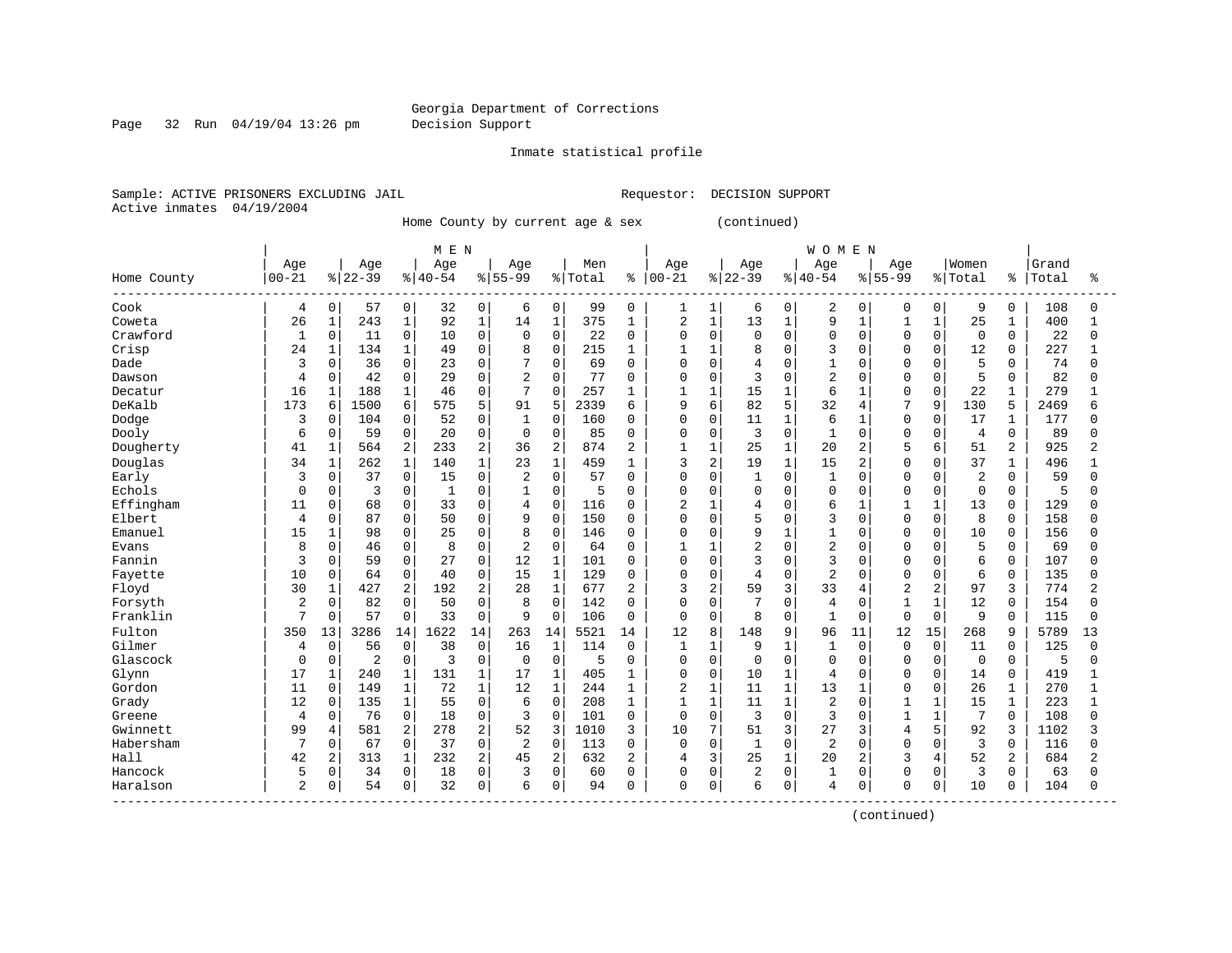Page 33 Run 04/19/04 13:26 pm Decision Support

Inmate statistical profile

Sample: ACTIVE PRISONERS EXCLUDING JAIL **Requestor: DECISION SUPPORT** Active inmates 04/19/2004

Home County by current age & sex (continued)

|                           |              |              |          |              | M E N     |              |                |              |         |             |                |              |                |              | <b>WOMEN</b>   |          |                |                |                |              |       |              |
|---------------------------|--------------|--------------|----------|--------------|-----------|--------------|----------------|--------------|---------|-------------|----------------|--------------|----------------|--------------|----------------|----------|----------------|----------------|----------------|--------------|-------|--------------|
|                           | Age          |              | Age      |              | Age       |              | Age            |              | Men     |             | Age            |              | Age            |              | Age            |          | Age            |                | Women          |              | Grand |              |
| Home County               | $00 - 21$    |              | $ 22-39$ |              | $8 40-54$ |              | $8 55-99$      |              | % Total | ి           | $00 - 21$      |              | $ 22-39$       |              | $8 40-54$      |          | $8155 - 99$    |                | % Total        | ႜ            | Total | ႜ            |
| Harris                    | 4            | 0            | 46       | 0            | 26        | 0            | 3              | 0            | 79      | $\mathbf 0$ | 1              | 1            | 4              | 0            | 0              | 0        | $\Omega$       | 0              | 5              | 0            | 84    | 0            |
| Hart                      | 7            | $\mathsf{O}$ | 54       | 0            | 27        | 0            | 4              | $\mathbf 0$  | 92      | $\mathbf 0$ | 0              | $\mathbf 0$  | 5              | $\mathbf 0$  | $\overline{2}$ | $\Omega$ | $\Omega$       | $\mathbf 0$    | 7              | 0            | 99    | $\Omega$     |
| Heard                     | $\mathbf{1}$ | 0            | 27       | 0            | 11        | 0            | 9              | $\mathbf 0$  | 48      | $\Omega$    | 0              | $\mathbf 0$  | 0              | $\mathbf 0$  | $\mathbf{1}$   | 0        | $\Omega$       | $\mathbf 0$    | $\mathbf{1}$   | 0            | 49    | 0            |
| Henry                     | 15           | $\mathbf 1$  | 211      | $\mathbf{1}$ | 100       | $\mathbf{1}$ | 18             | $\mathbf{1}$ | 344     | 1           | 4              | 3            | 18             | $\mathbf{1}$ | 11             | 1        | $\Omega$       | $\Omega$       | 33             | $\mathbf{1}$ | 377   |              |
| Houston                   | 41           | $\mathbf{1}$ | 270      | $\mathbf{1}$ | 141       | $\mathbf 1$  | 18             | $\mathbf{1}$ | 470     | 1           | 4              | 3            | 17             | $\mathbf{1}$ | 9              | 1        | $\Omega$       | $\Omega$       | 30             | 1            | 500   |              |
| Irwin                     | 5            | 0            | 49       | 0            | 22        | 0            | 4              | $\mathsf 0$  | 80      | 0           | 0              | $\mathbf 0$  | $\overline{2}$ | $\Omega$     | $\mathbf 0$    | 0        | $\Omega$       | $\Omega$       | $\overline{2}$ | 0            | 82    | U            |
| Jackson                   | 6            | 0            | 97       | 0            | 56        | 0            | 24             | 1            | 183     | $\Omega$    | $\Omega$       | $\mathbf 0$  | 9              | $\mathbf{1}$ | 3              | $\Omega$ | $\mathbf{1}$   | $\mathbf{1}$   | 13             | $\Omega$     | 196   | U            |
| Jasper                    | 5            | $\Omega$     | 39       | 0            | 12        | $\Omega$     | ζ              | $\Omega$     | 59      | $\Omega$    | O              | $\Omega$     | 2              | $\Omega$     | $\overline{2}$ | $\Omega$ | $\Omega$       | $\Omega$       | 4              | $\Omega$     | 63    | ∩            |
| Jeff Davis                |              | 0            | 40       | 0            | 17        | $\Omega$     | 5              | $\mathbf 0$  | 63      | $\Omega$    | 0              | $\Omega$     | $\overline{a}$ | $\Omega$     | 4              | $\Omega$ | $\Omega$       | $\Omega$       | 6              | $\Omega$     | 69    | U            |
| Jefferson                 | 8            | 0            | 65       | 0            | 18        | 0            | $\overline{4}$ | $\mathbf 0$  | 95      | 0           | 0              | $\mathbf 0$  | 3              | $\mathbf 0$  | $\mathbf{1}$   | 0        | $\Omega$       | $\Omega$       | $\overline{4}$ | 0            | 99    | O            |
| Jenkins                   | б            | 0            | 59       | 0            | 18        | 0            | 2              | $\mathsf 0$  | 85      | $\Omega$    | 0              | $\mathbf 0$  | 2              | $\Omega$     | $\overline{2}$ | 0        | $\Omega$       | $\Omega$       | $\overline{4}$ | 0            | 89    | ∩            |
| Johnson                   | C            | $\mathbf 0$  | 25       | 0            | 9         | $\Omega$     | $\overline{2}$ | $\mathbf 0$  | 36      | $\Omega$    | 0              | $\mathbf 0$  | 2              | $\Omega$     | $\Omega$       | $\Omega$ | $\Omega$       | $\Omega$       | $\overline{c}$ | $\Omega$     | 38    | U            |
| Jones                     | 5            | 0            | 30       | 0            | 17        | O            | $\overline{2}$ | $\mathbf 0$  | 54      | 0           | 1              | $\mathbf{1}$ | 3              | $\Omega$     | $\Omega$       | 0        | $\Omega$       | $\Omega$       | $\overline{4}$ | 0            | 58    | <sup>0</sup> |
| Lamar                     | 4            | 0            | 36       | 0            | 24        | $\Omega$     | 6              | $\mathsf 0$  | 70      | 0           | 0              | $\mathbf 0$  | 3              | $\Omega$     | 5              | 1        | $\Omega$       | $\Omega$       | 8              | 0            | 78    | 0            |
| Lanier                    | 2            | 0            | 24       | 0            | 5         | 0            | 2              | $\mathbf 0$  | 33      | $\Omega$    | $\mathbf{1}$   | $\mathbf{1}$ | 0              | $\Omega$     | 3              | $\Omega$ | $\Omega$       | $\Omega$       | $\overline{4}$ | $\Omega$     | 37    |              |
| Laurens                   | 10           | $\Omega$     | 150      | 1            | 64        | 1            | $\mathsf{R}$   | $\Omega$     | 232     | 1           | 0              | $\mathbf 0$  | 12             | $\mathbf{1}$ | 6              | 1        | $\Omega$       | $\Omega$       | 18             | $\mathbf{1}$ | 250   |              |
| Lee                       | $\mathbf{1}$ | $\mathbf 0$  | 24       | 0            | 18        | $\Omega$     | 3              | $\mathbf 0$  | 46      | 0           | $\mathbf{1}$   | 1            | $\mathbf{1}$   | $\Omega$     | $\mathbf{1}$   | $\Omega$ | $\Omega$       | $\Omega$       | 3              | $\Omega$     | 49    | U            |
| Liberty                   | 15           | $\mathbf{1}$ | 158      | $\mathbf 1$  | 38        | 0            | 10             | $1\,$        | 221     | 1           | 1              | $\mathbf{1}$ | 5              | $\Omega$     | $\overline{4}$ | 0        | 1              | $\mathbf{1}$   | 11             | 0            | 232   |              |
| Lincoln                   | 4            | $\mathsf 0$  | 19       | 0            | 12        | 0            | $\mathbf{1}$   | $\mathsf 0$  | 36      | $\Omega$    | 0              | $\mathbf 0$  | $\mathbf{1}$   | $\Omega$     | $\mathbf 0$    | 0        | $\Omega$       | $\mathbf 0$    | $\mathbf 1$    | 0            | 37    | U            |
| Long                      | 3            | $\mathbf 0$  | 20       | 0            | 13        | 0            | $\Omega$       | $\mathbf{0}$ | 36      | $\Omega$    | 0              | $\mathbf 0$  | 4              | $\Omega$     | $\Omega$       | $\Omega$ | $\Omega$       | $\Omega$       | $\overline{4}$ | $\Omega$     | 40    | U            |
| Lowndes                   | 33           | 1            | 264      | 1            | 138       | 1            | 24             | $\mathbf 1$  | 459     | 1           | 0              | $\mathbf 0$  | 18             | $\mathbf{1}$ | 19             | 2        | 2              | $\overline{c}$ | 39             | $\mathbf{1}$ | 498   |              |
| Lumpkin                   | 5            | 0            | 40       | 0            | 26        | 0            | 7              | $\mathbf 0$  | 78      | 0           | 0              | $\mathbf 0$  | $\overline{2}$ | 0            | $\mathbf{1}$   | 0        | $\Omega$       | $\Omega$       | 3              | $\Omega$     | 81    | O            |
| Macon                     | б            | 0            | 41       | 0            | 22        | 0            | 4              | $\mathbf 0$  | 73      | $\Omega$    | 0              | $\mathbf 0$  | 0              | $\Omega$     | $\overline{2}$ | 0        | $\Omega$       | $\Omega$       | $\overline{2}$ | $\Omega$     | 75    | ∩            |
| Madison                   |              | $\Omega$     | 71       | 0            | 31        | $\Omega$     | 8              | $\Omega$     | 117     | $\Omega$    | O              | 0            | 10             | $\mathbf{1}$ | 3              | 0        | $\Omega$       | <sup>0</sup>   | 13             | $\Omega$     | 130   | N            |
| Marion                    | $\mathbf{1}$ | $\Omega$     | 22       | 0            | 9         | $\Omega$     | $\overline{2}$ | $\Omega$     | 34      | 0           | 0              | $\Omega$     | $\mathbf{1}$   | $\Omega$     | $\Omega$       | $\Omega$ | $\Omega$       | $\Omega$       | $\mathbf{1}$   | $\Omega$     | 35    | ∩            |
| McDuffie                  | 13           | $\mathbf 0$  | 90       | 0            | 43        | 0            | 13             | $\mathbf 1$  | 159     | $\Omega$    | 0              | $\mathbf 0$  | 5              | $\Omega$     | $\mathbf 0$    | $\Omega$ | $\Omega$       | $\mathbf 0$    | 5              | 0            | 164   | U            |
| McIntosh                  | 3            | $\mathbf 0$  | 29       | 0            | 22        | 0            | $\mathbf{1}$   | $\mathbf 0$  | 55      | $\Omega$    | 0              | $\mathbf 0$  | $\mathbf{1}$   | $\Omega$     | $\Omega$       | 0        | $\Omega$       | $\mathbf 0$    | $\mathbf{1}$   | $\mathbf 0$  | 56    | U            |
| Meriwether                | 15           | 1            | 119      | 0            | 53        | 0            | 11             | $\mathbf 1$  | 198     | $\mathbf 0$ | 1              | $\mathbf{1}$ | 10             | $\mathbf{1}$ | 5              | 1        | $\mathbf{1}$   | 1              | 17             | $\mathbf{1}$ | 215   | U            |
| Miller                    | 3            | 0            | 17       | 0            | 7         | $\Omega$     | 1              | $\mathbf 0$  | 28      | $\Omega$    | 1              | $\mathbf{1}$ | 0              | $\Omega$     | $\Omega$       | $\Omega$ | $\Omega$       | $\Omega$       | $\mathbf{1}$   | $\Omega$     | 29    | U            |
| Mitchell                  | 11           | $\Omega$     | 119      | 0            | 48        | 0            | 7              | $\mathbf 0$  | 185     | 0           | 0              | $\mathbf 0$  | 8              | $\Omega$     | 6              |          | $\Omega$       | $\Omega$       | 14             | $\Omega$     | 199   | U            |
| Monroe                    | 4            | $\mathbf 0$  | 64       | 0            | 28        | 0            | 4              | $\mathbf 0$  | 100     | 0           | 1              | $\mathbf{1}$ | 5              | $\Omega$     | $\mathbf{1}$   | $\Omega$ | $\Omega$       | O              | 7              | 0            | 107   |              |
| Montgomery                | 3            | 0            | 27       | 0            | 9         | $\Omega$     | $\overline{2}$ | $\mathbf 0$  | 41      | $\Omega$    | 0              | $\mathbf 0$  | 3              | $\Omega$     | $\mathbf{1}$   | $\Omega$ | $\Omega$       | $\Omega$       | $\overline{4}$ | $\Omega$     | 45    | ∩            |
| Morgan                    | 4            | 0            | 38       | 0            | 21        | 0            | 3              | $\mathbf 0$  | 66      | $\Omega$    | 0              | $\mathbf 0$  | 6              | $\Omega$     | 3              | $\Omega$ | $\Omega$       | $\Omega$       | 9              | 0            | 75    | U            |
| Murray                    | 6            | 0            | 88       | 0            | 44        | 0            | 14             | 1            | 152     | $\Omega$    | 0              | $\mathbf 0$  | 11             |              | $\overline{c}$ | 0        | $\Omega$       | $\mathbf 0$    | 13             | 0            | 165   |              |
| Muscogee<br>------------- | 102          | 4            | 720      | 3            | 374       | 3            | 57             | 3            | 1253    | 3           | $\overline{a}$ | $1\,$        | 54             | 3            | 22             | 2        | $\overline{c}$ | 2              | 80             | 3            | 1333  | ς            |
|                           |              |              |          |              |           |              |                |              |         |             |                |              |                |              |                |          |                |                |                |              |       |              |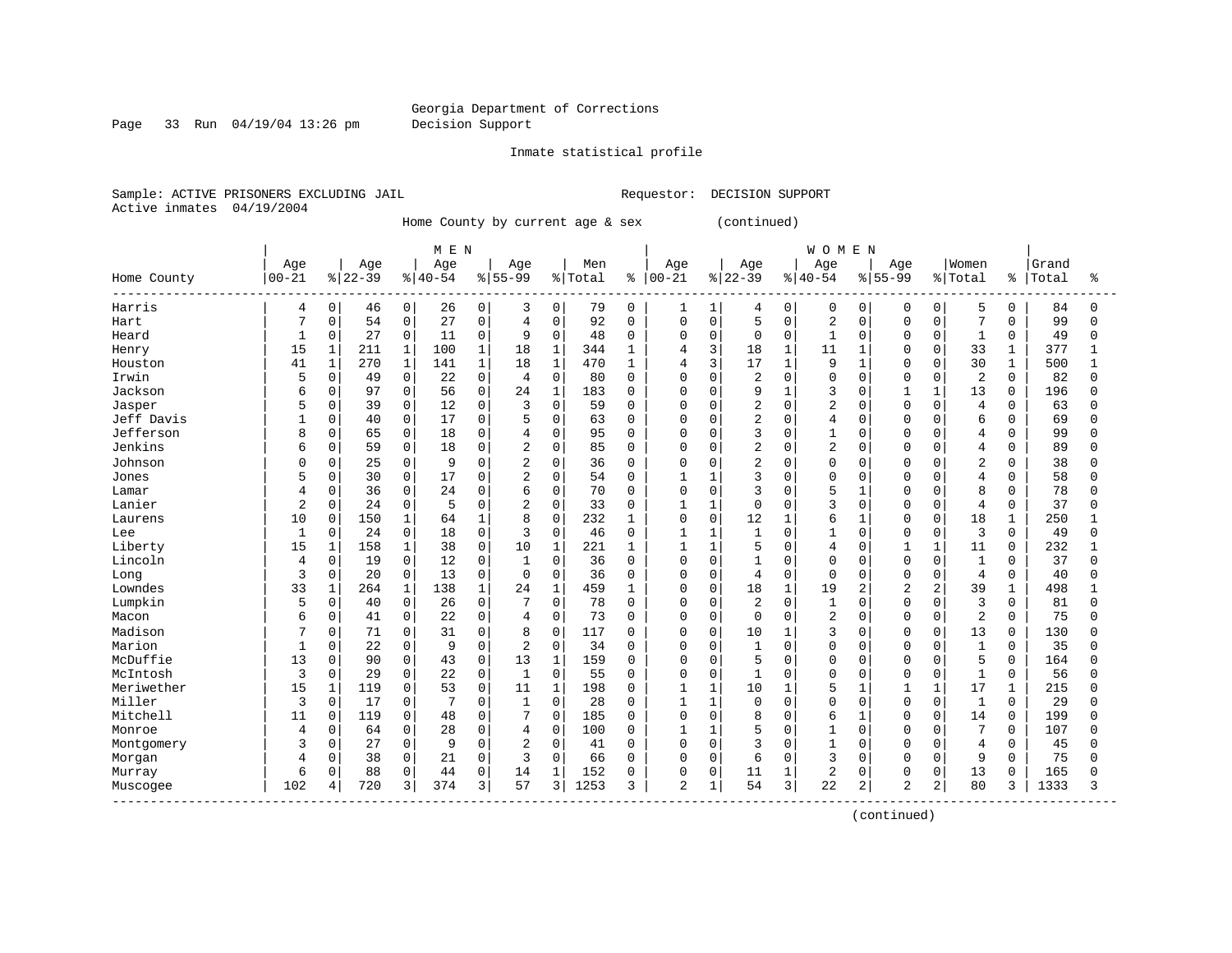Page 34 Run 04/19/04 13:26 pm Decision Support

Inmate statistical profile

Sample: ACTIVE PRISONERS EXCLUDING JAIL REGUESTOR: DECISION SUPPORT Active inmates 04/19/2004

Home County by current age & sex (continued)

|             |                |              |          |              | M E N          |                |                |                |         |              |                |              |                |              | <b>WOMEN</b>   |              |                |                |                |              |       |              |
|-------------|----------------|--------------|----------|--------------|----------------|----------------|----------------|----------------|---------|--------------|----------------|--------------|----------------|--------------|----------------|--------------|----------------|----------------|----------------|--------------|-------|--------------|
|             | Age            |              | Age      |              | Age            |                | Age            |                | Men     |              | Age            |              | Age            |              | Age            |              | Aqe            |                | Women          |              | Grand |              |
| Home County | $00 - 21$      |              | $ 22-39$ |              | $ 40-54$       |                | $8 55-99$      |                | % Total | ႜ            | $00 - 21$      |              | $ 22-39$       |              | $8140 - 54$    |              | $8 55-99$      |                | % Total        | ႜ            | Total | ిక           |
| Newton      | 13             | 0            | 233      | $\mathbf{1}$ | 102            | 1              | 18             | 1              | 366     | 1            | $\mathbf{1}$   | $\mathbf{1}$ | 12             | $\mathbf{1}$ | 8              | 1            | 4              | 5              | 25             | 1            | 391   | 1            |
| Oconee      | $\mathbf 0$    | 0            | 26       | $\mathsf 0$  | 6              | $\overline{0}$ | $\overline{4}$ | $\overline{0}$ | 36      | $\mathbf 0$  | 0              | $\mathbf 0$  | 1              | 0            | $\mathbf{1}$   | $\Omega$     | $\Omega$       | $\Omega$       | $\overline{c}$ | $\Omega$     | 38    | 0            |
| Oglethorpe  | 3              | 0            | 38       | 0            |                | $\mathbf 0$    | $\overline{2}$ | $\mathbf 0$    | 50      | $\mathbf 0$  | 1              | 1            | 4              | $\Omega$     | $\Omega$       | 0            | $\Omega$       | $\mathbf 0$    | 5              | $\Omega$     | 55    | 0            |
| Paulding    | 15             | $\mathbf{1}$ | 110      | $\mathbf 0$  | 72             | $\mathbf 1$    | 9              | $\Omega$       | 206     | $\mathbf{1}$ | $\overline{a}$ | $\mathbf{1}$ | 8              | $\Omega$     | 9              | 1            | $\overline{2}$ | $\overline{a}$ | 21             | $\mathbf{1}$ | 227   | $\mathbf{1}$ |
| Peach       | 7              | 0            | 71       | $\mathbf 0$  | 30             | $\mathbf 0$    | $\overline{2}$ | $\mathbf 0$    | 110     | $\mathbf 0$  | $\mathbf 0$    | $\mathbf 0$  | 7              | $\Omega$     | $\Omega$       | $\Omega$     | $\cap$         | $\Omega$       | $\overline{7}$ | $\Omega$     | 117   | $\Omega$     |
| Pickens     | 3              | $\Omega$     | 48       | 0            | 33             | 0              | 5              | $\mathbf 0$    | 89      | $\mathbf 0$  | $\Omega$       | $\Omega$     | 1              | $\Omega$     | $\overline{4}$ | $\Omega$     |                | $\cap$         | 5              | $\Omega$     | 94    | <sup>0</sup> |
| Pierce      |                | $\Omega$     | 29       | 0            | 15             | 0              | $\overline{2}$ | $\Omega$       | 49      | 0            | $\mathbf 0$    | $\Omega$     | $\overline{2}$ | $\Omega$     | $\overline{c}$ | $\cap$       | $\cap$         | $\Omega$       | $\overline{4}$ | $\Omega$     | 53    | U            |
| Pike        | 4              | $\Omega$     | 20       | $\mathbf 0$  | 23             | $\Omega$       | 3              | $\Omega$       | 50      | $\Omega$     | $\mathbf{1}$   | $\mathbf{1}$ | $\mathbf{1}$   | $\Omega$     | $\mathbf{1}$   | $\Omega$     | $\cap$         | $\Omega$       | 3              | $\Omega$     | 53    | <sup>0</sup> |
| Polk        | 10             | $\Omega$     | 113      | $\mathbf 0$  | 60             | $\mathbf{1}$   | 10             | $\mathbf{1}$   | 193     | $\Omega$     | $\mathbf{1}$   | $\mathbf{1}$ | 15             | $\mathbf{1}$ | 3              | $\Omega$     | $\Omega$       | $\Omega$       | 19             | 1            | 212   | $\Omega$     |
| Pulaski     | 10             | 0            | 58       | $\mathsf 0$  | 24             | 0              | 3              | $\mathbf 0$    | 95      | $\mathbf 0$  | 0              | $\mathbf 0$  | 4              | $\Omega$     | 6              | 1            | $\Omega$       | 0              | 10             | $\mathbf 0$  | 105   | 0            |
| Putnam      | 5              | 0            | 59       | 0            | 37             | $\mathbf 0$    | 6              | $\mathbf 0$    | 107     | 0            | 0              | 0            | 5              | $\mathbf 0$  | $\mathbf{1}$   | $\Omega$     | $\cap$         | $\Omega$       | 6              | 0            | 113   | $\Omega$     |
| Ouitman     | 0              | $\Omega$     | 5        | $\mathbf 0$  | $\Omega$       | $\Omega$       | $\Omega$       | $\Omega$       | 5       | $\Omega$     | 0              | $\Omega$     | $\mathbf{1}$   | 0            | $\mathbf{1}$   | $\Omega$     | $\Omega$       | $\Omega$       | $\overline{2}$ | $\Omega$     | 7     | U            |
| Rabun       | $\overline{2}$ | 0            | 30       | $\mathbf 0$  | 11             | 0              | $\overline{2}$ | $\Omega$       | 45      | $\mathbf 0$  | $\mathbf 0$    | $\mathbf 0$  | $\mathbf 0$    | $\Omega$     | $\mathbf{1}$   | $\Omega$     | $\mathbf{1}$   |                | 2              | $\Omega$     | 47    | <sup>0</sup> |
| Randolph    | 9              | 0            | 35       | 0            | 14             | 0              | $\mathbf{1}$   | $\Omega$       | 59      | 0            | 0              | $\Omega$     | $\mathbf 0$    | $\Omega$     | $\overline{c}$ | $\Omega$     |                |                | $\overline{3}$ | $\Omega$     | 62    | <sup>0</sup> |
| Richmond    | 143            | 5            | 1098     | 5            | 462            | $\overline{4}$ | 60             | 3              | 1763    | 4            | 9              | 6            | 80             | 5            | 37             | 4            | 3              | 4              | 129            | 4            | 1892  | 4            |
| Rockdale    | 18             | $\mathbf 1$  | 118      | $\mathbf 0$  | 70             | $\mathbf{1}$   | 13             | $\mathbf{1}$   | 219     | 1            | $\mathbf{1}$   | $\mathbf{1}$ | 19             | $\mathbf{1}$ | $\overline{c}$ | $\Omega$     | $\Omega$       | $\Omega$       | 22             | 1            | 241   |              |
| Schley      | $\Omega$       | $\Omega$     | 9        | $\mathbf 0$  | $\overline{2}$ | $\Omega$       | $\Omega$       | $\Omega$       | 11      | $\Omega$     | $\Omega$       | $\Omega$     | $\Omega$       | $\Omega$     | $\Omega$       | $\Omega$     | $\Omega$       | $\Omega$       | $\mathbf{0}$   | $\Omega$     | 11    | U            |
| Screven     | 8              | 0            | 69       | $\mathbf 0$  | 23             | $\mathbf 0$    |                | $\mathbf 0$    | 107     | 0            | 0              | $\mathbf 0$  | 7              | $\Omega$     | $\overline{3}$ | $\Omega$     | $\Omega$       | $\Omega$       | 10             | $\Omega$     | 117   | <sup>0</sup> |
| Seminole    | 4              | 0            | 41       | 0            | 16             | 0              | $\overline{4}$ | $\mathbf 0$    | 65      | $\mathbf 0$  | 0              | 0            | $\overline{4}$ | 0            | $\overline{c}$ | $\Omega$     | $\Omega$       | $\mathbf 0$    | 6              | 0            | 71    | <sup>0</sup> |
| Spalding    | 54             | 2            | 349      | $\mathbf{1}$ | 152            | 1              | 24             | $\mathbf 1$    | 579     | $\mathbf{1}$ | $\overline{2}$ | 1            | 28             | 2            | 11             | $\mathbf{1}$ | $\mathbf{1}$   | $\mathbf{1}$   | 42             | $\mathbf{1}$ | 621   |              |
| Stephens    | 5              | 0            | 87       | $\mathbf 0$  | 43             | $\mathbf 0$    | 9              | $\Omega$       | 144     | $\mathbf 0$  | $\mathbf 0$    | 0            | 6              | $\Omega$     | $\mathbf{1}$   | $\Omega$     | $\Omega$       | $\Omega$       | 7              | $\Omega$     | 151   | $\Omega$     |
| Stewart     | 4              | 0            | 19       | 0            |                | $\Omega$       | $\overline{c}$ | $\mathbf 0$    | 32      | $\mathbf 0$  | $\mathbf 0$    | $\Omega$     | 1              | $\Omega$     | $\Omega$       | $\Omega$     | $\Omega$       | $\Omega$       | $\mathbf{1}$   | $\Omega$     | 33    | <sup>0</sup> |
| Sumter      | 18             | $\mathbf{1}$ | 118      | $\mathbf 0$  | 57             | $\mathbf{1}$   | 7              | $\Omega$       | 200     | 0            | $\overline{2}$ | $\mathbf{1}$ | 7              | $\Omega$     | $\overline{c}$ | $\Omega$     | $\Omega$       | $\Omega$       | 11             | $\Omega$     | 211   | U            |
| Talbot      | 4              | $\Omega$     | 31       | 0            | 11             | $\Omega$       | 1              | $\Omega$       | 47      | $\Omega$     | $\Omega$       | $\Omega$     | 1              | 0            | 3              | $\Omega$     | $\Omega$       | $\cap$         | $\overline{4}$ | $\Omega$     | 51    | U            |
| Taliaferro  | U              | $\Omega$     | 4        | $\mathbf 0$  | 3              | $\Omega$       | $\mathbf{1}$   | $\Omega$       | 8       | $\Omega$     | 0              | $\Omega$     | $\Omega$       | $\Omega$     | $\mathbf{1}$   | $\Omega$     | $\Omega$       | $\Omega$       | $\mathbf{1}$   | $\Omega$     | 9     | $\Omega$     |
| Tattnall    | 6              | 0            | 71       | $\mathbf 0$  | 21             | $\Omega$       | 3              | $\mathbf 0$    | 101     | $\mathbf 0$  | 0              | 0            | 3              | $\Omega$     | 6              | 1            | O              | $\Omega$       | 9              | 0            | 110   | $\Omega$     |
| Taylor      | 5              | 0            | 50       | 0            | 16             | 0              | $\overline{2}$ | $\mathbf 0$    | 73      | $\mathbf 0$  | $\Omega$       | $\Omega$     | $\overline{2}$ | $\mathbf 0$  | 3              | $\Omega$     | $\cap$         | $\Omega$       | 5              | 0            | 78    | <sup>0</sup> |
| Telfair     | 4              | 0            | 78       | 0            | 29             | $\mathbf 0$    | 5              | $\mathbf 0$    | 116     | $\mathbf 0$  | 0              | $\Omega$     | 7              | $\Omega$     | $\overline{2}$ | $\Omega$     | $\cap$         | $\Omega$       | 9              | $\Omega$     | 125   | $\Omega$     |
| Terrell     | 4              | 0            | 47       | 0            | 13             | $\Omega$       | 1              | $\Omega$       | 65      | 0            | $\mathbf 0$    | $\Omega$     | $\mathbf{1}$   | $\Omega$     | $\Omega$       | $\Omega$     | $\Omega$       | $\Omega$       | $\mathbf{1}$   | $\Omega$     | 66    | <sup>0</sup> |
| Thomas      | 24             | $\mathbf{1}$ | 170      | $\mathbf{1}$ | 84             | 1              | 12             | $\mathbf{1}$   | 290     | 1            | $\mathbf 0$    | $\Omega$     | 14             | 1            | 8              |              | O              | $\Omega$       | 22             | 1            | 312   |              |
| Tift        | 15             | $\mathbf{1}$ | 162      | $\mathbf 1$  | 94             | $\mathbf{1}$   | 20             | $1\,$          | 291     | 1            | $\mathbf{1}$   | $\mathbf{1}$ | 5              | 0            | 6              | $\mathbf{1}$ | $\mathbf 1$    |                | 13             | $\mathbf 0$  | 304   |              |
| Toombs      | 34             | $\mathbf{1}$ | 148      | $\mathbf{1}$ | 52             | $\Omega$       | 5              | $\Omega$       | 239     | 1            | $\mathbf{1}$   | $\mathbf{1}$ | 14             | $\mathbf{1}$ | 7              | 1            | $\Omega$       | $\Omega$       | 22             | $\mathbf 1$  | 261   |              |
| Towns       | $\mathbf{1}$   | 0            | 5        | $\mathbf 0$  | 6              | $\mathbf 0$    | 3              | $\Omega$       | 15      | $\Omega$     | $\mathbf 0$    | $\Omega$     | $\mathbf 0$    | $\Omega$     | $\overline{2}$ | $\Omega$     | $\Omega$       | $\Omega$       | 2              | $\Omega$     | 17    | $\Omega$     |
| Treutlen    | 3              | 0            | 25       | 0            | 12             | $\mathbf 0$    | $\mathbf 0$    | $\Omega$       | 40      | $\mathbf 0$  | 0              | 0            | 1              | 0            | $\mathbf{1}$   | $\mathbf 0$  | O              | $\Omega$       | $\overline{c}$ | $\Omega$     | 42    | 0            |
| Troup       | 44             | 2            | 343      | $\mathbf{1}$ | 142            | 1              | 17             | 1              | 546     | 1            | $\mathbf 0$    | 0            | 18             | $\mathbf{1}$ | 8              | 1            | $\mathbf{1}$   | $\mathbf{1}$   | 27             |              | 573   | $\mathbf{1}$ |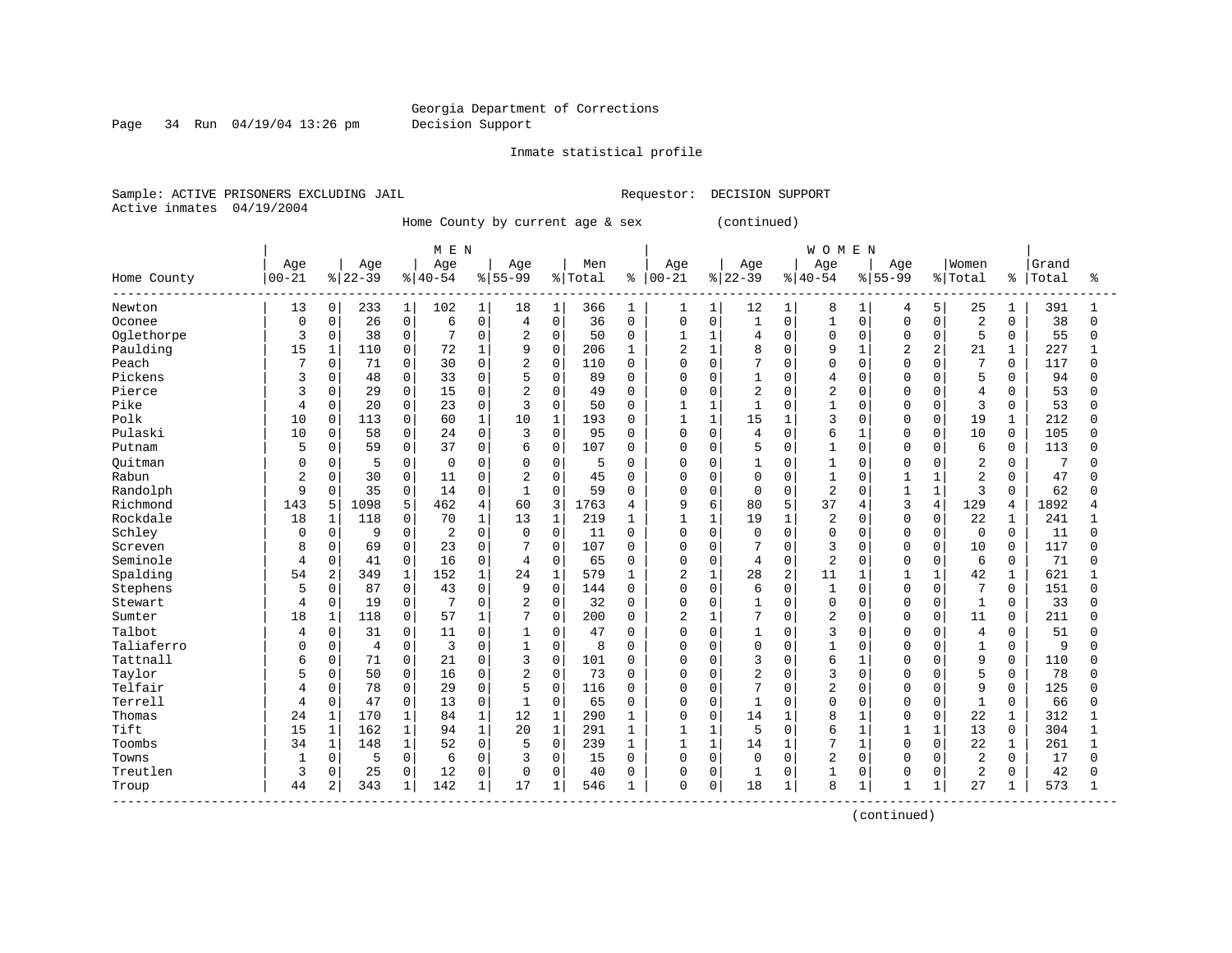Page 35 Run 04/19/04 13:26 pm Decision Support

Inmate statistical profile

Sample: ACTIVE PRISONERS EXCLUDING JAIL **Requestor: DECISION SUPPORT** Active inmates 04/19/2004

Home County by current age & sex (continued)

|                  |           |              |           |             | M E N                        |                |           |                |                    |              |           |                |           |             | WOMEN     |          |              |          |          |              |           |      |
|------------------|-----------|--------------|-----------|-------------|------------------------------|----------------|-----------|----------------|--------------------|--------------|-----------|----------------|-----------|-------------|-----------|----------|--------------|----------|----------|--------------|-----------|------|
|                  | Age       |              | Age       |             | Age                          |                | Age       |                | Men                |              | Age       |                | Age       |             | Age       |          | Age          |          | Women    |              | Grand     |      |
| Home County      | $00 - 21$ |              | $ 22-39 $ |             | $ 40-54$                     |                | $8 55-99$ |                | % Total            | ႜ            | $00 - 21$ |                | $ 22-39 $ |             | $8 40-54$ |          | $8155 - 99$  |          | % Total  | °            | Total     | ႜ    |
| Turner           | 3         | 0            | 43        | 0           | 23                           | 0              | 2         | 0              | 71                 | $\Omega$     | 0         | 0              | 3         | 0           | 2         | $\Omega$ | 0            | $\Omega$ | 5        | 0            | 76        |      |
| Twiggs           |           |              | 22        | 0           | 17                           | O              |           | 0              | 41                 | 0            | 0         | 0              |           | O           | O         | O        | O            |          |          | <sup>0</sup> | 42        |      |
| Union            |           | 0            | 27        | 0           | 14                           | 0              | 5         | $\Omega$       | 47                 | O            | O         | $\Omega$       |           | $\Omega$    | 0         |          | <sup>0</sup> |          |          | $\Omega$     | 48        |      |
| Upson            | 18        |              | 105       | $\Omega$    | 50                           | 0              | 14        | $\mathbf{1}$   | 187                |              |           | $\Omega$       |           | O           | 2         |          |              | O        | 6        | 0            | 193       |      |
| Walker           | 6         | $\Omega$     | 162       |             | 75                           |                | 20        | $\mathbf{1}$   | 263                |              | U         | $\Omega$       | 20        |             | 10        |          | <sup>0</sup> | $\Omega$ | 30       | 1            | 293       |      |
| Walton           | 14        |              | 161       | 1           | 101                          |                | 17        | $\mathbf{1}$   | 293                |              |           | $\mathbf{1}$   | 11        |             |           |          |              | 2        | 21       |              | 314       |      |
| Ware             | 12        | $\Omega$     | 172       | 1           | 103                          |                | 17        | 1              | 304                |              | 2         |                | 18        |             | б         |          |              |          | 27       |              | 331       |      |
| Warren           | 3         |              | 21        | 0           | 15                           | 0              | 5         | 0              | 44                 | ∩            |           |                |           | $\Omega$    |           |          | <sup>0</sup> | O        | 3        | $\Omega$     | 47        |      |
| Washington       | 19        |              | 75        | 0           | 40                           | O              | 2         | $\mathbf 0$    | 136                | 0            | 0         | $\Omega$       | 6         | O           |           | C        | <sup>0</sup> | U        | 10       | 0            | 146       |      |
| Wayne            |           | <sup>0</sup> | 84        | 0           | 35                           | O              | 5         | $\mathbf 0$    | 131                | $\Omega$     |           |                | 5         | 0           | 6         |          |              |          | 13       | $\Omega$     | 144       |      |
| Webster          | C         | U            |           | 0           |                              |                | $\Omega$  | 0              | 9                  | O            | U         | $\Omega$       |           | 0           | U         | O        | O            | 0        |          | O            | 10        |      |
| Wheeler          | 2         |              | 11        | 0           |                              |                | 2         | $\Omega$       | 22                 | O            | 0         | $\Omega$       | 2         | 0           |           |          | 0            |          | 3        |              | 25        |      |
| White            | 3         | 0            | 36        | $\mathbf 0$ | 13                           | 0              |           | 0              | 53                 | $\Omega$     | 0         | 0              | 2         | $\mathbf 0$ |           | O        | <sup>0</sup> | $\Omega$ | 3        | 0            | 56        |      |
| Whitfield        | 30        |              | 314       |             | 182                          | $\overline{2}$ | 42        | $\overline{2}$ | 568                |              | 3         | $\overline{c}$ | 52        | 3           | 15        |          | U            | U        | 70       |              | 638       |      |
| Wilcox           |           | Ω            | 23        | 0           | 17                           | O              |           | $\mathbf 0$    | 48                 | O            |           |                |           | O           | O         |          |              |          | 5        | 0            | 53        |      |
| Wilkes           |           | 0            | 38        | 0           | 16                           | 0              |           | $\Omega$       | 63                 |              | 0         | $\Omega$       | 3         | O           |           |          |              | U        | 4        | U            | 67        |      |
| Wilkinson        | 4         | 0            | 40        | 0           | 16                           | 0              | 4         | 0              | 64                 | <sup>0</sup> |           |                | 4         | 0           |           | 0        | 0            | O        | 6        | 0            | 70        |      |
| Worth            | 3         |              | 64        | 0           | 40                           | 0              | 7         | 0              | 114                | O            | 0         | $\Omega$       | 7         | 0           | 5         |          | 0            | 0        | 12       | 0            | 126       |      |
| Total reported   |           |              |           |             | 2789 100 24155 100 11369 100 |                |           |                | 1914 100 40227 100 |              | 148 100   |                | 1734 100  |             | 908       | 100      | 81 100       |          | 2871 100 |              | 43098 100 |      |
| Percent reported |           | 90.6         |           | 90.1        |                              | 88.7           |           | 88.4           |                    | 89.6         |           | 88.6           |           | 92.5        |           | 91.7     |              | 93.1     |          | 92.1         |           | 89.8 |
| Not reported     | 288       |              | 2664      |             | 1455                         |                | 252       |                | 4659               |              | 19        |                | 140       |             | 82        |          | 6            |          | 247      |              | 4906      |      |
| Total            | 3077      |              | 26819     |             | 12824                        |                | 2166      |                | 44886              |              | 167       |                | 1874      |             | 990       |          | 87           |          | 3118     |              | 48004     |      |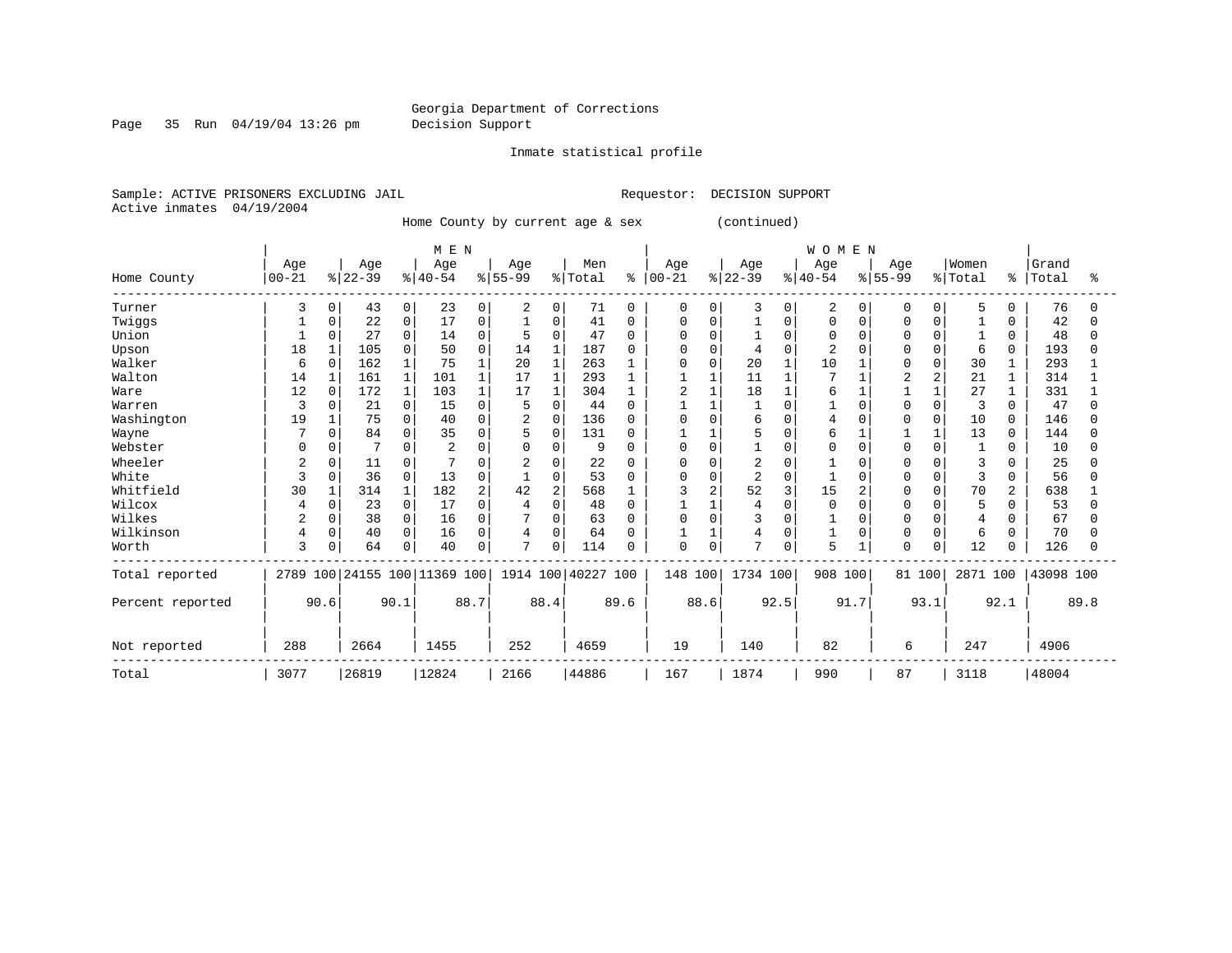Inmate statistical profile

Sample: ACTIVE PRISONERS EXCLUDING JAIL Resource of the sequestor: DECISION SUPPORT

Active inmates 04/19/2004

Prison Sentence In Years by current age & sex

|                                    |                  |       |                              |                | M E N            |                |                 |                |                    |       |                      |              |                 |             | <b>WOMEN</b>    |          |                  |             |                  |                |                |                |
|------------------------------------|------------------|-------|------------------------------|----------------|------------------|----------------|-----------------|----------------|--------------------|-------|----------------------|--------------|-----------------|-------------|-----------------|----------|------------------|-------------|------------------|----------------|----------------|----------------|
| Sentence In Years                  | Age<br>$00 - 21$ |       | Age<br>$ 22-39$              |                | Age<br>$ 40-54 $ |                | Age<br>$ 55-99$ |                | Men<br>% Total     |       | Age<br>$8   00 - 21$ |              | Age<br>$ 22-39$ |             | Age<br>$ 40-54$ |          | Age<br>$8 55-99$ |             | Women<br>% Total | နွ             | Grand<br>Total | ిక             |
| $0 - 1$                            | 10               | 0     | 73                           | 0              | 42               | 0              | 3               | $\overline{0}$ | 128                | 0     | 1                    | $\mathbf{1}$ | 7               | 0           | 2               | 0        | 0                | $\Omega$    | 10               | 0              | 138            | O              |
| $1.1 - 2$                          | 107              | 3     | 558                          | $\mathbf 2$    | 245              | $\overline{c}$ | 16              | $\mathbf{1}$   | 926                | 2     | 7                    | 4            | 87              | 5           | 47              | 5        | $\sqrt{2}$       | 2           | 143              | 5              | 1069           | $\overline{a}$ |
| $2.1 - 3$                          | 304              | 10    | 1327                         | 5              | 599              | 5              | 57              | 3              | 2287               | 5     | 19                   | 11           | 200             | 11          | 89              | 9        | 7                | 8           | 315              | 10             | 2602           | 5              |
| $3.1 - 4$                          | 340              | 11    | 1446                         | 5              | 574              | 4              | 63              | 3              | 2423               | 5     | 21                   | 13           | 189             | 10          | 93              | 9        | 5                | 6           | 308              | 10             | 2731           | 6              |
| $4.1 - 5$                          | 222              | 7     | 1010                         | 4              | 410              | 3              | 50              | 2              | 1692               | 4     | 11                   | 7            | 120             | 6           | 48              | 5        | 5                | 6           | 184              | 6              | 1876           | 4              |
| $5.1 - 6$                          | 524              | 17    | 2827                         | 11             | 1161             | 9              | 135             | 6              | 4647               | 10    | 40                   | 24           | 317             | 17          | 148             | 15       | $\overline{7}$   | 8           | 512              | 16             | 5159           | 11             |
| $6.1 - 7$                          | 149              | 5     | 964                          | 4              | 332              | 3              | 49              | 2              | 1494               | 3     | 4                    | 2            | 71              | 4           | 44              | 4        | 3                | 3           | 122              | $\overline{4}$ | 1616           | 3              |
| $7.1 - 8$                          | 134              | 4     | 1181                         | 4              | 422              | 3              | 43              | 2              | 1780               | 4     | 10                   | 6            | 79              | 4           | 42              | 4        | $\mathbf 1$      | 1           | 132              | 4              | 1912           | 4              |
| $8.1 - 9$                          | 116              | 4     | 1063                         | 4              | 356              | 3              | 60              | 3              | 1595               | 4     | 4                    | 2            | 70              | 4           | 33              | 3        | $\mathbf 0$      | $\Omega$    | 107              | 3              | 1702           | 4              |
| $9.1 - 10$                         | 26               | 1     | 439                          | $\overline{2}$ | 131              | $\mathbf{1}$   | 10              | $\Omega$       | 606                | 1     | 2                    | $\mathbf{1}$ | 21              | $\mathbf 1$ | 15              | 2        | $\mathbf 0$      | $\Omega$    | 38               | 1              | 644            | 1              |
| $10.1 - 12$                        | 625              | 20    | 5006                         | 19             | 1628             | 13             | 258             | 12             | 7517               | 17    | 27                   | 16           | 275             | 15          | 141             | 14       | 4                | 5           | 447              | 14             | 7964           | 17             |
| $12.1 - 15$                        | 123              | 4     | 1742                         | 6              | 634              | 5              | 87              | 4              | 2586               | 6     | 2                    | $\mathbf{1}$ | 95              | 5           | 50              | 5        | 8                | 9           | 155              | 5              | 2741           | 6              |
| $15.1 - 20$                        | 166              | 5     | 2716                         | 10             | 1321             | 10             | 220             | 10             | 4423               | 10    | 8                    | 5            | 106             | 6           | 63              | 6        | 6                | 7           | 183              | 6              | 4606           | 10             |
| 20.1-OVER                          | 109              | 4     | 3339                         | 12             | 2388             | 19             | 460             | 21             | 6296               | 14    | 4                    | 2            | 102             | 5           | 76              | 8        | 9                | 10          | 191              | 6              | 6487           | 14             |
| LIFE                               | 118              | 4     | 2871                         | 11             | 2404             | 19             | 618             | 29             | 6011               | 13    | 7                    | 4            | 132             | 7           | 98              | 10       | 30               | 34          | 267              | 9              | 6278           | 13             |
| <b>DEATH</b>                       | 0                | 0     | 54                           | $\mathbf 0$    | 49               | 0              | 9               | $\Omega$       | 112                | 0     | 0                    | 0            | 1               | $\Omega$    | $\Omega$        | $\Omega$ | 0                | $\Omega$    | 1                | $\Omega$       | 113            | $\Omega$       |
| LIFE W/O PAROLE                    | 4                | 0     | 202                          | $\mathbf{1}$   | 127              | 1              | 28              | 1              | 361                | 1     | 0                    | 0            | 2               | 0           | 1               | 0        | 0                | $\mathbf 0$ | 3                | 0              | 364            | 1              |
| YOUTHFUL OFFENDERS                 | 0                | 0     | 1                            | 0              | 1                | 0              | 0               | 0 <sup>1</sup> | 2                  | 0     | $\mathbf 0$          | 0            | $\mathbf 0$     | 0           | $\mathbf 0$     | 0        | $\mathbf 0$      | 0           | 0                | 0              | 2              | 0              |
| Total reported                     |                  |       | 3077 100 26819 100 12824 100 |                |                  |                |                 |                | 2166 100 44886 100 |       | 167 100              |              | 1874 100        |             | 990 100         |          |                  | 87 100      | 3118 100         |                | 48004 100      |                |
| Percent reported                   |                  | 100.0 |                              | 100.0          |                  | 100.0          |                 | 100.0          |                    | 100.0 |                      | 100.0        |                 | 100.0       |                 | 100.0    |                  | 100.0       |                  | 100.0          |                | 100.0          |
| NOT REPORTED                       | 0                |       | $\Omega$                     |                | 0                |                | 0               |                | 0                  |       | 0                    |              | 0               |             | $\Omega$        |          | 0                |             | $\Omega$         |                | 0              |                |
| Total                              | 3077             |       | 26819                        |                | 12824            |                | 2166            |                | 44886              |       | 167                  |              | 1874            |             | 990             |          | 87               |             | 3118             |                | 48004          |                |
| AVG EXCLUDING<br>LIFE, DEATH, YO   | 7.27             |       | 10.88                        |                | 12.73            |                | 14.90           |                | 11.25              |       | 6.83                 |              | 7.48            |             | 8.29            |          | 9.82             |             | 7.74             |                | 11.01          |                |
| AVG INCLUDING<br>LIFE=21, YO=3 YRS | 7.79             |       | 11.90                        |                | 14.19            |                | 16.50           |                | 12.49              |       | 7.42                 |              | 8.43            |             | 9.55            |          | 13.67            |             | 8.87             |                | 12.26          |                |

Page 36 Run 04/19/04 13:26 pm Decision Support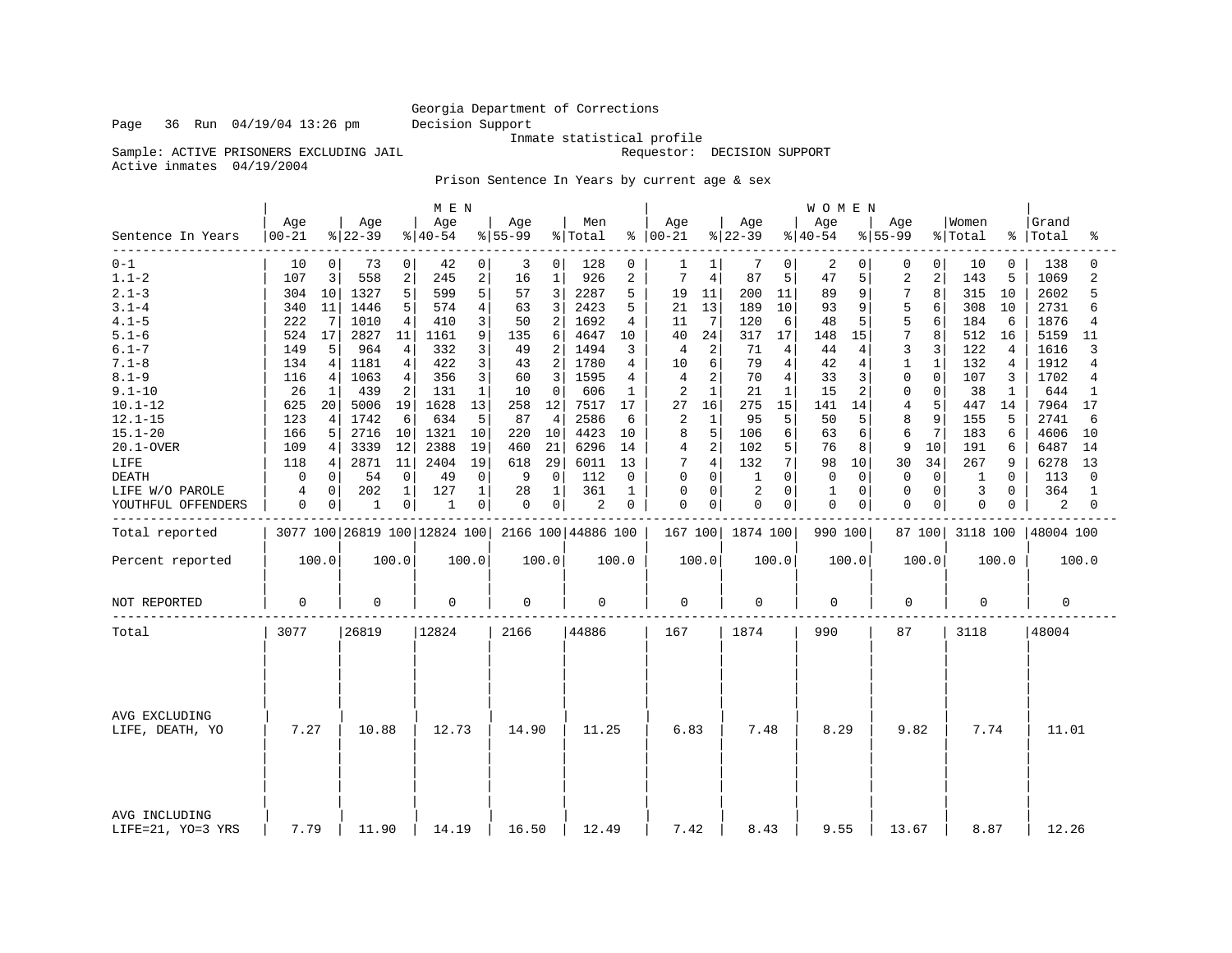Page 37 Run 04/19/04 13:26 pm Decision Support

#### Inmate statistical profile

Sample: ACTIVE PRISONERS EXCLUDING JAIL **Requestor: DECISION SUPPORT** Active inmates 04/19/2004

Probation To Follow Prison by current age & sex

|                     |             |                | MEN                          |             |                    |             |            | <b>WOMEN</b>               |                         |          |              |
|---------------------|-------------|----------------|------------------------------|-------------|--------------------|-------------|------------|----------------------------|-------------------------|----------|--------------|
|                     | Age         | Age            | Age                          | Age         | Men                | Aqe         | Age        | Age<br>Age                 | Women                   |          | Grand        |
| Prob After Prison   | $ 00 - 21 $ | $ 22-39 $      | $ 40-54 $                    | $8155 - 99$ | % Total<br>°       | 00-21       | $ 22-39 $  | $8155 - 99$<br>$8140 - 54$ | % Total                 |          | %   Total    |
| PROBATION TO FOLLOW | 1600        | 52 11358<br>42 | 38<br>4916                   | 744         | 34 18618<br>41     | 55<br>92    | 799<br>43  | 43<br>426<br>33            | 38 <sup>1</sup><br>1350 | 43       | 19968<br>-42 |
| NO PROBATION        | 1477        | 48 15461<br>58 | 62<br>7908                   | 1422        | 66 26268<br>59     | 75<br>45    | 1075<br>57 | 57<br>564                  | 54<br>62<br>1768        | 57       | 28036<br>58  |
| Total reported      |             |                | 3077 100 26819 100 12824 100 |             | 2166 100 44886 100 | 167 100     | 1874 100   | 990<br>100 l               | 87 100                  | 3118 100 | 48004 100    |
| Percent reported    | 100.0       | 100.0          | 100.0                        | 100.0       | 100.0              | 100.0       | 100.0      | 100.0                      | 100.0                   | 100.0    | 100.0        |
| NOT REPORTED        | $\mathbf 0$ | $\Omega$       | $\mathbf 0$                  | $\Omega$    | $\mathbf 0$        | $\mathbf 0$ | $\Omega$   | $\Omega$                   | $\mathbf 0$             |          |              |
|                     |             |                |                              |             |                    |             |            |                            |                         |          |              |
| Total               | 3077        | 26819          | 12824                        | 2166        | 44886              | 167         | 1874       | 87<br>990                  | 3118                    |          | 48004        |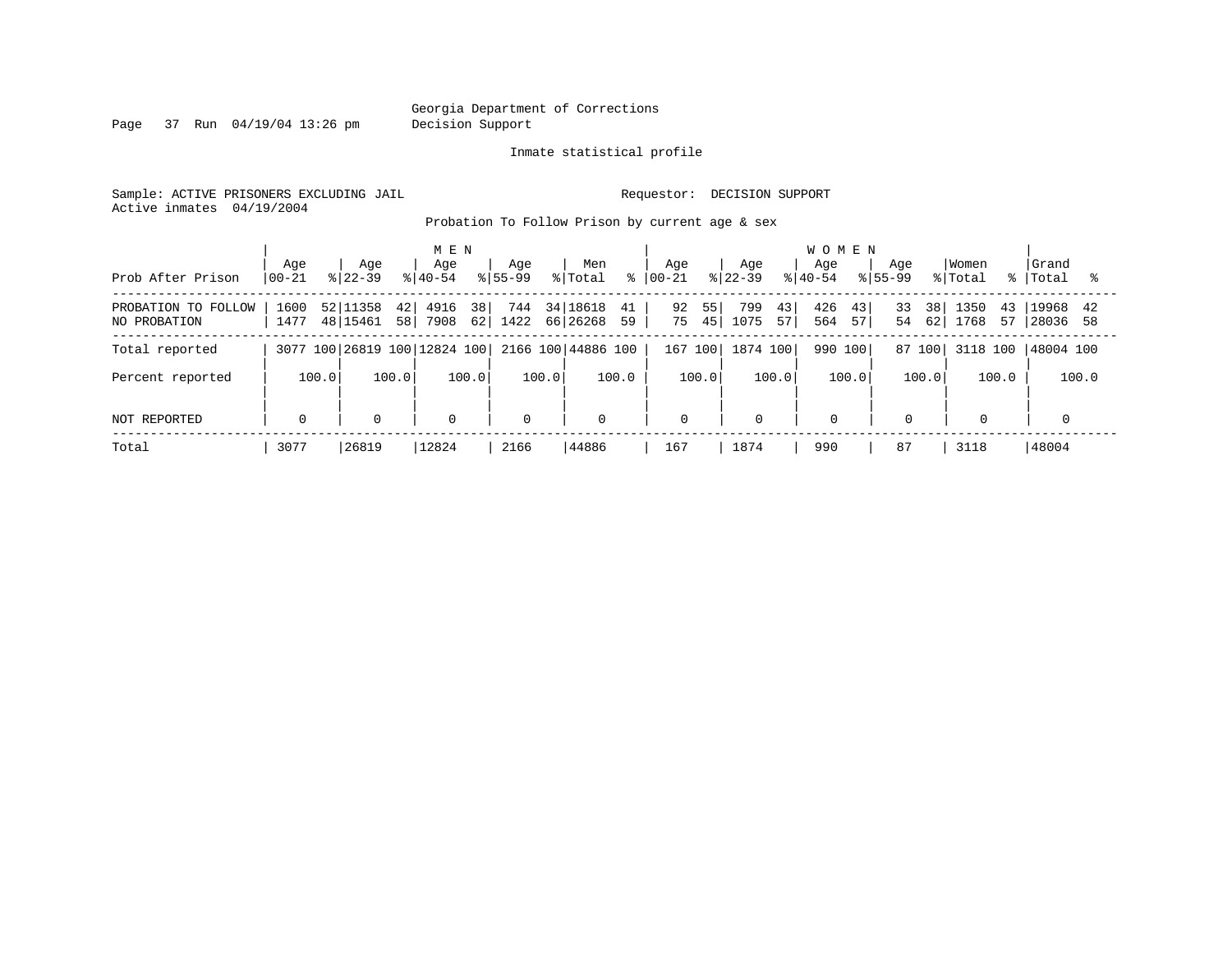Page 38 Run 04/19/04 13:26 pm Decision Support

#### Inmate statistical profile

Sample: ACTIVE PRISONERS EXCLUDING JAIL **Requestor: DECISION SUPPORT** Active inmates 04/19/2004

Admission Type by current age & sex

|                      |           |          |          |          | M E N                        |          |             |          |                    |               |              |          |           |          | <b>WOMEN</b> |          |             |          |              |              |              |       |
|----------------------|-----------|----------|----------|----------|------------------------------|----------|-------------|----------|--------------------|---------------|--------------|----------|-----------|----------|--------------|----------|-------------|----------|--------------|--------------|--------------|-------|
|                      | Age       |          | Age      |          | Age                          |          | Age         |          | Men                |               | Age          |          | Age       |          | Age          |          | Age         |          | Women        |              | Grand        |       |
| Admission Type       | $00 - 21$ |          | $ 22-39$ |          | $ 40-54$                     |          | $8 55-99$   |          | % Total            | $\frac{8}{6}$ | $00 - 21$    |          | $ 22-39 $ |          | $8 40-54$    |          | $8155 - 99$ |          | % Total      | ႜ            | Total        |       |
| COMMITTED FROM COURT | 2543      |          | 83 18264 | 68       | 8480                         | 66       | 1646        |          | 76 30933           | 69            | 135          | 81       | 1210      | 65       | 622          | 63       | 69          | 79       | 2036         | 65           | 32969        | 69    |
| RETURN APPEAL/BOND   |           | 0        | 9        | $\Omega$ | 2                            | 0        | 0           | 0        | 12                 | 0             | <sup>0</sup> | 0        | 0         | 0        | 0            | 0        | 0           | $\Omega$ | 0            | $\Omega$     | 12           |       |
| PAROLE REV/NEW SENT  | 72        | 2        | 3012     | 11       | 1793                         | 14       | 219         | 10       | 5096               | 11            |              |          | 137       | 7        | 95           | 10       |             | 3        | 239          | 8            | 5335         | 11    |
| PAR REV/NO NEW SENT  | 22        | 1        | 920      | 3        | 496                          | 4        | 65          | 3        | 1503               | 3             |              |          | 62        | 3        | 41           | 4        |             |          | 106          |              | 1609         |       |
| PROB VIOL/TOTAL REV  | $\Omega$  | 0        | $\Omega$ | O        |                              | O        | 0           | $\Omega$ |                    | 0             |              | $\Omega$ |           | $\Omega$ | 0            | $\Omega$ |             | $\Omega$ | 0            | 0            |              |       |
| PROB VIOL/PARTIAL    | 189       | 6        | 1591     | 6        | 690                          | 5        | 56          | 3        | 2526               | 6             | 12           | 7        | 233       | 12       | 117          | 12       | 6           | 7        | 368          | 12           | 2894         |       |
| ADMIT FM OTHER CUST  |           | n.       | 18       | O        | 12                           |          | 8           | $\Omega$ | 39                 | 0             | $\Omega$     | $\Omega$ |           | $\Omega$ |              | $\Omega$ | U           | O        | 2            | <sup>0</sup> | 41           |       |
| SHOCK INCARCERATION  | O         |          | $\Omega$ | U        | 0                            | $\cap$   | 0           | $\Omega$ | O                  | 0             | $\Omega$     | 0        | n         | $\cap$   | U            | $\Omega$ | U           | $\Omega$ | O            | $\Omega$     | $\Omega$     |       |
| PROB REV/REMAINDER   | 215       | 7        | 2524     | 9        | 991                          | 8        | 102         | 5        | 3832               | 9             | 14           | 8        | 211       | 11       | 110          | 11       |             | 8        | 342          | 11           | 4174         |       |
| NEW SENT/PAR REV PND | 0         | $\Omega$ | 25       | O        | 30                           | $\Omega$ | 6           | $\Omega$ | 61                 | 0             | 0            | $\Omega$ | $\Omega$  | $\Omega$ | 0            | 0        | 0           | $\Omega$ | 0            | $\Omega$     | 61           |       |
| LIFE W/O PAROLE      |           | $\Omega$ | 132      | 0        | 76                           | 1        | 18          | 1        | 231                |               |              | $\Omega$ |           | $\Omega$ |              | $\Omega$ |             | $\Omega$ |              | $\Omega$     | 232          |       |
| PAROLE REV BOOT CAMP |           |          |          | ∩        | $\Omega$                     | $\Omega$ | $\Omega$    | $\Omega$ | -1                 | 0             |              | $\Omega$ |           | $\cap$   | O            | $\Omega$ |             | $\cap$   | O            | <sup>0</sup> | -1           |       |
| PAR REV/RSN UNKNOWN  |           | U        | 6        | U        | 50                           | $\Omega$ | 27          | 1        | 83                 | 0             |              | $\cap$   |           | $\cap$   | O            | $\Omega$ |             | $\cap$   | <sup>0</sup> | U            | 83           |       |
| PROBATION/PAROLE REV |           |          | $\Omega$ |          | $\Omega$                     |          | $\Omega$    | $\Omega$ | $\Omega$           | 0             |              | $\Omega$ |           | $\cap$   | O            | $\Omega$ |             | $\cap$   | $\Omega$     |              | $\Omega$     |       |
| PB PAROLE RESCINDED  |           | O        |          |          |                              |          | $\Omega$    | O        | 6                  | O             |              | $\Omega$ |           | $\Omega$ | O            | 0        |             | O        | $\Omega$     | O            | 6            |       |
| PROB REVOC/SPEC COND | 17        | 1        | 82       |          | 40                           | O        |             | O        | 146                | O             |              | $\Omega$ | 18        |          |              | 0        |             |          | 22           |              | 168          |       |
| PAR REV/REVOC CENTER |           | $\Omega$ | 193      |          | 151                          |          | 11          |          | 356                |               |              | 0        |           | $\Omega$ |              | 0        |             | O        | 2            | 0            | 358          |       |
| INFORMATION ONLY     | U         | 0        | 0        | U        | $\Omega$                     |          | 0           | $\Omega$ | O                  | 0             |              | $\Omega$ |           | $\Omega$ | N            | $\Omega$ |             | $\cap$   | $\Omega$     | U            | 0            |       |
| INCOMPLETE SENT PKG  |           | 0        | $\Omega$ |          |                              |          | 0           | 0        | 0                  | 0             |              | $\Omega$ |           | $\Omega$ |              | $\Omega$ |             | $\cap$   | $\Omega$     | U            | O            |       |
| HANCOCK REVOC CENTER |           | 0        |          | O        | 0                            | O        | 0           | $\Omega$ | 1                  | 0             |              | $\Omega$ |           | $\Omega$ |              | $\Omega$ |             | $\Omega$ | 0            | O            | $\mathbf{1}$ |       |
| WHITWORTH DETENTION  |           | $\Omega$ | 32       | O        |                              | $\Omega$ |             | $\Omega$ | 46                 | 0             |              | $\Omega$ | $\Omega$  | $\Omega$ | Ω            | 0        |             | $\Omega$ | 0            | O            | 46           |       |
| DCYS AT RISK         |           | O        | 5        | $\Omega$ | $\Omega$                     | $\Omega$ | $\Omega$    | 0        | 12                 | 0             |              | $\Omega$ |           | $\Omega$ | Ω            | 0        |             | $\Omega$ | 0            | O            | 12           |       |
| <b>OTHER</b>         | $\Omega$  | 0        | $\Omega$ |          | U                            | 0        | $\Omega$    | 0        | $\Omega$           | O             | Ω            | $\Omega$ |           | 0        | $\Omega$     | 0        | $\Omega$    | O        | $\cap$       |              | <sup>0</sup> |       |
| Total reported       |           |          |          |          | 3077 100 26818 100 12824 100 |          |             |          | 2166 100 44885 100 |               | 167 100      |          | 1874 100  |          | 990 100      |          |             | 87 100   | 3118 100     |              | 48003 100    |       |
| Percent reported     |           | 100.0    |          | 100.0    |                              | 100.0    |             | 100.0    |                    | 100.0         |              | 100.0    |           | 100.0    |              | 100.0    |             | 100.0    |              | 100.0        |              | 100.0 |
| <b>UNKNOWN</b>       | $\Omega$  |          | -1       |          | 0                            |          | $\mathbf 0$ |          |                    |               | 0            |          | 0         |          | 0            |          | 0           |          | 0            |              |              |       |
| Total                | 3077      |          | 26819    |          | 12824                        |          | 2166        |          | 44886              |               | 167          |          | 1874      |          | 990          |          | 87          |          | 3118         |              | 48004        |       |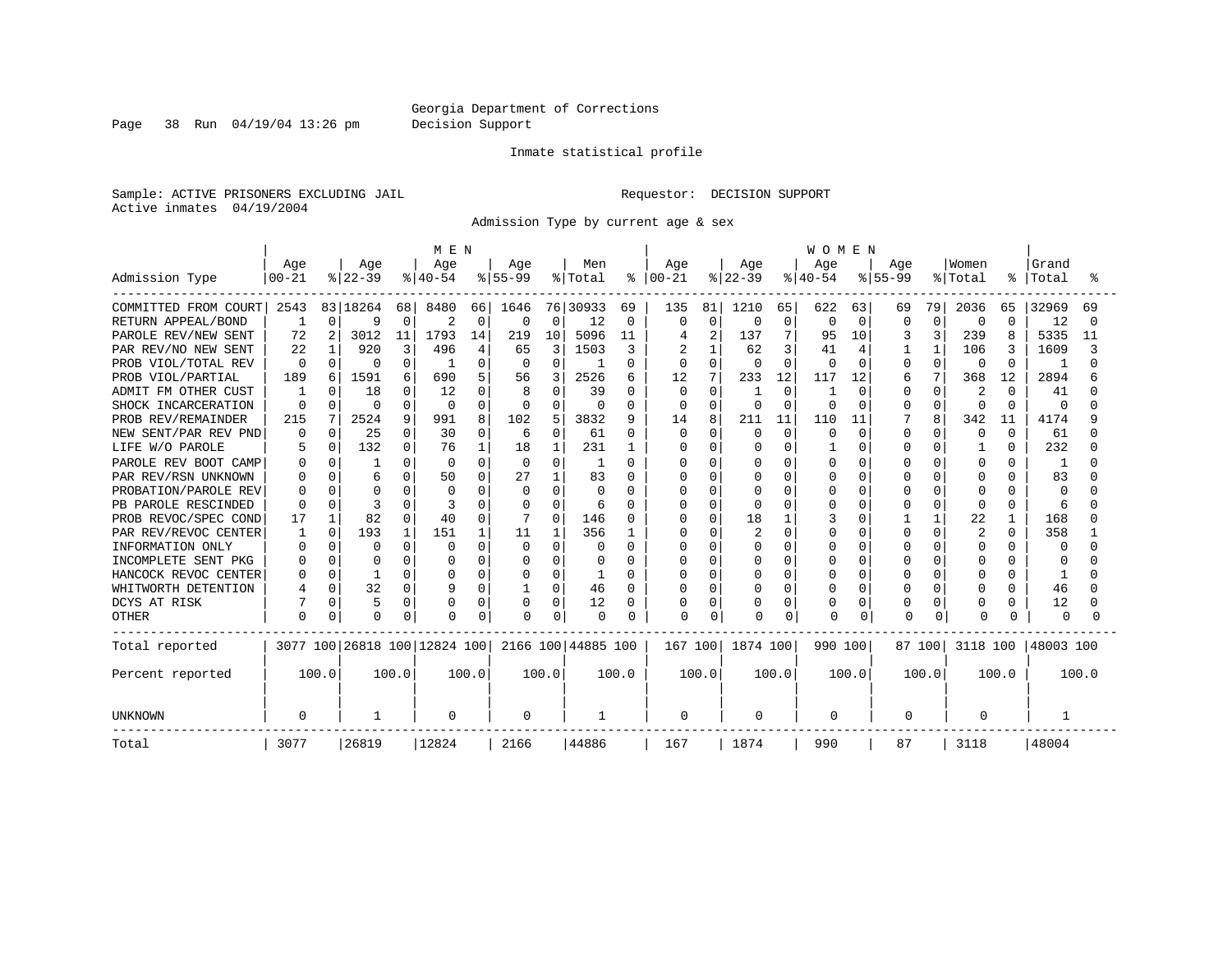Page 39 Run 04/19/04 13:26 pm Decision Support

#### Inmate statistical profile

Sample: ACTIVE PRISONERS EXCLUDING JAIL **Requestor: DECISION SUPPORT** 

Active inmates 04/19/2004

Release Type by current age & sex

| Release Type                         | Age<br>  00-21 | Age<br>$8122 - 39$ |          | M E N<br>Aqe<br>$8140 - 54$ |                | Aqe<br>$8155 - 99$ |               | Men<br>% Total                                  | Aqe<br>$ 00-21$ |                                       | Age<br>$ 22-39 $         | <b>WOMEN</b><br>Aqe<br>$8140 - 54$ | Aqe<br>$8155 - 99$ |    | Women<br>% Total | Grand<br>%   Total |  |
|--------------------------------------|----------------|--------------------|----------|-----------------------------|----------------|--------------------|---------------|-------------------------------------------------|-----------------|---------------------------------------|--------------------------|------------------------------------|--------------------|----|------------------|--------------------|--|
| PAROLE<br>SENTENCE EXPIRED<br>Active | $\Omega$       |                    | $\Omega$ | $\mathbf{0}$                | 0 <sub>1</sub> |                    | 0<br>$\Omega$ | 3080 100 26839 100 12851 100 2175 100 44945 100 | 0               | $\overline{0}$<br>$\Omega$<br>167 100 | $\mathbf{0}$<br>1875 100 | 991 100                            | $\Omega$<br>87 100 | 01 | 3120 100         | 48065 100          |  |
| Total                                | 3077           | 26819              |          | 12824                       |                | 2166               |               | 44886                                           | 167             |                                       | 1874                     | 990                                | 87                 |    | 3118             | 48004              |  |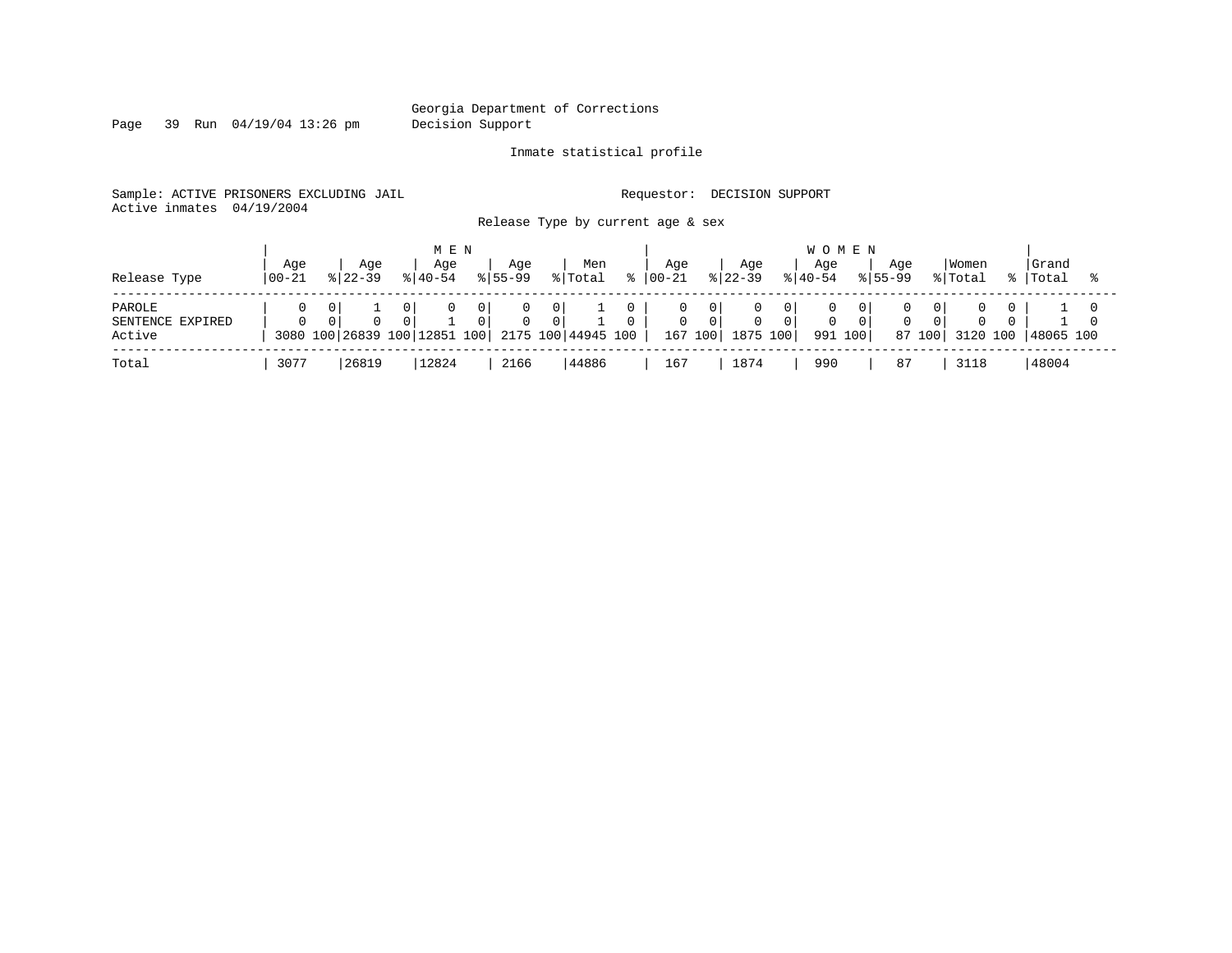Page 40 Run 04/19/04 13:26 pm Decision Support

#### Inmate statistical profile

Sample: ACTIVE PRISONERS EXCLUDING JAIL **Requestor: DECISION SUPPORT** Active inmates 04/19/2004

Inst By Group by current age & sex

|                      |           |          |           |       | M E N                        |                 |             |       |                    |          |             |          |           |          | <b>WOMEN</b> |       |                |          |                |       |           |       |
|----------------------|-----------|----------|-----------|-------|------------------------------|-----------------|-------------|-------|--------------------|----------|-------------|----------|-----------|----------|--------------|-------|----------------|----------|----------------|-------|-----------|-------|
|                      | Age       |          | Age       |       | Age                          |                 | Age         |       | Men                |          | Age         |          | Age       |          | Age          |       | Age            |          | Women          |       | Grand     |       |
| Inst By Group        | $00 - 21$ |          | $ 22-39 $ |       | $ 40-54 $                    |                 | $ 55-99 $   |       | % Total            | °        | $ 00 - 21$  |          | $8 22-39$ |          | $8 40-54$    |       | $8155 - 99$    |          | % Total        | ိုး   | Total     |       |
| County jails         | $\Omega$  | $\Omega$ |           | 0     | $\Omega$                     | 0               | $\mathbf 0$ | 0     |                    |          | 0           | $\Omega$ |           | $\Omega$ | $\Omega$     |       |                | $\Omega$ | $\Omega$       |       |           |       |
| Transitional centers | 27        |          | 687       | 3     | 378                          | 3               | 27          |       | 1119               |          | 6           | 4        | 135       |          | 77           | 8     | $\overline{2}$ |          | 220            |       | 1339      |       |
| County camps         | 378       | 12       | 3529      | 13    | 955                          |                 | 36          |       | 4898               | 11       | $\Omega$    |          | 2         |          | $\mathbf 0$  |       |                |          | $\overline{2}$ |       | 4900      | 10    |
| Inmate boot camps    | 172       | 6        | 547       | 2     | 0                            | 0               | $\Omega$    |       | 719                |          | 0           |          |           | $\Omega$ |              |       |                |          |                |       | 719       |       |
| State prisons        | 2161      | 70 L     | 19140     |       | 10140                        | 79              | 1932        | 89    | 33373              | 74       | 161         | 96       | 1736      | 93       | 913          | 92    | 85             | 98       | 2895           | 93    | 36268     |       |
| Private prisons      | 336       | 11       | 2788      | 10    | 1271                         | 10 <sup>°</sup> | 166         | 8     | 4561               | 10       | 0           | $\Omega$ | 0         | 0        | $\Omega$     |       |                | $\Omega$ | $\Omega$       |       | 4561      | 1 O   |
| Other                | 0         | $\Omega$ | 10        | 0     | 6                            | 0               |             |       | 17                 | $\Omega$ | $\mathbf 0$ | $\Omega$ |           | $\Omega$ | $\Omega$     |       | $\Omega$       | $\Omega$ |                |       | 18        |       |
| Total reported       |           |          |           |       | 3074 100 26701 100 12750 100 |                 |             |       | 2162 100 44687 100 |          | 167         | 100      | 1874 100  |          | 990          | 100   | 87 100         |          | 3118 100       |       | 47805 100 |       |
| Percent reported     |           | 100.0    |           | 100.0 |                              | 100.0           |             | 100.0 |                    | 100.0    |             | 100.0    |           | 100.0    |              | 100.0 |                | 100.0    |                | 100.0 |           | 100.0 |
|                      |           |          |           |       |                              |                 |             |       |                    |          |             |          |           |          |              |       |                |          |                |       |           |       |
| Not reported         | 0         |          | $\Omega$  |       | 0                            |                 | $\Omega$    |       | $\mathbf 0$        |          | 0           |          | $\Omega$  |          | $\Omega$     |       | $\Omega$       |          | $\Omega$       |       |           |       |
| Total                | 3077      |          | 26819     |       | 12824                        |                 | 2166        |       | 44886              |          | 167         |          | 1874      |          | 990          |       | 87             |          | 3118           |       | 48004     |       |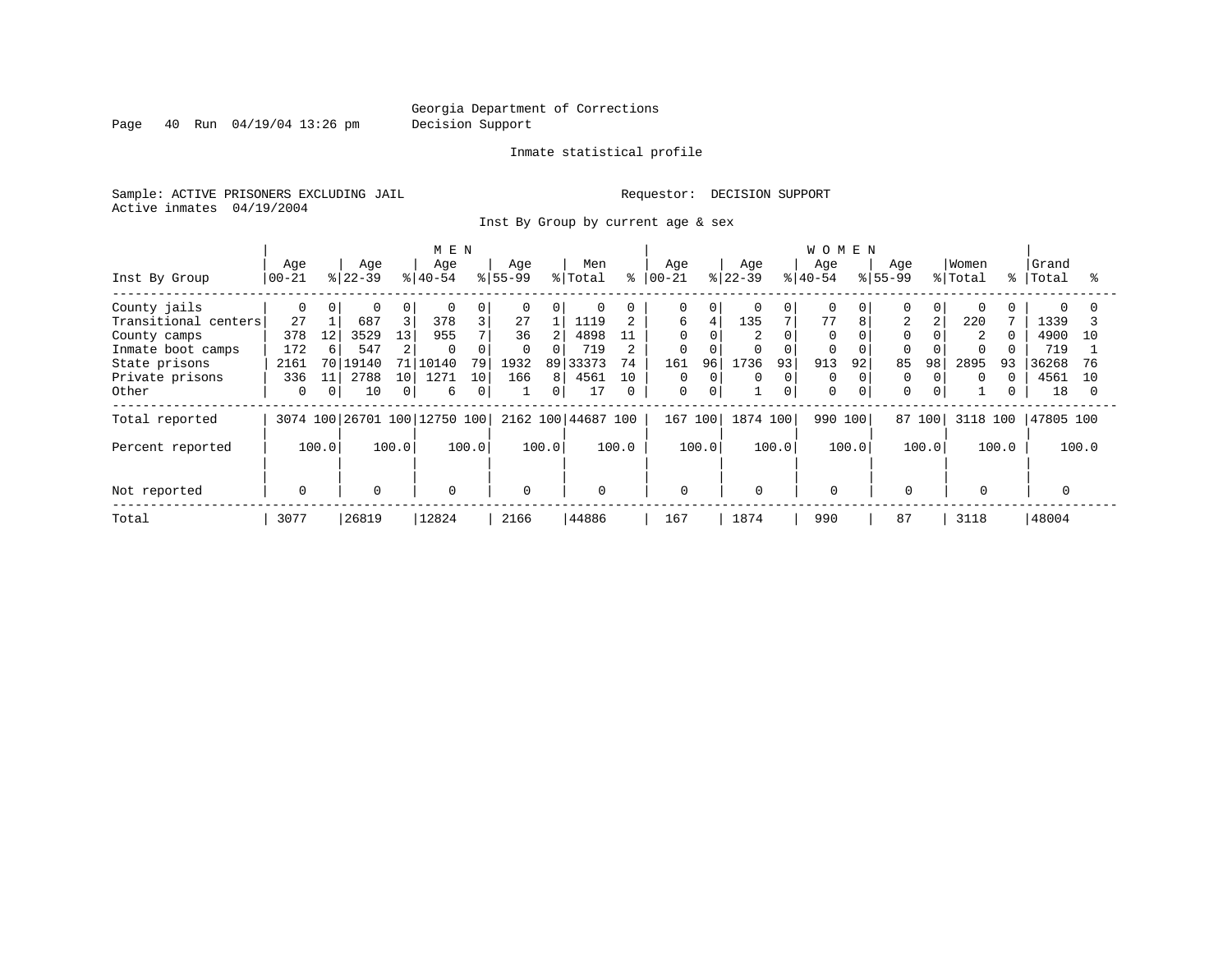Page 41 Run 04/19/04 13:26 pm Decision Support

#### Inmate statistical profile

Sample: ACTIVE PRISONERS EXCLUDING JAIL **Requestor: DECISION SUPPORT** Active inmates 04/19/2004

Institution by current age & sex

|                      |               |              |              |              | M E N        |              |                |                |         |              |               |             |           |             | WOMEN    |             |                |              |              |          |       |              |
|----------------------|---------------|--------------|--------------|--------------|--------------|--------------|----------------|----------------|---------|--------------|---------------|-------------|-----------|-------------|----------|-------------|----------------|--------------|--------------|----------|-------|--------------|
|                      | Age           |              | Age          |              | Age          |              | Age            |                | Men     |              | Age           |             | Age       |             | Age      |             | Aqe            |              | Women        |          | Grand |              |
| Institution          | $ 00 - 21$    |              | $8 22-39$    |              | $8 40-54$    |              | $8155 - 99$    |                | % Total |              | $8   00 - 21$ |             | $ 22-39 $ |             | $ 40-54$ |             | $8 55-99$      |              | % Total      | ႜ        | Total |              |
| Albany Trans Ctr     | 2             | 0            | 94           | 0            | 47           | 0            | 5              | 0              | 148     | 0            | 0             | 0           | 0         | 0           | 0        | 0           | 0              | 0            | 0            | 0        | 148   |              |
| Atlanta Trans Ctr(M) | 3             | $\mathbf 0$  | 152          | $1\,$        | 90           | $\mathbf{1}$ | $\overline{4}$ | $\mathsf 0$    | 249     | $\mathbf{1}$ | 0             | $\mathbf 0$ | 0         | $\mathbf 0$ | 0        | $\Omega$    | $\mathbf 0$    | $\Omega$     | $\Omega$     | $\Omega$ | 249   |              |
| Macon Trans Ctr      | $\mathcal{L}$ | $\Omega$     | 92           | $\mathbf 0$  | 52           | 0            | 5              | $\Omega$       | 151     | $\Omega$     | O             | $\Omega$    | $\Omega$  | $\Omega$    | $\Omega$ | $\Omega$    | $\Omega$       | $\Omega$     | $\Omega$     | $\Omega$ | 151   | $\Omega$     |
| Metro Trans Ctr (W)  | $\Omega$      | $\Omega$     | $\mathbf{1}$ | $\mathbf 0$  | $\Omega$     | $\Omega$     | $\Omega$       | $\Omega$       | 1       | 0            | б             | 5           | 134       | 8           | 77       | 9           | $\overline{2}$ | 3            | 219          | 8        | 220   |              |
| Savannah Mens TC     |               | $\Omega$     | 121          | $\mathbf 1$  | 67           | $\mathbf{1}$ | 5              | $\Omega$       | 198     | 1            | U             | $\Omega$    | U         | $\Omega$    | $\Omega$ | $\Omega$    | $\Omega$       | <sup>n</sup> | $\Omega$     | $\cap$   | 198   |              |
| Savannah Womens TC   |               | $\Omega$     | $\Omega$     | $\mathbf 0$  | <sup>0</sup> | 0            | $\Omega$       | $\Omega$       | 0       | O            | U             | $\Omega$    |           | $\Omega$    | U        | $\Omega$    | $\Omega$       | $\Omega$     | 1            | $\Omega$ | 1     |              |
| Augusta Trans Ctr    |               | 0            | 118          | 1            | 74           | 1            | 4              | 0              | 199     | 1            | O             | $\mathbf 0$ | O         | $\Omega$    | U        | $\mathbf 0$ | O              | 0            | $\Omega$     | 0        | 199   |              |
| Coastal Trans Ctr    |               | $\Omega$     | 113          | $\mathbf{1}$ | 43           | $\Omega$     | 4              | $\Omega$       | 167     | $\Omega$     | Λ             | $\Omega$    | O         | $\Omega$    | U        | $\Omega$    | <sup>0</sup>   | O            | $\Omega$     | $\Omega$ | 167   |              |
| Lagrange Trans Ctr   |               | 0            | 79           | $\mathbf 0$  | 54           | 0            | 3              | $\Omega$       | 143     | $\Omega$     | O             | $\Omega$    | 0         | $\Omega$    | U        | $\Omega$    | <sup>0</sup>   | U            | $\Omega$     | $\Omega$ | 143   |              |
| Clayton Trans Ctr    |               | <sup>n</sup> | 35           | $\mathbf 0$  | 25           | 0            | $\mathbf{1}$   | $\Omega$       | 62      | $\Omega$     | U             | $\Omega$    | O         | $\Omega$    | U        | $\Omega$    | O              |              | $\Omega$     | $\Omega$ | 62    |              |
| Central State Hosp   | $\Omega$      | $\Omega$     | 10           | $\Omega$     | 6            | 0            | $\mathbf{1}$   | $\Omega$       | 17      | $\Omega$     | O             | $\Omega$    |           | $\Omega$    | U        | $\Omega$    | <sup>0</sup>   | $\Omega$     | $\mathbf{1}$ | $\Omega$ | 18    |              |
| Bulloch County       |               | $\Omega$     | 106          | $\Omega$     | 26           | $\Omega$     | $\mathbf{1}$   | $\Omega$       | 140     | O            | N             | $\Omega$    |           | $\Omega$    | O        | $\Omega$    | <sup>0</sup>   | $\Omega$     | 1            | $\Omega$ | 141   |              |
| Carroll County       | 22            | 1            | 146          | 1            | 64           | $\mathbf 1$  | 2              | $\Omega$       | 234     | 1            | Ω             | $\mathbf 0$ | 0         | $\Omega$    | O        | $\Omega$    | $\Omega$       | O            | $\mathbf 0$  | $\Omega$ | 234   |              |
| Clarke County        | 12            | $\Omega$     | 68           | $\Omega$     | 24           | $\Omega$     | $\mathbf{1}$   | $\Omega$       | 105     | $\Omega$     | U             | $\mathbf 0$ | O         | $\Omega$    | $\cap$   | $\Omega$    | U              | 0            | $\Omega$     | $\Omega$ | 105   |              |
| Colquitt County      | 11            | $\Omega$     | 105          | $\mathbf 0$  | 30           | $\Omega$     | $\mathbf{0}$   | $\Omega$       | 146     | $\Omega$     | U             | 0           | O         | $\Omega$    | O        | $\Omega$    | <sup>0</sup>   | U            | $\Omega$     | $\Omega$ | 146   |              |
| Coweta County        | 11            | $\Omega$     | 139          | 1            | 45           | $\Omega$     | 2              | $\Omega$       | 197     | 1            | Λ             | 0           | O         | $\Omega$    | $\Omega$ | $\Omega$    | O              |              | $\Omega$     | $\Omega$ | 197   |              |
| Decatur County       | 13            | $\mathbf{1}$ | 152          | 1            | 35           | $\Omega$     | $\overline{2}$ | $\Omega$       | 202     | 1            | U             | $\Omega$    | O         | $\Omega$    | U        | $\cap$      | U              | U            | $\Omega$     | $\Omega$ | 202   |              |
| Effingham County     | 14            | 1            | 167          | 1            | 29           | $\Omega$     | 2              | $\Omega$       | 212     | $\mathbf{1}$ | Ω             | $\Omega$    | 0         | $\Omega$    | O        | $\Omega$    | O              | U            | $\Omega$     | $\Omega$ | 212   |              |
| Floyd County         | 14            | 1            | 259          | $\mathbf{1}$ | 67           | $\mathbf{1}$ | $\overline{2}$ | 0              | 342     | 1            |               | 0           | O         | 0           | $\Omega$ | 0           | O              | 0            | $\Omega$     | 0        | 342   |              |
| Gwinnett County      | 11            | 0            | 189          | $\mathbf{1}$ | 44           | $\Omega$     | $\mathbf 0$    | $\Omega$       | 244     | $\mathbf{1}$ | U             | $\mathbf 0$ | O         | $\Omega$    | U        | $\Omega$    | <sup>0</sup>   | 0            | $\Omega$     | $\Omega$ | 244   | $\mathbf{1}$ |
| Hall County          | 11            | $\Omega$     | 113          | $\mathbf{1}$ | 32           | 0            |                | 0              | 157     | 0            | Ω             | $\mathbf 0$ | 0         | $\Omega$    | 0        | $\Omega$    | O              | U            | $\Omega$     | $\Omega$ | 157   |              |
| Harris County        | 8             | $\Omega$     | 79           | $\mathbf 0$  | 16           | 0            | $\mathbf 0$    | $\Omega$       | 103     | $\Omega$     | O             | $\Omega$    | O         | $\Omega$    | O        | $\Omega$    | $\Omega$       |              | $\Omega$     | $\Omega$ | 103   |              |
| Jackson County       | 6             | $\Omega$     | 107          | $\Omega$     | 50           | $\Omega$     | 4              | $\Omega$       | 167     | 0            | O             | $\Omega$    | O         | $\Omega$    | $\Omega$ | $\Omega$    | <sup>0</sup>   | $\Omega$     | $\Omega$     | $\Omega$ | 167   |              |
| Jefferson County     | 12            | $\Omega$     | 129          | $\mathbf{1}$ | 30           | $\Omega$     | 0              | $\Omega$       | 171     | 0            | Ω             | $\Omega$    | O         | $\Omega$    | O        | $\Omega$    | O              | 0            | $\Omega$     | $\Omega$ | 171   |              |
| Mitchell County      | 10            | 0            | 88           | $\mathbf 0$  | 14           | 0            | 0              | $\Omega$       | 112     | 0            |               | $\mathbf 0$ | 0         | $\mathbf 0$ | $\Omega$ | $\mathbf 0$ | $\Omega$       | $\Omega$     | $\Omega$     | 0        | 112   |              |
| Muscogee County      | 39            | 2            | 365          | 2            | 89           | $\mathbf{1}$ | 4              | $\Omega$       | 497     | 1            | Λ             | $\mathbf 0$ | O         | $\Omega$    | U        | $\Omega$    | <sup>0</sup>   | O            | $\Omega$     | $\Omega$ | 497   |              |
| Richmond County      | 20            | 1            | 139          | $\mathbf 1$  | 42           | 0            | 3              | $\Omega$       | 204     | 1            | Ω             | $\mathbf 0$ | 0         | $\Omega$    | O        | $\Omega$    | <sup>0</sup>   | U            | $\Omega$     | 0        | 204   |              |
| Screven County       | 20            | 1            | 103          | 0            | 21           | 0            | $\mathbf{1}$   | $\Omega$       | 145     | 0            | U             | 0           | O         | $\Omega$    | $\Omega$ | $\Omega$    | $\cap$         |              | $\Omega$     | $\Omega$ | 145   |              |
| Spalding County      | 30            | $\mathbf{1}$ | 243          | 1            | 89           | $\mathbf{1}$ | 5              | $\Omega$       | 367     | 1            | U             | $\Omega$    |           | $\Omega$    | U        | $\Omega$    | <sup>0</sup>   | U            | 1            | $\Omega$ | 368   |              |
| Stewart County       |               | $\Omega$     | 63           | $\mathbf 0$  | 13           | 0            | $\mathbf 0$    | $\Omega$       | 83      | $\Omega$     | O             | $\Omega$    | 0         | $\Omega$    | O        | $\Omega$    | <sup>0</sup>   | U            | $\Omega$     | $\Omega$ | 83    |              |
| Sumter County        | 31            | 1            | 230          | $\mathbf{1}$ | 65           | 1            | $\mathbf 1$    | 0              | 327     | 1            | U             | 0           | O         | $\mathbf 0$ | O        | $\Omega$    | <sup>0</sup>   | O            | $\Omega$     | 0        | 327   |              |
| Terrell County       | 7             | $\Omega$     | 84           | $\Omega$     | 27           | $\Omega$     | $\mathbf 1$    | $\Omega$       | 119     | $\Omega$     | O             | $\Omega$    | 0         | $\Omega$    | U        | $\Omega$    | 0              | 0            | $\Omega$     | $\Omega$ | 119   | ∩            |
| Thomas County        | 14            | $\mathbf{1}$ | 108          | $\Omega$     | 27           | $\Omega$     | 1              | $\Omega$       | 150     | $\Omega$     | Ω             | $\mathbf 0$ | 0         | $\Omega$    | $\Omega$ | $\Omega$    | $\Omega$       | O            | $\Omega$     | $\Omega$ | 150   |              |
| Troup County         | 28            | $\mathbf 1$  | 184          | $\mathbf{1}$ | 49           | $\Omega$     | $\mathbf{1}$   | $\Omega$       | 262     | 1            | O             | $\Omega$    | 0         | $\Omega$    | $\Omega$ | $\Omega$    | $\Omega$       | O            | $\Omega$     | $\Omega$ | 262   |              |
| Clayton County       | 20            | 1            | 163          | $\mathbf 1$  | 27           | 0            | $\overline{2}$ | 0              | 212     | 1            | 0             | 0           | 0         | 0           | 0        | 0           | 0              | $\Omega$     | $\Omega$     | $\Omega$ | 212   |              |
| Ware Prison          | 57            | 2            | 584          | 3            | 270          | 2            | 39             | $\overline{2}$ | 950     | 3            | 0             | 0           | O         | 0           | $\Omega$ | 0           | $\Omega$       | 0            | $\Omega$     | O        | 950   |              |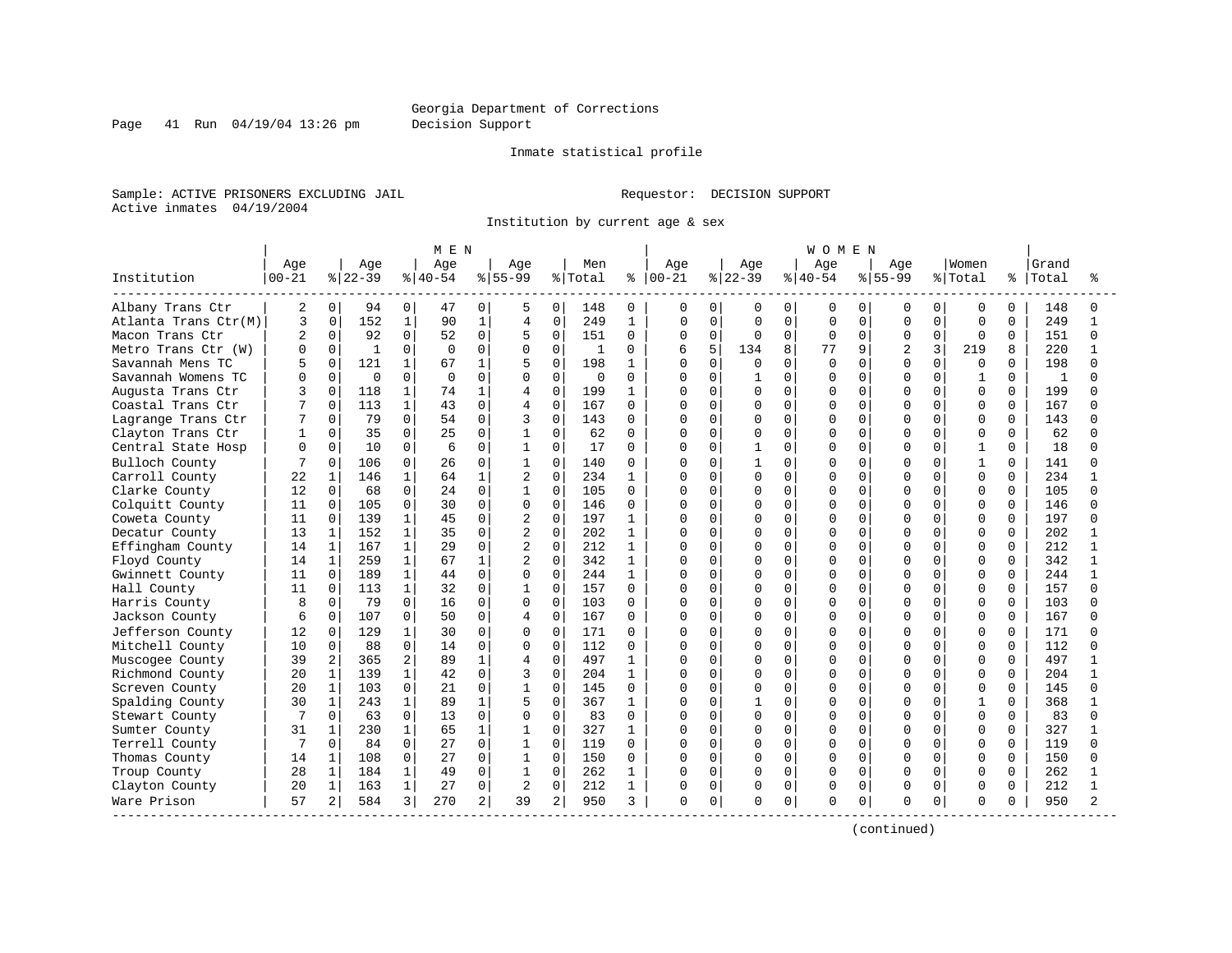Page 42 Run 04/19/04 13:26 pm Decision Support

#### Inmate statistical profile

Sample: ACTIVE PRISONERS EXCLUDING JAIL **Requestor: DECISION SUPPORT** Active inmates 04/19/2004

Institution by current age & sex (CONTINUED)

|                      |                |                |           |                | M E N    |                |           |                |         |                |              |              |          |          | <b>WOMEN</b> |          |           |             |             |          |       |                |
|----------------------|----------------|----------------|-----------|----------------|----------|----------------|-----------|----------------|---------|----------------|--------------|--------------|----------|----------|--------------|----------|-----------|-------------|-------------|----------|-------|----------------|
|                      | Age            |                | Age       |                | Age      |                | Age       |                | Men     |                | Age          |              | Age      |          | Age          |          | Aqe       |             | Women       |          | Grand |                |
| Institution          | $00 - 21$      |                | $8 22-39$ |                | $ 40-54$ |                | $8 55-99$ |                | % Total | နွ             | $00 - 21$    |              | $ 22-39$ |          | $ 40-54$     |          | $8 55-99$ |             | % Total     | ႜ        | Total |                |
| Lowndes Prison       | 33             | $\mathbf{1}$   | 176       | $1\vert$       | 65       | 1              | 3         | $\Omega$       | 277     | 1              | 0            | $\Omega$     | 0        | 0        | 0            | $\Omega$ | $\Omega$  | 0           | 0           | $\Omega$ | 277   |                |
| Dodge Prison         | 47             | 2              | 660       | 3              | 418      | $\overline{4}$ | 62        | 3              | 1187    | 3              | $\Omega$     | $\Omega$     | $\Omega$ | $\Omega$ | $\mathbf 0$  | $\Omega$ | $\Omega$  | $\Omega$    | $\mathbf 0$ | $\Omega$ | 1187  | 3              |
| Phillips Prison      | 22             | $\mathbf{1}$   | 438       | $\overline{c}$ | 288      | 3              | 61        | 3              | 809     | 2              | $\Omega$     | $\Omega$     | $\Omega$ | $\Omega$ | $\Omega$     | $\Omega$ | $\Omega$  | $\Omega$    | $\Omega$    | $\Omega$ | 809   |                |
| Walker Prison        | 25             | $\mathbf{1}$   | 342       | $\overline{2}$ | 209      | $\overline{2}$ | 33        | 2              | 609     | 2              | <sup>0</sup> | $\Omega$     | $\Omega$ | $\Omega$ | $\Omega$     | $\Omega$ | $\cap$    | 0           | $\Omega$    | $\Omega$ | 609   | $\overline{a}$ |
| Wayne Prison         | 10             | $\mathbf 0$    | 109       | $\Omega$       | 67       | $\mathbf{1}$   | 6         | $\Omega$       | 192     | 1              | U            | $\Omega$     | 0        | $\Omega$ | $\Omega$     | 0        | $\cap$    | 0           | $\mathbf 0$ | $\Omega$ | 192   |                |
| Arrendale Prison     | 362            | 14             | 575       | 3              | 221      | $\overline{2}$ | 12        | $\mathbf{1}$   | 1170    | 3              |              | $\Omega$     | $\cap$   | $\Omega$ | $\Omega$     | $\Omega$ |           | $\Omega$    | 0           | $\Omega$ | 1170  |                |
| Montgomery Prison    | 32             | $\mathbf{1}$   | 251       | $\mathbf{1}$   | 86       | $\mathbf{1}$   | 8         | $\cap$         | 377     | $\mathbf{1}$   | $\Omega$     | U            | $\Omega$ | U        | $\Omega$     | $\Omega$ | $\Omega$  | $\cap$      | $\Omega$    | $\Omega$ | 377   |                |
| Lee Prison           | 38             | $\mathbf{1}$   | 413       | $\overline{a}$ | 235      | $\overline{a}$ | 15        | $\mathbf{1}$   | 701     | $\mathbf{2}$   | <sup>0</sup> | U            | O        | $\Omega$ | $\Omega$     | 0        | $\cap$    | $\Omega$    | $\Omega$    | $\Omega$ | 701   |                |
| Georgia State Prison | 24             | $\mathbf 1$    | 749       | 3              | 314      | 3              | 53        | $\mathbf{3}$   | 1140    | 3              | $\Omega$     | <sup>0</sup> | 0        | $\Omega$ | $\Omega$     | $\Omega$ | $\cap$    | $\Omega$    | $\Omega$    | $\Omega$ | 1140  |                |
| Mens Prison          | 4              | 0              | 133       | $\mathbf{1}$   | 236      | $\overline{2}$ | 301       | 16             | 674     |                | $\Omega$     | 0            | $\Omega$ | $\Omega$ | $\Omega$     | 0        | $\Omega$  | $\mathbf 0$ | $\mathbf 0$ | $\Omega$ | 674   |                |
| Jackson Prison-Diag  | 149            | 6              | 938       | $\overline{4}$ | 471      | $\overline{4}$ | 62        | 3              | 1620    | 4              | $\Omega$     | $\Omega$     | $\Omega$ | $\Omega$ | $\Omega$     | 0        | $\cap$    | 0           | $\Omega$    | $\Omega$ | 1620  |                |
| Jackson Prison-Perm  | $\overline{2}$ | $\Omega$       | 136       | $\mathbf{1}$   | 100      | $\mathbf{1}$   | 9         | $\Omega$       | 247     | 1              | O            | $\Omega$     | 0        | $\Omega$ | $\Omega$     | $\Omega$ | $\cap$    | 0           | $\Omega$    | $\Omega$ | 247   |                |
| Coastal Prison       | 133            | 5              | 882       | $\overline{4}$ | 418      | $\overline{4}$ | 37        | $\overline{2}$ | 1470    | 4              | $\Omega$     | $\Omega$     | $\Omega$ | $\Omega$ | $\Omega$     | $\Omega$ | $\cap$    | 0           | $\Omega$    | $\Omega$ | 1470  |                |
| Scott Prison         | 42             | 2              | 737       | 3              | 400      | 4              | 53        | 3              | 1232    | 3              | $\Omega$     | <sup>0</sup> | $\Omega$ | U        | $\Omega$     | O        | $\cap$    | 0           | 0           | $\Omega$ | 1232  |                |
| Rivers Prison        | 54             | 2              | 609       | 3              | 385      | 3              | 59        | 3              | 1107    | ζ              | $\Omega$     | $\Omega$     | $\Omega$ | U        | $\Omega$     | $\cap$   | $\Omega$  | U           | $\Omega$    | $\Omega$ | 1107  |                |
| Rutledge Prison      | 17             | $\mathbf{1}$   | 279       | $\mathbf{1}$   | 240      | $\overline{2}$ | 52        | $\mathbf{3}$   | 588     |                | U            | U            | O        | $\Omega$ | $\Omega$     | U        | $\cap$    | U           | $\Omega$    | $\Omega$ | 588   |                |
| Central Prison       | 14             | $\mathbf{1}$   | 386       | $\overline{a}$ | 339      | 3              | 62        | $\mathcal{L}$  | 801     | 2              | <sup>0</sup> | $\Omega$     | O        | $\Omega$ | $\Omega$     | $\Omega$ | $\cap$    | $\Omega$    | $\Omega$    | $\Omega$ | 801   |                |
| Augusta Med Prison   | 49             | $\overline{2}$ | 588       | 3              | 373      | 3              | 113       | 6              | 1123    | $\mathbf{3}$   | $\Omega$     | $\Omega$     | $\Omega$ | $\Omega$ | $\Omega$     | $\Omega$ | $\Omega$  | $\mathbf 0$ | $\mathbf 0$ | $\Omega$ | 1123  |                |
| Rogers Prison        | 159            | 6              | 818       | $\overline{4}$ | 268      | $\overline{2}$ | 9         | $\Omega$       | 1254    | ζ              | $\Omega$     | $\Omega$     | $\Omega$ | $\Omega$ | $\Omega$     | $\Omega$ | $\Omega$  | 0           | $\Omega$    | 0        | 1254  |                |
| Burruss Prison       | 39             | $\overline{a}$ | 168       | $\mathbf{1}$   | 71       | $\mathbf{1}$   | 9         | $\Omega$       | 287     | $\mathbf{1}$   | $\Omega$     | $\Omega$     | $\Omega$ | $\Omega$ | $\Omega$     | $\Omega$ | $\Omega$  | $\Omega$    | $\Omega$    | $\Omega$ | 287   | $\mathbf{1}$   |
| Bostick Prison       | 22             | $\mathbf{1}$   | 241       | $\mathbf{1}$   | 273      | $\overline{2}$ | 163       | 9              | 699     | 2              | <sup>0</sup> | <sup>0</sup> | 0        | U        | $\Omega$     | 0        | $\Omega$  | 0           | $\Omega$    | $\Omega$ | 699   |                |
| Valdosta Prison      | 19             | $\mathbf{1}$   | 467       | $\overline{2}$ | 247      | $\overline{2}$ | 43        | $\overline{a}$ | 776     | $\mathfrak{D}$ | $\Omega$     | O            | $\Omega$ | U        | $\Omega$     | O        | $\cap$    | 0           | $\Omega$    | $\Omega$ | 776   |                |
| Hays Prison          | 40             | 2              | 472       | $\overline{2}$ | 246      | $\overline{2}$ | 57        | $\mathbf{3}$   | 815     |                | $\Omega$     | U            | $\Omega$ | U        | $\Omega$     | U        | $\cap$    | U           | $\Omega$    | $\Omega$ | 815   |                |
| Hancock Prison       | 55             | 2              | 696       | 3              | 363      | 3              | 58        | ζ              | 1172    |                | <sup>0</sup> | U            | O        | 0        | $\Omega$     | U        | $\cap$    | 0           | $\Omega$    | $\Omega$ | 1172  |                |
| Telfair Prison       | 70             | 3              | 698       | 3              | 296      | 3              | 35        | $\overline{2}$ | 1099    |                | $\Omega$     | $\Omega$     | $\Omega$ | $\Omega$ | $\Omega$     | $\Omega$ | $\Omega$  | 0           | $\Omega$    | $\Omega$ | 1099  |                |
| Autry Prison         | 82             | 3              | 802       | $\overline{4}$ | 375      | $\overline{3}$ | 72        | $\Delta$       | 1331    | 4              | $\Omega$     | $\Omega$     | $\Omega$ | $\Omega$ | $\Omega$     | $\Omega$ | $\Omega$  | 0           | $\mathbf 0$ | $\Omega$ | 1331  |                |
| Johnson Prison       | 43             | 2              | 508       | 2              | 379      | 3              | 74        | $\overline{4}$ | 1004    | ζ              | $\Omega$     | $\Omega$     | $\Omega$ | $\Omega$ | $\Omega$     | 0        | $\Omega$  | 0           | $\Omega$    | $\Omega$ | 1004  |                |
| Wilcox Prison        | 69             | 3              | 769       | 3              | 488      | $\overline{4}$ | 87        |                | 1413    | $\overline{A}$ | $\Omega$     | $\Omega$     | $\Omega$ | $\Omega$ | $\Omega$     | $\Omega$ | $\Omega$  | 0           | $\Omega$    | $\Omega$ | 1413  |                |
| Calhoun Prison       | 80             | 3              | 778       | $\overline{4}$ | 308      | 3              | 58        | 3              | 1224    | 3              | <sup>0</sup> | $\Omega$     | O        | $\Omega$ | $\Omega$     | $\Omega$ | $\Omega$  | 0           | $\Omega$    | $\Omega$ | 1224  |                |
| Dooly Prison         | 66             | 3              | 707       | 3              | 402      | $\overline{4}$ | 71        | $\overline{4}$ | 1246    | 3              | <sup>0</sup> | 0            | 0        | U        | $\Omega$     | O        | $\Omega$  | 0           | $\Omega$    | $\Omega$ | 1246  |                |
| Macon Prison         | 33             | $\mathbf 1$    | 869       | $\overline{4}$ | 376      | 3              | 82        | $\overline{4}$ | 1360    |                | $\Omega$     | O            | $\Omega$ | U        | $\Omega$     | $\Omega$ | $\cap$    | U           | $\Omega$    | $\Omega$ | 1360  |                |
| Smith Prison         | 68             | 3              | 798       | $\overline{4}$ | 300      | 3              | 41        | $\overline{2}$ | 1207    |                | $\Omega$     | $\Omega$     | $\Omega$ | $\Omega$ | $\Omega$     | $\Omega$ | $\cap$    | U           | $\Omega$    | $\Omega$ | 1207  |                |
| Homerville Prison    | -1             | $\Omega$       | 107       | $\mathbf 0$    | 75       | $\mathbf 1$    | 5         | $\Omega$       | 188     | $\mathbf{1}$   | 0            | $\Omega$     | $\Omega$ | $\Omega$ | $\Omega$     | $\Omega$ | $\Omega$  | $\Omega$    | $\Omega$    | $\Omega$ | 188   |                |
| Washingtn Women Pris | 0              | $\mathbf 0$    | $\Omega$  | $\Omega$       | 1        | $\Omega$       | 0         | $\Omega$       |         | 0              | 75           | 57           | 621      | 38       | 315          | 37       | 37        | 51          | 1048        | 39       | 1049  |                |
| Baldwin Prison       | 67             | 3              | 401       | 2              | 203      | 2              | 12        | 1              | 683     | 2              | $\mathbf 0$  | 0            | O        | 0        | $\mathbf 0$  | 0        | $\Omega$  | 0           | $\Omega$    | $\Omega$ | 683   |                |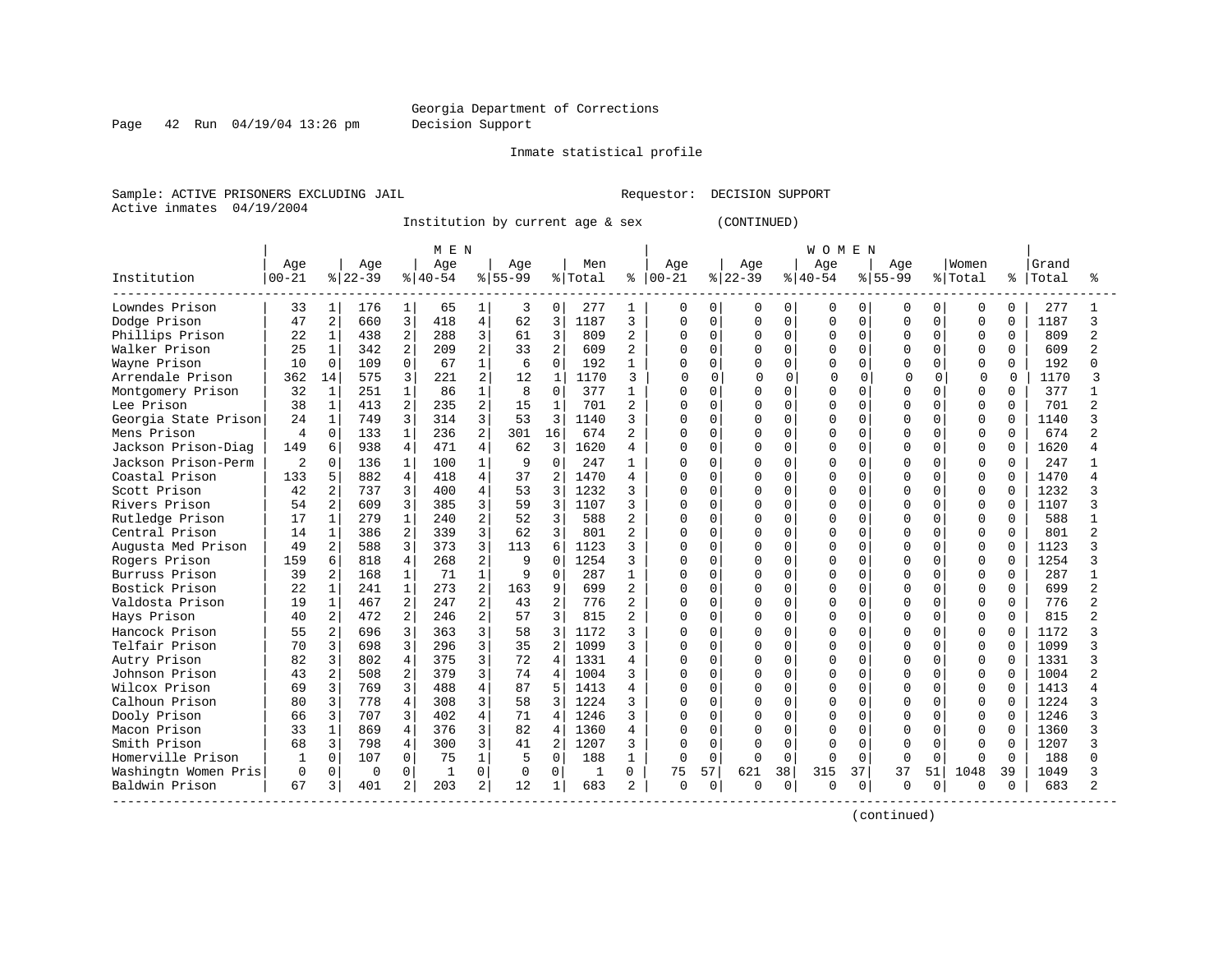#### Georgia Department of Corrections Page 43 Run 04/19/04 13:26 pm Decision Support

Inmate statistical profile

Sample: ACTIVE PRISONERS EXCLUDING JAIL **Requestor: DECISION SUPPORT** Active inmates 04/19/2004

Institution by current age & sex (CONTINUED)

|                      |                   |          |                  |              | M E N                        |      |                  |      |                    |      |              |              |                  |              | WOMEN            |          |                 |      |                  |              |                |      |
|----------------------|-------------------|----------|------------------|--------------|------------------------------|------|------------------|------|--------------------|------|--------------|--------------|------------------|--------------|------------------|----------|-----------------|------|------------------|--------------|----------------|------|
| Institution          | Age<br>$ 00 - 21$ |          | Age<br>$ 22-39 $ |              | Age<br>$8 40-54$             |      | Age<br>$ 55-99 $ |      | Men<br>% Total     | ႜ    | Age<br>00-21 |              | Age<br>$ 22-39 $ |              | Age<br>$8 40-54$ |          | Age<br>$ 55-99$ |      | Women<br>% Total | °            | Grand<br>Total |      |
| Metro Womens Prison  | 0                 |          |                  |              |                              | 0    | $\Omega$         |      | 2                  | 0    | 36           | 27           | 468              | 29           | 292              | 34       | 19              | 26   | 815              | 30           | 817            |      |
| Pulaski Womens Pris  | 0                 | $\Omega$ | $\Omega$         | 0            | ∩                            | 0    | 0                | 0    | $\Omega$           | 0    | 50           | 38           | 647              | 39           | 306              | 36       | 29              | 40   | 1032             | 38           | 1032           |      |
| Pelham PreTrans Unit | 4                 | $\Omega$ | 132              |              | 51                           |      |                  | O    | 192                |      | 0            | $\Omega$     | O                | $\Omega$     | O                | $\Omega$ | O               | 0    | $\Omega$         | $\Omega$     | 192            |      |
| Milan Prison         | 29                |          | 142              |              | 54                           |      |                  | 0    | 226                |      | O            |              |                  | $\Omega$     |                  |          |                 |      | 0                | <sup>o</sup> | 226            |      |
| D Ray James Prison   | 136               |          | 943              |              | 421                          |      | 48               |      | 1548               |      | U            | <sup>0</sup> | U                | $\Omega$     |                  | $\cap$   |                 |      | <sup>0</sup>     | <sup>n</sup> | 1548           |      |
| Coffee Corr Facility | 111               |          | 932              |              | 405                          |      | 58               | 3    | 1506               |      | U            |              |                  | $\Omega$     |                  |          |                 |      | $\Omega$         | <sup>0</sup> | 1506           |      |
| Wheeler Corr Facilty | 89                |          | 913              |              | 445                          |      | 60               |      | 1507               |      | U            | $\Omega$     |                  | $\cap$       |                  | O        |                 |      | $\Omega$         |              | 1507           |      |
| Whitworth Pre-Parole | 1                 |          | 10               | 0            | 5                            | O    | $\Omega$         | U    | 16                 |      |              |              |                  | $\Omega$     |                  |          |                 |      | <sup>0</sup>     |              | 16             |      |
| Ware Annex           | 22                |          | 126              |              | 50                           |      |                  |      | 201                |      |              |              |                  | O            |                  |          |                 |      | <sup>0</sup>     | 0            | 201            |      |
| Phillips Annex       | 13                |          | 103              | $\Omega$     | 44                           |      | 2                | 0    | 162                | 0    | O            |              |                  | $\Omega$     |                  |          |                 |      | $\Omega$         | $\Omega$     | 162            |      |
| Hays Annex           | 50                |          | 216              |              | 82                           |      |                  | 0    | 353                |      |              | 0            |                  | $\Omega$     |                  | O        |                 |      | $\Omega$         | O            | 353            |      |
| Hancock Annex        | 15                |          | 126              |              | 47                           |      | $\Omega$         | 0    | 188                |      | ∩            |              |                  | O            |                  |          |                 |      | <sup>0</sup>     | U            | 188            |      |
| Dodge BC             | 18                |          | 63               | <sup>0</sup> | n                            |      |                  | U    | 81                 | 0    |              |              | U                | <sup>0</sup> |                  |          |                 |      | <sup>0</sup>     |              | 81             |      |
| Montgomery BC        | 21                |          | 67               | U            |                              |      | 0                | 0    | 88                 | 0    | $\Omega$     |              |                  | $\Omega$     |                  |          |                 |      | $\Omega$         | 0            | 88             |      |
| Burruss BC           | 41                |          | 101              | U            |                              |      | $\Omega$         | U    | 142                | 0    | 0            |              | U                | $\Omega$     |                  |          |                 |      | <sup>0</sup>     | <sup>0</sup> | 142            |      |
| Hays BC              | 48                | 2        | 150              |              |                              | 0    | $\Omega$         | U    | 198                |      | $\Omega$     |              | O                | $\Omega$     |                  |          | O               | U    | $\Omega$         | <sup>0</sup> | 198            |      |
| Baldwin BC           | 193               |          | 3325             | 15           | 2000                         | 18   | 602              | 32   | 6120               | 16   | 11           | 8            | 254              | 15           | 159              | 19       | 39              | 54   | 463              | 17           | 6583           | 16   |
| Total reported       |                   |          |                  |              | 3226 100 29978 100 14824 100 |      |                  |      | 2768 100 50796 100 |      | 178 100      |              | 2128 100         |              | 1149 100         |          | 126 100         |      | 3581 100         |              | 54377 100      |      |
| Percent reported     |                   | 84.1     |                  | 82.5         |                              | 85.8 |                  | 86.4 |                    | 83.7 |              | 78.4         |                  | 87.5         |                  | 86.8     |                 | 82.8 |                  | 86.7         |                | 83.9 |
| Not Reported         | 490               |          | 4703             |              | 1821                         |      | 295              |      | 7309               |      | 36           |              | 234              |              | 131              |          | 15              |      | 416              |              | 7725           |      |
| Total                | 3077              |          | 26819            |              | 12824                        |      | 2166             |      | 44886              |      | 167          |              | 1874             |              | 990              |          | 87              |      | 3118             |              | 48004          |      |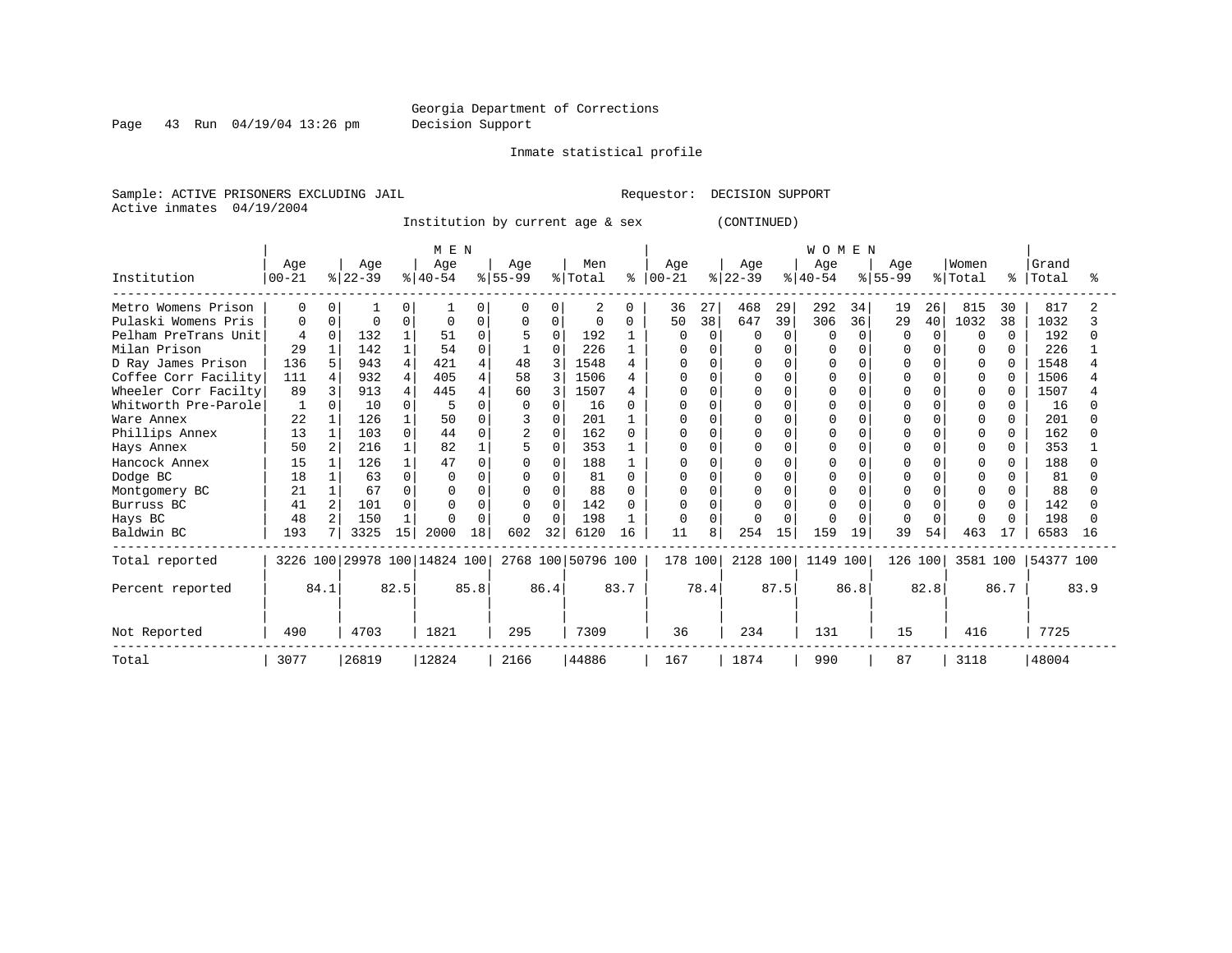Page 44 Run 04/19/04 13:26 pm Decision Support

#### Inmate statistical profile

Sample: ACTIVE PRISONERS EXCLUDING JAIL **Requestor: DECISION SUPPORT** Active inmates 04/19/2004

Misdemeanors And Felonies by current age & sex

| Crime Type                   | Age<br>$00 - 21$ | Aqe<br>$8122 - 39$ | MEN<br>Aqe<br>$8140 - 54$                                 | Aqe<br>$8155 - 99$               | Men<br>% Total<br>နွ | Aqe<br>$ 00 - 21$              | Age<br>$8 22-39$                | <b>WOMEN</b><br>Aqe<br>$8140 - 54$ | Aqe<br>$8155 - 99$                       | Women<br>% Total                 | Grand<br>%   Total |
|------------------------------|------------------|--------------------|-----------------------------------------------------------|----------------------------------|----------------------|--------------------------------|---------------------------------|------------------------------------|------------------------------------------|----------------------------------|--------------------|
| <b>MISDEMEANOR</b><br>FELONY | $\Omega$         | 2<br>$\Omega$      | 5<br>0<br>3076 100 26817 100 12819 100 2166 100 44878 100 | $\overline{0}$<br>0 <sup>1</sup> | 8<br>0               | 0<br>$\overline{0}$<br>167 100 | 0<br>0 <sup>1</sup><br>1874 100 | 0 <sup>1</sup><br>990<br>100       | $\mathbf{0}$<br>0 <sup>1</sup><br>87 100 | $\Omega$<br>$\Omega$<br>3118 100 | 8<br>47996 100     |
| Total reported               |                  |                    | 3077 100 26819 100 12824 100                              |                                  | 2166 100 44886 100   | 167 100                        | 1874 100                        | 100<br>990                         | 87 100                                   | 3118 100                         | 48004 100          |
| Percent reported             | 100.0            | 100.0              | 100.0                                                     | 100.0                            | 100.0                | 100.0                          | 100.0                           | 100.0                              | 100.0                                    | 100.0                            | 100.0              |
| NOT REPORTED                 | 0                | $\mathbf 0$        | 0                                                         | $\mathbf 0$                      | $\mathbf 0$          | $\mathbf 0$                    | $\mathbf 0$                     | $\overline{0}$                     | $\mathbf 0$                              |                                  | 0                  |
| Total                        | 3077             | 26819              | 12824                                                     | 2166                             | 44886                | 167                            | 1874                            | 990                                | 87                                       | 3118                             | 48004              |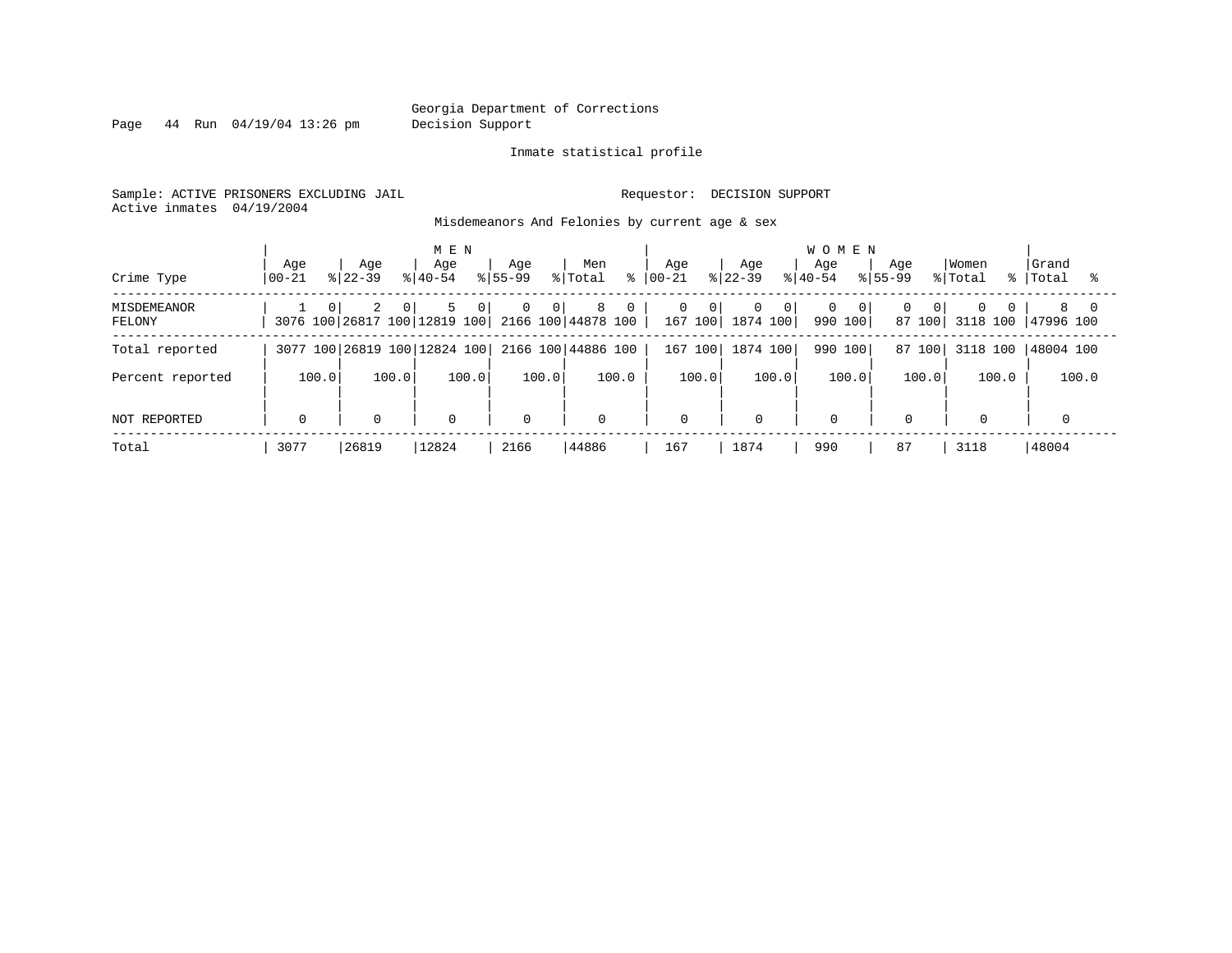Page 45 Run 04/19/04 13:26 pm Decision Support

#### Inmate statistical profile

Sample: ACTIVE PRISONERS EXCLUDING JAIL **Requestor: DECISION SUPPORT** Active inmates 04/19/2004

Crimes By Group by current age & sex

|                      |                  |              |                 |              | M E N                        |              |                    |              |                    |                |                 |                |                 |              | <b>WOMEN</b>     |                |                    |              |                  |                |                |          |
|----------------------|------------------|--------------|-----------------|--------------|------------------------------|--------------|--------------------|--------------|--------------------|----------------|-----------------|----------------|-----------------|--------------|------------------|----------------|--------------------|--------------|------------------|----------------|----------------|----------|
| Crimes By Group      | Age<br>$00 - 21$ |              | Age<br>$ 22-39$ |              | Age<br>$8 40-54$             |              | Age<br>$8155 - 99$ |              | Men<br>% Total     | ႜ              | Age<br>$ 00-21$ |                | Age<br>$ 22-39$ |              | Age<br>$8 40-54$ |                | Age<br>$8155 - 99$ |              | Women<br>% Total |                | Grand<br>Total |          |
|                      |                  |              |                 |              |                              |              |                    |              |                    |                |                 |                |                 |              |                  |                |                    |              |                  |                |                |          |
| HOMICIDE             | 193              | 6            | 3325            | 12           | 2000                         | 16           | 602                | 28           | 6120               | 14             | 11              | 7              | 254             | 14           | 159              | 16             | 39                 | 45           | 463              | 15             | 6583           | 14       |
| <b>ABORTION</b>      | 0                | $\Omega$     | $\Omega$        | $\mathbf 0$  | 0                            | $\mathbf 0$  | $\mathbf 0$        | $\Omega$     | $\Omega$           | 0              | $\mathbf 0$     | $\Omega$       | $\Omega$        | $\mathbf 0$  | 0                | $\mathbf 0$    | 0                  | $\Omega$     | $\Omega$         | $\Omega$       | $\Omega$       | $\Omega$ |
| BODILY INJRY&REL OFF | 490              | 16           | 4703            | 18           | 1821                         | 14           | 295                | 14           | 7309               | 16             | 36              | 22             | 234             | 13           | 131              | 13             | 15                 | 17           | 416              | 13             | 7725           | 16       |
| ARSON & REL OFF      | 8                | $\Omega$     | 65              | 0            | 42                           | $\Omega$     | 4                  | O            | 119                | 0              | 1               | 1              | q               | $\Omega$     | 9                |                | O                  | $\Omega$     | 19               | -1             | 138            |          |
| DAMAGE OF PROPERTY   | 17               | -1           | 71              | $\Omega$     | 29                           | 0            | $\Omega$           | <sup>0</sup> | 117                | $\Omega$       | 1               | 1              | 4               | $\Omega$     | 2                | $\Omega$       | U                  | ∩            | 7                | $\Omega$       | 124            |          |
| BURGLARY & REL OFF   | 479              | 16           | 3048            | 11           | 1454                         | 11           | 77                 | 4            | 5058               | 11             | 11              | 7              | 123             | 7            | 58               | 6              | U                  | $\Omega$     | 192              | 6              | 5250           | 11       |
| FORGERY & REL OFF    | 35               | 1            | 674             | 3            | 411                          | 3            | 25                 | 1            | 1145               | 3              | 14              | 8              | 322             | 17           | 136              | 14             | 4                  | 5            | 476              | 15             | 1621           | 3        |
| <b>THEFT</b>         | 201              | 7            | 1487            | 6            | 808                          | 6            | 74                 | 3            | 2570               | 6              | 14              | 8              | 161             | 9            | 154              | 16             | 8                  | 9            | 337              | 11             | 2907           |          |
| <b>ROBBERY</b>       | 927              | 30           | 4644            | 17           | 1266                         | 10           | 112                | 5            | 6949               | 15             | 44              | 26             | 171             | 9            | 36               | 4              | 3                  | 3            | 254              | 8              | 7203           | 15       |
| SEXUAL OFFENSES      | 305              | 10           | 2962            | 11           | 2505                         | 20           | 714                | 33           | 6486               | 14             |                 | $\mathbf{1}$   | 51              | 3            | 34               | 3              | 3                  | 3            | 90               | 3              | 6576           | 14       |
| OBSCENITY CRIMES     | n                | $\Omega$     | $\Omega$        | 0            | 0                            | $\Omega$     | -1                 | 0            |                    | 0              | <sup>0</sup>    | $\Omega$       | $\Omega$        | $\Omega$     | $\Omega$         | $\Omega$       | 0                  | $\Omega$     | $\Omega$         | 0              | -1             |          |
| TREASON & REL OFF    | n                | $\Omega$     | 0               | 0            | -1                           | $\Omega$     | 0                  | O            | 1                  | O              | <sup>0</sup>    | $\Omega$       | ∩               | $\Omega$     | $\Omega$         | $\Omega$       | U                  | $\Omega$     | 0                | 0              | 1              |          |
| CRIMES INVOLVNG GOVT | 33               |              | 416             | 2            | 160                          | 1            | 10                 | $\Omega$     | 619                | 1              |                 | $\overline{2}$ | 29              | 2            | 18               | $\overline{c}$ | U                  | $\Omega$     | 51               | $\overline{c}$ | 670            |          |
| FALSIFICATIONS       |                  | $\Omega$     | 26              | 0            | 4                            | $\Omega$     | 1                  | 0            | 32                 | $\Omega$       | U               | $\Omega$       |                 | $\Omega$     | 1                | $\Omega$       | U                  | $\Omega$     | 6                | $\Omega$       | 38             |          |
| OBSTRUCT LAW ENFORCE |                  | $\Omega$     | 68              | 0            | 27                           | $\Omega$     | 2                  | 0            | 100                | 0              | O               | 0              |                 | $\Omega$     |                  | 0              | 0                  | n            | 6                | <sup>0</sup>   | 106            |          |
| DISORDERLY CONDUCT   |                  |              | 22              | 0            | 11                           | 0            | 2                  | O            | 38                 | 0              |                 | $\Omega$       |                 | $\Omega$     | O                | 0              | Ω                  | O            | $\mathbf{1}$     | O              | 39             |          |
| GAMBLING & REL OFF   | $\Omega$         | $\Omega$     | 3               | $\Omega$     | -1                           | 0            | $\Omega$           | 0            | 4                  | $\Omega$       | O               | $\Omega$       | $\Omega$        | $\Omega$     | O                | $\Omega$       | 0                  | $\Omega$     | $\Omega$         | $\Omega$       | 4              |          |
| CRUELTY TO CHILDREN  | 5                | $\Omega$     | 183             | 1            | 64                           | $\Omega$     | 10                 | $\Omega$     | 262                | 1              | 3               | $\overline{2}$ | 76              | 4            | 6                | $\mathbf{1}$   | 0                  | $\Omega$     | 85               | 3              | 347            |          |
| CRIMES WITH GUNS     | 34               |              | 621             | 2            | 258                          | 2            | 43                 | 2            | 956                | $\overline{c}$ | O               | $\Omega$       | 19              | $\mathbf{1}$ |                  | $\mathbf{1}$   |                    | $\mathbf{1}$ | 27               | $\mathbf{1}$   | 983            |          |
| INVASION PRIVACY     | 3                | $\Omega$     | 14              | $\Omega$     | 6                            | $\Omega$     | $\mathbf{1}$       | 0            | 24                 | $\Omega$       | $\Omega$        | $\Omega$       | $\Omega$        | $\Omega$     | O                | $\Omega$       | <sup>0</sup>       | $\Omega$     | $\Omega$         | $\Omega$       | 24             |          |
| RACKETEERING         | n                |              | 32              | $\Omega$     | 19                           | $\Omega$     | 3                  | O            | 54                 | 0              | n               | $\Omega$       |                 | $\Omega$     |                  | -1             |                    | 1            | 13               | $\Omega$       | 67             |          |
| DRUG ABUSE OFFENSES  | 321              | 10           | 3514            | 13           | 1489                         | 12           | 124                | 6            | 5448               | 12             | 18              | 11             | 324             | 17           | 185              | 19             | 10                 | 11           | 537              | 17             | 5985           | 12       |
| DRUG TRAFFICKING     | 34               | $\mathbf{1}$ | 851             | 3            | 245                          | 2            | 37                 | 2            | 1167               | 3              | 6               | 4              | 63              | 3            | 23               | 2              | 3                  | 3            | 95               | 3              | 1262           |          |
| <b>AUTO CRIMES</b>   | 3                | $\Omega$     | 134             | $\mathbf{1}$ | 161                          | $\mathbf{1}$ | 19                 | $\mathbf{1}$ | 317                | $\mathbf{1}$   | $\Omega$        | $\Omega$       | 5               | $\Omega$     | 14               | 1              | 0                  | $\Omega$     | 19               | -1             | 336            |          |
| REVENUE & CONTRABAND | 0                | $\Omega$     | 0               | 0            | 0                            | $\Omega$     | 0                  | $\Omega$     | $\Omega$           | $\Omega$       | 0               | $\Omega$       | 0               | $\Omega$     | $\Omega$         | $\Omega$       | 0                  | $\Omega$     | 0                | $\Omega$       | $\Omega$       |          |
| CRIMES OF OTH STATES | $\Omega$         | $\Omega$     | $\Omega$        | $\Omega$     | -1                           | $\Omega$     | $\Omega$           | $\Omega$     | $\mathbf{1}$       | O              | $\Omega$        | $\Omega$       | $\Omega$        | $\Omega$     | O                | $\Omega$       | 0                  | $\Omega$     | $\Omega$         | $\Omega$       | $\mathbf{1}$   |          |
| MISC. FELONIES       | 22               |              | 97              | 0            | 27                           | 0            | 9                  | 0            | 155                | 0              | 2               | $\mathbf{1}$   | 11              | 1            |                  | 1              | U                  | $\Omega$     | 20               | -1             | 175            |          |
| MISDEMEANORS         | 1                | 0            | $\overline{2}$  | 0            | 5                            | 0            | 0                  | 0            | 8                  | 0              | O               | $\Omega$       | U               | $\mathbf 0$  | O                | $\Omega$       | 0                  | 0            | 0                |                | 8              |          |
| Total reported       |                  |              |                 |              | 3118 100 26962 100 12815 100 |              |                    |              | 2165 100 45060 100 |                | 167 100         |                | 1872 100        |              | 988 100          |                |                    | 87 1001      | 3114 100         |                | 48174 100      |          |
| Percent reported     |                  | 99.9         |                 | 99.9         |                              | 99.9         |                    | 100.0        |                    | 99.9           |                 | 100.0          |                 | 99.9         |                  | 99.8           |                    | 100.0        |                  | 99.9           |                | 99.9     |
| NOT REPORTED         | 3                |              | 23              |              | 9                            |              | 1                  |              | 36                 |                | $\Omega$        |                | 2               |              | $\overline{c}$   |                | $\Omega$           |              | 4                |                | 40             |          |
| Total                | 3077             |              | 26819           |              | 12824                        |              | 2166               |              | 44886              |                | 167             |                | 1874            |              | 990              |                | 87                 |              | 3118             |                | 48004          |          |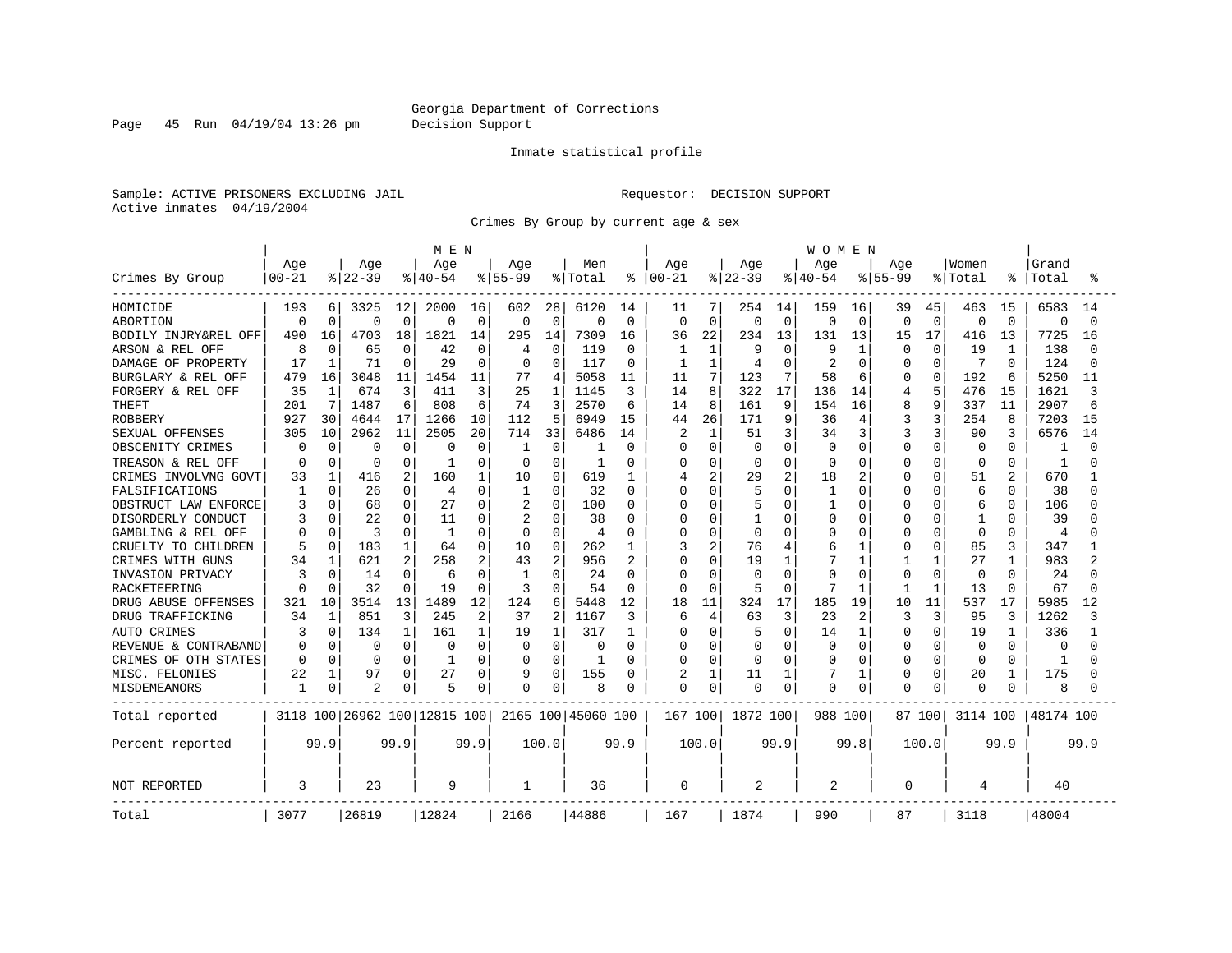Page 46 Run 04/19/04 13:26 pm Decision Support

#### Inmate statistical profile

Sample: ACTIVE PRISONERS EXCLUDING JAIL **Requestor: DECISION SUPPORT** Active inmates 04/19/2004

Most Serious Offense by current age & sex

|                                                                                                                                    |               |              |                |              | M E N          |                |                |                |                |              |               |              |                |              | W O M E N      |          |                |              |                |              |                |          |
|------------------------------------------------------------------------------------------------------------------------------------|---------------|--------------|----------------|--------------|----------------|----------------|----------------|----------------|----------------|--------------|---------------|--------------|----------------|--------------|----------------|----------|----------------|--------------|----------------|--------------|----------------|----------|
|                                                                                                                                    | Age           |              | Aqe            |              | Aqe            |                | Aqe            |                | Men            |              | Aqe           |              | Age            |              | Aqe            |          | Aqe            |              | Women          |              | Grand          |          |
| Most Serious Offense 00-21                                                                                                         |               |              | $ 22-39$       |              | $ 40-54 $      |                | $ 55-99$       |                | % Total        |              | $8   00 - 21$ |              | $ 22-39$       |              | $ 40-54 $      |          | $8155 - 99$    |              | % Total        |              | %   Total      |          |
| NOTE: In the table below, misdemeanors come first, and are in lower-case letters. AFTER THAT COME FELONIES, IN UPPER-CASE LETTERS. |               |              |                |              |                |                |                |                |                |              |               |              |                |              |                |          |                |              |                |              |                |          |
| stalking                                                                                                                           | O             | 0            | 1              | 0            | $\Omega$       | 0              | $\Omega$       | 0              | 1              | $\Omega$     | 0             | $\Omega$     | 0              | 0            | $\Omega$       | 0        | $\Omega$       | 0            | 0              | O            |                | U        |
| reckless conduct                                                                                                                   |               | 0            | $\Omega$       | $\Omega$     |                | $\mathbf 0$    |                | $\mathbf 0$    |                | 0            | 0             | 0            | 0              | 0            | $\Omega$       | 0        | $\Omega$       | 0            | $\mathbf 0$    |              |                |          |
| dui                                                                                                                                |               | $\Omega$     | O              | 0            |                | $\Omega$       | $\Omega$       | $\mathbf 0$    |                | $\Omega$     | U             | $\Omega$     | O              | $\Omega$     | $\Omega$       | $\Omega$ | $\Omega$       | $\Omega$     | $\Omega$       | $\Omega$     |                |          |
| crmnl trespassing                                                                                                                  |               | $\Omega$     | $\Omega$       | 0            |                | 0              | $\Omega$       | $\Omega$       |                | $\Omega$     | N             | 0            | 0              | $\Omega$     | $\Omega$       | $\Omega$ | O              | $\Omega$     | $\Omega$       | 0            |                |          |
| family violence batt                                                                                                               |               | $\Omega$     |                | $\Omega$     |                | $\mathbf 0$    |                | $\Omega$       |                | $\Omega$     |               | 0            | O              | $\Omega$     | $\Omega$       | $\Omega$ |                | $\Omega$     | $\mathbf 0$    |              |                |          |
| misc public order of                                                                                                               | -1            | $\Omega$     | $\Omega$       | $\Omega$     |                | $\mathbf 0$    |                | $\Omega$       |                | $\Omega$     | U             | $\Omega$     | O              | 0            | $\Omega$       | $\Omega$ |                | $\Omega$     | $\mathbf 0$    |              | -1             |          |
| theft by deception <                                                                                                               | $\Omega$      | $\Omega$     | $\Omega$       | $\Omega$     |                | $\Omega$       |                | $\Omega$       | $\mathbf{1}$   | $\Omega$     | O             | $\Omega$     | O              | 0            | $\Omega$       | $\Omega$ | $\cap$         | $\Omega$     | $\Omega$       | <sup>0</sup> | -1             |          |
| MISC HOMICIDE OFFENS                                                                                                               | 1             | 0            | 10             | 0            | 2              | 0              |                | $\mathbf 0$    | 14             | $\Omega$     | N             | 0            | 1              | O            | $\overline{2}$ | $\Omega$ | $\Omega$       | $\Omega$     | 3              | 0            | 17             |          |
| <b>MURDER</b>                                                                                                                      | 86            | 3            | 2177           | 8            | 1556           | 12             | 475            | 22             | 4294           | 10           | б             | 4            | 123            |              | 89             | 9        | 29             | 33           | 247            | $\mathsf{R}$ | 4541           | ۹        |
| VOLUNTARY MANSLAUGHT                                                                                                               | 46            | $\mathbf{1}$ | 676            | 3            | 310            | $\overline{2}$ | 95             | 4              | 1127           | ζ            | 4             | 2            | 97             | 5            | 56             | 6        |                | 8            | 164            |              | 1291           | 3        |
| INVOLUNTARY MANSLAUG                                                                                                               | 5             | $\Omega$     | 91             | 0            | 24             | $\Omega$       |                | $\Omega$       | 127            | $\Omega$     | 1             | $\mathbf{1}$ | 11             | $\mathbf{1}$ | 4              | $\Omega$ |                | 1            | 17             | 1            | 144            | ∩        |
| RECKLESS ABANDONMENT                                                                                                               | 1             | $\Omega$     | $\Omega$       | 0            | $\Omega$       | $\Omega$       | $\Omega$       | $\Omega$       | 1              | $\Omega$     | 0             | $\Omega$     | $\Omega$       | $\Omega$     | $\Omega$       | $\Omega$ | $\Omega$       | $\Omega$     | $\Omega$       | $\Omega$     | 1              |          |
| FETICIDE                                                                                                                           | 0             | $\Omega$     | $\mathbf{1}$   | 0            | $\mathbf{1}$   | 0              | 0              | $\mathbf 0$    | $\overline{2}$ | $\Omega$     | U             | $\mathbf 0$  | $\Omega$       | $\Omega$     | $\Omega$       | 0        | $\Omega$       | 0            | $\mathbf 0$    | $\Omega$     | $\overline{c}$ |          |
| VEHICULAR HOMICIDE                                                                                                                 | 11            | $\Omega$     | 195            | 1            | 102            | 1              | 22             | $\mathbf{1}$   | 330            | $\mathbf{1}$ | O             | $\Omega$     | 22             | $\mathbf{1}$ | 9              | 1        | $\overline{c}$ | 2            | 33             | $\mathbf{1}$ | 363            |          |
| HOMICIDE BY PILOT DU                                                                                                               | n             | $\Omega$     | 7              | 0            | 3              | $\Omega$       | 1              | $\Omega$       | 11             | $\Omega$     | O             | 0            | 0              | 0            | $\Omega$       | $\Omega$ | $\Omega$       | $\Omega$     | $\mathbf 0$    | $\Omega$     | 11             | U        |
| CONCEAL DEATH OF ANO                                                                                                               | Ω             | $\Omega$     |                | 0            |                | O              | 2              | $\Omega$       | 13             | $\Omega$     | U             | $\Omega$     | 0              | U            | 0              | $\Omega$ |                |              | $\Omega$       |              | 13             |          |
| ATMPT MURDER                                                                                                                       |               | <sup>n</sup> | $\overline{4}$ | O            |                | U              | $\Omega$       | $\Omega$       | 5              | <sup>0</sup> | U             | $\Omega$     |                | U            | 1              | $\Omega$ |                | <sup>n</sup> |                |              | 7              |          |
| MISC ASSAULT/BATTERY                                                                                                               |               | $\Omega$     | 26             | O            | 8              | $\Omega$       | $\Omega$       | $\Omega$       | 35             | $\Omega$     |               | -1           | O              | U            | <sup>0</sup>   | $\Omega$ | $\Omega$       | $\Omega$     | $\mathbf{1}$   | $\Omega$     | 36             |          |
| FAMILY VIOLENCE BATT                                                                                                               | -1            | $\Omega$     | 36             | 0            | 13             | 0              |                | $\Omega$       | 51             | $\Omega$     | $\Omega$      | $\mathbf 0$  | $\Omega$       | $\Omega$     | $\Omega$       | $\Omega$ | $\Omega$       | $\Omega$     | $\mathbf 0$    | 0            | 51             | U        |
| <b>AGGRAV ASSAULT</b>                                                                                                              | 322           | 10           | 2857           | 11           | 1039           | 8              | 184            | 8              | 4402           | 10           | 25            | 15           | 157            | 8            | 97             | 10       | 6              | 7            | 285            | 9            | 4687           | 10       |
| ATMPT AGGRAV ASSAULT                                                                                                               | -1            | $\mathbf 0$  | $\overline{c}$ | $\Omega$     | n              | $\mathbf 0$    | $\Omega$       | $\Omega$       | 3              | $\Omega$     | $\Omega$      | 0            | -1             | 0            | $\Omega$       | 0        | $\cap$         | $\mathbf 0$  | 1              | $\Omega$     | $\overline{4}$ | $\Omega$ |
| <b>AGGRAV BATTERY</b>                                                                                                              | 39            | $\mathbf{1}$ | 380            | $\mathbf{1}$ | 154            | $\mathbf{1}$   | 24             | $\mathbf{1}$   | 597            | 1            | 5             | 3            | 22             | $\mathbf{1}$ | 9              | 1        | 4              |              | 40             | 1            | 637            |          |
| TERRORIST THREATS &                                                                                                                | 20            | 1            | 195            | 1            | 92             | $\mathbf{1}$   |                | $\Omega$       | 315            | 1            | 2             |              |                | 0            | 9              | 1        |                | O            | 18             |              | 333            |          |
| FALSE IMPRISONMENT                                                                                                                 | 11            | $\Omega$     | 73             | $\Omega$     | 26             | 0              | $\overline{4}$ | $\Omega$       | 114            | $\Omega$     | 1             | $\mathbf{1}$ | 3              | O            | $\overline{c}$ | $\Omega$ | $\Omega$       | <sup>0</sup> | 6              | $\Omega$     | 120            | ∩        |
| KIDNAPPING                                                                                                                         | 73            | 2            | 782            | 3            | 328            | 3              | 48             | $\overline{c}$ | 1231           | 3            | U             | $\Omega$     | 29             |              | 6              | 1        |                | 1            | 36             | 1            | 1267           | ς        |
| INTERFERENCE WITH CU                                                                                                               | 0             | $\Omega$     | 4              | 0            | $\mathbf 0$    | $\Omega$       | $\Omega$       | $\Omega$       | 4              | $\Omega$     | U             | $\mathbf 0$  | O              | $\Omega$     | $\Omega$       | $\Omega$ | $\Omega$       | $\Omega$     | $\overline{0}$ | $\Omega$     | 4              | O        |
| AGGRAV ASSAULT POLCE                                                                                                               | 11            | $\Omega$     | 187            | $\mathbf{1}$ | 73             | $\mathbf{1}$   | 18             | $\mathbf 1$    | 289            | 1            | 2             | $\mathbf{1}$ | б              | $\Omega$     | 4              | 0        |                | $\mathbf{1}$ | 13             | $\Omega$     | 302            |          |
| AGGRAV BATTERY PEACE                                                                                                               | $\mathcal{D}$ | $\Omega$     | 7              | 0            | $\overline{a}$ | $\Omega$       | <sup>0</sup>   | $\Omega$       | 11             | $\Omega$     | <sup>0</sup>  | $\Omega$     | U              | $\Omega$     | $\Omega$       | $\Omega$ | $\Omega$       | $\Omega$     | $\Omega$       | $\Omega$     | 11             | $\cap$   |
| SIMPLE BATTERY                                                                                                                     | Ω             | $\Omega$     | 4              | 0            | $\Omega$       | $\Omega$       | $\Omega$       | $\mathbf 0$    | 4              | $\Omega$     | 0             | 0            | U              | O            | $\Omega$       | $\Omega$ |                | 0            | 0              | O            | 4              |          |
| RECK COND                                                                                                                          |               | $\Omega$     | 5              | 0            | 3              | $\Omega$       | $\Omega$       | $\Omega$       |                | $\Omega$     | U             | $\Omega$     | 5              | $\Omega$     | 1              | $\Omega$ | $\Omega$       |              | 6              | $\Omega$     | 14             |          |
| INJURY BY VEHICLE                                                                                                                  | 2             | $\Omega$     | 16             | 0            | 12             | 0              | $\Omega$       | $\Omega$       | 30             | $\Omega$     | N             | 0            | $\overline{2}$ | $\Omega$     | $\overline{a}$ | $\Omega$ | $\overline{c}$ | 2            | 6              | $\Omega$     | 36             | ∩        |
| STALKING                                                                                                                           | Ω             | $\Omega$     | 3              | 0            | 0              | $\Omega$       | 0              | $\Omega$       | 3              | $\Omega$     | Ω             | 0            | 0              | $\Omega$     | $\Omega$       | $\Omega$ | $\Omega$       | $\Omega$     | $\Omega$       | 0            | 3              |          |
| AGGRAV STALKING                                                                                                                    |               | 0            | 125            | 0            | 69             | 1              |                | 0              | 208            | 0            | 0             | 0            | 2              | 0            |                | 0        |                |              | 4              |              | 212            |          |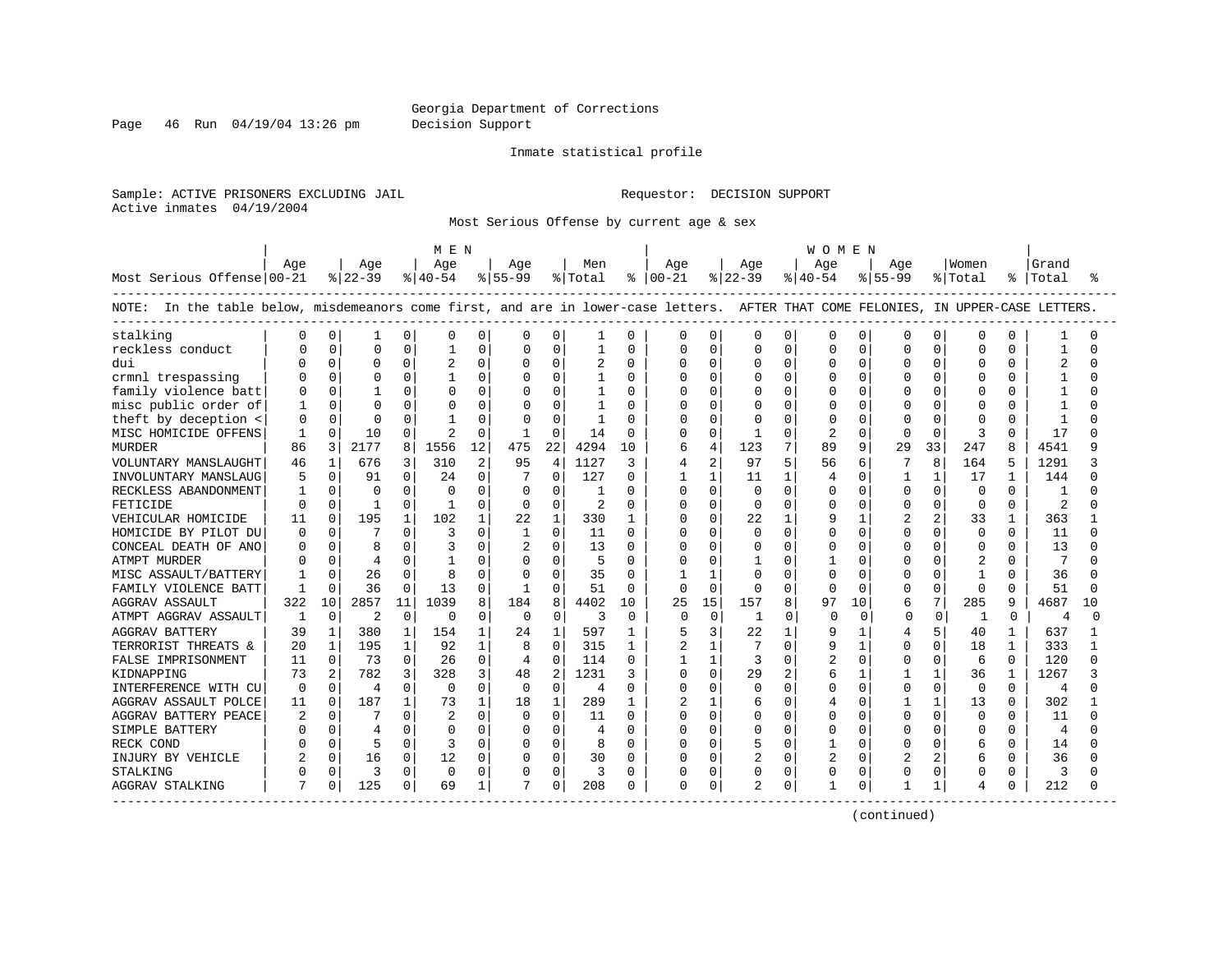Page 47 Run 04/19/04 13:26 pm Decision Support

Inmate statistical profile

Sample: ACTIVE PRISONERS EXCLUDING JAIL **Requestor: DECISION SUPPORT** Active inmates 04/19/2004

Most Serious Offense by current age & sex (CONTINUED)

|                            |     |             |              |          | M E N    |          |           |             |         |              |          |          |           |          | <b>WOMEN</b> |              |              |              |                |              |           |    |
|----------------------------|-----|-------------|--------------|----------|----------|----------|-----------|-------------|---------|--------------|----------|----------|-----------|----------|--------------|--------------|--------------|--------------|----------------|--------------|-----------|----|
|                            | Age |             | Age          |          | Age      |          | Age       |             | Men     |              | Age      |          | Age       |          | Age          |              | Age          |              | Women          |              | Grand     |    |
| Most Serious Offense 00-21 |     |             | $ 22-39$     |          | $ 40-54$ |          | $8 55-99$ |             | % Total | ႜ            | $ 00-21$ |          | $ 22-39 $ |          | $ 40-54$     |              | $8 55-99$    |              | % Total        |              | %   Total | ႜ  |
| ATMPT KIDNAP               | 0   | 0           | 1            | 0        | 2        | 0        |           | 0           | 4       | 0            | 0        | 0        | 0         | 0        | 0            | 0            | 0            | 0            | 0              | 0            | 4         | O  |
| ARSON MISC                 |     | 0           | 2            | 0        | 1        | 0        | 0         | $\mathbf 0$ | 3       | 0            | 0        | 0        | 0         | 0        | $\Omega$     | 0            | 0            | 0            | $\Omega$       | $\Omega$     | 3         |    |
| ARSON 1ST DEGREE           |     | 0           | 54           | 0        | 37       | 0        | 4         | $\mathbf 0$ | 102     | 0            |          | 1        | 9         | $\Omega$ | 9            | $\mathbf{1}$ | $\Omega$     | 0            | 19             | 1            | 121       | ∩  |
| ARSON 2ND DEGREE           |     | 0           | Я            | O        |          | O        | O         | O           | 12      | 0            | U        | $\Omega$ | Ω         | $\Omega$ | U            | 0            | <sup>0</sup> | O            | ∩              | <sup>0</sup> | 12        |    |
| ARSON 3RD DEGREE           |     | 0           |              | 0        |          | U        |           | 0           |         | O            | Ω        | $\Omega$ |           | U        | O            | 0            |              | O            | $\cap$         | 0            |           |    |
| CRMNL POSS EXPLOSIVE       |     | $\Omega$    | U            | 0        |          | O        | O         | 0           |         | U            |          | $\Omega$ |           | O        | O            | U            |              | $\Omega$     |                | $\Omega$     |           |    |
| MISC CRIMINAL DAMAGE       |     | $\Omega$    | O            | U        |          | O        |           | 0           | O       | 0            |          | 0        |           | O        | O            | O            |              | O            |                | O            |           |    |
| CRMNL DAMAGE 1ST DEG       |     | $\mathbf 0$ | 20           | 0        |          | 0        |           | 0           | 34      | $\Omega$     |          | 0        |           | O        |              | 0            |              | 0            |                |              | 35        |    |
| CRMNL DAMAGE 2ND DEG       |     | 0           | 49           | O        | 19       | $\Omega$ |           | $\Omega$    | 77      | O            |          | 1        |           | O        |              | U            | n            | O            | 5              | $\Omega$     | 82        |    |
| ALTER ID                   |     | $\Omega$    | 2            | 0        | 2        | 0        | 0         | $\Omega$    | 6       | 0            | 0        | $\Omega$ | Ω         | O        | $\Omega$     | 0            | O            | $\Omega$     | $\Omega$       | $\Omega$     | 6         | ∩  |
| <b>BURGLARY</b>            | 470 | 15          | 3012         | 11       | 1443     | 11       | 75        | 3           | 5000    | 11           | 11       | 7        | 121       | 6        | 56           | 6            | O            | 0            | 188            | 6            | 5188      | 11 |
| POSS BURGLAR TOOLS         | 3   | 0           | 22           | 0        | 6        | 0        |           | 0           | 32      | $\Omega$     | 0        | 0        | 2         | O        | 1            | O            | <sup>0</sup> | O            | 3              | ∩            | 35        | U  |
| ATMPT BURGLARY             |     | 0           | 14           | 0        |          | 0        |           | 0           | 26      | 0            | U        | $\Omega$ | U         | O        |              | 0            | <sup>0</sup> | O            |                | $\Omega$     | 27        |    |
| MISC FORGERY               | 0   | $\Omega$    | 4            | 0        |          | $\Omega$ | $\Omega$  | $\Omega$    | 6       | $\Omega$     | 0        | $\Omega$ |           | $\Omega$ |              | O            | 0            | $\Omega$     | 2              | 0            | 8         |    |
| FORGERY 1ST DEGREE         | 25  |             | 583          | 2        | 361      | 3        | 19        | 1           | 988     | 2            | 12       | 7        | 286       | 15       | 116          | 12           |              | 3            | 417            | 13           | 1405      |    |
| FORGERY 2ND DEGREE         |     | 0           | 19           | O        | 8        | U        |           | 0           | 29      | O            |          |          | 5         | ∩        | 4            | O            | <sup>0</sup> |              | 11             | O            | 40        |    |
| <b>BAD CHECKS</b>          |     | $\Omega$    | 3            | 0        |          | O        | 0         | 0           |         | 0            | U        | $\Omega$ | 3         | ∩        |              | U            | n            | O            |                | <sup>0</sup> | 12        | ∩  |
| THEFT CREDIT CARD          |     | 0           | 12           | O        |          | 0        | O         | 0           | 18      | <sup>0</sup> | U        | $\Omega$ | 2         | O        | 2            | U            |              | O            | $\overline{4}$ | <sup>0</sup> | 22        |    |
| FRAUDULENT CREDIT CA       |     | $\Omega$    | 37           | 0        | 12       | 0        |           | 0           | 57      | 0            | Ω        | 0        | 13        |          | 8            |              |              | $\mathbf{1}$ | 22             |              | 79        |    |
| RECV GDS, SRVS FRAUD       |     | $\Omega$    | $\Omega$     | $\Omega$ |          | $\Omega$ | 0         | 0           | Щ       | ∩            |          | $\Omega$ | O         | U        | $\Omega$     | <sup>0</sup> |              | $\Omega$     | $\Omega$       | $\Omega$     |           |    |
| TELECOMMUNICATIONS F       |     | $\Omega$    |              | 0        |          | O        |           | 0           |         | O            |          | 0        |           | O        | O            | U            |              | O            | $\Omega$       |              |           |    |
| ATMPT FORGERY              |     | $\Omega$    |              | 0        |          | 0        |           | 0           | 2       | $\Omega$     |          | 0        |           | $\Omega$ | $\Omega$     | 0            |              | $\Omega$     |                | $\Omega$     |           |    |
| FRAUDULENT ACCESS CO       |     | $\Omega$    | <sup>0</sup> | O        | 2        | 0        | O         | O           | 2       | O            | ი        | 0        |           | O        | O            | O            | $\Omega$     | $\Omega$     | -1             | <sup>0</sup> | 3         |    |
| MISC FRAUD                 |     | 0           | 14           | 0        | 15       | 0        | 4         | 0           | 34      | $\Omega$     | Λ        | 0        | 9         | $\Omega$ |              | O            | <sup>0</sup> | 0            | 12             | $\Omega$     | 46        |    |
| THEFT BY TAKING            | 48  | 2           | 496          | 2        | 233      | 2        | 24        | $1\,$       | 801     | 2            |          | 3        | 54        | 3        | 51           | 5            |              | 3            | 113            | 4            | 914       | 2  |
| THEFT BY DECEPTION         |     | 0           | 23           | 0        | 17       | O        | 3         | 0           | 43      | 0            |          | 1        | 6         | O        |              | O            | O            | O            | 9              | 0            | 52        |    |
| THEFT BY EXTORTION         |     | $\Omega$    | $\Omega$     | O        |          | O        |           | O           | 2       | O            | U        | 0        | O         | O        | $\Omega$     | O            |              | O            | ∩              | O            |           |    |
| THEFT OF LOST PROPER       | 0   | $\Omega$    |              | 0        | $\Omega$ | $\Omega$ |           | 0           | 2       | 0            | Ω        | 0        | 0         | O        | O            |              |              | 0            | <sup>0</sup>   | 0            | 2         |    |
| THEFT BY REC STOLEN        | 95  | 3           | 545          | 2        | 195      | 2        | 11        | 1           | 846     |              | 5        | 3        | 23        |          | 14           |              |              | 1            | 43             |              | 889       |    |
| THEFT OF SERVICES          |     | 0           |              | O        | $\Omega$ | O        | O         | 0           | 1       | 0            | ი        | $\Omega$ | Ω         | $\Omega$ | O            | U            | $\Omega$     | O            | $\Omega$       | <sup>0</sup> |           | ∩  |
| THEFT BY CONVERSION        |     | 0           | 14           | 0        | 16       | O        |           | 0           | 33      | O            | Ω        | $\Omega$ | 2         | $\Omega$ |              | O            | <sup>0</sup> | O            |                | $\Omega$     | 39        |    |
| THEFT OF TRADE SECRE       |     | $\Omega$    | $\Omega$     | 0        | -1       | $\Omega$ | O         | 0           |         | O            | Ω        | $\Omega$ | U         | O        | O            | 0            |              | $\Omega$     | O              | $\Omega$     |           |    |
| CONVSN PAYMNTS REAL        |     | 0           |              | 0        |          | 0        |           | 0           | 2       | 0            |          | 0        |           | 0        | 0            | 0            |              | $\Omega$     |                | 0            |           |    |
| ATMPT THEFT BY TAKIN       | 1   | 0           | 3            | 0        | 4        | 0        | 0         | 0           | 8       | 0            | 0        | 0        | 0         | 0        | $\Omega$     | 0            | $\Omega$     | 0            | $\Omega$       |              | 8         |    |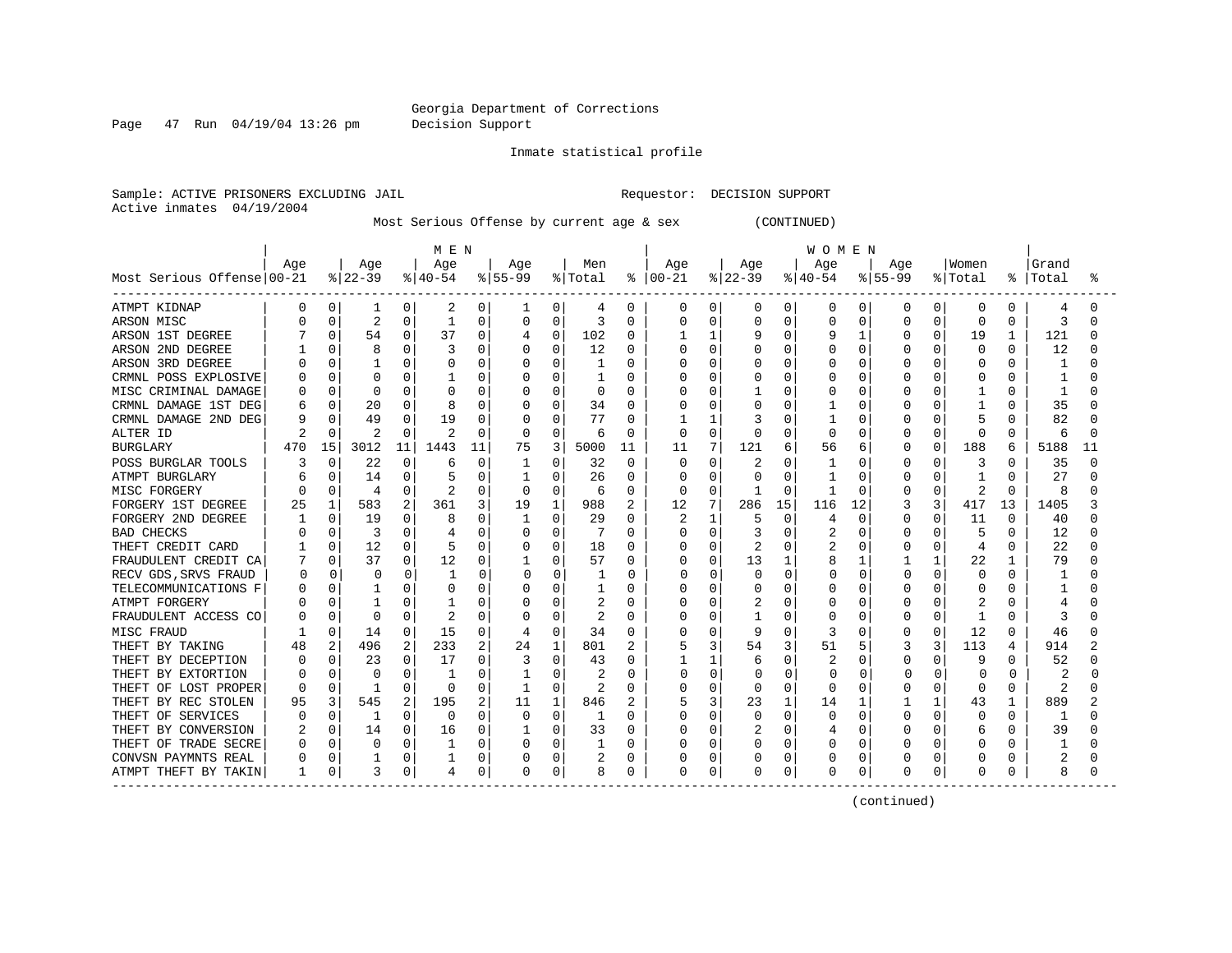Page 48 Run 04/19/04 13:26 pm Decision Support

Inmate statistical profile

Sample: ACTIVE PRISONERS EXCLUDING JAIL **Requestor: DECISION SUPPORT** Active inmates 04/19/2004

Most Serious Offense by current age & sex (CONTINUED)

|                            |              |              |              |          | MEN      |              |           |                |              |              |          |                |          |              | WOMEN          |          |              |              |                |              |           |   |
|----------------------------|--------------|--------------|--------------|----------|----------|--------------|-----------|----------------|--------------|--------------|----------|----------------|----------|--------------|----------------|----------|--------------|--------------|----------------|--------------|-----------|---|
|                            | Age          |              | Age          |          | Age      |              | Age       |                | Men          |              | Aqe      |                | Aqe      |              | Age            |          | Aqe          |              | Women          |              | Grand     |   |
| Most Serious Offense 00-21 |              |              | $ 22-39 $    |          | $ 40-54$ |              | $8 55-99$ |                | % Total      | ႜ            | $ 00-21$ |                | $ 22-39$ |              | $ 40-54$       |          | $8155 - 99$  |              | % Total        |              | %   Total | ° |
| THEFT MOTORVEH OR PA       | 18           |              | 94           | 0        | 31       | 0            | 3         | 0              | 146          | 0            | 0        | 0              | 4        | 0            | 1              | 0        | 0            | 0            | 5              | 0            | 151       | O |
| THEFT BRING PROP IN        | <sup>0</sup> | $\Omega$     | 8            | $\Omega$ | 4        | 0            | 1         | 0              | 13           | $\Omega$     | Ω        | 0              | 0        | 0            | U              | N        | O            | O            | <sup>0</sup>   | 0            | 13        | U |
| THEFT RECV PROP OUT        |              | 0            |              | 0        | -1       | 0            | 0         | 0              |              | 0            | 0        | $\mathbf 0$    | 0        | 0            | O              | 0        | O            | 0            | $\Omega$       | O            | 3         |   |
| THEFT BY SHOPLIFTING       | 10           | $\Omega$     | 194          |          | 255      | 2            | 25        | 1              | 484          | 1            | ੨        | 2              | 67       |              | 80             | 8        |              | 5            | 154            | 5            | 638       |   |
| ENTERING VEHICLE           | 27           | $\mathbf{1}$ | 105          | $\Omega$ | 49       | 0            | 4         | $\Omega$       | 185          | 0            | U        | $\Omega$       | 5        | C            | 2              | 0        | <sup>0</sup> | $\Omega$     | 7              | <sup>0</sup> | 192       |   |
| <b>ROBBERY</b>             | 322          | 10           | 1355         | 5        | 397      | 3            | 27        | 1              | 2101         | 5            | 18       | 11             | 85       | 5            | 14             |          | 3            | 3            | 120            | 4            | 2221      |   |
| ARMED ROBBERY              | 495          | 16           | 3030         | 11       | 814      | 6            | 84        | $\overline{4}$ | 4423         | 10           | 16       | 10             | 72       | 4            | 21             | 2        | 0            | $\Omega$     | 109            | 3            | 4532      |   |
| ROBBERY BY FORCE           | 33           | 1            | 53           | $\Omega$ | 8        | 0            | $\Omega$  | 0              | 94           | 0            |          | 2              | 3        | $\Omega$     | 1              | 0        | 0            | 0            |                | <sup>0</sup> | 101       |   |
| ROBBERY BY INTIMIDAT       | 35           | $\mathbf{1}$ | 76           | $\Omega$ | 16       | 0            | 0         | 0              | 127          | $\Omega$     |          | 2              | 5        | O            | 0              | O        | O            | O            | 8              | $\Omega$     | 135       |   |
| ROBBERY BY SUDDEN SN       |              | $\Omega$     | 46           | 0        | 18       | 0            |           | $\Omega$       | 74           | $\Omega$     | 0        | 0              | 3        | O            | O              | O        | <sup>0</sup> | O            | 3              | $\Omega$     | 77        |   |
| HIJACKING MOTOR VEHI       |              | $\Omega$     | 22           | 0        | O        | 0            | 0         | 0              | 30           | $\Omega$     | Ω        | 0              |          | O            | U              | O        | O            | 0            | 1              | 0            | 31        |   |
| ATMPT ROBBERY              |              | U            | 18           | $\Omega$ |          | O            | 0         | O              | 32           | $\Omega$     | U        | 0              |          | $\Omega$     | O              | O        | U            | U            |                | <sup>0</sup> | 33        |   |
| ATMPT ARMED ROBBERY        | 18           |              | 44           | $\Omega$ |          | 0            | 0         | $\Omega$       | 68           | $\Omega$     |          | $\overline{c}$ |          | O            | 0              | O        | O            | O            | 5              | 0            | 73        | U |
| MISC SEXUAL OFFENSE        | $\Omega$     | $\Omega$     | 14           | 0        | 5        | 0            | 1         | O              | 20           | 0            | Ω        | 0              | Ω        | O            |                | O        | U            | O            |                | 0            | 21        |   |
| <b>RAPE</b>                | 39           |              | 774          | 3        | 822      | 6            | 141       |                | 1776         | 4            | ი        | $\Omega$       |          | U            | 2              |          |              |              | 4              | O            | 1780      |   |
| SODOMY                     |              |              | 10           | 0        | 9        | 0            |           | $\Omega$       | 26           | 0            | Ω        | 0              |          | O            | 0              | N        | <sup>0</sup> | O            | $\Omega$       | O            | 26        |   |
| AGGRAV SODOMY              |              |              | 86           | $\Omega$ | 106      | $\mathbf{1}$ | 41        | $\overline{2}$ | 239          | 1            | ი        | $\Omega$       |          | C            | 2              | N        |              | $\mathbf{1}$ |                | <sup>0</sup> | 243       |   |
| <b>INCEST</b>              |              | O            | 57           | $\Omega$ | 71       |              | 28        | $\mathbf{1}$   | 158          | 0            | U        | $\Omega$       |          | O            | 2              | U        | U            | U            | 6              | 0            | 164       |   |
| <b>BIGAMY</b>              |              |              | $\Omega$     | $\Omega$ | -1       | O            | $\Omega$  | $\Omega$       |              | $\Omega$     | Ω        | $\Omega$       | ი        | $\cap$       | O              | 0        | U            | U            | $\Omega$       | 0            |           |   |
| AGGRAV SEXUAL BATTER       |              | 0            | 47           | $\Omega$ | 50       | $\Omega$     | 13        | 1              | 111          | <sup>0</sup> | Ω        | $\Omega$       |          | O            | $\overline{2}$ | N        | O            | 0            | 2              | 0            | 113       |   |
| PIMPING A MINOR UNDE       | 2            | $\Omega$     | $\mathbf{1}$ | N        | O        | 0            | 0         | $\Omega$       | 3            | $\Omega$     |          | 1              |          | O            | 0              | N        |              | 0            |                | O            | 4         |   |
| PANDERING BY COMPULS       |              | $\Omega$     | ∩            | $\Omega$ | -1       | O            | $\Omega$  | O              | $\mathbf{1}$ | $\Omega$     | Λ        | $\mathbf 0$    |          | O            | O              | N        |              | O            | $\Omega$       | 0            | -1        |   |
| STATUTORY RAPE             | 82           | 3            | 486          | 2        | 101      | 1            | 24        | $\mathbf{1}$   | 693          | 2            | N        | 0              | 5        | $\Omega$     | 2              | 0        | O            | 0            | 7              | <sup>0</sup> | 700       |   |
| CHILD MOLESTATION          | 128          | 4            | 936          | 3        | 798      | 6            | 284       | 13             | 2146         | 5            |          | 1              | 27       | $\mathbf{1}$ | 9              | 1        |              | $\mathbf{1}$ | 38             | 1            | 2184      |   |
| ENTICING CHILD-INDEC       |              | $\Omega$     | 38           | $\Omega$ | 23       | 0            | 11        | 1              | 77           | $\Omega$     | O        | $\Omega$       | 4        | $\Omega$     | U              | $\Omega$ | $\Omega$     | $\Omega$     | $\overline{4}$ | $\Omega$     | 81        |   |
| AGGRAV CHILD MOLESTA       | 34           | 1            | 477          | 2        | 502      | 4            | 163       | 8              | 1176         | 3            | Ω        | $\Omega$       | 9        | 0            | 14             | 1        | O            | O            | 23             | ı            | 1199      | 2 |
| SEXL/ASSLT/AGN/PERS/       | O            | $\Omega$     | 2            | $\Omega$ | O        | 0            | 0         | O              | 2            | $\Omega$     | Ω        | 0              | Ω        | O            | 0              | O        | O            | O            | $\Omega$       | 0            | 2         |   |
| SOLICIT SODOMY FROM        |              | 0            | $\Omega$     | O        |          | 0            |           | U              | 3            | O            | Ω        | 0              | Ω        | O            | O              | N        |              | O            | $\Omega$       |              | 3         |   |
| SEX OFFENDER FAIL RE       |              | $\Omega$     |              | $\Omega$ |          | 0            | 0         | 0              |              | $\Omega$     | Ω        | 0              |          | O            | 0              |          | U            |              | $\Omega$       |              |           |   |
| ATMPT RAPE                 |              | 0            | 16           | O        | 6        | 0            | 0         | 0              | 23           | O            | Ω        | 0              | ი        | O            | U              | N        | O            | O            | <sup>0</sup>   | 0            | 23        |   |
| ATMPT AGGRAV SODOMY        |              | $\Omega$     | 2            | $\Omega$ |          | 0            | O         | 0              |              | O            | Λ        | $\Omega$       | ი        | O            | O              | 0        | U            | O            | ∩              | O            |           |   |
| ATMPT CHILD MOLESTAT       |              | $\Omega$     | 4            | 0        |          | 0            | O         | $\Omega$       |              | $\Omega$     | Λ        | 0              | N        | $\cap$       | O              | $\Omega$ |              | O            | ∩              | 0            | 5         |   |
| AGG ASLT W ATMPT TO        |              | $\Omega$     |              | $\Omega$ |          | 0            |           | 0              | 12           | 0            |          | 0              | Ω        | 0            | 0              | 0        |              | 0            | 0              | 0            | 12        |   |
| EXHIB SEX SHOWS TO M       | $\Omega$     | 0            | $\Omega$     | 0        | 0        | 0            |           | 0              |              | $\Omega$     | 0        | 0              | 0        | 0            | 0              | 0        | 0            | 0            | $\Omega$       |              |           |   |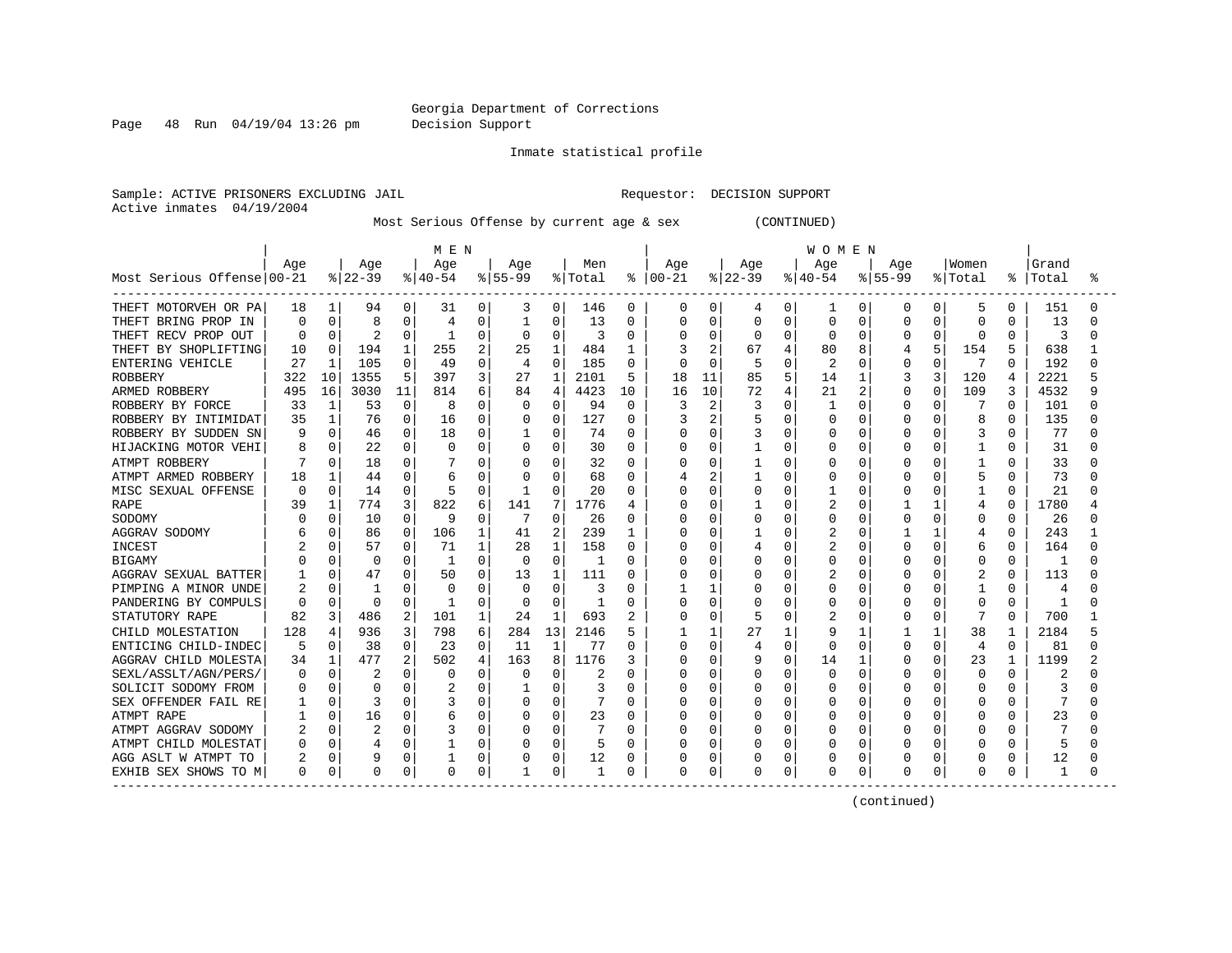Page 49 Run 04/19/04 13:26 pm Decision Support

Inmate statistical profile

Sample: ACTIVE PRISONERS EXCLUDING JAIL **Requestor: DECISION SUPPORT** Active inmates 04/19/2004

Most Serious Offense by current age & sex (CONTINUED)

|                            |     |              |                |   | MEN      |          |          |          |              |          |               |              |              |              | <b>WOMEN</b> |          |              |          |              |              |       |    |
|----------------------------|-----|--------------|----------------|---|----------|----------|----------|----------|--------------|----------|---------------|--------------|--------------|--------------|--------------|----------|--------------|----------|--------------|--------------|-------|----|
|                            | Age |              | Age            |   | Age      |          | Age      |          | Men          |          | Aqe           |              | Age          |              | Age          |          | Aqe          |          | Women        |              | Grand |    |
| Most Serious Offense 00-21 |     |              | $ 22-39 $      |   | $ 40-54$ |          | $ 55-99$ |          | % Total      |          | $8   00 - 21$ |              | $ 22-39$     |              | $ 40-54$     |          | $8155 - 99$  |          | % Total      | ႜ            | Total | °≈ |
| FALSE SWEARNG WRITTN       | 0   | 0            | 0              | 0 | 1        | 0        | 0        | 0        | 1            | 0        | 0             | 0            | 0            | $\mathbf{0}$ | 0            | 0        | 0            | 0        | 0            | 0            |       |    |
| BRIBERY GOVT OFFICER       | U   | 0            |                | 0 |          | 0        | 0        | 0        | 2            | $\Omega$ | Ω             | 0            | 0            | 0            | 0            | $\Omega$ | $\Omega$     | O        | $\Omega$     | O            | 2     |    |
| VIOL OATH PUBLIC OFF       |     | 0            |                | 0 |          | 0        | 0        | 0        | 2            | 0        | 0             | $\mathbf 0$  | C            | 0            | 0            | 0        | $\Omega$     |          | $\Omega$     | O            |       |    |
| DEFRAUDING STATE           |     | <sup>0</sup> | C              | 0 | -1       | 0        | O        | O        |              | $\Omega$ | Λ             | $\Omega$     | U            | $\Omega$     |              | $\Omega$ | $\Omega$     | U        |              | U            |       |    |
| INFLUENCING WITNESS        |     | $\Omega$     |                | O | 0        | $\Omega$ | $\Omega$ | O        | 4            | O        | U             | $\Omega$     | <sup>0</sup> | $\Omega$     | 0            | $\Omega$ | O            | 0        | $\Omega$     | 0            | 4     |    |
| OBSTR OF LAW ENF OFF       | 33  | $\mathbf{1}$ | 410            | 2 | 157      | 1        | 10       | 0        | 610          | 1        |               | 2            | 29           | 2            | 16           | 2        | O            | 0        | 49           | 2            | 659   |    |
| MISC JUDICIAL PROCEE       | C   | $\Omega$     |                | 0 | 0        | $\Omega$ | $\Omega$ | 0        |              | $\Omega$ |               | $\Omega$     | 0            | $\Omega$     | $\Omega$     | $\Omega$ | 0            | 0        | $\Omega$     | $\Omega$     |       |    |
| PERJURY                    |     | 0            | 2              | 0 |          | 0        |          | 0        | 3            | $\Omega$ |               | 0            | C            | $\Omega$     | 0            | 0        | 0            | 0        | 0            | O            | З     |    |
| IMPERSONATING OFFICE       |     | $\Omega$     |                | O |          | 0        |          | 0        |              | $\Omega$ |               | $\mathbf 0$  | C            | $\Omega$     | 0            | $\Omega$ | O            | O        | 0            | O            |       |    |
| <b>EMBRACERY</b>           |     | $\Omega$     | $\overline{c}$ | O |          | 0        | 0        | 0        | 2            | $\Omega$ |               | $\mathbf 0$  | 0            | $\Omega$     | 0            | 0        | $\Omega$     | 0        | $\Omega$     | $\Omega$     | 2     |    |
| FALSE STATEMENTS GOV       |     | 0            | 16             | 0 |          | 0        |          | 0        | 20           | 0        | Ω             | 0            | 3            | $\Omega$     |              | 0        | O            | 0        | 4            | $\Omega$     | 24    |    |
| IMPERSNTNG IN LEGAL        |     | 0            | 2              | O | $\Omega$ | 0        | 0        | 0        | 2            | $\Omega$ | Λ             | 0            | 2            | $\Omega$     | 0            | $\Omega$ | O            | 0        | 2            | $\cap$       | 4     |    |
| <b>ESCAPE</b>              |     | $\Omega$     | 55             | 0 | 23       | 0        |          | 0        | 82           | $\Omega$ | O             | 0            | 3            | $\Omega$     | 0            | 0        | 0            | 0        | 3            | $\Omega$     | 85    |    |
| AIDING ESCAPE              |     | $\Omega$     |                | 0 |          | 0        |          | 0        |              | 0        | Ω             | 0            | 0            | $\Omega$     | 0            | 0        | $\Omega$     | O        | $\Omega$     | O            | 4     |    |
| HINDERING APPREH OR        |     | O            |                | 0 |          | N        | 0        | 0        | 8            | O        |               | $\Omega$     | 2            | $\Omega$     |              | $\Omega$ |              |          | 3            |              | 11    |    |
| <b>BAIL JUMPING</b>        |     | 0            |                | 0 |          | $\Omega$ | 0        | 0        |              | 0        |               | 0            | C            | $\Omega$     | $\Omega$     | 0        | O            |          | $\Omega$     |              |       |    |
| ATMPT ESCAPE               |     | O            |                | U |          | 0        | O        | O        |              | O        | Ω             | 0            | C            | $\Omega$     | U            | n        | O            |          | $\Omega$     |              |       |    |
| FALSE PUBLIC ALARM         |     | $\Omega$     | -1             | 0 | $\Omega$ | $\Omega$ | O        | O        | 1            | O        |               | $\Omega$     | Ω            | ∩            | 0            | $\Omega$ | O            | 0        | $\Omega$     | U            | -1    |    |
| CRMNL INTERFERE GOVT       |     | 0            | 21             | 0 | 11       | $\Omega$ |          | 0        | 37           | $\Omega$ | Ω             | 0            |              | $\Omega$     | 0            | $\Omega$ | U            | 0        |              | U            | 38    |    |
| LOTTERY VIOLATION          |     | $\Omega$     |                | 0 | 0        | $\Omega$ | 0        | 0        |              | 0        |               | $\Omega$     | 0            | $\Omega$     | O            | $\Omega$ | O            | 0        | $\Omega$     | O            |       |    |
| <b>BUS HIJACKING</b>       |     | $\Omega$     |                | 0 |          | 0        | 0        | 0        |              | $\Omega$ |               | 0            | C            | $\Omega$     | 0            | $\Omega$ | O            | 0        | $\Omega$     | O            |       |    |
| REMOVAL BAGGAGE, CARG      |     | 0            | -1             | 0 |          | 0        |          | 0        | 2            | $\Omega$ |               | 0            | O            | O            |              | 0        | O            | 0        | $\Omega$     | $\Omega$     | 2     |    |
| CRUELTY TO CHILDREN        |     | $\mathbf 0$  | 177            | 1 | 56       | 0        |          | 0        | 245          | 1        |               | $\mathbf{1}$ | 74           |              | б            | 1        | <sup>0</sup> | 0        | 82           | 3            | 327   |    |
| ATMPT CRUELTY TO CHI       |     | 0            | C              | 0 | 1        | $\Omega$ | 0        | 0        | $\mathbf{1}$ | $\Omega$ | Ω             | $\mathbf 0$  | C            | $\Omega$     | 0            | $\Omega$ | $\Omega$     | 0        | $\Omega$     | $\Omega$     | 1     |    |
| SEX EXPLOITATION CHI       |     | $\Omega$     | 6              | 0 |          | $\Omega$ |          | 0        | 16           | $\Omega$ |               | 1            |              | $\Omega$     | U            | $\Omega$ | O            | 0        | 2            | $\cap$       | 18    |    |
| ABANDONMENT OF CHILD       | O   | $\Omega$     | C              | 0 |          | 0        | 0        | $\Omega$ | 0            | $\Omega$ | Ω             | 0            |              | $\Omega$     | O            | $\Omega$ | 0            | O        |              | O            | 1     |    |
| MISC WEAPON/EXPLOSIV       |     | $\Omega$     |                | 0 |          | 0        |          | 0        | 11           | $\Omega$ | Λ             | 0            | 0            | $\Omega$     | U            | 0        | 0            | O        | $\Omega$     | $\Omega$     | 11    |    |
| CARRY CONCEALED WEAP       |     | $\Omega$     | 3              | O | 2        | 0        | 0        | 0        | 6            | 0        |               | 0            |              | $\Omega$     | O            | 0        | O            | O        |              | O            |       |    |
| POSS OF FIREARM DUR        | 11  | 0            | 157            | 1 | 51       | 0        | 9        | 0        | 228          | 1        | Ω             | $\mathbf 0$  | 8            | 0            |              | 0        | 0            | U        | 10           | O            | 238   |    |
| POSS OF CERTAIN WEAP       |     | $\Omega$     | 16             | O | 9        | O        |          | O        | 29           | 0        | Ω             | 0            |              | $\Omega$     | U            | O        | U            | O        | $\mathbf{1}$ | <sup>0</sup> | 30    |    |
| POSS FIREARM CONVCT        | 16  | 1            | 429            | 2 | 193      | 2        | 31       | 1        | 669          | 1        | Ω             | $\Omega$     | 8            | O            | 5            | 1        |              | 1        | 14           | 0            | 683   |    |
| CARRY WEAPON AT SCHO       |     | 0            |                | O | O        | $\Omega$ | $\Omega$ | 0        |              | $\Omega$ |               | 0            |              | $\Omega$     | 0            | $\Omega$ | $\Omega$     | $\Omega$ | -1           | U            | 6     |    |
| POSS WEAPON BY PRISO       | 0   | 0            | 0              | 0 |          | 0        | 0        | 0        |              | 0        |               | 0            | 0            | $\Omega$     |              | 0        | 0            | 0        | $\Omega$     | 0            |       |    |
| MISUSE FIREARM HUNTI       | 0   | 0            |                | 0 | 0        | 0        | 0        | 0        |              | 0        | 0             | 0            | 0            | 0            | 0            | 0        | $\Omega$     | 0        | 0            | 0            | 1     |    |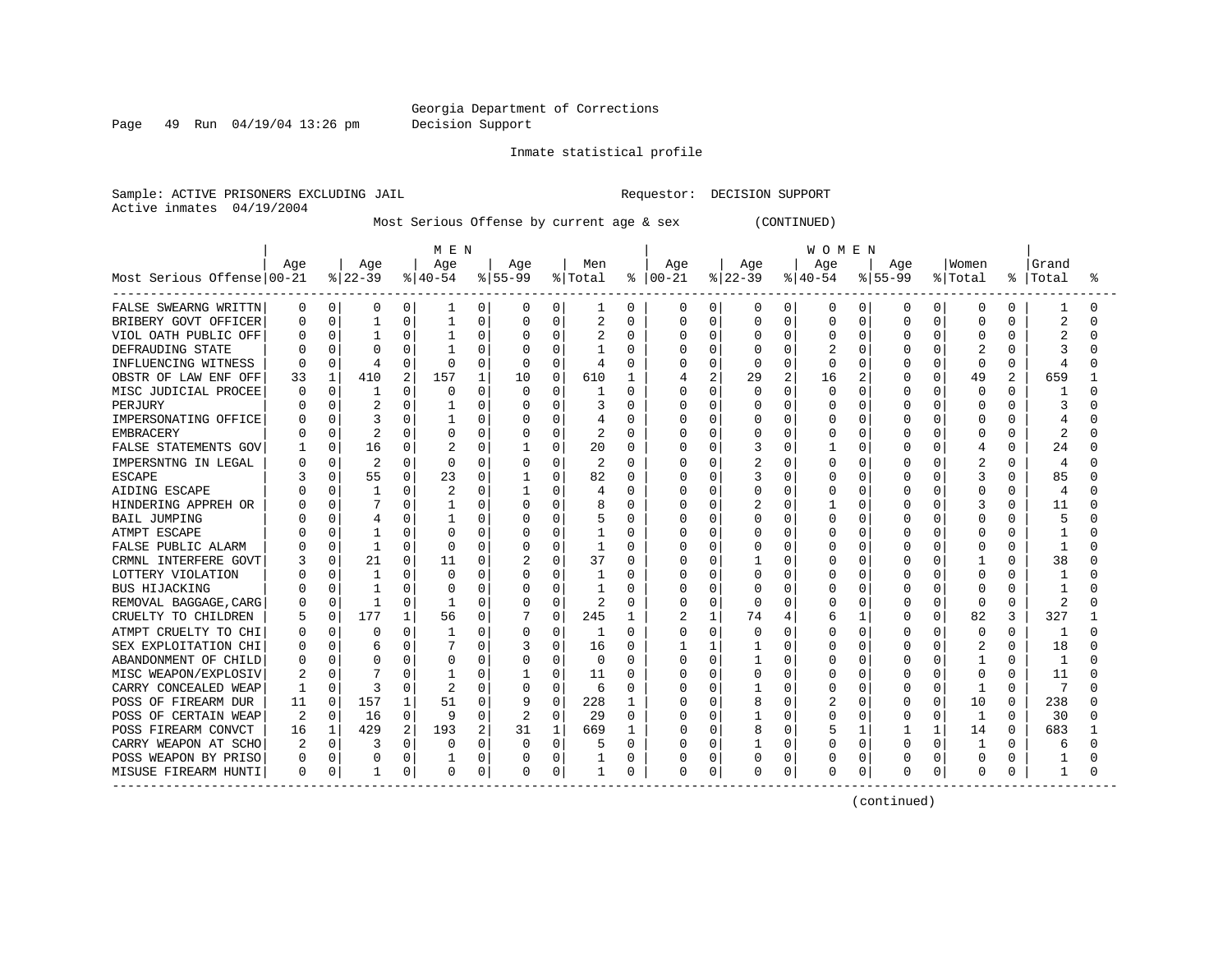Page 50 Run 04/19/04 13:26 pm Decision Support

Inmate statistical profile

Sample: ACTIVE PRISONERS EXCLUDING JAIL **Requestor: DECISION SUPPORT** Active inmates 04/19/2004

Most Serious Offense by current age & sex (CONTINUED)

|                            | M E N            |             |                |              |           |              |              |                |         |              |          | <b>WOMEN</b>   |          |              |              |                |                |                |                |                |       |    |
|----------------------------|------------------|-------------|----------------|--------------|-----------|--------------|--------------|----------------|---------|--------------|----------|----------------|----------|--------------|--------------|----------------|----------------|----------------|----------------|----------------|-------|----|
|                            | Age              |             | Age            |              | Age       |              | Age          |                | Men     |              | Age      |                | Age      |              | Age          |                | Age            |                | Women          |                | Grand |    |
| Most Serious Offense 00-21 |                  |             | $ 22-39$       |              | $ 40-54 $ |              | $ 55-99$     |                | % Total | ႜ            | $ 00-21$ |                | $ 22-39$ |              | $ 40-54$     |                | $8155 - 99$    |                | % Total        | ႜ              | Total | ័័ |
| CRUELTY TO ANIMALS         | 0                | 0           | 4              | 0            | 0         | 0            | 0            | 0              | 4       | 0            | 0        | 0              | 0        | 0            | 0            | 0              | 0              | 0              | 0              | 0              | 4     |    |
| AGGRAV CRUELTY TO AN       | 0                | $\Omega$    | 1              | 0            |           | 0            |              | $\mathbf 0$    | 2       | 0            | 0        | 0              | 0        | 0            | 0            | 0              | 0              | 0              | $\Omega$       | O              | 2     |    |
| PEEPING TOM                |                  | 0           | 14             | 0            | 6         | 0            |              | $\Omega$       | 24      | $\Omega$     | U        | 0              | 0        | $\Omega$     | 0            | $\Omega$       | 0              | 0              | $\Omega$       | $\Omega$       | 24    |    |
| RACKETEERING               |                  | 0           | 32             | $\Omega$     | 19        | $\Omega$     | 3            | $\Omega$       | 54      | 0            | U        | $\Omega$       |          | O            |              | 1              |                | 1              | 13             | <sup>0</sup>   | 67    |    |
| S/D NARCOTICS OPIATE       |                  | 0           | 60             | $\Omega$     | 54        | $\Omega$     | 3            | $\Omega$       | 121     | 0            |          | $\mathbf{1}$   | 3        | U            | 3            | $\Omega$       | $\overline{c}$ | $\overline{a}$ | 9              | 0              | 130   |    |
| S/D DEP STIM CNTRF D       |                  | $\Omega$    | 93             | O            | 28        | $\Omega$     | 4            | 0              | 132     | 0            |          | 1              | 13       |              | 6            |                | 0              | 0              | 20             | 1              | 152   |    |
| S/D OF MARIJUANA           | 23               | 1           | 184            | 1            | 71        | 1            | 5            | $\mathbf 0$    | 283     | 1            |          | $\mathbf{1}$   | 11       | 1            | 4            | O              | 0              | 0              | 16             | $\mathbf{1}$   | 299   |    |
| POSS NARCOTICS OPIAT       | 14               | $\mathbf 0$ | 136            | $\mathbf{1}$ | 75        | $\mathbf{1}$ |              | $\mathbf 0$    | 233     | 1            | 2        | $\mathbf{1}$   | 27       | $\mathbf{1}$ | 22           | $\overline{2}$ |                | 2              | 53             |                | 286   |    |
| POSS DEP STIM CNTRF        | 20               | 1           | 216            | 1            | 104       | 1            | 8            | 0              | 348     | 1            | 3        | 2              | 46       | 2            | 11           | 1              |                | 1              | 61             | $\mathfrak{D}$ | 409   |    |
| POSS OF LSD                |                  | $\Omega$    | $\overline{2}$ | $\Omega$     | 2         | $\Omega$     | $\Omega$     | $\Omega$       | 5       | $\Omega$     | O        | $\Omega$       | -1       | O            | $\Omega$     | $\Omega$       | 0              | $\Omega$       | -1             | $\Omega$       | -6    |    |
| POSS OF MARIJUANA          | 35               | 1           | 220            | 1            | 45        | 0            | 8            | 0              | 308     | 1            |          | 1              | 17       | 1            | 5            | 1              | 0              | 0              | 23             | 1              | 331   |    |
| ILLEGAL ATTM TO OBT        |                  | $\Omega$    | 1              | 0            |           | $\Omega$     | $\Omega$     | 0              | 4       | 0            | U        | 0              | 6        | $\Omega$     | 2            | $\Omega$       | 0              | 0              | 8              | $\Omega$       | 12    |    |
| VIOL GA CNTRL SBST A       |                  | 0           | 21             | 0            | 11        | 0            | 0            | 0              | 33      | 0            | O        | 0              | 2        | 0            | 0            | O              | O              | 0              |                | $\Omega$       | 35    |    |
| VIOL DNGROUS DRGS AC       | 0                | $\Omega$    | -1             | 0            | 1         | O            | 0            | $\Omega$       | 2       | 0            | 0        | 0              | 0        | 0            | 0            | 0              | 0              | O              | $\Omega$       | O              | 2     |    |
| UNLWFL MFG/DEL/DIST        |                  | 0           | 11             | 0            |           | U            |              | $\Omega$       | 20      | 0            | Ω        | 0              |          | O            | 0            | O              | U              |                |                |                | 21    |    |
| POSS DRUG RELATED MA       |                  | 0           | -1             | O            | O         | O            |              | $\Omega$       | 1       | 0            | Ω        | 0              |          | O            | O            | O              | O              |                |                | U              |       |    |
| S/D CONT SUB PUBLIC        |                  | 0           | 62             | 0            | 12        | O            |              | $\cap$         | 83      | O            |          | 1              |          | U            |              | O              | U              | U              | 5              | U              | 88    |    |
| S/D CONT SUB SCHOOL        |                  |             | 30             | O            | 6         | O            | 3            | <sup>0</sup>   | 41      | <sup>0</sup> | U        | $\Omega$       | O        | O            | <sup>0</sup> | O              | O              | O              | $\Omega$       | $\Omega$       | 41    |    |
| S/D COCAINE                | 65               | 2           | 1092           | 4            | 454       | 4            | 37           | $\overline{2}$ | 1648    | 4            | 3        | $\overline{2}$ | 56       | 3            | 37           | 4              |                | 2              | 98             | 3              | 1746  |    |
| POSS OF COCAINE            | 139              | 5           | 1333           | 5            | 596       | 5            | 43           | $\overline{2}$ | 2111    | 5            | 5        | 3              | 129      | 7            | 91           | 9              | 3              | 3              | 228            |                | 2339  |    |
| ATMPT VIOL SUBSTANCE       | -1               | $\Omega$    | 51             | 0            | 20        | 0            | 3            | $\Omega$       | 75      | 0            | Ω        | $\mathbf 0$    | 8        | O            | 3            | $\Omega$       | 0              | 0              | 11             | $\Omega$       | 86    |    |
| MISC DRUGS TRAFFICKI       | 10               | 0           | 344            | $\mathbf{1}$ | 98        | $\mathbf{1}$ | 15           | 1              | 467     | 1            | 5        | 3              | 24       | 1            | 15           | 2              |                | 1              | 45             | $\mathbf 1$    | 512   |    |
| TRAF COCAINE LESS 20       | 15               | $\Omega$    | 304            | 1            | 81        | 1            | 10           | $\Omega$       | 410     | 1            | O        | $\Omega$       | 17       | 1            | 4            | O              | O              | 0              | 21             | 1              | 431   |    |
| TRAF COCAINE 201-400       |                  | $\Omega$    | 62             | 0            | 13        | 0            | 3            | 0              | 80      | $\Omega$     | N        | 0              | 6        | $\Omega$     | 0            | $\Omega$       | 0              | 0              | 6              | $\Omega$       | 86    |    |
| TRAF COCAINE 401+ GM       |                  | $\Omega$    | 80             | $\Omega$     | 28        | $\Omega$     |              | $\Omega$       | 116     | <sup>0</sup> | Ω        | $\Omega$       | 8        | $\Omega$     | 1            | <sup>0</sup>   | 2              | 2              | 11             | <sup>0</sup>   | 127   |    |
| TRAF NARCOTIC LESS 1       | n                | 0           | -1             | 0            |           | 0            | 0            | 0              | 3       | 0            | O        | 0              | 0        | 0            | 0            | 0              | O              | 0              | 0              | O              | 3     |    |
| TRAF NARCOTIC 15-28        | $\left( \right)$ | 0           | $\Omega$       | O            |           | O            | 0            | 0              | 2       | 0            | U        | 0              | 0        | 0            | O            | O              | O              | 0              | 0              | $\Omega$       | 2     |    |
| TRAF NARCOTIC 29+ GM       |                  | 0           | 10             | 0            |           | 0            | 0            | 0              | 15      | 0            | 0        | 0              |          | 0            | 2            | 0              | 0              |                | 2              | O              | 17    |    |
| TRAF MARIJNA 101-200       |                  | 0           | 5              | 0            |           | 0            |              | 0              |         | 0            | Ω        | 0              |          | O            | 0            | O              | O              |                |                | O              | 8     |    |
| TRAF AMPHTMINE 28-19       |                  | $\Omega$    | 18             | O            | 5         | O            | 0            | $\Omega$       | 25      | <sup>0</sup> |          | 1              | U        | O            | U            | O              | <sup>0</sup>   | O              | 1              | O              | 26    |    |
| TRAF AMPHTMINE 200-3       |                  | 0           | 3              | 0            |           | $\Omega$     | 0            | 0              | 6       | 0            | 0        | 0              | 2        | 0            | O            | O              | O              | 0              | $\overline{c}$ | O              | 8     |    |
| TRAF AMPHTMINE 400+        |                  | $\Omega$    | 8              | O            |           | $\Omega$     | <sup>0</sup> | $\mathbf 0$    | 12      | 0            | Ω        | 0              |          | O            | U            | $\Omega$       | O              | 0              |                | $\Omega$       | 13    |    |
| CNSPIRE TRAFFIC CNTR       | 0                | $\Omega$    |                | 0            |           | $\Omega$     |              | $\mathbf 0$    |         | 0            | Ω        | $\mathbf 0$    | 0        | 0            | 0            | 0              | 0              | 0              | 0              | 0              |       |    |
| USE COMM FACLTY VIO        | 0                | 0           | 2              | 0            |           | 0            |              | 0              | 3       | 0            | 0        | 0              | 0        | 0            | 0            | 0              | $\Omega$       | 0              | $\Omega$       | 0              | 3     |    |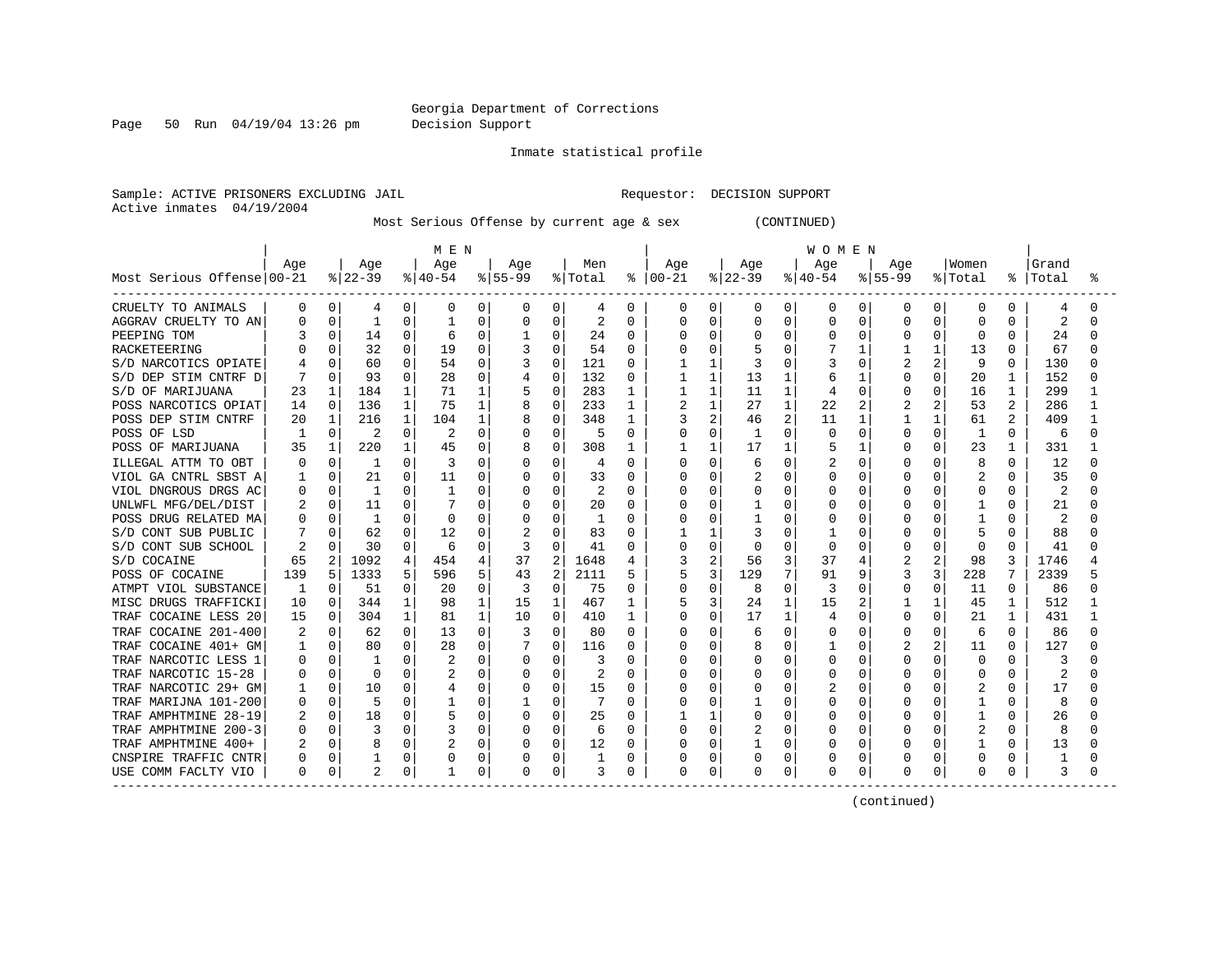Page 51 Run 04/19/04 13:26 pm Decision Support

Inmate statistical profile

Sample: ACTIVE PRISONERS EXCLUDING JAIL **Requestor: DECISION SUPPORT** Active inmates 04/19/2004

Most Serious Offense by current age & sex (CONTINUED)

|                            | MEN              |          |                  |          |                  |   |                  |          |                |   |                  | WOMEN |                  |  |                  |  |                  |   |                |   |                |  |  |
|----------------------------|------------------|----------|------------------|----------|------------------|---|------------------|----------|----------------|---|------------------|-------|------------------|--|------------------|--|------------------|---|----------------|---|----------------|--|--|
| Most Serious Offense 00-21 | Age              |          | Age<br>$ 22-39 $ |          | Age<br>$ 40-54 $ |   | Age<br>$ 55-99 $ |          | Men<br>% Total | ႜ | Age<br>$00 - 21$ |       | Age<br>$ 22-39 $ |  | Age<br>$ 40-54 $ |  | Age<br>$ 55-99 $ | 유 | Women<br>Total | ႜ | Grand<br>Total |  |  |
| ATT/CONSPRCY COMMT C       |                  | $\Omega$ | 12               | $\Omega$ |                  |   |                  | $\Omega$ | 19             | 0 |                  |       |                  |  |                  |  |                  |   | ь.             |   | 24             |  |  |
| UNAUTH DIST CONTRLLD       | 0                | 0        |                  |          |                  |   |                  |          |                |   |                  |       |                  |  |                  |  |                  |   |                |   |                |  |  |
| VIOL MOTOR VEHICLE L       |                  |          | 40               |          | 26               |   |                  |          | 71             |   |                  |       |                  |  |                  |  |                  |   |                |   | 79             |  |  |
| CHOP SHOP VIOLATION        |                  |          |                  |          |                  |   |                  |          |                |   |                  |       |                  |  |                  |  |                  |   |                |   |                |  |  |
| DRVNG HABTL VIOLATOR       | 0                |          | 88               | 0        | 127              |   | 15               |          | 230            |   |                  |       |                  |  |                  |  |                  |   | 11             |   | 241            |  |  |
| TRAF VOIL/IMPA<br>HABIT    | 0                |          |                  |          | 8                |   |                  | $\Omega$ | 14             |   |                  |       |                  |  |                  |  |                  |   | $\Omega$       |   | 14             |  |  |
| HABIT TRAF VIOL/OTHE       | $\left( \right)$ |          |                  |          |                  |   |                  |          |                |   |                  |       |                  |  |                  |  |                  |   |                |   |                |  |  |
| MISC MRALS/PBLIC H/S       |                  |          |                  |          | h                |   |                  |          | 14             |   |                  |       |                  |  |                  |  |                  |   |                |   | 15             |  |  |
| MISC CORRECTIONL INS       |                  |          | 6                |          |                  |   |                  |          | 8              |   |                  |       |                  |  |                  |  |                  |   |                |   |                |  |  |
| VIOLATN OTHR STATES        |                  |          |                  |          |                  |   |                  |          |                |   | O                |       |                  |  |                  |  |                  |   |                |   |                |  |  |
| CONSPIRACY                 |                  |          | 64               |          |                  |   |                  |          | 88             |   |                  |       | h                |  |                  |  |                  |   | 12             |   | 100            |  |  |
| CRMNL ATMPT                |                  |          | 23               | 0        | 12               | O |                  |          | 48             |   |                  |       |                  |  |                  |  |                  |   | h              |   | 54             |  |  |
| AIRCRAFT HIJACKING         |                  |          |                  |          |                  |   |                  |          |                |   |                  |       |                  |  |                  |  |                  |   |                |   |                |  |  |
| CRMNL SOLICITATION         |                  |          |                  | 0        |                  |   |                  | $\Omega$ | 10             |   | 0                |       |                  |  |                  |  |                  |   |                |   | 10             |  |  |
| PARTY TO A CRIME           | 4                | 0        |                  | 0        |                  | 0 |                  |          | 8              |   | 0                |       |                  |  |                  |  |                  | 0 | 2              |   | 10             |  |  |
| Total                      | 3077             |          | 26819            |          | 12824            |   | 2166             |          | 44886          |   | 167              |       | 1874             |  | 990              |  | 87               |   | 3118           |   | 48004          |  |  |